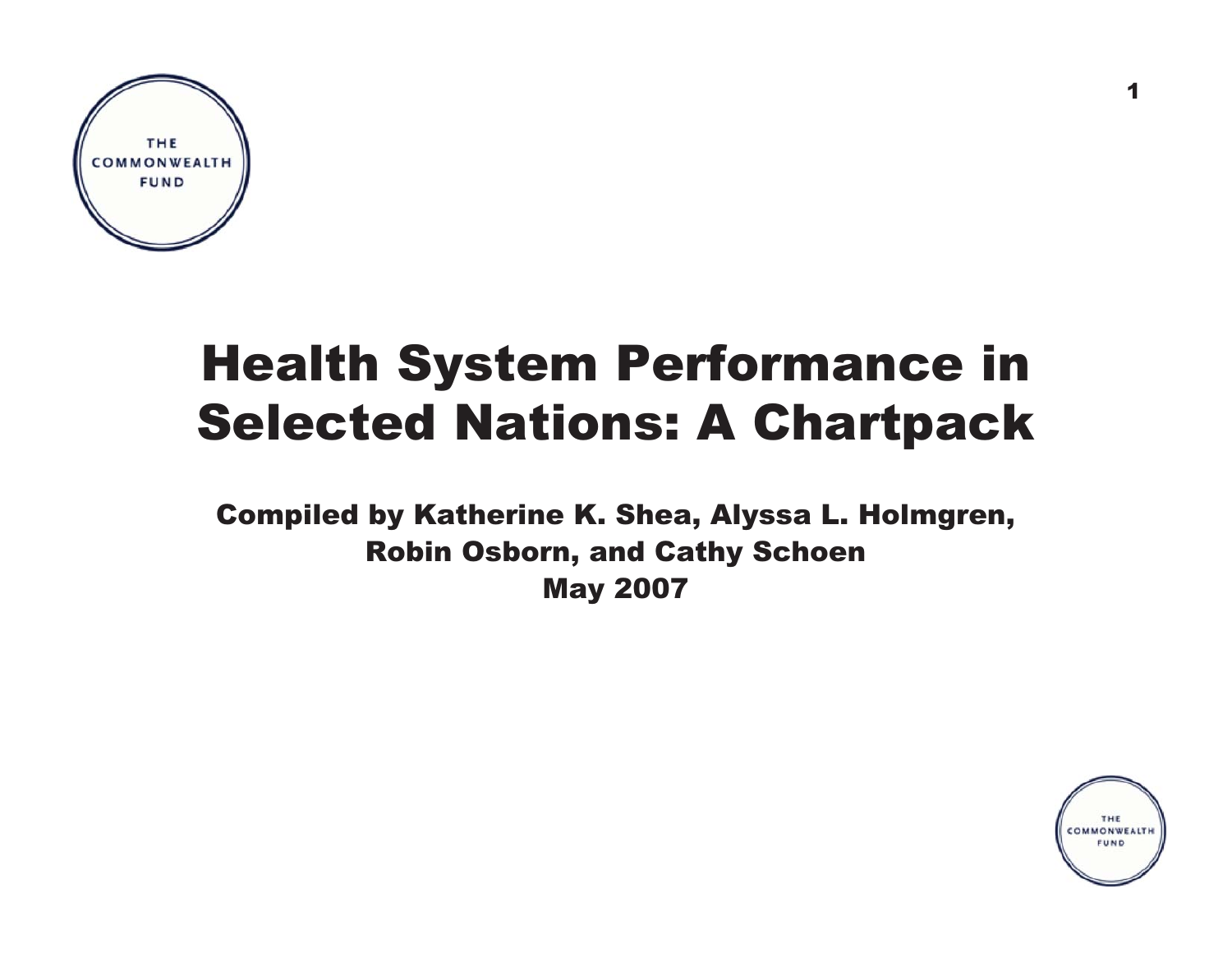# **Outline**

- **I.** Quality of Care
- II. Access to Care
- III. Efficiency of Health System
- IV. Equity of Health System
- V. Ability to Ensure Long, Healthy and Productive Lives
- VI. Views of the Health Care System: Physicians and Patients
- VII. Country Rankings

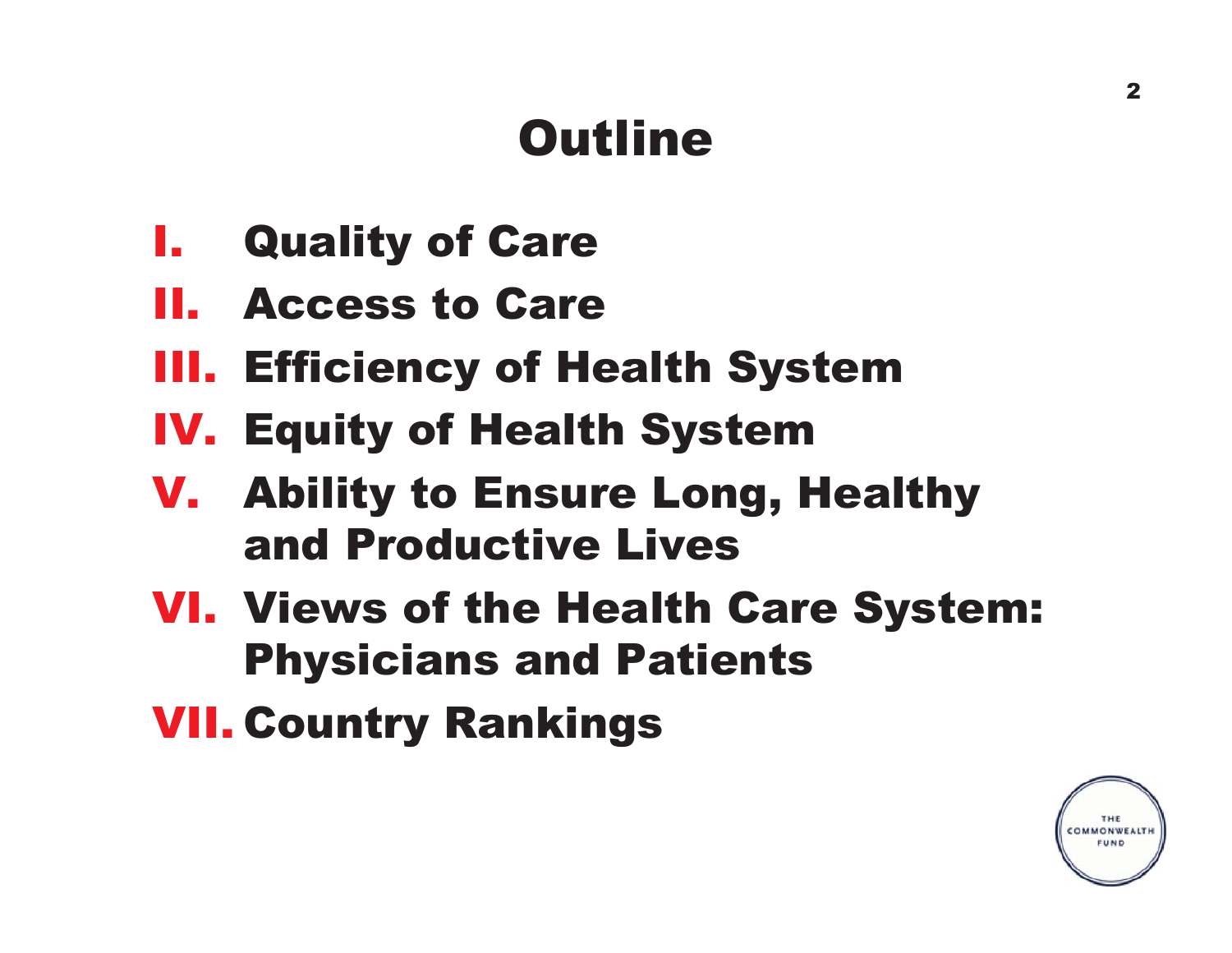## Data Sources

- 2004 Commonwealth Fund International Health Policy Survey of Adults' Experiences with Primary Care (Random, representative samples of adults 18 and older)
	- • Sample sizes: 1,400 in Australia, 1,410 in Canada, 1,400 in New Zealand, 3,061 in U.K., and 1,401 in U.S.; total sample of 8,672 adults.
- 2005 Commonwealth Fund International Health Policy Survey of Sicker Adults (Adults in six countries who met at least one of four criteria: rated their health as fair or poor; reported that they had a serious illness, injury, or disability that required intensive medical care in the past two years; or reported that in the past two years they had major surgery or had been hospitalized)
	- Sample Size: 700–750 sicker adults in Australia, Canada, and New Zealand and 1,500 or more in the United Kingdom, United States, and Germany; total sample of 6,958 sicker adults.
- 2006 International Health Policy Survey of Primary Care Doctors (Primary care physicians)
	- Sample Size: Australia: 1,003, Canada: 578, Germany: 1,006, Netherlands: 931, New Zealand: 503, UK: 1,063, US: 1,004; total sample of 5,157 primary care physicians
- •OECD Health Data from 2004 and 2005

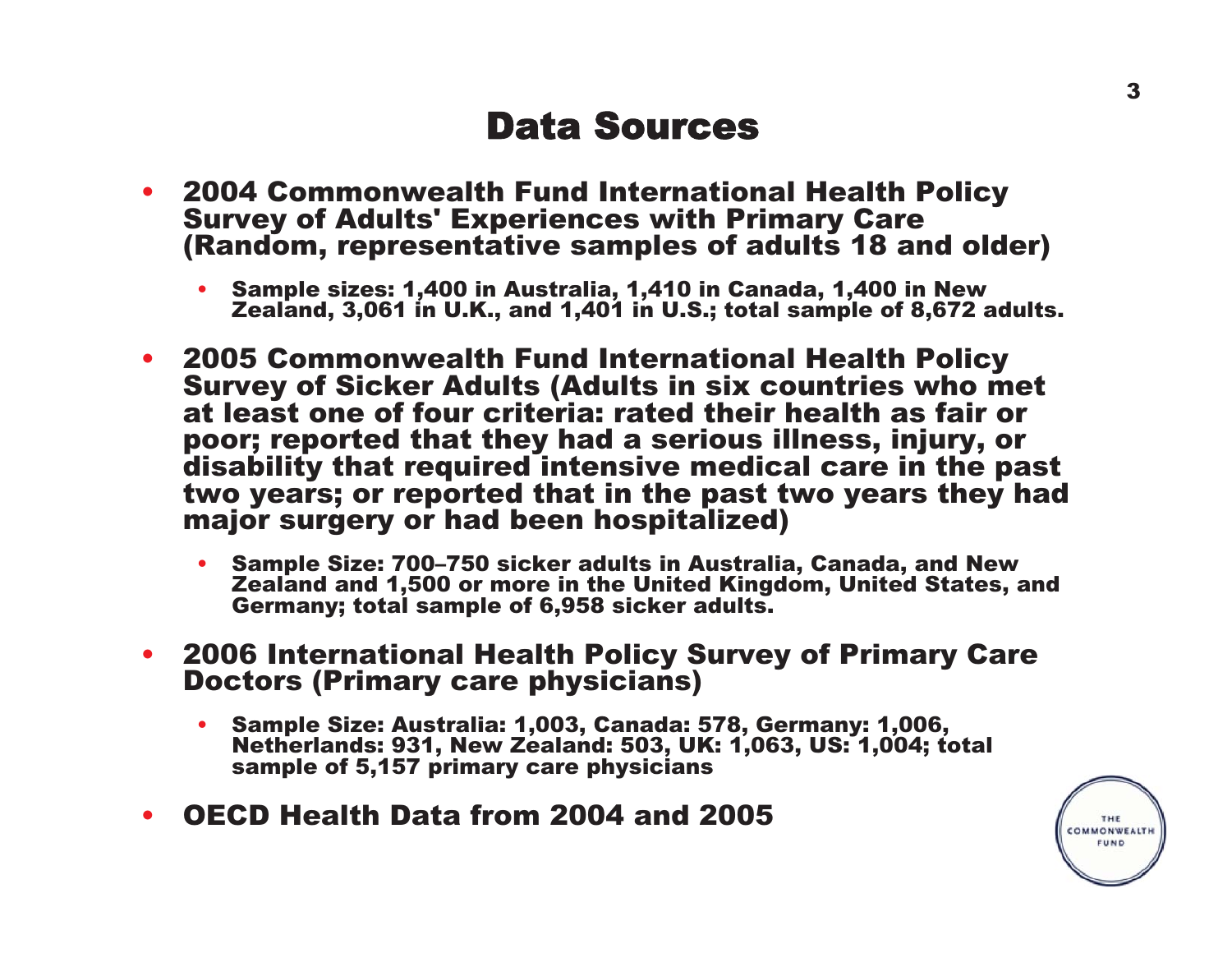### Data References

- K. Davis, et al., *Mirror, Mirror on the Wall: An Update on the Quality of American Health Care Through the Patient's Lens*, (New York:The Commonwealth Fund, May 2007)
- C. Schoen, R. Osborn, P. Trang Huynh, M. Doty, J. Peugh, K. Zapert, On The Front Lines of Care: Primary Care Doctors' Office Systems, Experiences, and Views in Seven Countries, *Health Affairs* Web Exclusive (Nov. 2, 2006):w555–w571
- C. Schoen, M.S., Robin Osborn, M.B.A., Phuong Trang Huynh, Ph.D., Michelle Doty, Ph.D., Kinga Zapert, Ph.D., Jordon Peugh, M.A., Karen Davis, Ph.D. Taking the Pulse of Health Care Systems: Experiences of Patients with Health Problems in Six Countries, *Health Affairs* Web Exclusive (November 3, 2005): W5-509–W5-525
- C. Schoen, M.S., Robin Osborn, M.B.A., Phuong Trang Huynh, Ph.D., Michelle Doty, Ph.D., Karen Davis, Ph.D., Kinga Zapert, Ph.D., and Jordon Peugh, M.A. Primary Care and Health System Performance: Adults' Experiences in Five Countries, *Health Affairs* Web Exclusive (October 28, 2004): W4-487–W4-503
- P. T. Huynh, C. Schoen, R. Osborn, and A. L. Holmgren, *The U.S. Health Care Divide: Disparities in Primary Care Experiences by Income*, (New York: The Commonwealth Fund, April 2006)
- • J. Cylus and G. F. Anderson, *Multinational Comparisons of Health Systems Data, 2006* (New York: The Commonwealth Fund, May 2007).

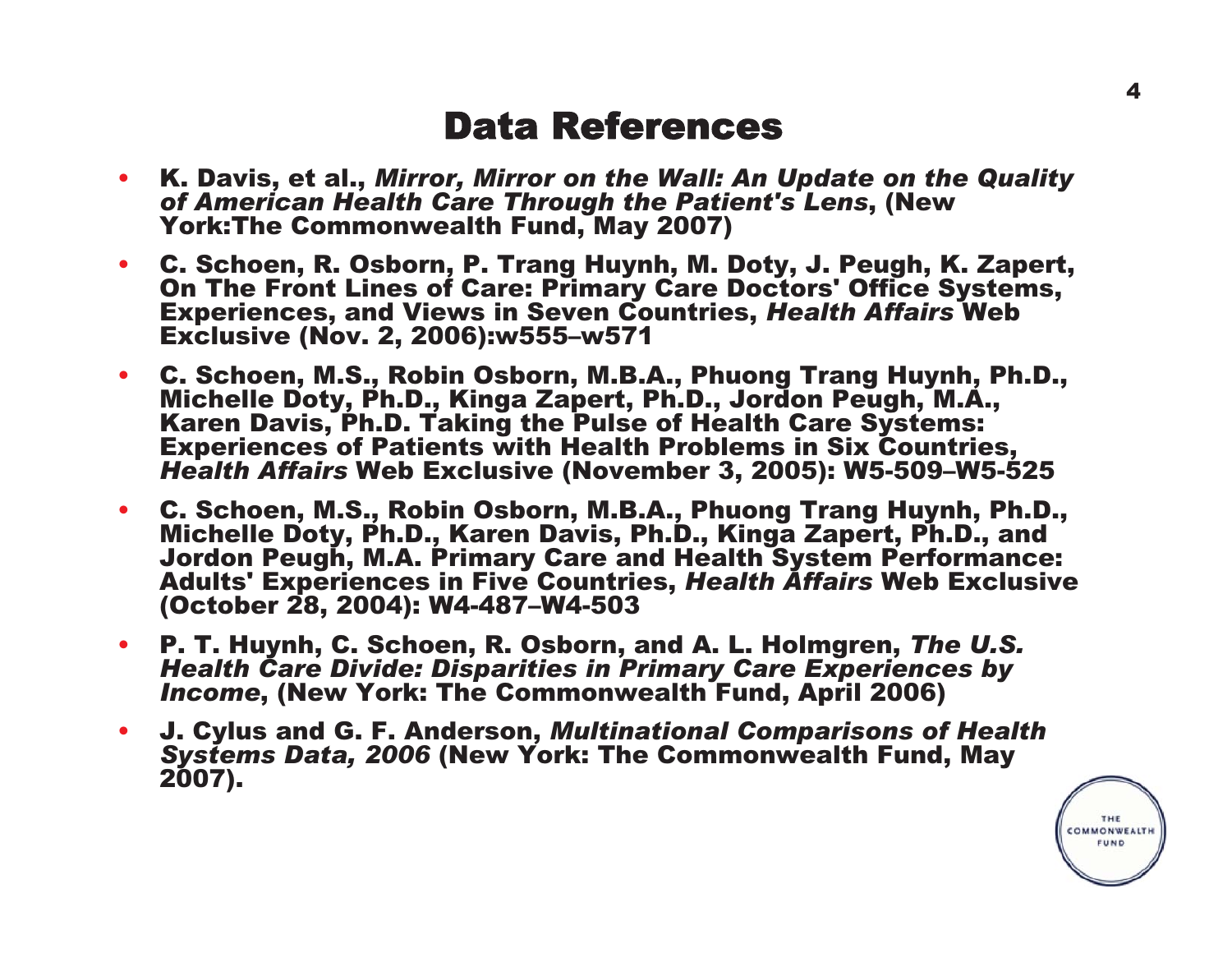# Quality: Right Care

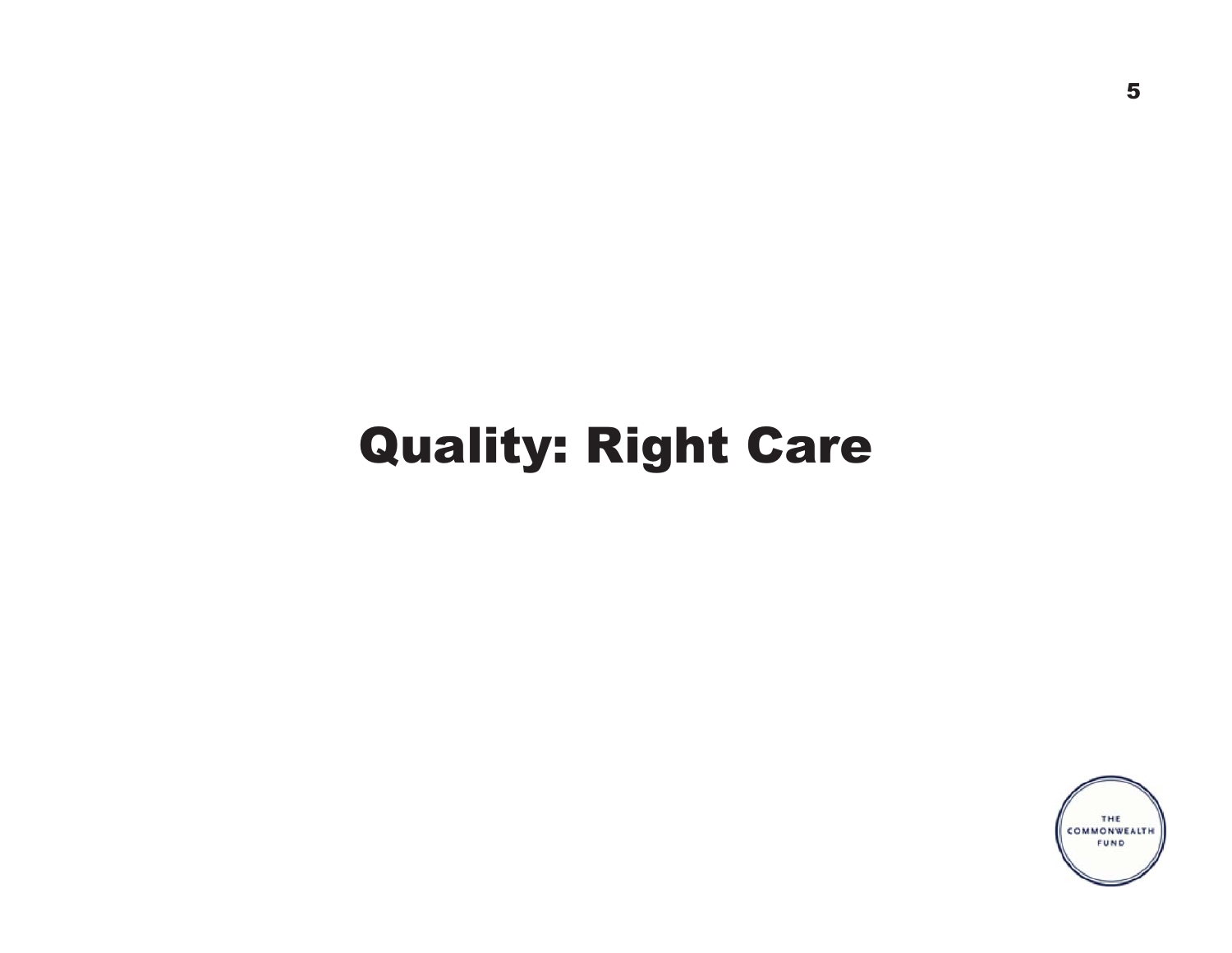## Patient Reports on Reminders for Preventive Care, 2004

Percent of adults receiving preventive care reminders



2004 Commonwealth Fund International Health Policy Survey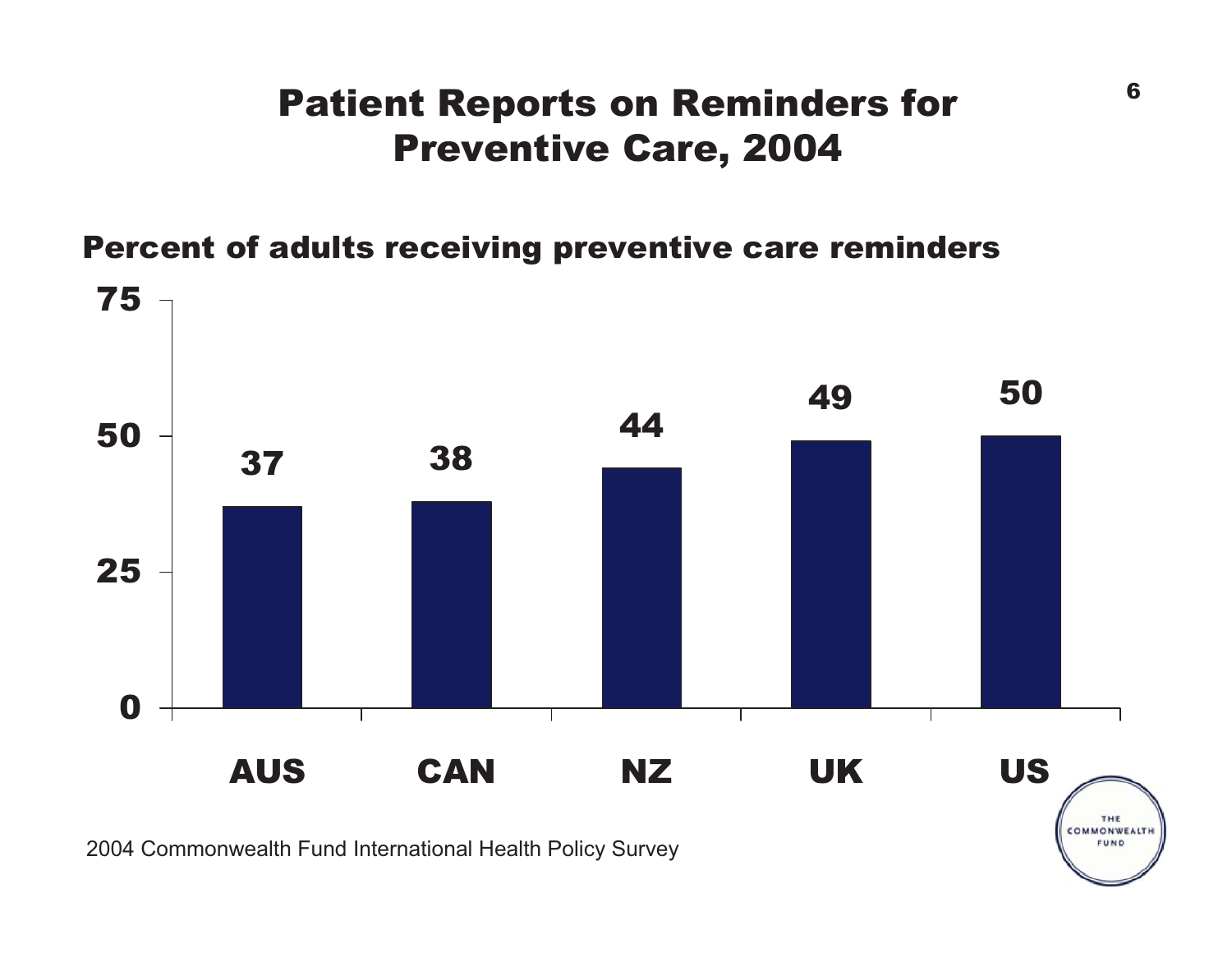## Physicians Reporting Routinely Sending Patients <sub>7</sub> Reminder Notice for Preventive or Follow-Up Care, 2006



COMMONWEALTH **FUND** 

Source: 2006 Commonwealth Fund International Health Policy Survey of Primary Care Physicians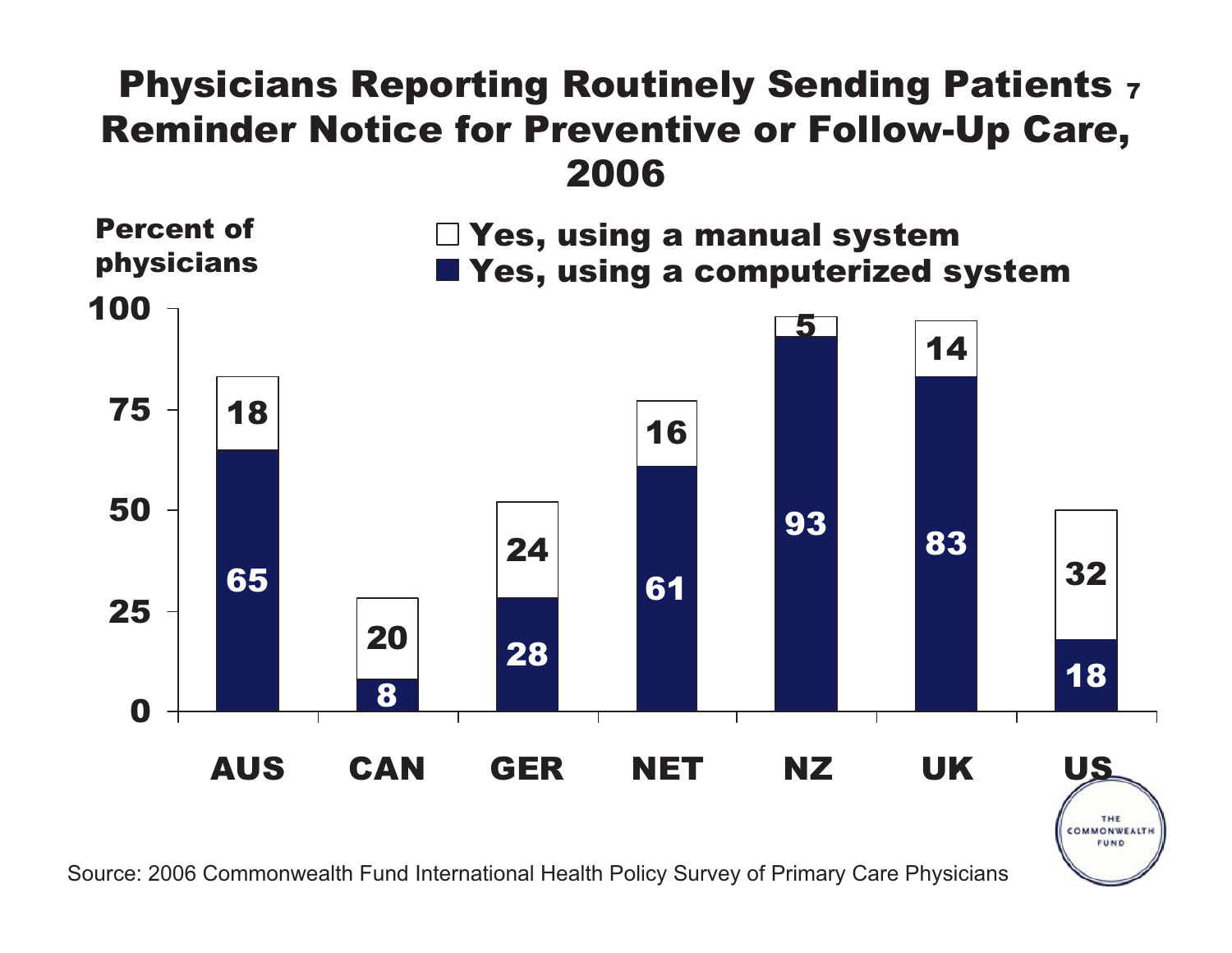## Preventive Care, 2004

| <b>Percent received:</b>                                       | <b>AUS</b> | CAN | NZ I  | <b>UK</b> | <b>US</b> |
|----------------------------------------------------------------|------------|-----|-------|-----------|-----------|
| Pap in past 3<br>years, Women<br>age 25-64                     | 78         | 77  | 81 77 |           | 89        |
| <b>Mammogram</b> in<br>past 3 years,<br><b>Women age 50-64</b> | 80         | 79  | 81    | 77        | 86        |



2004 Commonwealth Fund International Health Policy Survey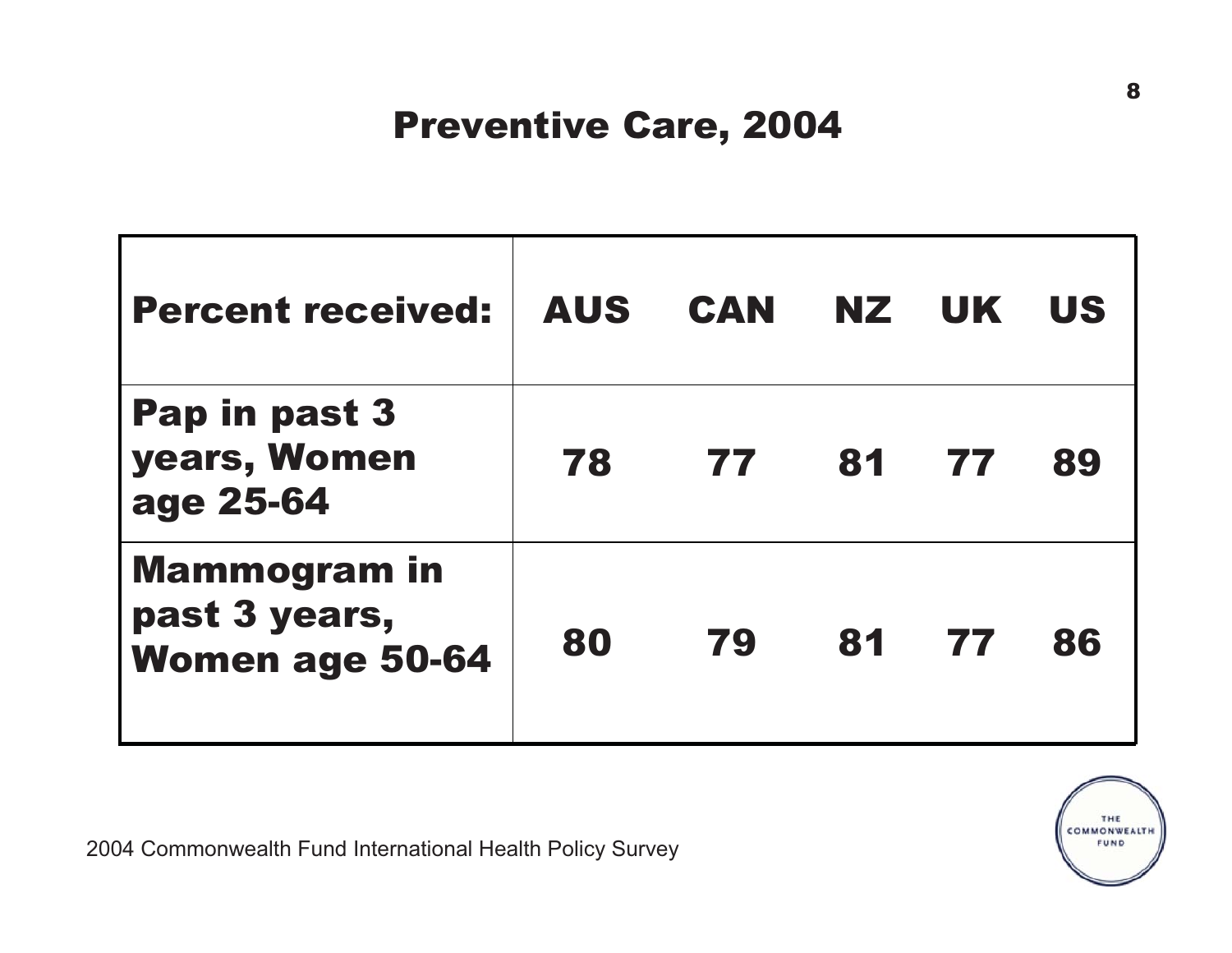## Percentage of Population over Age 65 with Influenza Immunization in 2004



Source: J. Cylus and G. F. Anderson, *Multinational Comparisons of Health Systems Data, 2006* (New York: The Commonwealth Fund, Apr. 2007).

FUND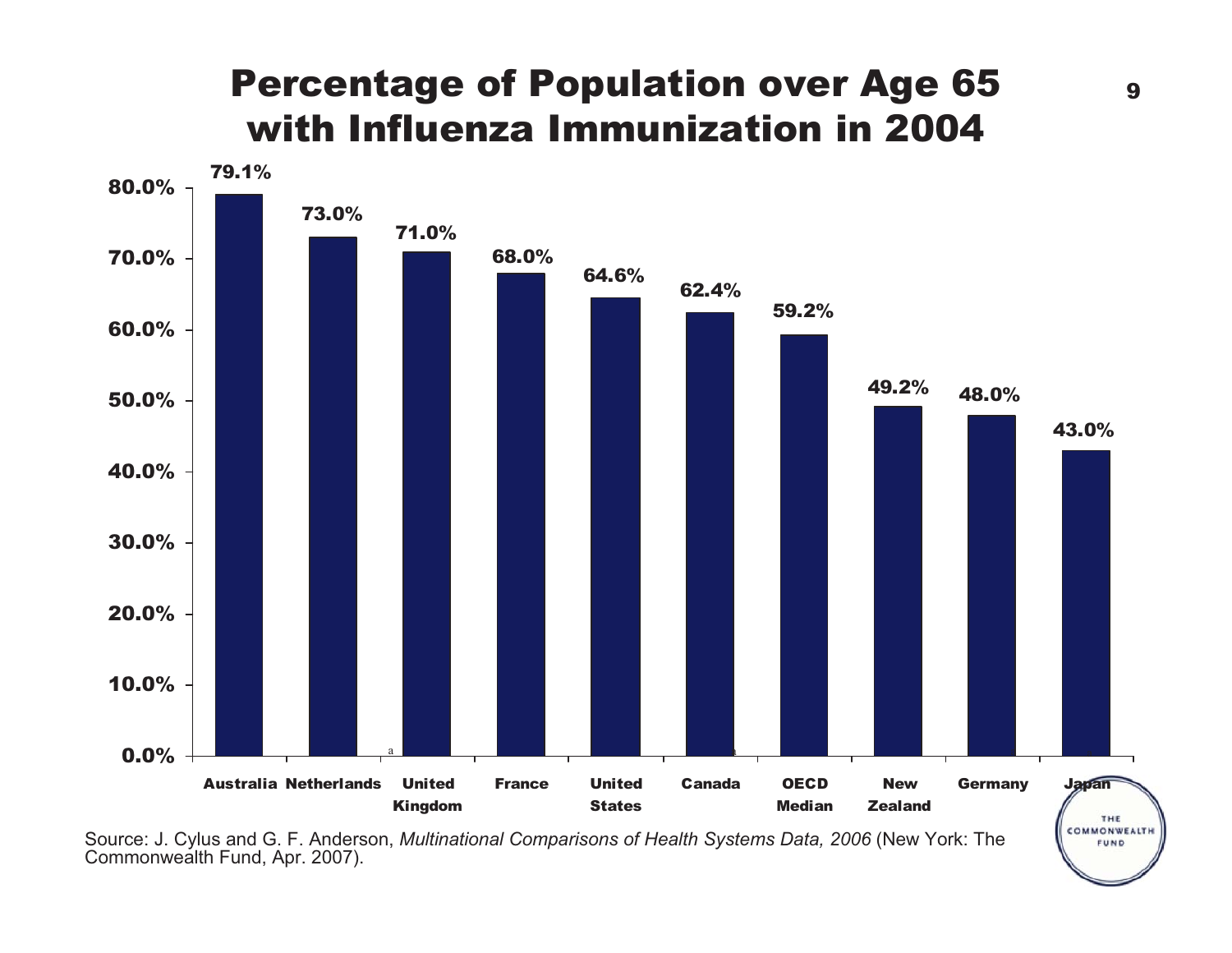## Prevalence of Chronic Conditions, 2004



Percent of adults with at least one of six chronic conditions\*

\*Hypertension, heart disease, diabetes, arthritis, lung problems, and depression 2004 Commonwealth Fund International Health Policy Survey

FUND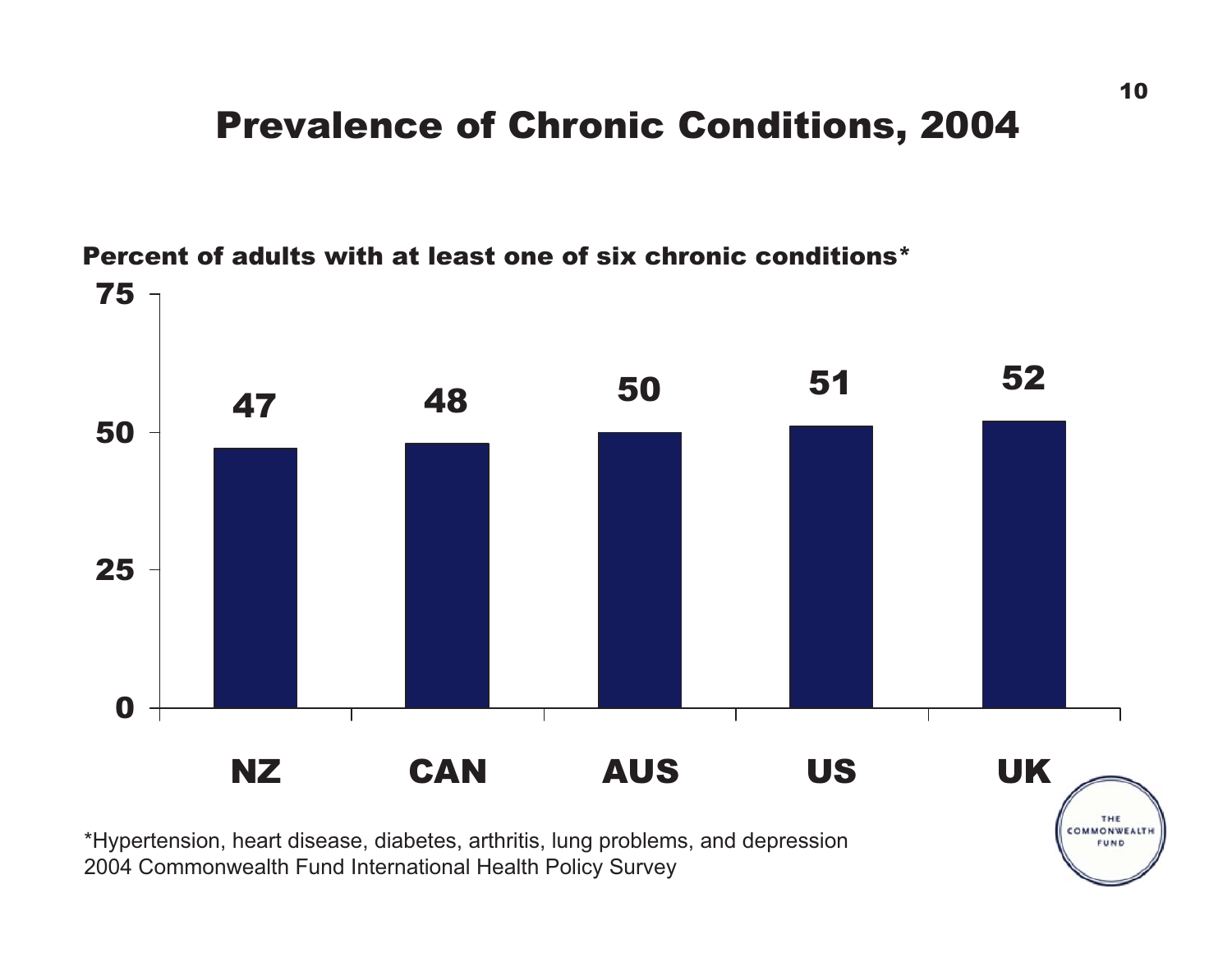#### Sicker Adults with Chronic Conditions:Receipt of Self-Management Plan in Six Countries, 2005

**Percent of sicker adults with chronic conditions\* whose doctor gave plan to manage care at home**



\* Adult reported at least one of six conditions: hypertension, heart disease, diabetes, arthritis, lung problems (asthma, emphysema, etc.), or depression.

.Data: 2005 Commonwealth Fund International Health Policy Survey of Sicker Adults (Schoen et al. 2005a).

**Source: Commonwealth Fund National Scorecard on U.S. Health System Performance, 2006 11**



THE COMMONWEALTH FUND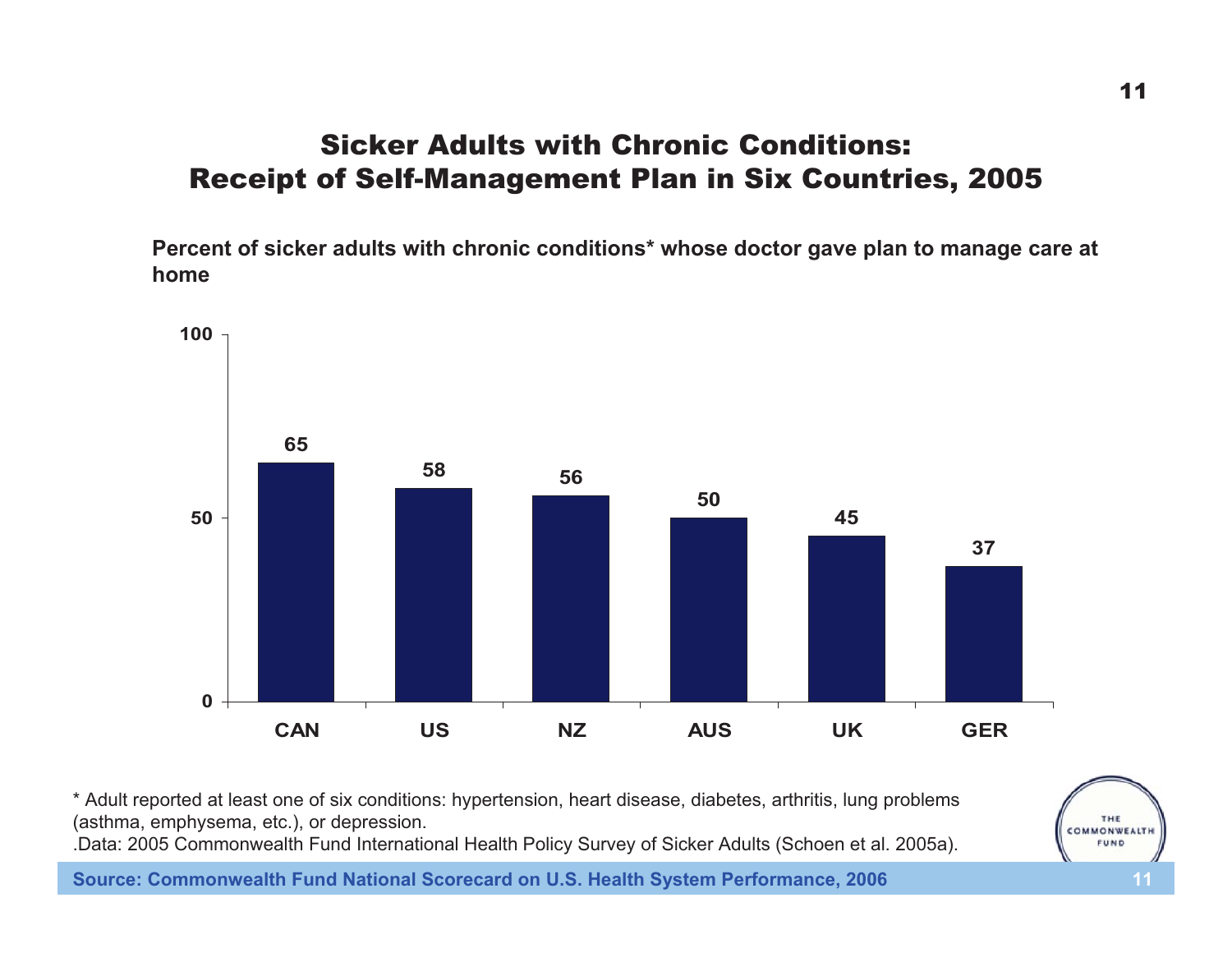## Received Recommended Care 12 for Chronic Condition, Sicker Adults, 2005

| <b>Percent received</b><br>recommended care: | <b>AUS</b> | <b>CAN</b> | <b>GER</b> | NZ. | <b>UK</b> | <b>US</b> |
|----------------------------------------------|------------|------------|------------|-----|-----------|-----------|
| <b>Hypertension*</b>                         | 78         | 85         | 91         | 77  | 72        | 85        |
| Diabetes**                                   | 41         | 38         | 55         | 40  | 58        | 56        |

\* Blood pressure and cholesterol checked.

\*\* Hemoglobin A1c and cholesterol checked, and feet and eyes examined.

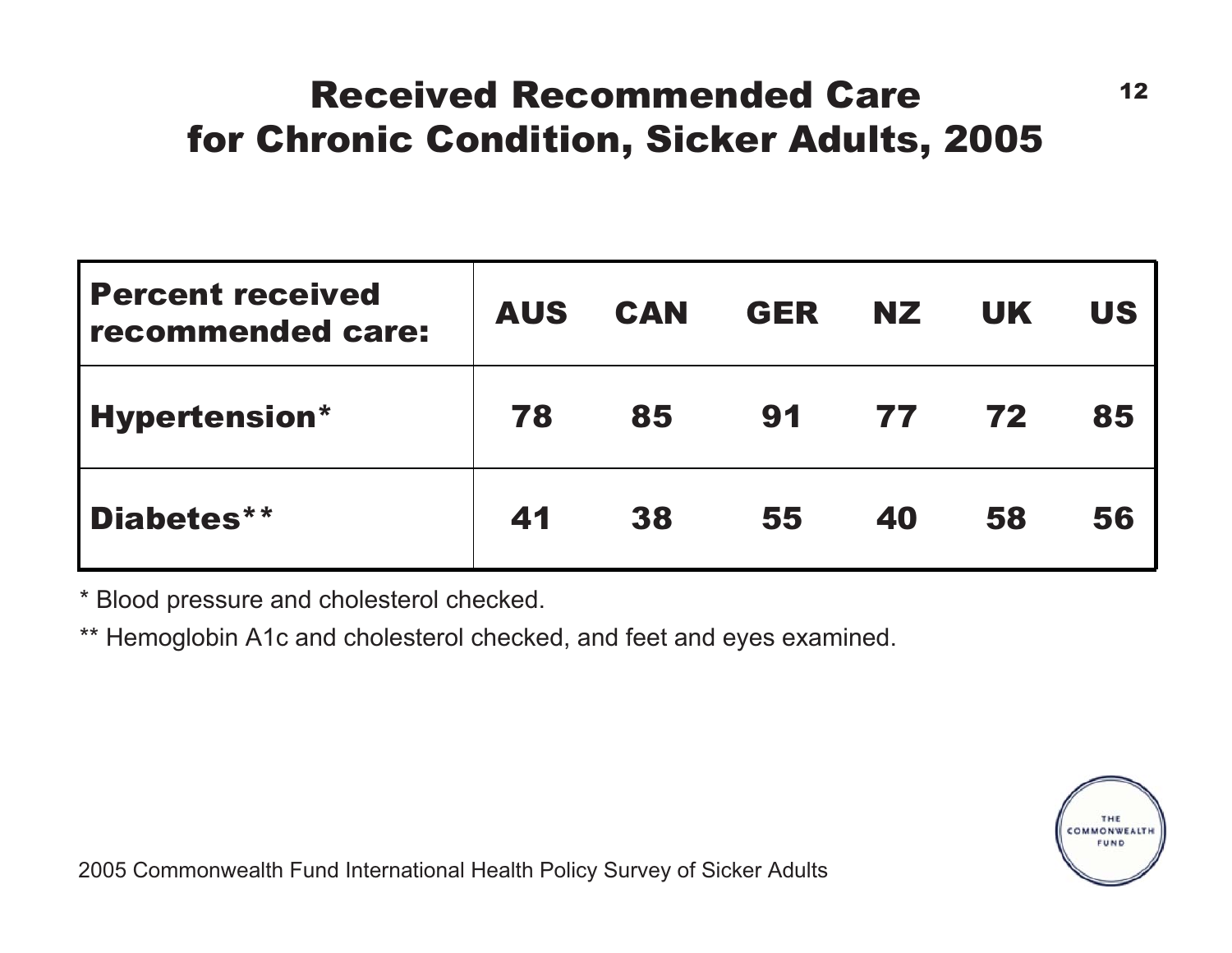## Sicker Adults with Hypertension or Diabetes 13 Who Received Recommended Care by Self-Management Plan or Nurse Involvement, 2005

Includes blood pressure and cholesterol for hypertension; Hemoglobin A1c and cholesterol checked, and feet and eyes examined for diabetes

**Neither self-management plan or nurse**  $\Box$  **Self-management plan and/or nurse** 

#### 61675068 6479 74 <sup>78</sup> <sup>77</sup> <sup>81</sup> <sup>86</sup> <sup>91</sup> 050100NZ AUS UK CAN US GER

THE COMMONWEALTH **FUND** 

2005 Commonwealth Fund International Health Policy Survey of Sicker Adults

Percent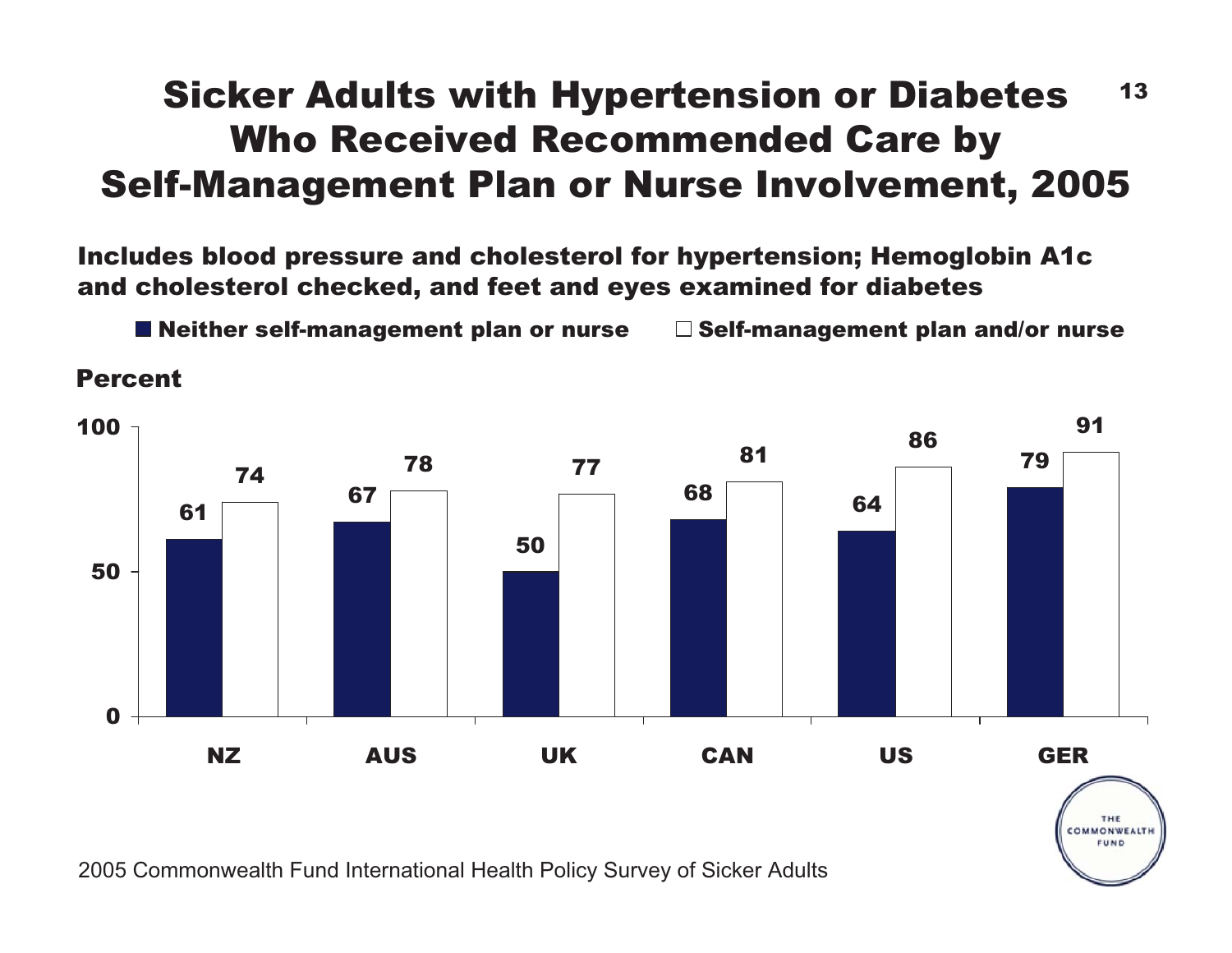## Percent of Doctors Reporting Practice Is Well Prepared to Care for Chronic Diseases, 2006

| <b>Percent of</b><br>physicians<br>reporting "well<br>prepared": | <b>AUS</b> | <b>CAN</b> | <b>GER</b> | <b>NET</b> | NZ. | <b>UK</b> | <b>US</b> |
|------------------------------------------------------------------|------------|------------|------------|------------|-----|-----------|-----------|
| <b>Patients with</b><br>multiple chronic<br>diseases             | 69         | 55         | 93         | 75         | 67  | 76        | 68        |
| <b>Patients with</b><br>mental health<br>problems                | 50         | 40         | 70         | 65         | 48  | 55        | 37        |

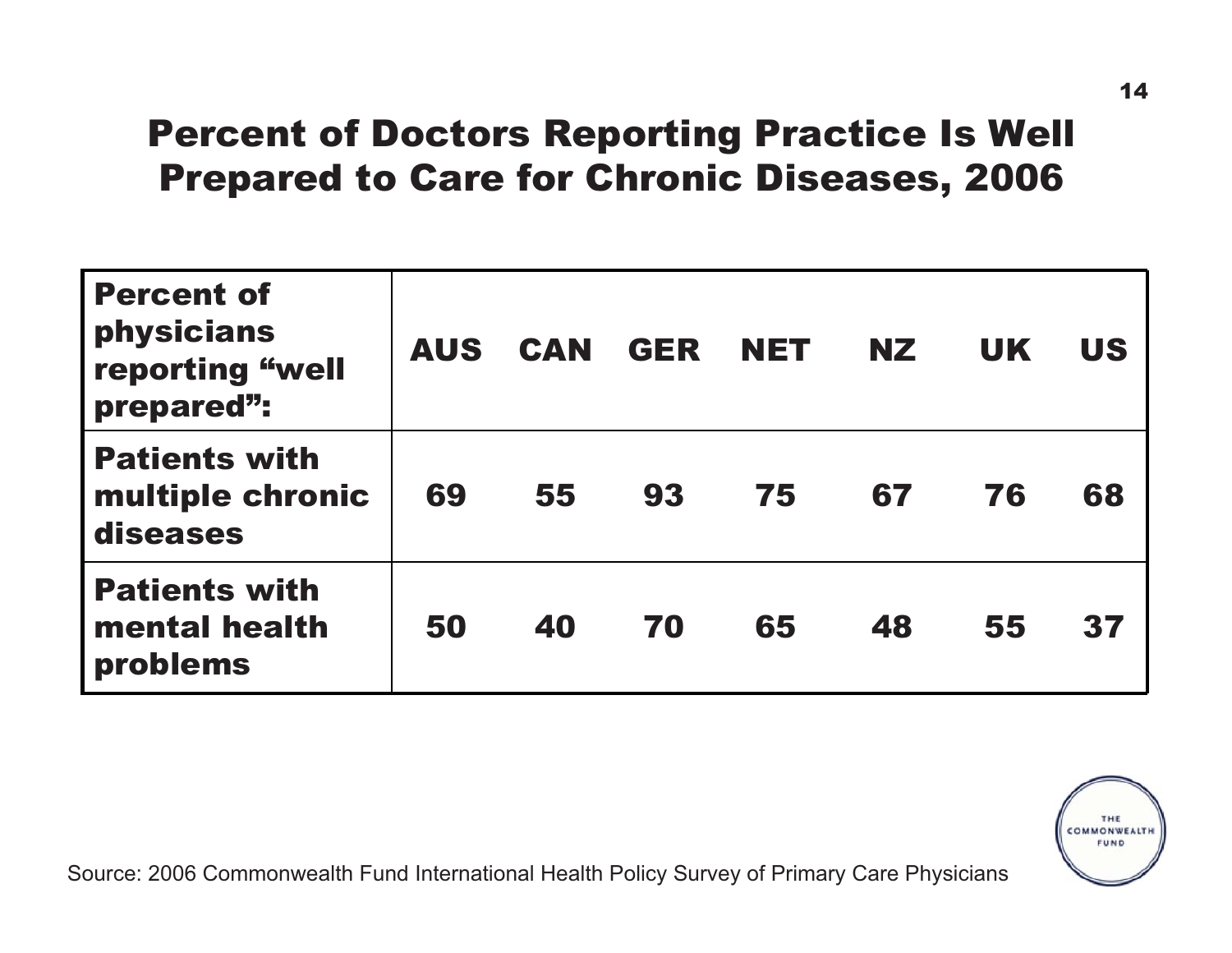#### Doctor's Office Has a Nursee 15 Regularly Involved in Care Management, Sicker Adults, 2005

Base: Adults with chronic disease

Percent who have a nurse involved in case management

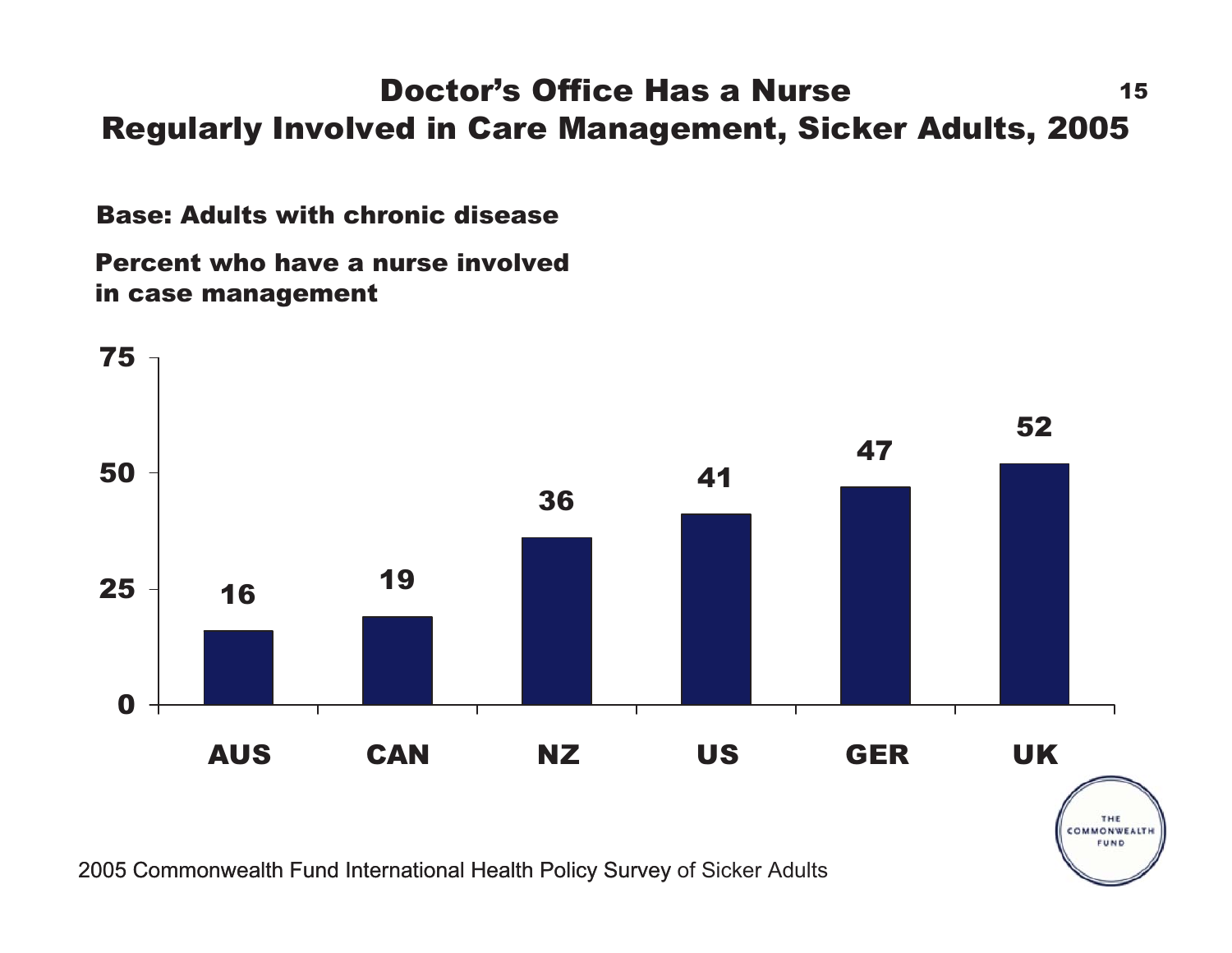## **Prescription Medication Advice Among Sicker Adults** with Chronic Conditions, 2005

Base: Adults with chronic disease who use prescription medications regularly

| <b>Percent saying doctor:*</b>                                                                | <b>AUS</b> | <b>CAN</b> | <b>GER</b> | <b>NZ</b> | <b>UK</b> | <b>US</b> |
|-----------------------------------------------------------------------------------------------|------------|------------|------------|-----------|-----------|-----------|
| <b>Does NOT review all</b><br>medications taking,<br>including prescribed by<br>other doctors | 46         | 38         | 35         | 42        | 42        | 40        |
| <b>Does NOT explain side</b><br>effects                                                       | 36         | 40         | 47         | 33        | 48        | 49        |

\* Doctor sometimes, rarely, or never.

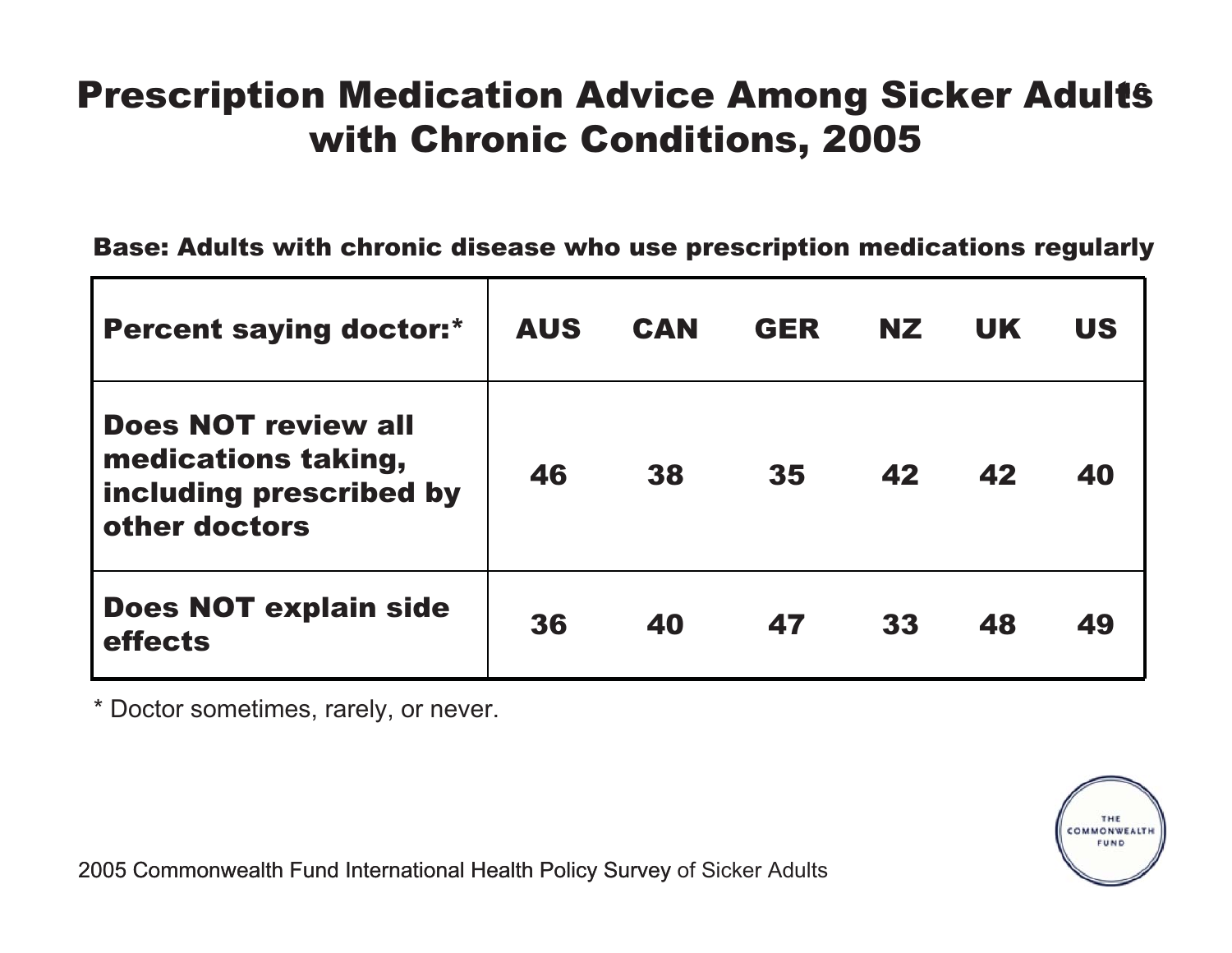## Patients Did Not Receive Counseling About 17 Exercise and Diet in Past Year, Sicker Adults, 2005

Base: Adults with chronic health condition



THE COMMONWEALTH FUND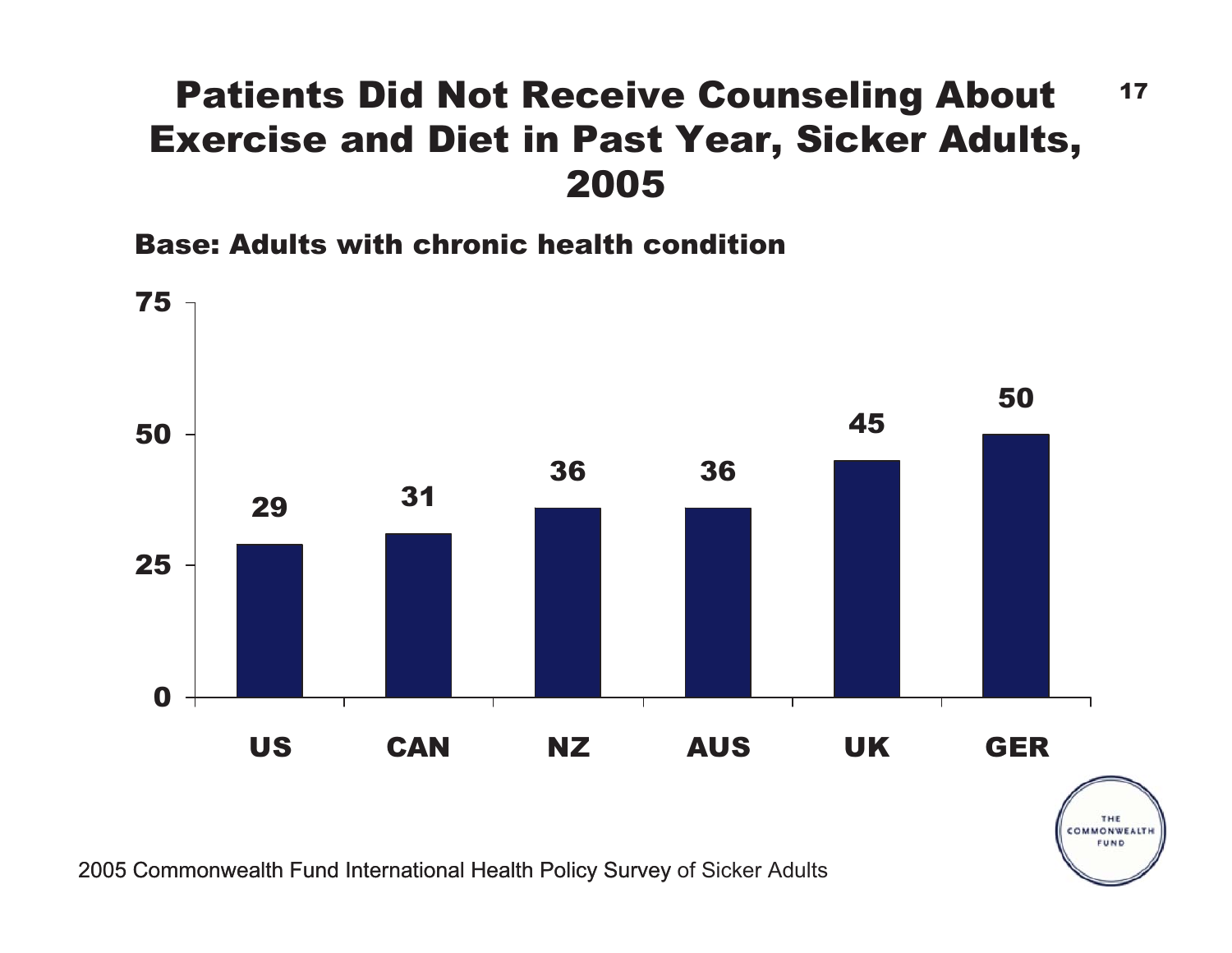# Physician-Reported Use of Multi-Disciplinary Team $^{18}_{\phantom{1}\textbf{5}}$ and Non-Physicians, 2006

|                                                                     | <b>AUS</b> | <b>CAN</b> | <b>GER</b> | <b>NET</b> | <b>NZ</b> | <b>UK</b> | <b>US</b> |  |  |  |
|---------------------------------------------------------------------|------------|------------|------------|------------|-----------|-----------|-----------|--|--|--|
| <b>Practice routinely uses multi-disciplinary teams:</b>            |            |            |            |            |           |           |           |  |  |  |
| <b>Yes</b>                                                          | 32         | 32         | 49         | 50         | 30        | 81        | 29        |  |  |  |
| <b>Practice routinely uses clinicians other than doctors to:</b>    |            |            |            |            |           |           |           |  |  |  |
| <b>Help manage</b><br>patients with<br>multiple chronic<br>diseases | 38         | 25         | 62         | 46         | 57        | 73        | 36        |  |  |  |
| <b>Non-physicians</b><br>provide primary<br>care services           | 38         | 22         | 56         | 33         | 51        | 70        | 39        |  |  |  |



Source: 2006 Commonwealth Fund International Health Policy Survey of Primary Care Physicians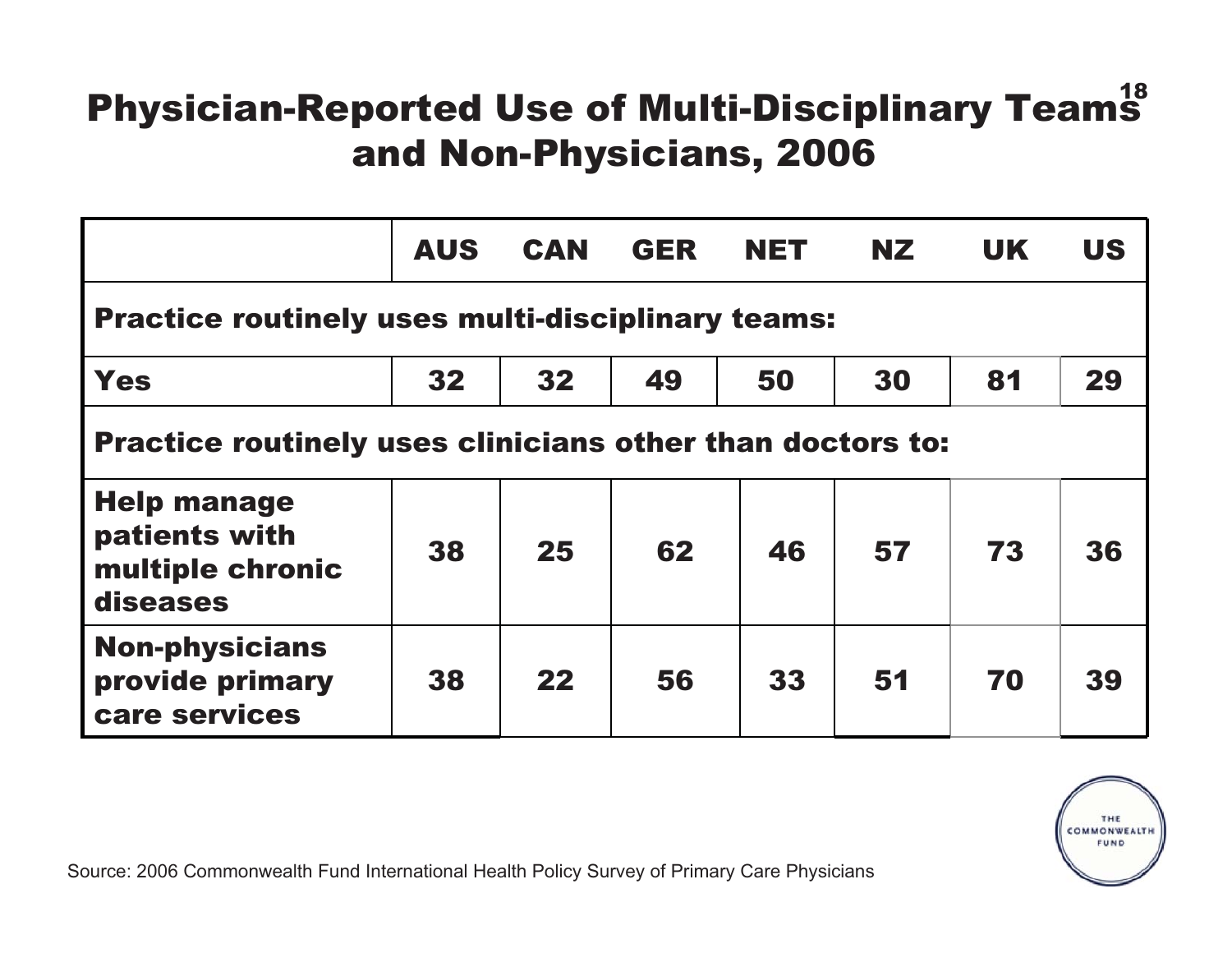## Capacity to Generate Patient Information, 2006  $^{\,19}$

Percent of primary care practices reporting very or somewhat easy to generate

**E** List of patients by diagnosis

 $\Box$  List of patients' medications, including Rx by other doctors



Source: 2006 Commonwealth Fund International Health Policy Survey of Primary Care Physicians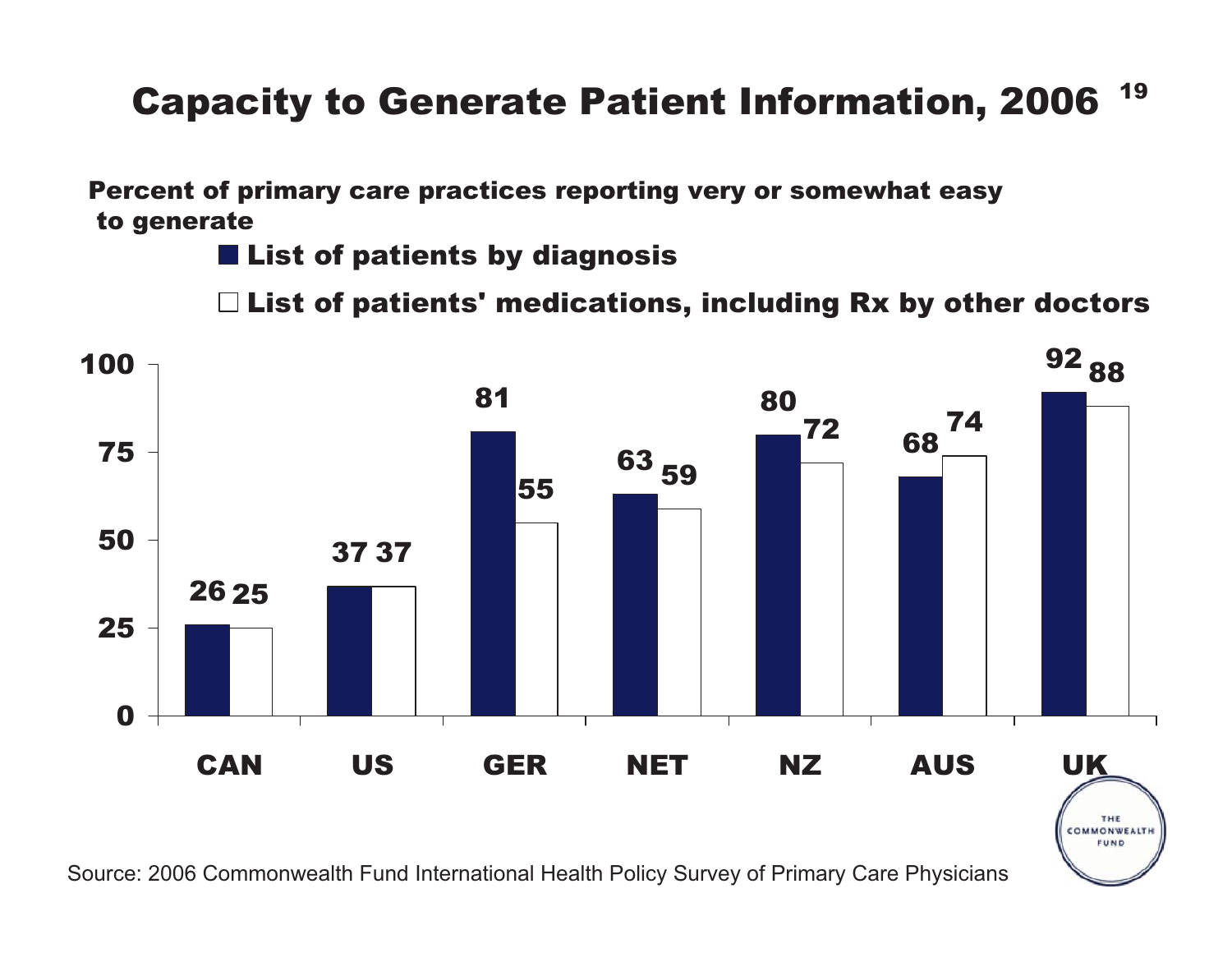# Quality: Safe Care

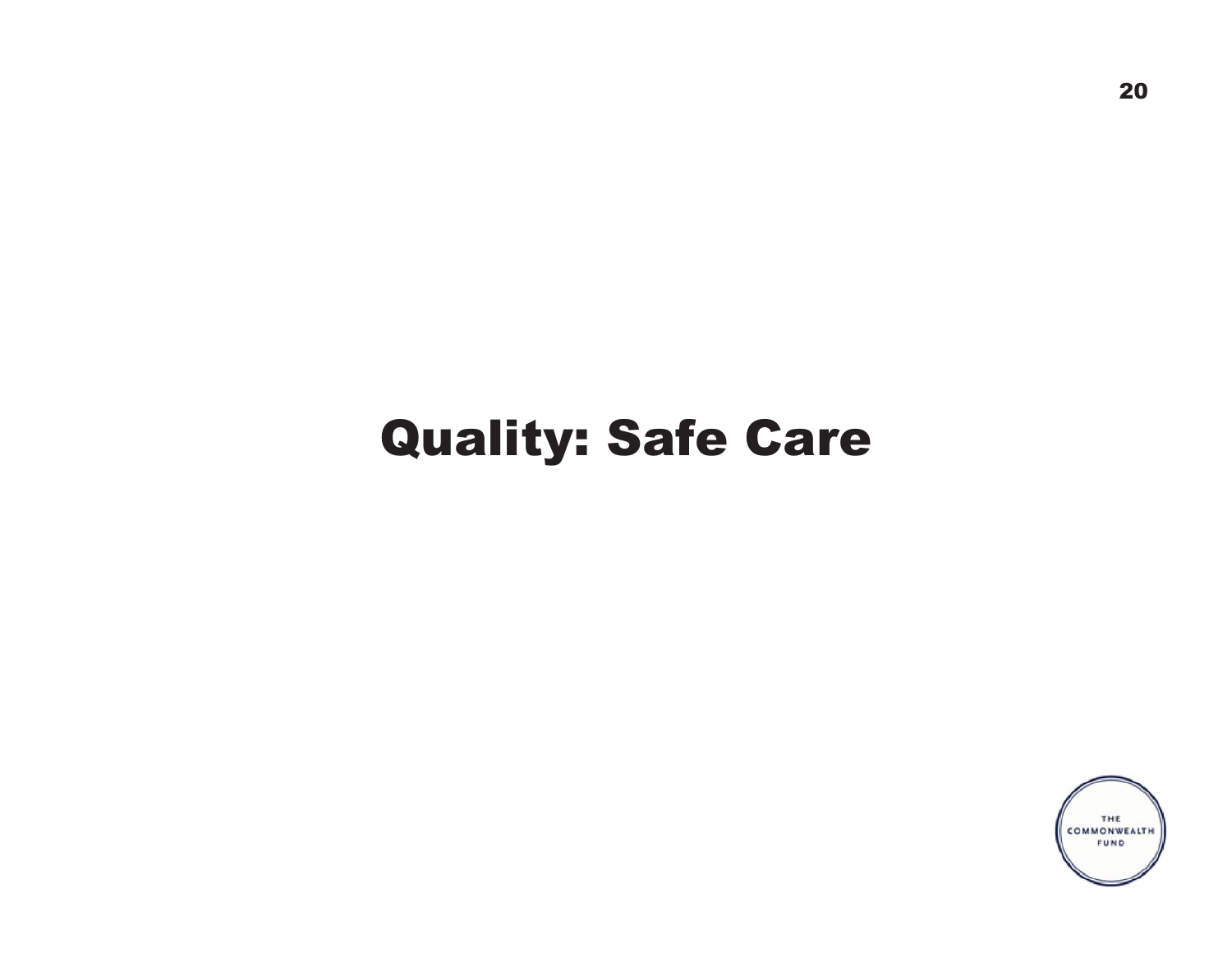### Medical, Medication, and Lab Errors Among Sicker Adults, 2005

Percent reporting medical mistake, medication error, or lab error in past two years



**Source: Commonwealth Fund National Scorecard on U.S. Health System Performance, 2006 21**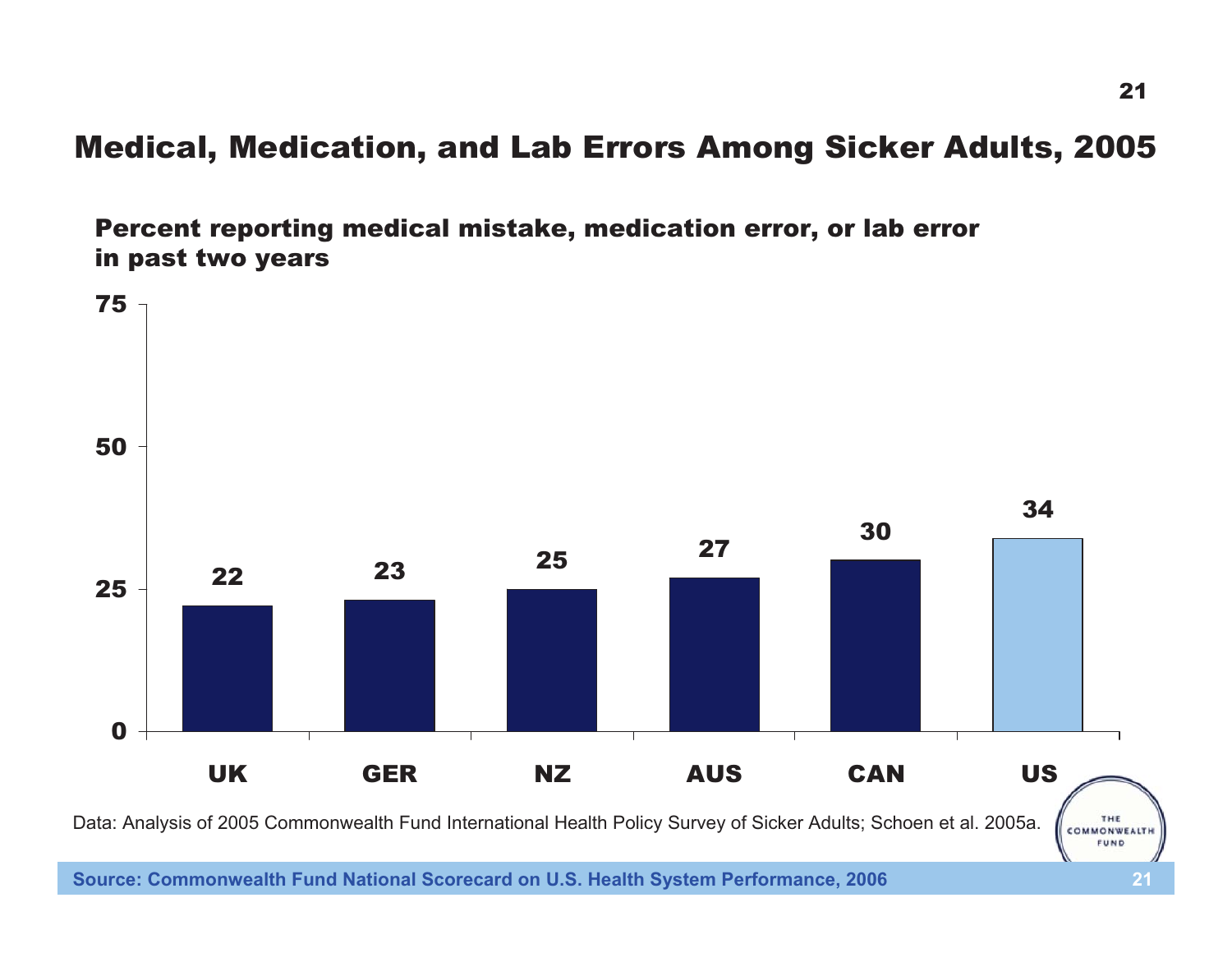## Patients Reporting Any Error by Number 22 of Doctors Seen in Past Two Years, Sicker Adults, 2005

Percent



THE COMMONWEALTH **FUND**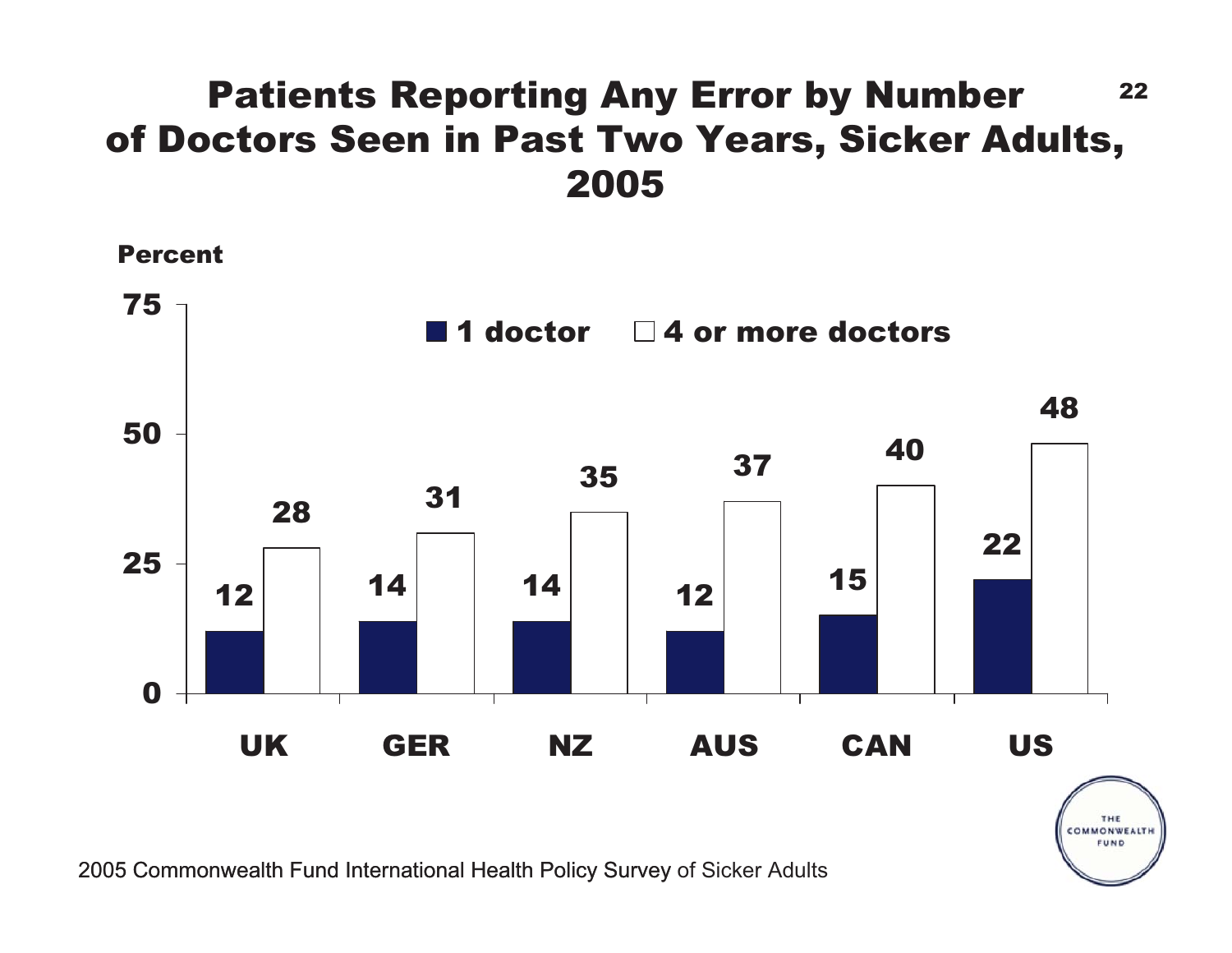# 23 Doctors Reporting Routinely Receiving Alerts about Potential Problem with Drug Dose/Interaction

Yes, using a manual system Percent of physicians **No. 2.5 Mages.** Yes, using a computerized system

> THE COMMONWEALTH FUND



Source: 2006 Commonwealth Fund International Health Policy Survey of Primary Care Physicians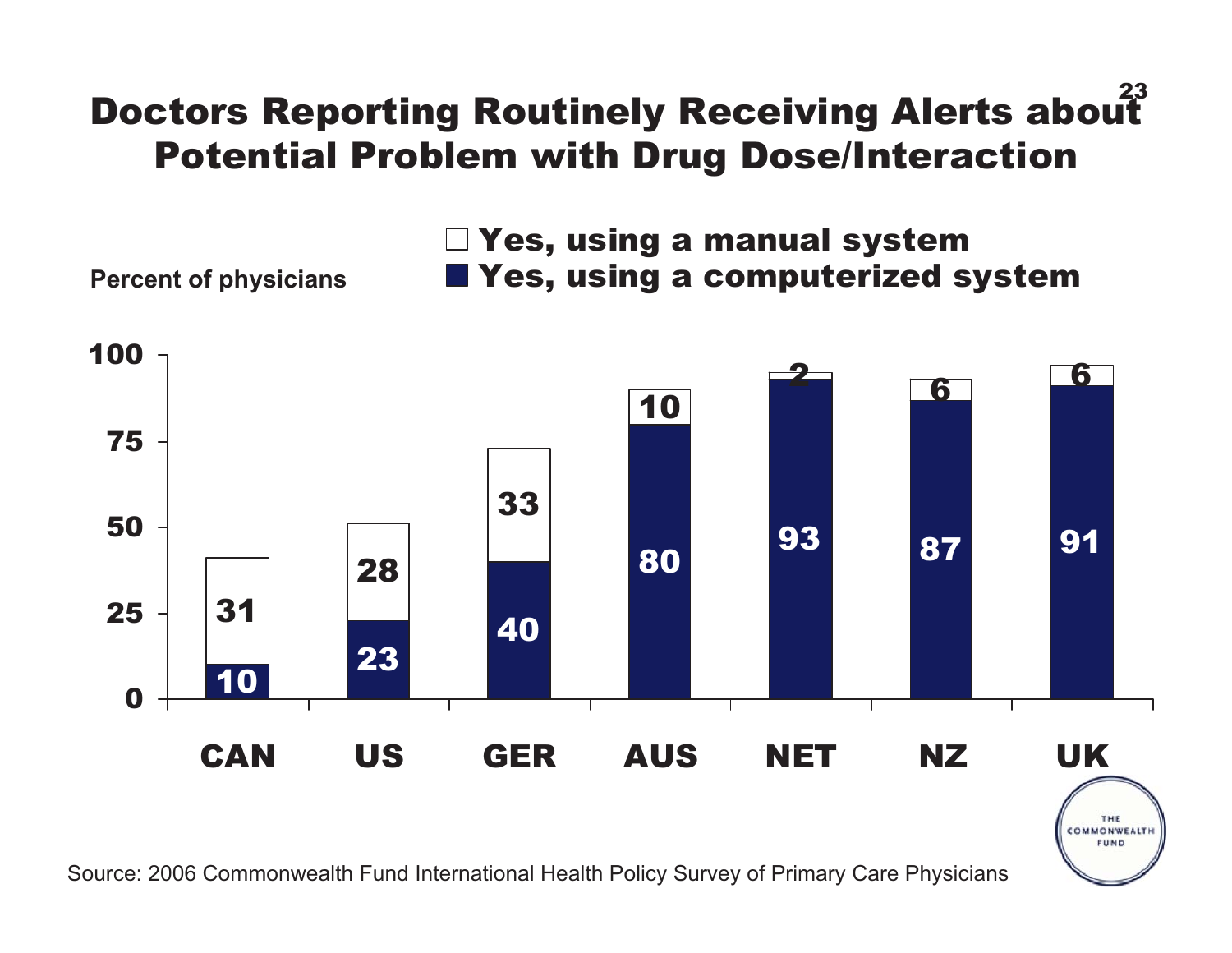### 24 Incorrect Lab/Diagnostic Test or Delay in Receiving Abnormal Test Results, Sicker Adults, 2005

Percent reporting either lab test error in past two years



THE COMMONWEALTH FUND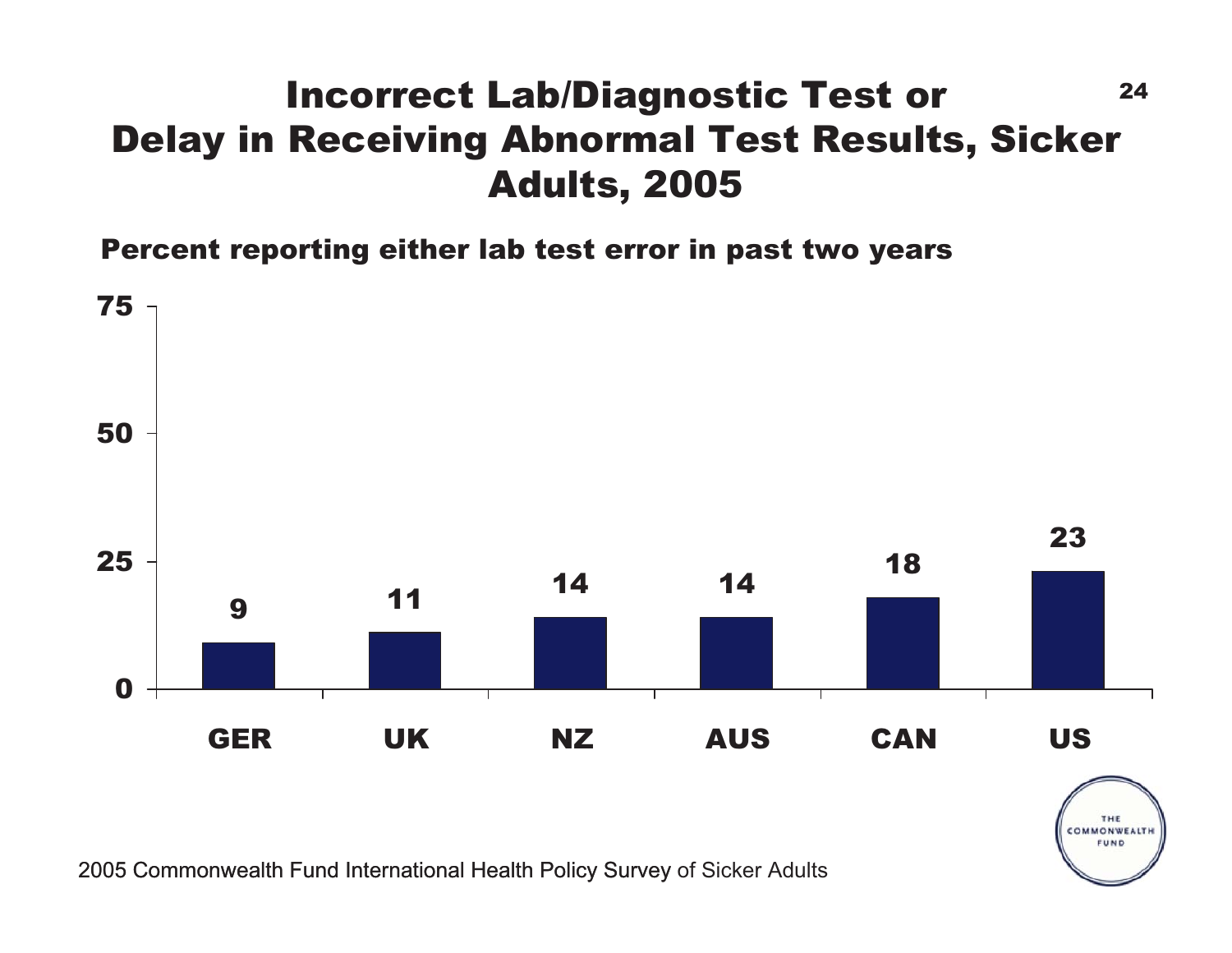### Doctors Reporting Routinely Receiving Alerts to Provide Patients with Test Results, 2006



Source: 2006 Commonwealth Fund International Health Policy Survey of Primary Care Physicians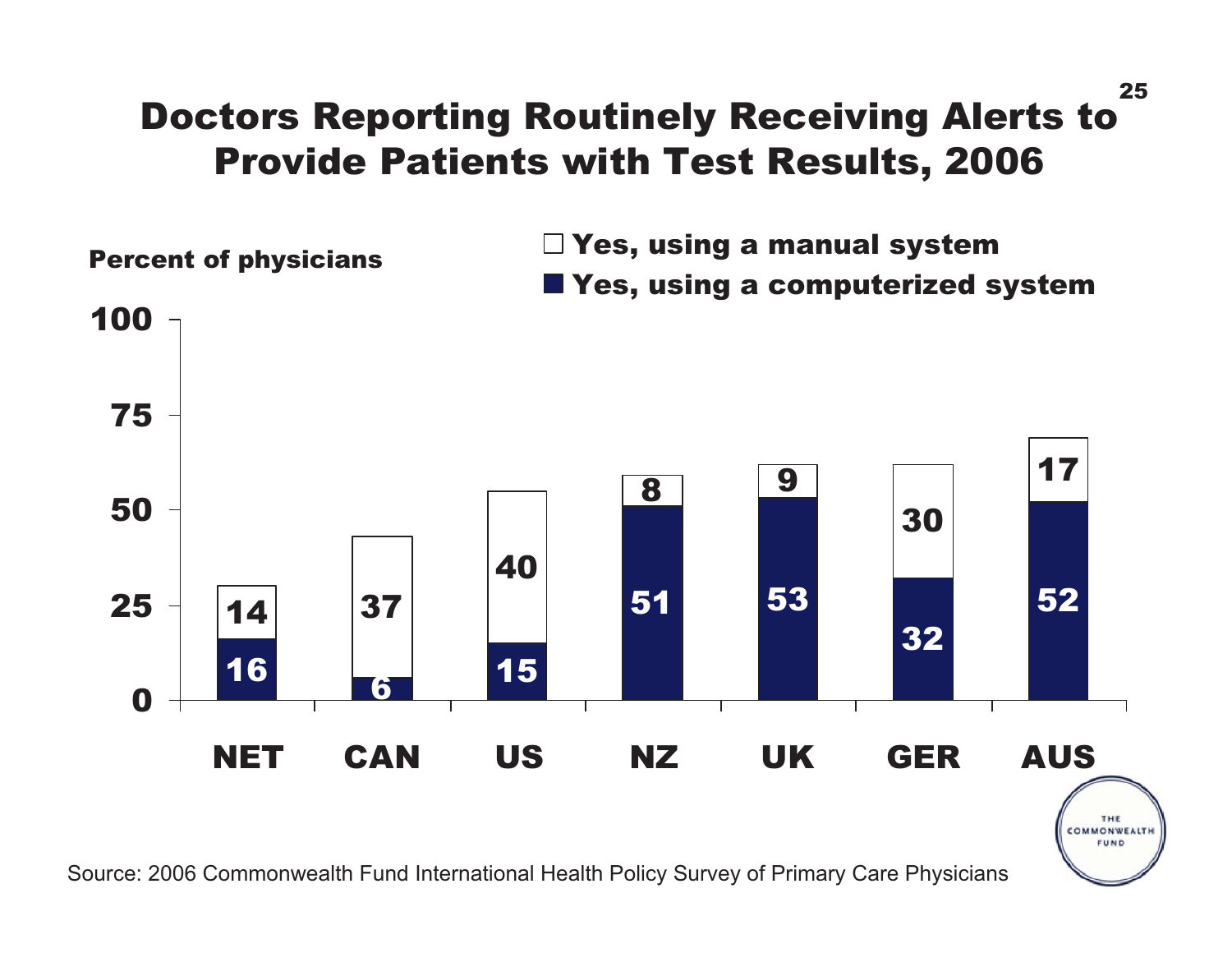## Medical Mistake or Medication Error <sup>26</sup> Occurred Outside the Hospital, Sicker Adults, 2005

Base: Experienced medical mistake or medication error

Percent saying error occurred outside the hospital

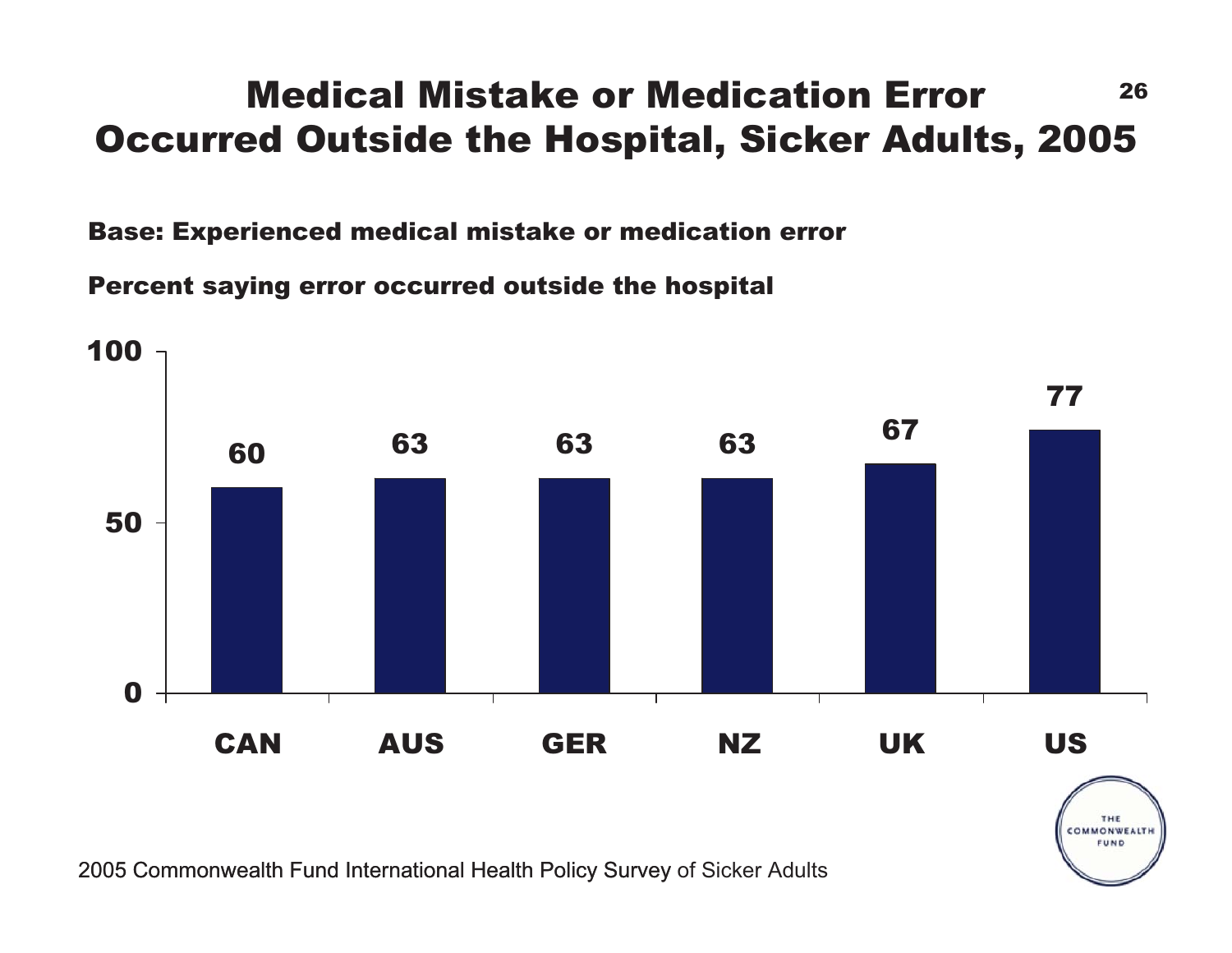## Developed Infection While in the Hospital, Sicker<sup>27</sup> Adults, 2005

Base: Hospitalized in past 2 years



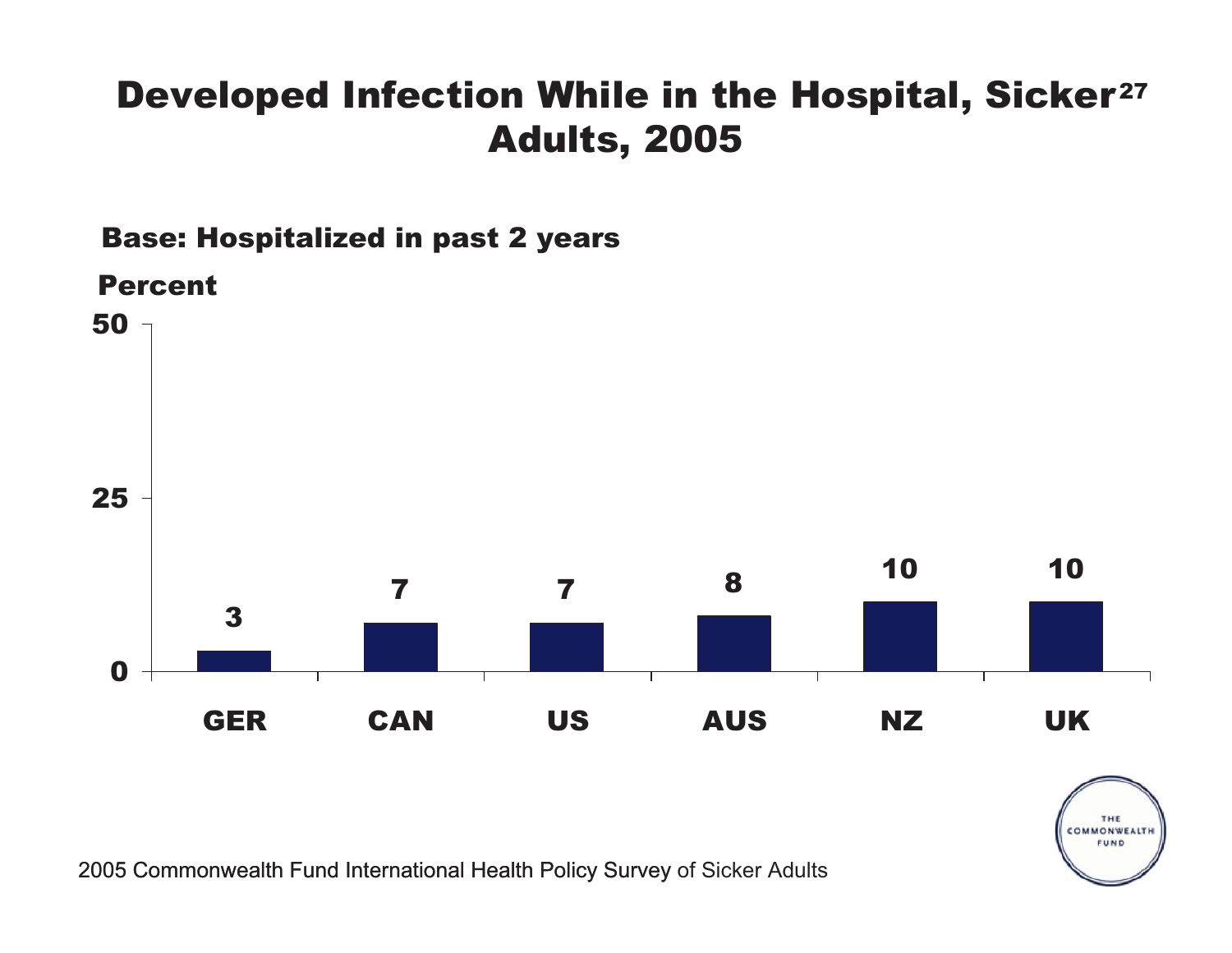## **Deaths Due to Surgical or Medical Mishaps** 28 per 100,000 Population in 2004



J. Cylus and G. F. Anderson, *Multinational Comparisons of Health Systems Data, 2006* (New York: The Commonwealth Fund, Apr. 2007).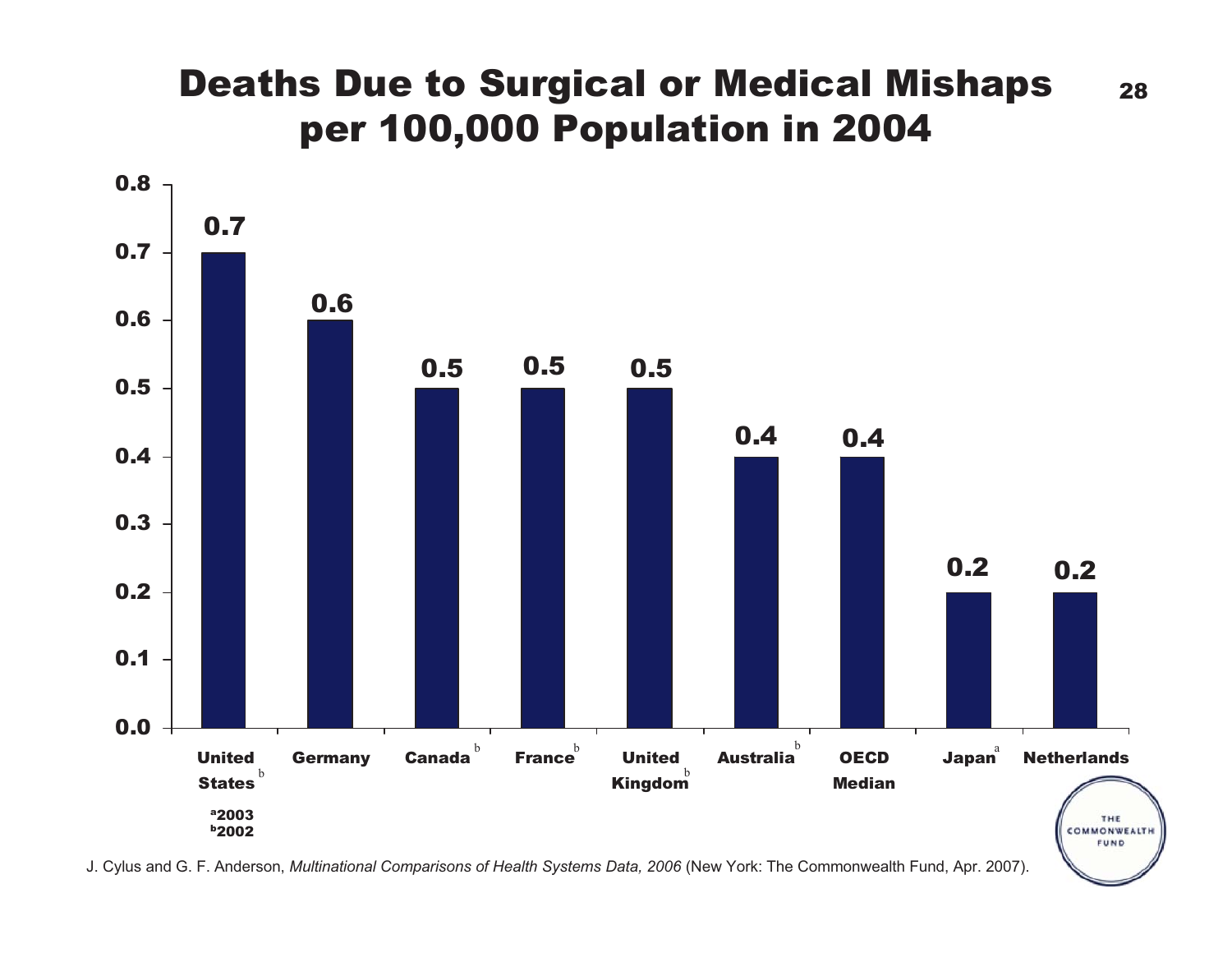# Quality: Coordinated Care

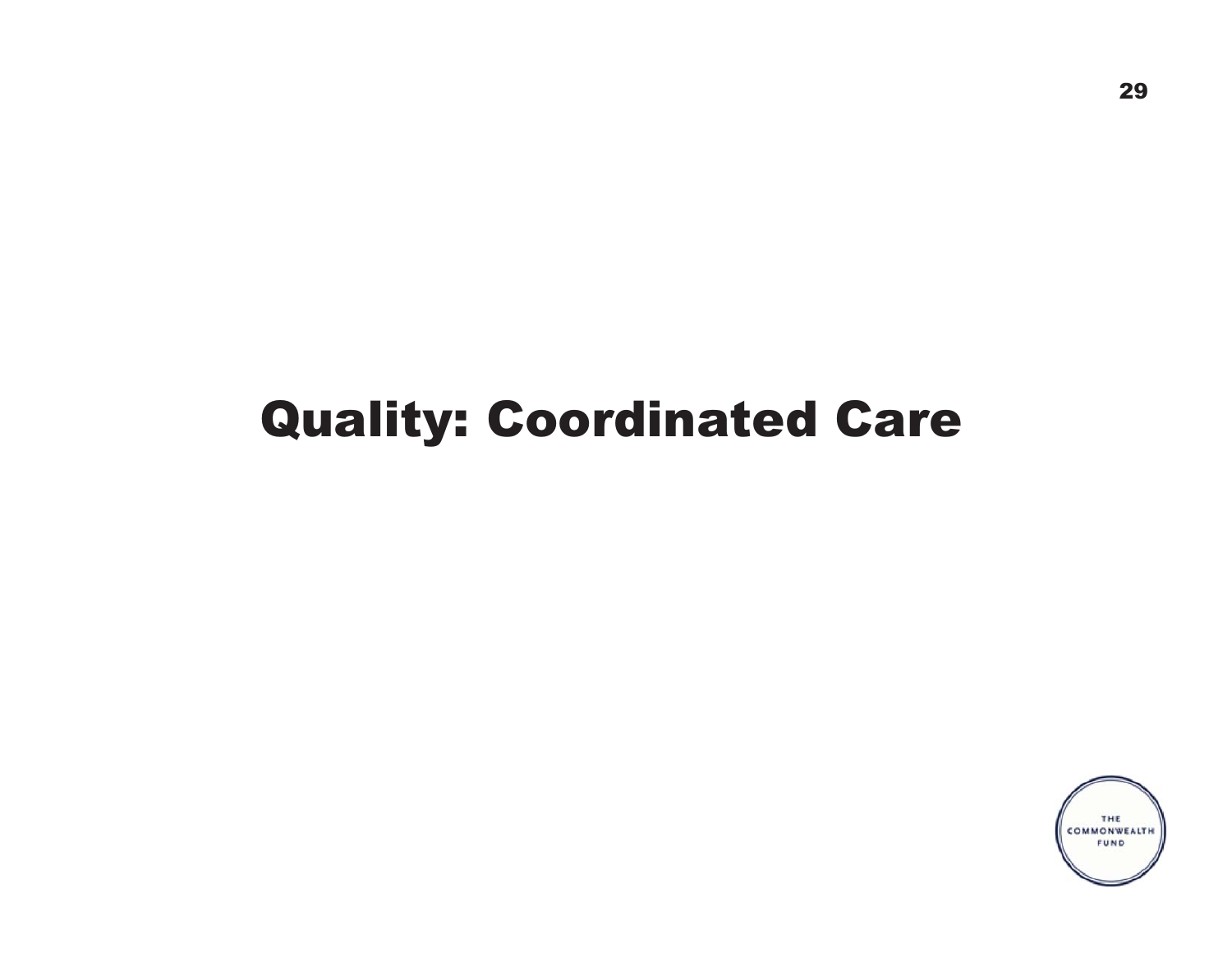## Length of Time with Regular Doctor, Sicker Adults<sup>30</sup> 2005

| <b>Percent:</b>           | <b>AUS</b> | <b>CAN</b> | <b>GER</b> | NZ. | <b>UK</b> | <b>US</b> |
|---------------------------|------------|------------|------------|-----|-----------|-----------|
| <b>Has regular doctor</b> | 92         | 92         | 97         | 94  | 96        | 84        |
| <b>Less than 2 years</b>  | 16         | 12         | 6          | 19  | 14        | 17        |
| <b>5 years or more</b>    | 56         | 60         | 76         | 57  | 66        | 42        |
| No regular doctor         | 8          | 8          | 3          | 6   | 4         | 16        |

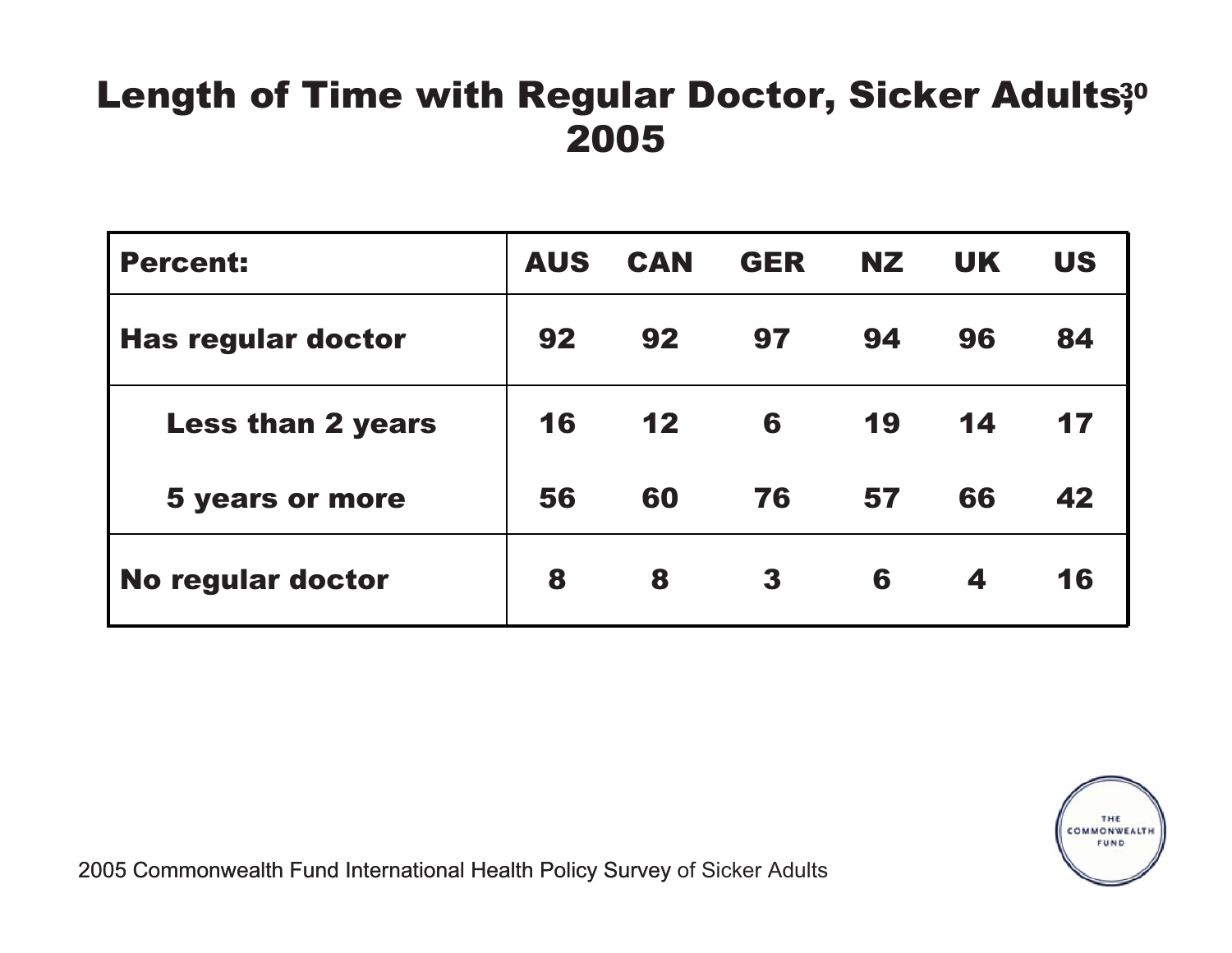## Patient Report of Care Coordination, Sicker Adults;<sup>1</sup> 2005

| <b>Percent saying in the past</b><br>2 years:                                | <b>AUS</b> | <b>CAN</b> | <b>GER</b> | NZ. | <b>UK</b> | US |
|------------------------------------------------------------------------------|------------|------------|------------|-----|-----------|----|
| <b>Test results or records not</b><br>available at time of<br>appointment    | 12         | 19         | 11         | 16  | 16        | 23 |
| <b>Duplicate tests: doctor</b><br>ordered test that had<br>already been done | 11         | 10         | 20         | 9   | 6         | 18 |
| <b>Percent who experienced</b><br>either coordination<br>problem             | 19         | 24         | 26         | 21  | 19        | 33 |

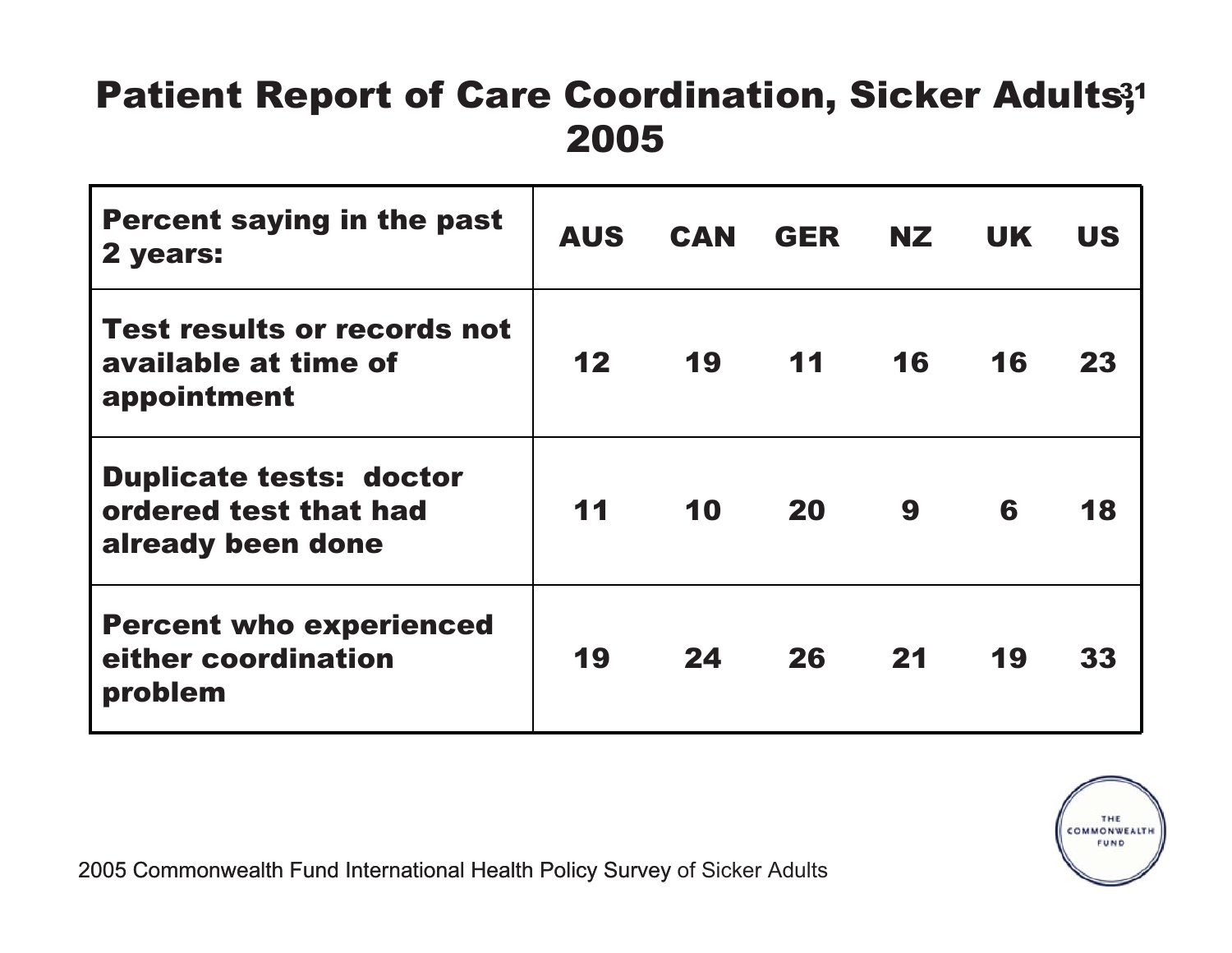## Doctors' Reports of Care Coordination Problems, 2006

| <b>Percent saying their</b><br>patients "often/<br>sometimes" experienced:         |    | AUS CAN GER NET NZ |                |                |    | UK. | <b>US</b> |
|------------------------------------------------------------------------------------|----|--------------------|----------------|----------------|----|-----|-----------|
| <b>Records or clinical</b><br>information not available<br>at time of appointment  | 28 | 42                 | 11             | 16             | 28 | 36  | 40        |
| <b>Tests/procedures</b><br>repeated because<br>findings unavailable                | 10 | 20                 | 5 <sub>5</sub> | $\overline{7}$ | 14 | 27  | 16        |
| <b>Problems because care</b><br>was not well coordinated<br>across sites/providers | 39 | 46                 | 22             | 47             | 49 | 65  | 37        |

**Source: 2006 Commonwealth Fund International Health Policy Survey of Primary Care Physicians**

THE THE COMMONWEALTH FUND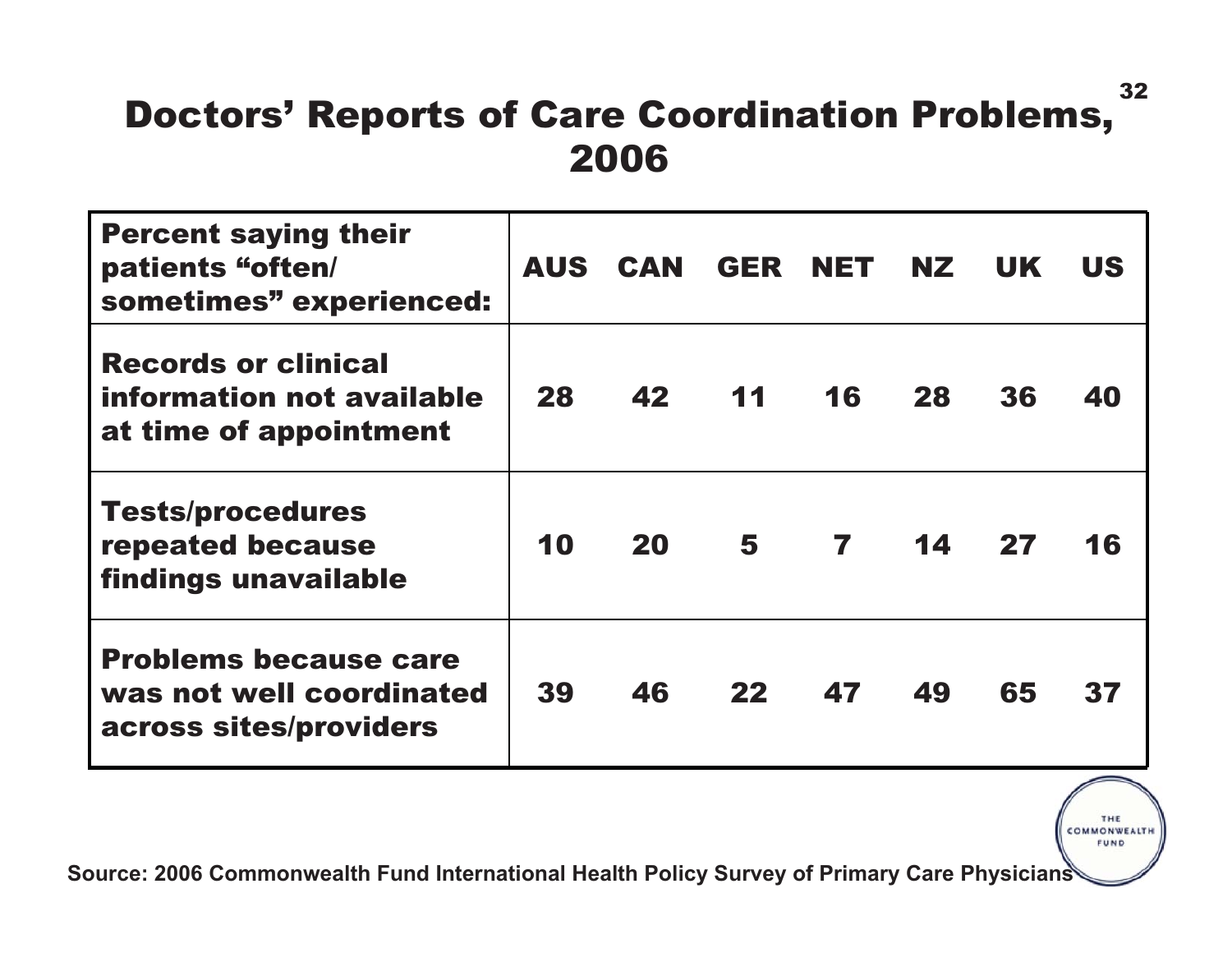# Coordination Problems by Number of Doctors, Sick $\mathring{\mathbf{e}}^{\text{33}}$ Adults, 2005 Percent





\* Either records/results did not reach doctors office in timefor appointment OR doctors ordered a duplicate medical test

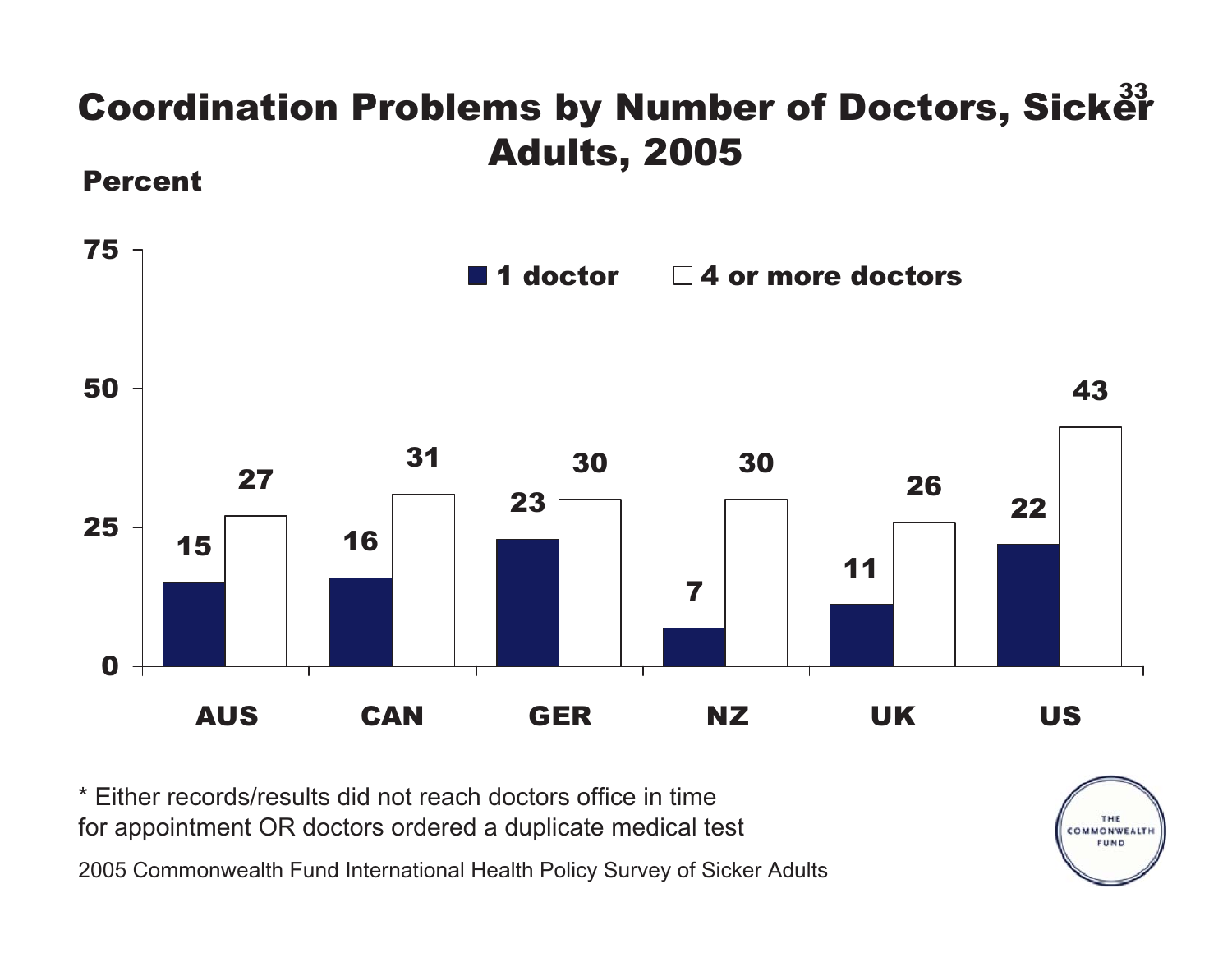## Receive Information Back after Referrals of Patients to Other Doctors/Specialists, 2006

Percent of physicians reporting receive for "almost all" referrals (80% or more)



Source: 2006 Commonwealth Fund International Health Policy Survey of Primary Care Physicians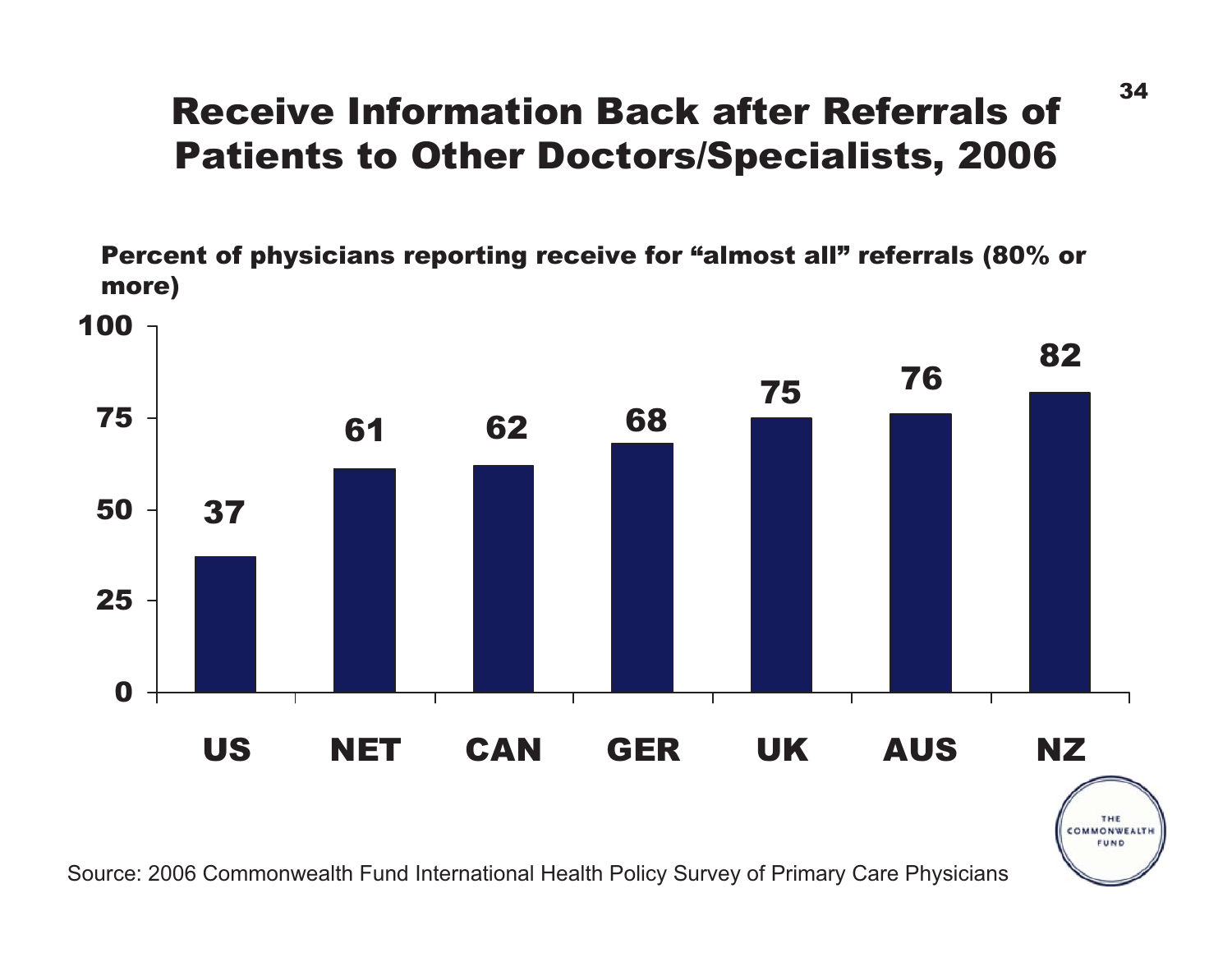### **Deficiencies in Transition Planning 35** When Discharged from the Hospital, Sicker Adults, 2005

#### Base: Hospitalized in past 2 years

| <b>Percent who reported</b><br>when discharged:                                                 | <b>AUS</b> |    | CAN GER NZ UK |    |                 | <b>US</b> |
|-------------------------------------------------------------------------------------------------|------------|----|---------------|----|-----------------|-----------|
| <b>Did NOT receive instructions</b><br>about symptoms to watch and<br>when to seek further care | 18         |    | 17 23         | 14 | 26              | 11        |
| Did NOT know who to contact<br>with questions about condition<br>or treatment                   | 9          |    | 12 12         | 9  | 12 <sub>2</sub> | 8         |
| <b>Hospital did NOT make</b><br>arrangements for follow-up visits                               | 23         | 30 | 50            | 23 | 19              | 27        |
| % any of the above                                                                              | 36         | 41 | 60            | 33 | 37              | 33        |

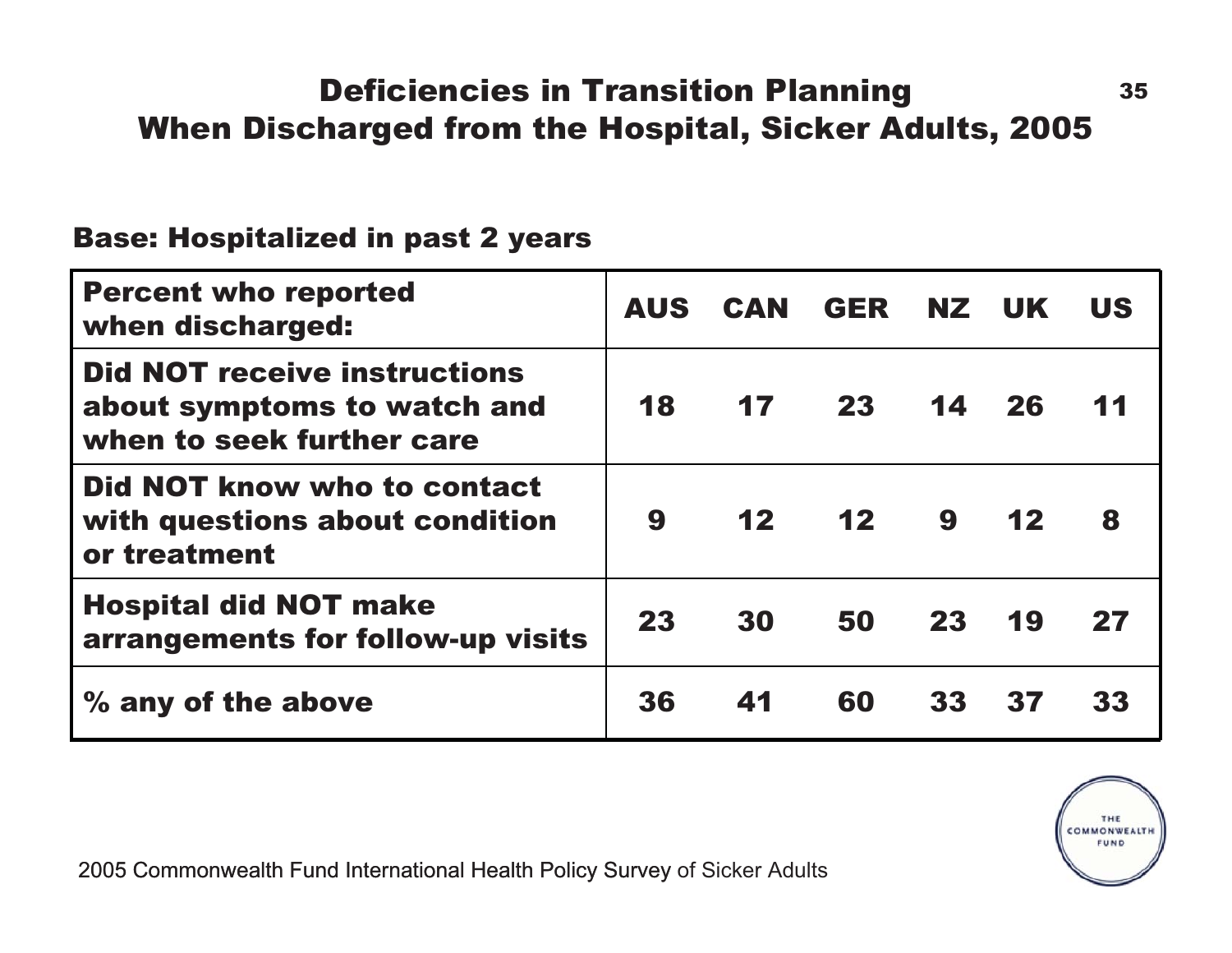#### Doctors' Reports of Length of Time to Receive a Full Hospital Discharge Report, 2006

Percent of physicians saying 15 days or more or rarely receive a full report



Source: 2006 Commonwealth Fund International Health Policy Survey of Primary Care Physicians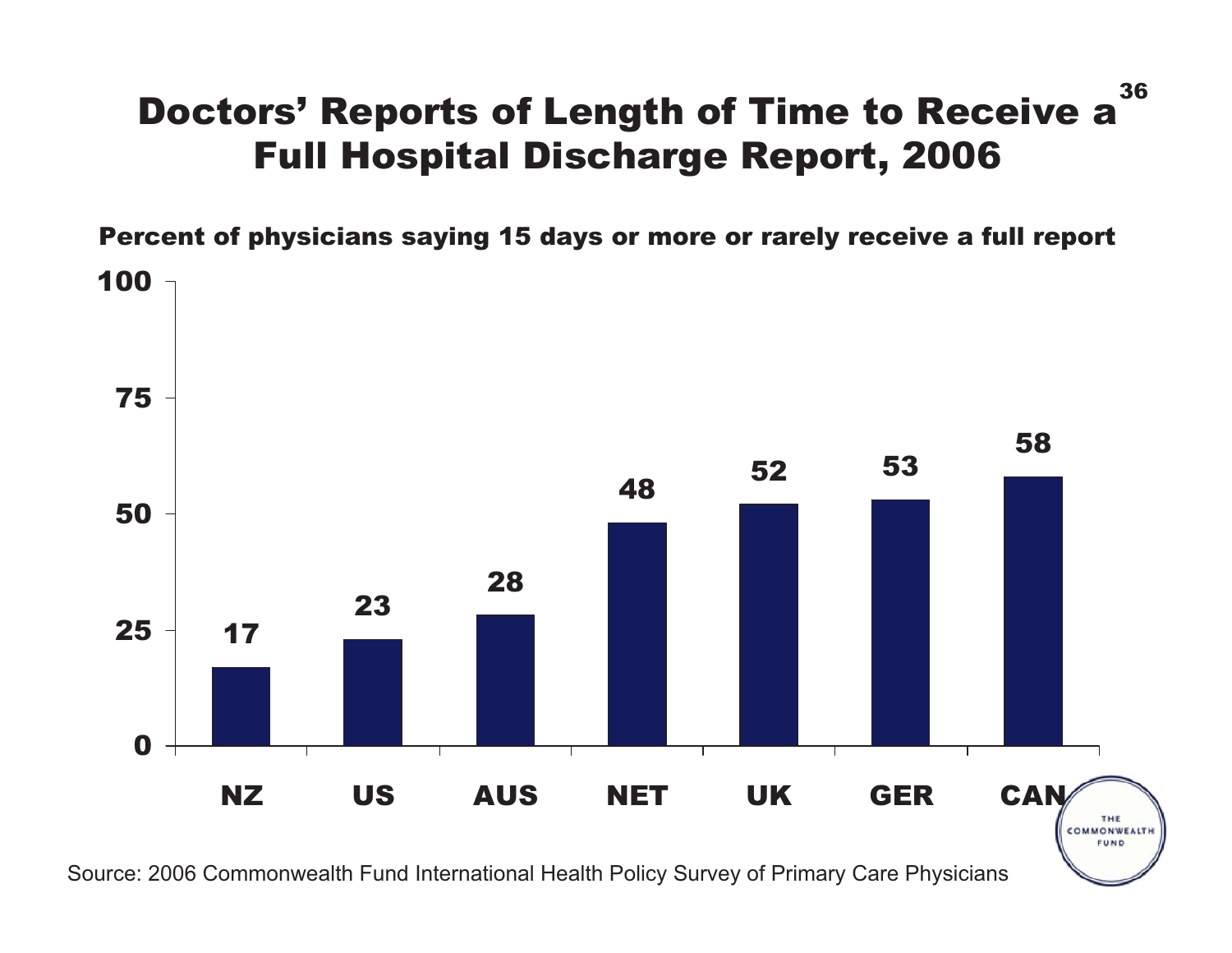#### Medications Reviewed When Discharged from the Hospital,<sup>37</sup> Among Sicker Adults in Six Countries, 2005

**Percent of hospitalized patients with new prescription who reported prior medications were reviewed at discharge** 



Data: 2005 Commonwealth Fund International Health Policy Survey of Sicker Adults (Schoen et al. 2005a).

**Source: Commonwealth Fund National Scorecard on U.S. Health System Performance, 2006 37**

COMMONWEALTH FUND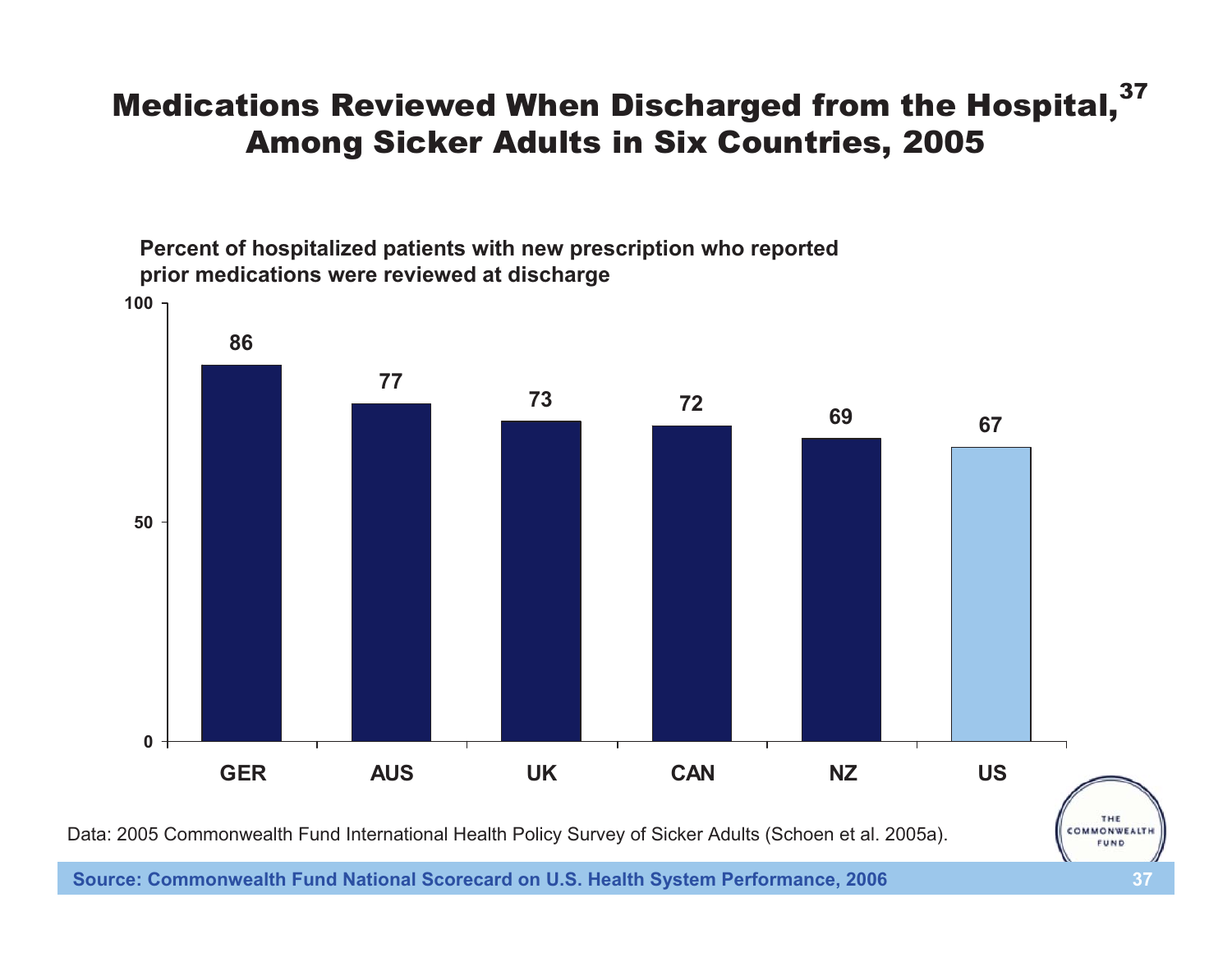# Quality: Patient-Centered Care

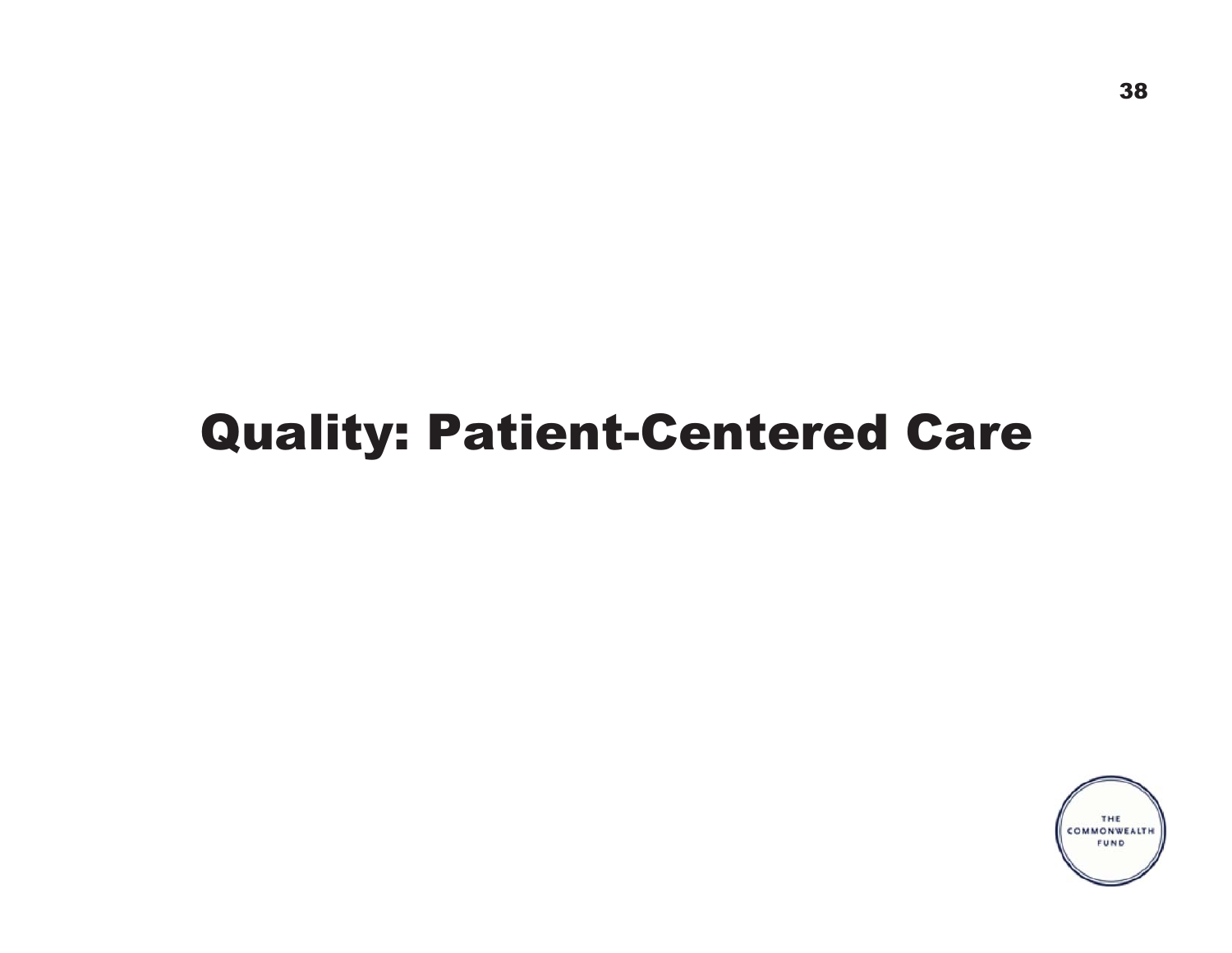#### Patient Reports about Doctor-Patient Relationship, 2004

| <b>Percent saying doctor:</b>                          | <b>AUS</b> | <b>CAN</b> | NZ. | <b>UK</b> | <b>US</b> |
|--------------------------------------------------------|------------|------------|-----|-----------|-----------|
| <b>Always listens carefully</b>                        | 71         | 66         | 74  | 68        | 58        |
| <b>Always explains things so you</b><br>can understand | 73         | 70         | 73  | 69        | 58        |
| <b>Always spends enough time</b><br>with you           | 63         | 55         | 66  | 58        | 44        |

2004 Commonwealth Fund International Health Policy Survey

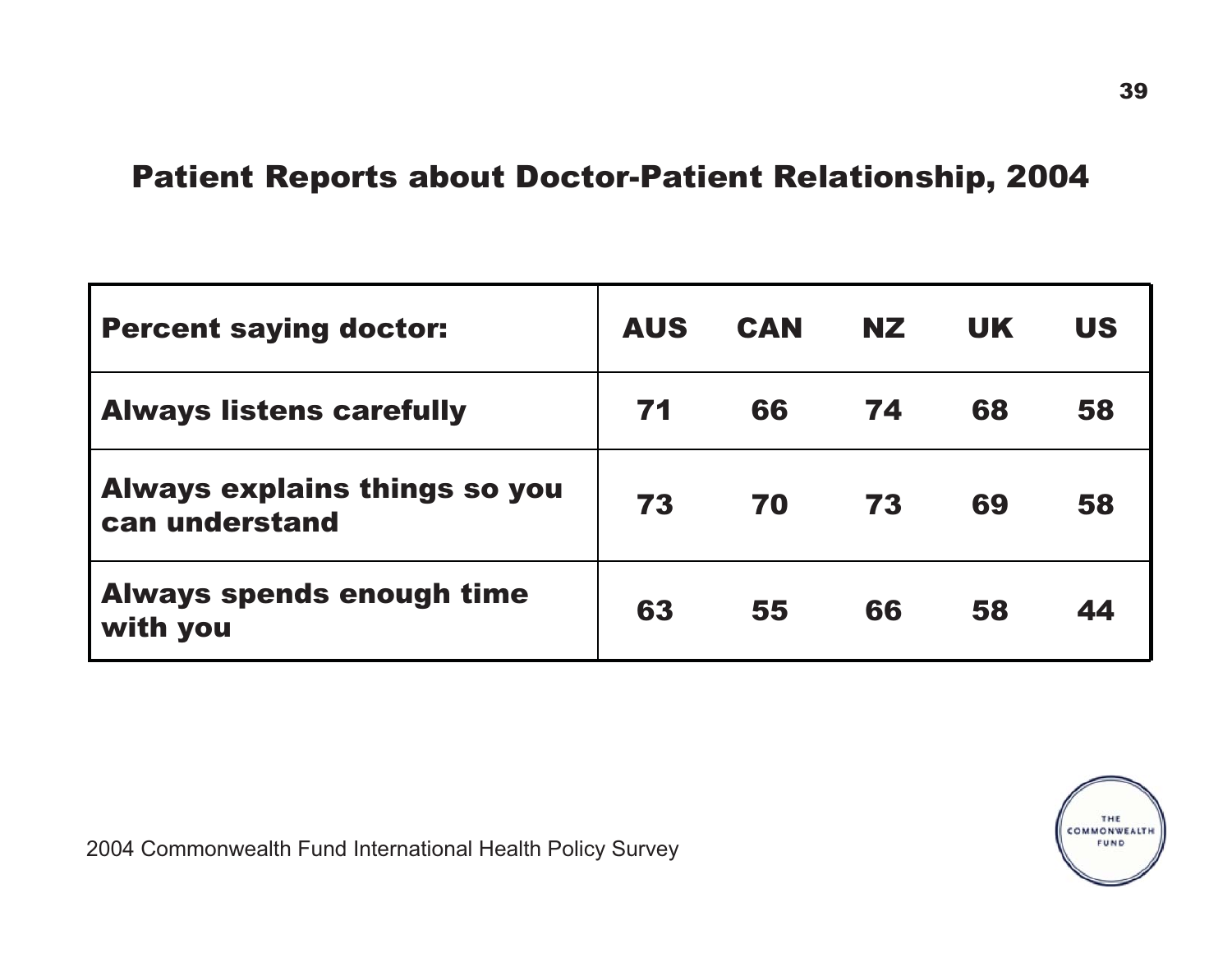## Missed Opportunities to 40 Engage Patient in Care, Sicker Adults, 2005

#### Base: Adults with chronic disease

| <b>Percent saying doctor:*</b>                                       |    | AUS CAN | GER | NZ. | <b>UK</b> | <b>US</b> |
|----------------------------------------------------------------------|----|---------|-----|-----|-----------|-----------|
| Does NOT give you clear<br><b>instructions</b>                       | 19 | 24      | 18  | 15  | 27        | 27        |
| <b>Does NOT make goals</b><br>and plans clear                        | 19 | 19      | 21  | 16  | 27        | 25        |
| Does NOT tell you about<br>treatment choices or<br>ask your opinions | 45 | 38      | 39  | 38  | 51        | 49        |

\* Doctor only sometimes, rarely, or never.

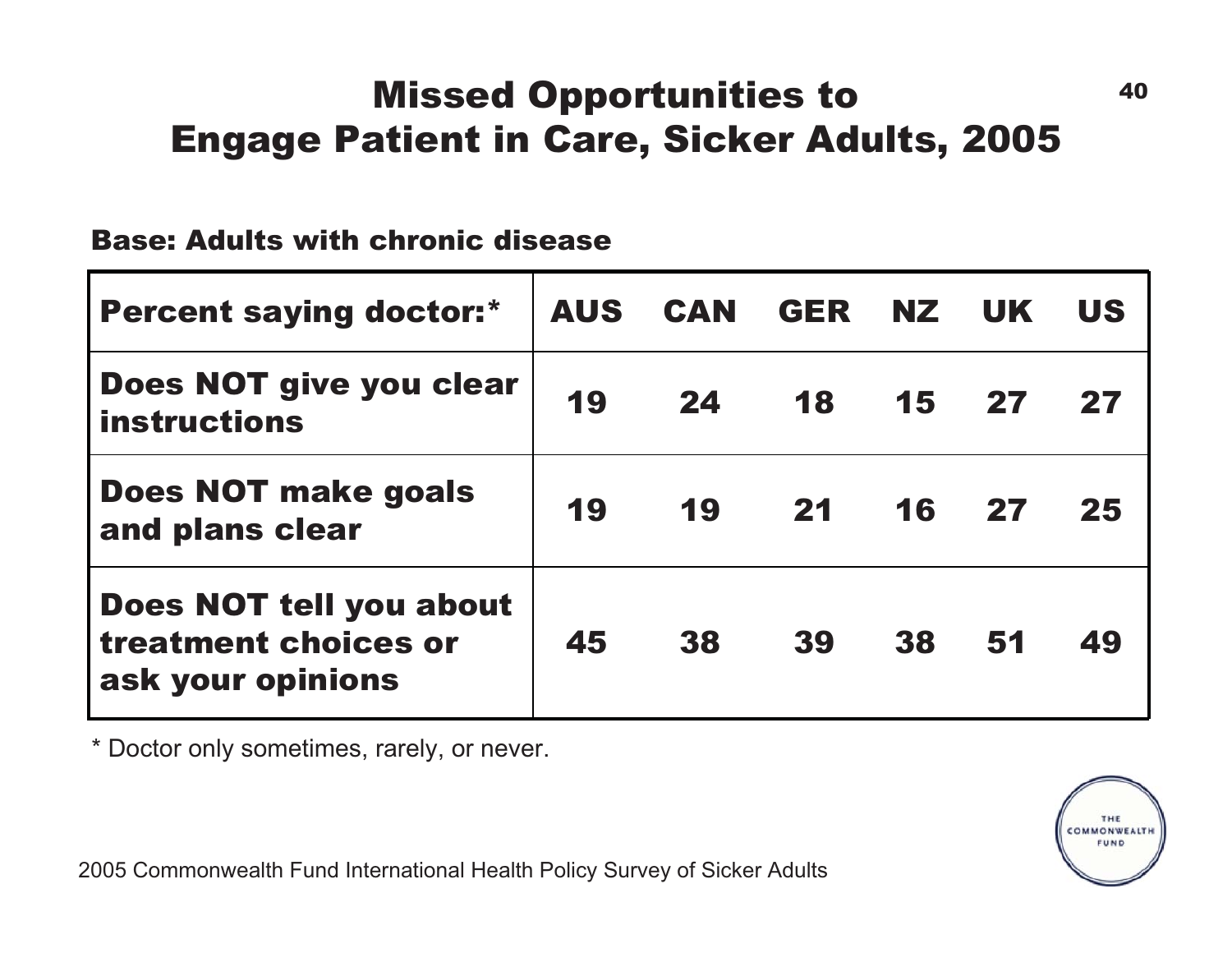#### 41Were Risks Explained Before a Hospital Procedure in an Understandable Way?, Sicker Adults, 2005

Base: Hospitalized in past 2 years

Percent who said risks were NOT explained



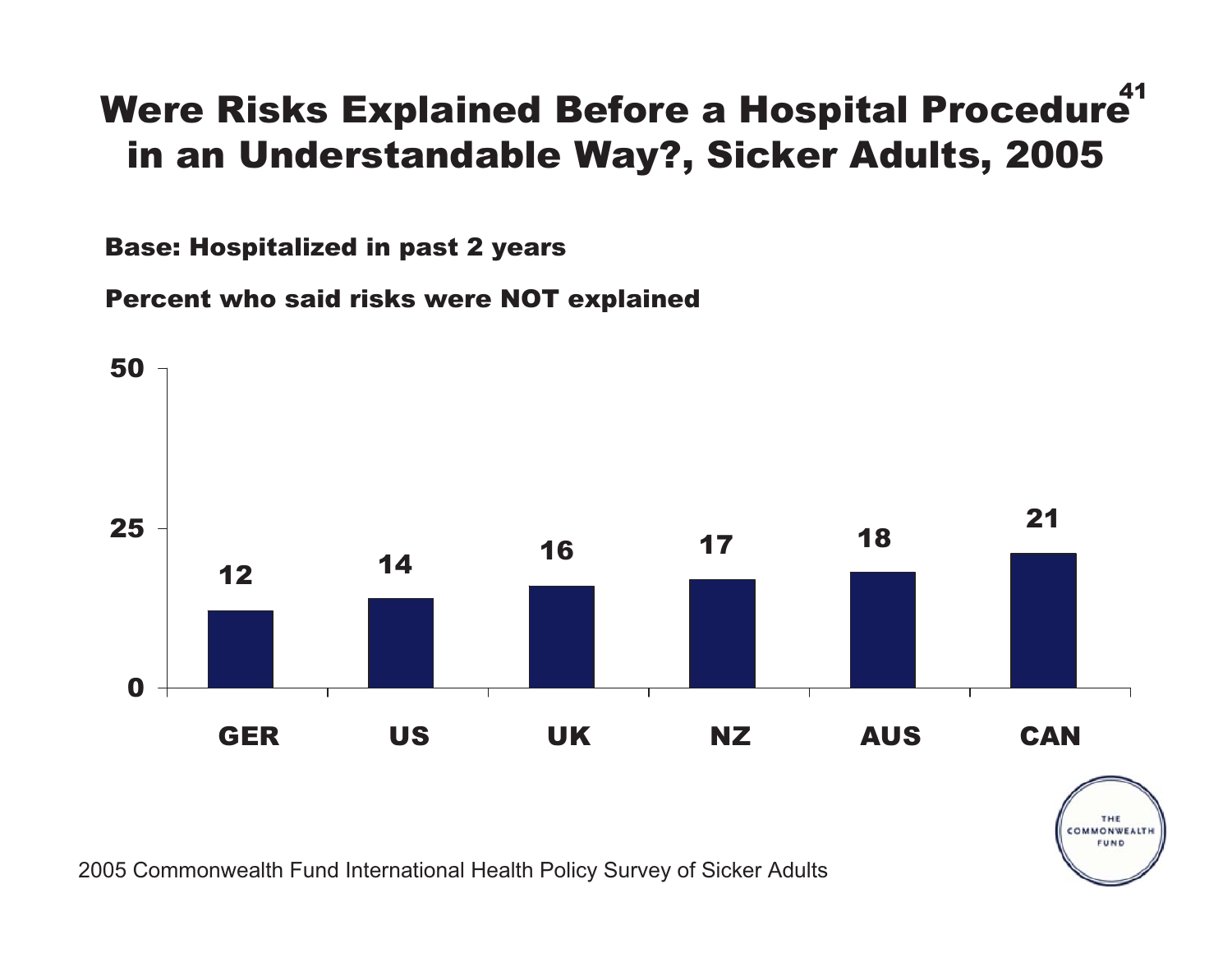#### Did Doctors and Nurses Involve You as 42 Much as You Wanted in Care Decisions? , Sicker Adults, 2005

Base: Hospitalized in past 2 years

Percent NOT involved as much as would like



FUND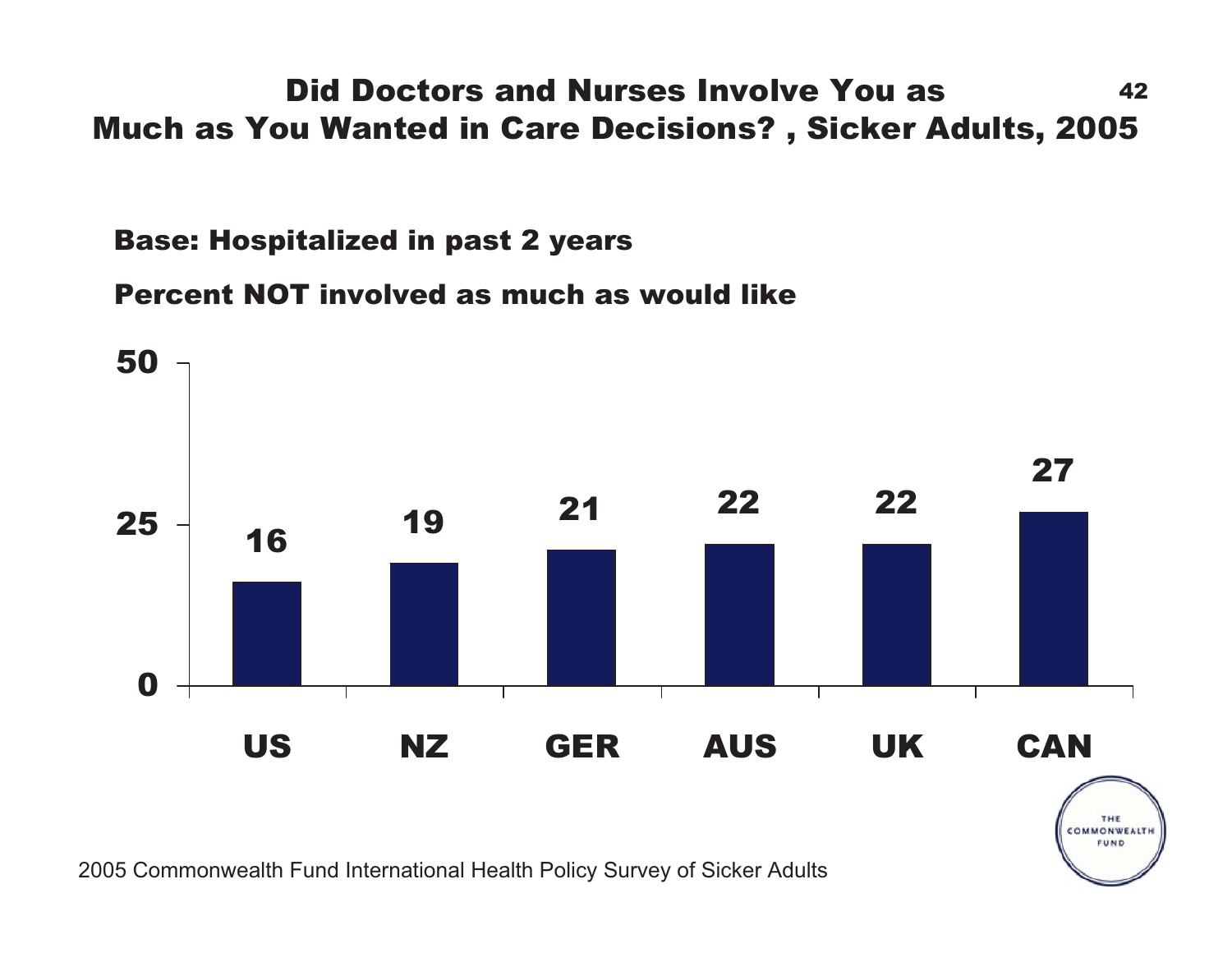## Top Two Most Important Types of 43 Information About Surgeons, Sicker Adults, 2005

#### Base: Had major surgery in the past 2 years

| <b>Percent:</b>                                     | <b>AUS</b> | <b>CAN</b> | <b>GER</b> | NZ. | <b>UK</b> | <b>US</b> |
|-----------------------------------------------------|------------|------------|------------|-----|-----------|-----------|
| <b>Experience with</b><br>specific conditions       | 68         | 59         | 59         | 67  | 59        | 55        |
| <b>Outcomes of specific</b><br>surgery or treatment | 52         | 53         | 47         | 49  | 43        | 55        |
| <b>Patient satisfaction</b><br>ratings              | 36         | 36         | 33         | 36  | 43        | 41        |
| <b>Training</b>                                     | 23         | 32         | 36         | 26  | 19        | 34        |

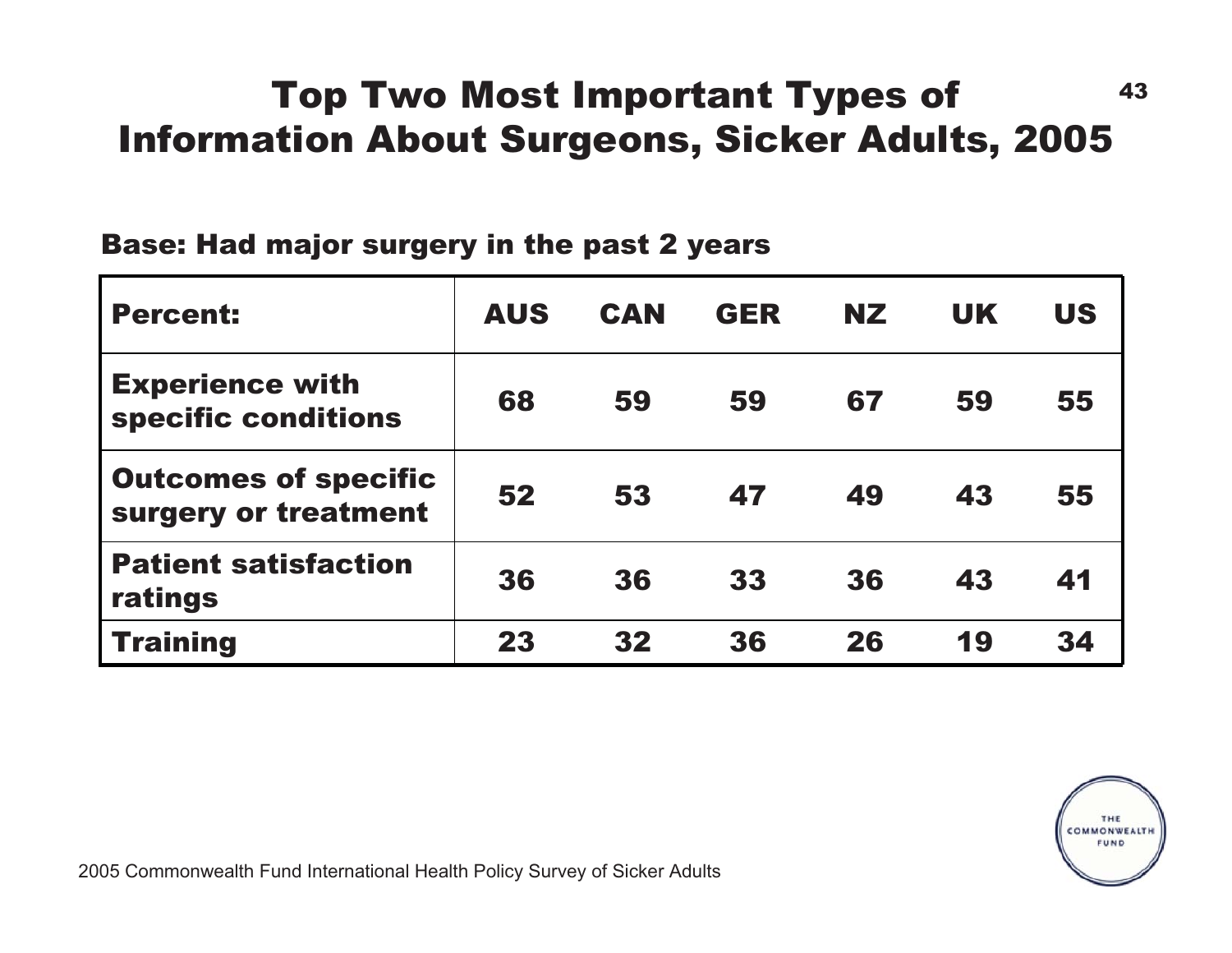### **Missed Opportunity to Engage Patients** 44 on Choice and Quality, Sicker Adults, 2005

#### Base: Had major surgery in the past 2 years

| <b>Percent who said:</b>                                            | <b>AUS</b> | <b>CAN</b> | <b>GER</b> | <b>NZ</b> | <b>UK</b> | <b>US</b> |
|---------------------------------------------------------------------|------------|------------|------------|-----------|-----------|-----------|
| <b>Did NOT have a</b><br>choice of surgeons                         | 34         | 36         | 23         | 38        | 44        | 23        |
| <b>Did NOT have any</b><br>quality information<br>about the surgeon | 63         | 48         | 53         | 54        | 65        | 53        |

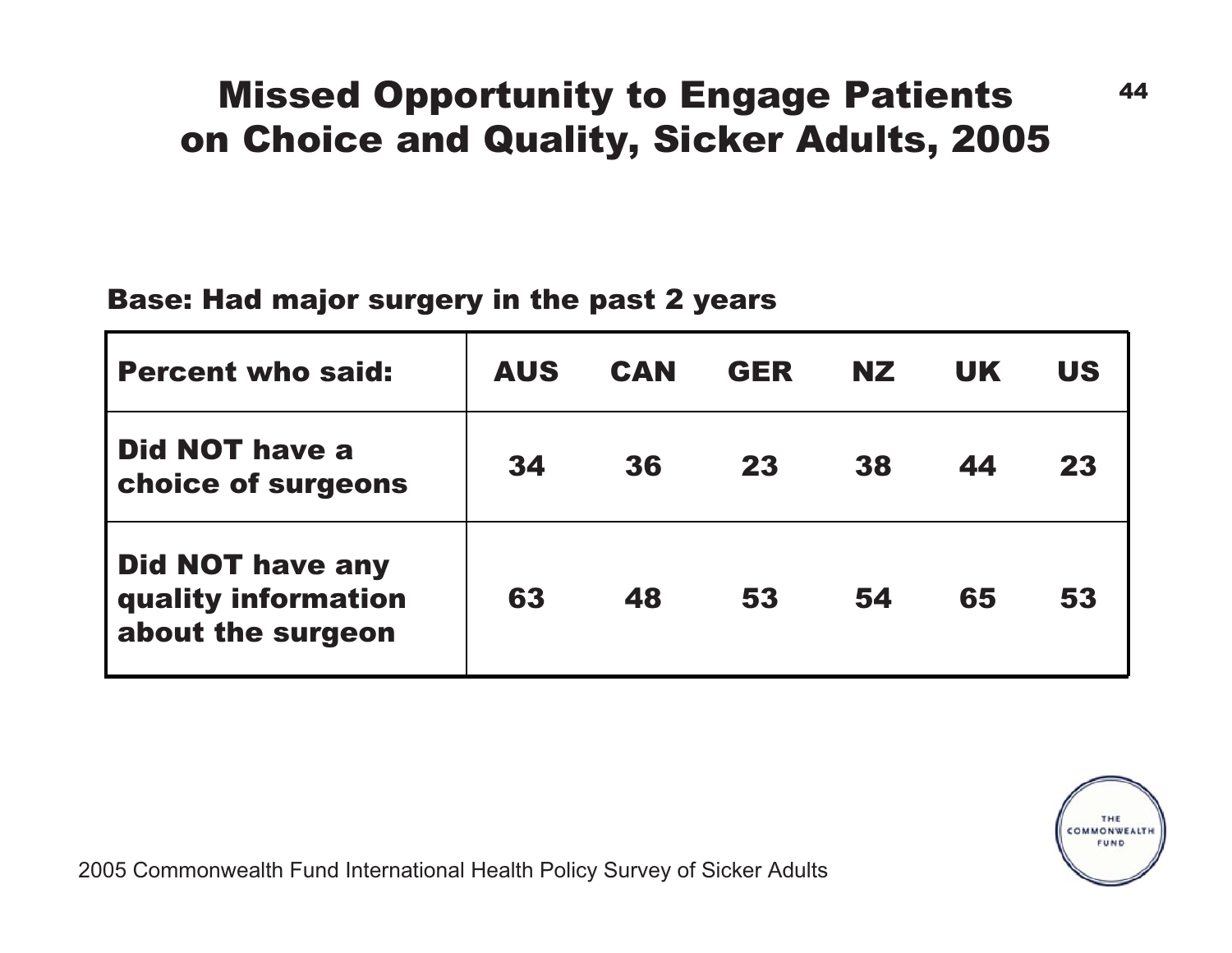# Quality: Quality Improvement Efforts

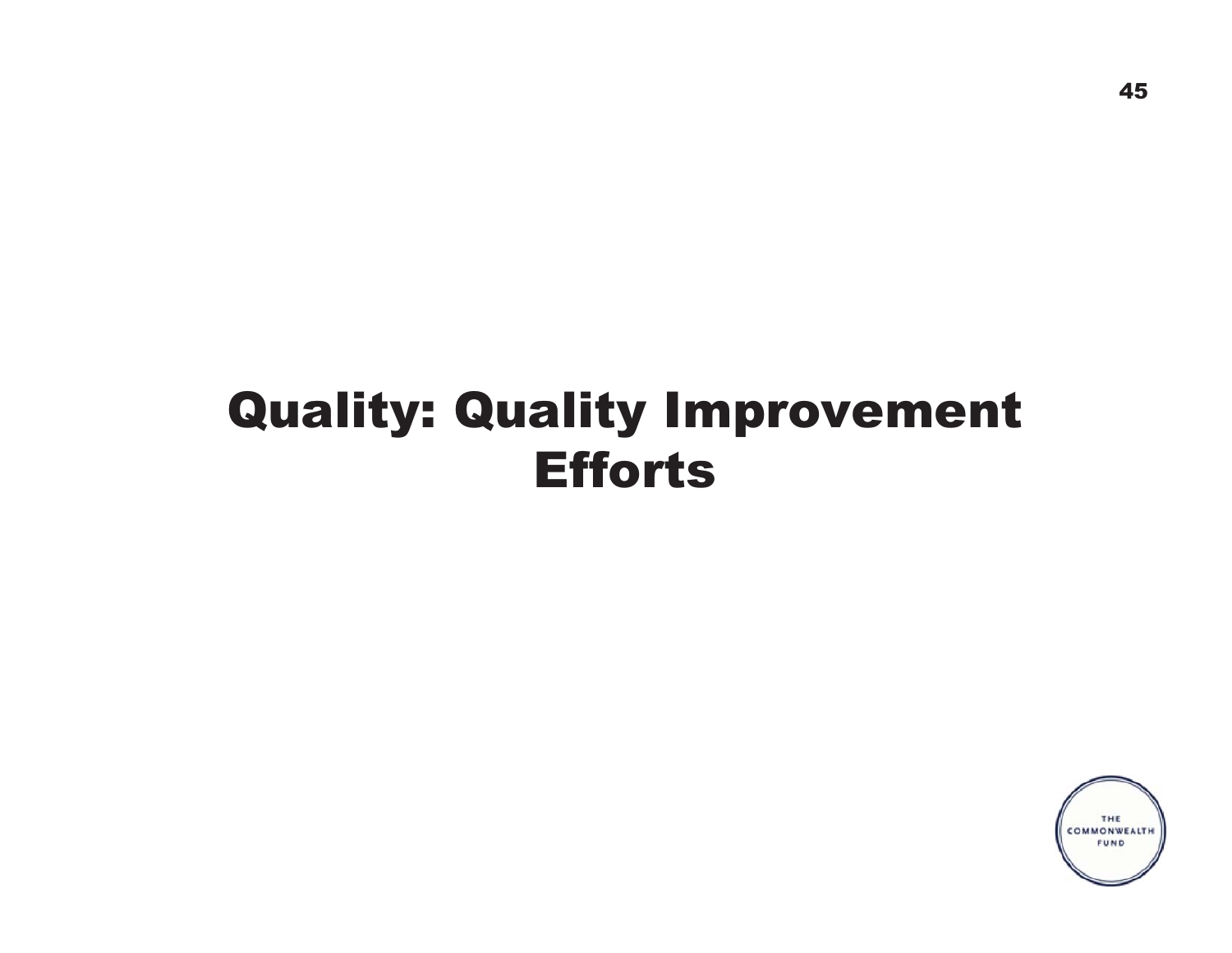## Physician Participation in Activities to Improve Quality of Care, 2006

|                                                              | <b>AUS</b> | <b>CAN</b> | <b>GER</b> | <b>NET</b> | NZ. | <b>UK</b> | <b>US</b> |  |  |  |
|--------------------------------------------------------------|------------|------------|------------|------------|-----|-----------|-----------|--|--|--|
| <b>Percent of physicians in past 2 years who:</b>            |            |            |            |            |     |           |           |  |  |  |
| <b>Participated in</b><br><b>collaborative QI</b><br>efforts | 58         | 48         | 76         | 70         | 78  | 58        | 49        |  |  |  |
| <b>Conducted clinical</b><br>audit of patient<br>care        | 76         | 45         | 69         | 46         | 82  | 96        | 70        |  |  |  |
| <b>Percent reporting their practice:</b>                     |            |            |            |            |     |           |           |  |  |  |
| <b>Sets formal</b><br>targets for clinical<br>performance    | 26         | 27         | 70         | 35         | 41  | 70        | 50        |  |  |  |



Source: 2006 Commonwealth Fund International Health Policy Survey of Primary Care Physicians

46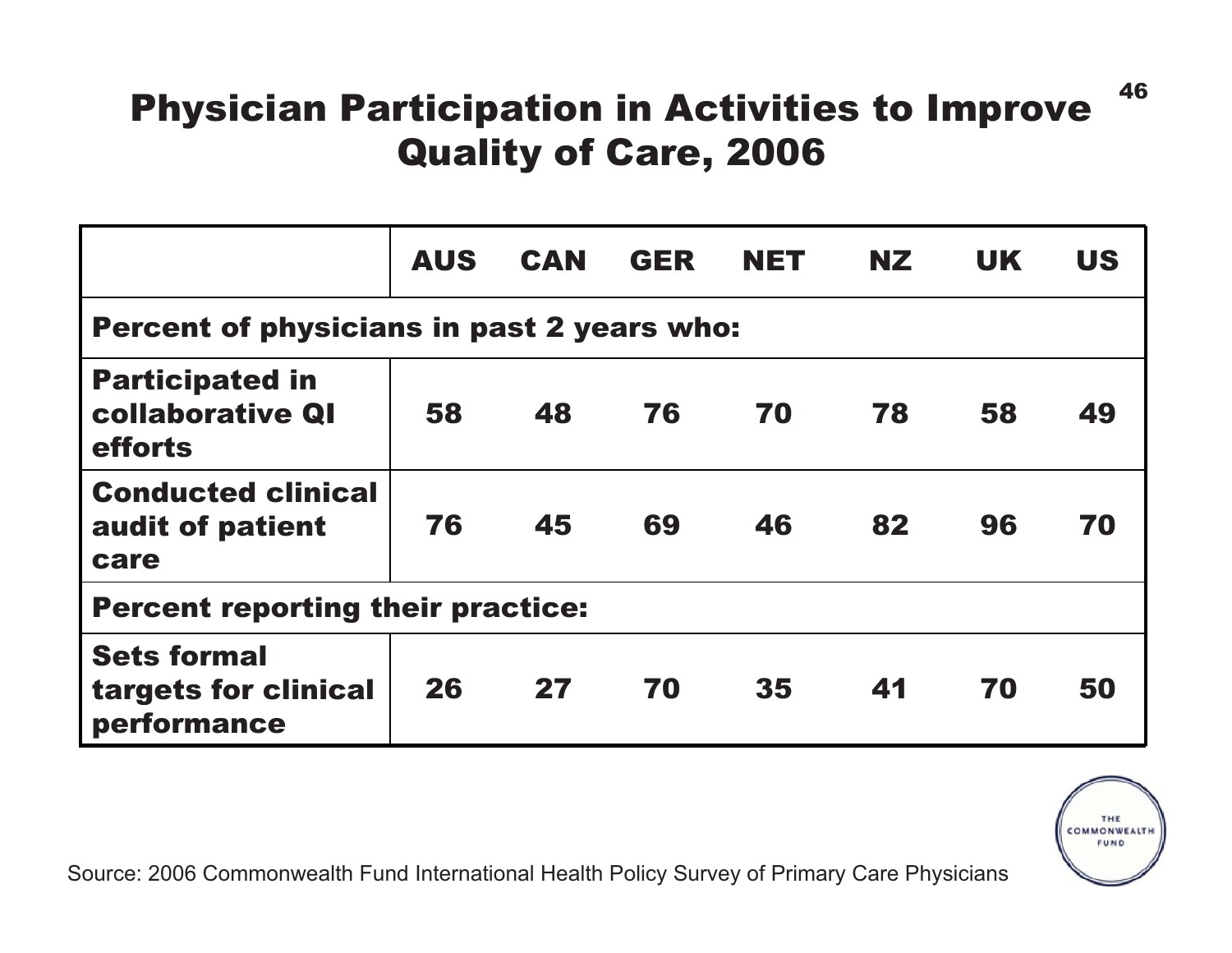### Physicians' Reports on Availability of Data  $47$ on Clinical Outcomes or Performance, 2006

| <b>Percent of</b><br>physicians<br>reporting yes:            | <b>AUS</b> | <b>CAN</b> | <b>GER</b> | <b>NET</b> | <b>NZ</b> | <b>UK</b> | <b>US</b> |
|--------------------------------------------------------------|------------|------------|------------|------------|-----------|-----------|-----------|
| <b>Patients' clinical</b><br>outcomes                        | 36         | 24         | 71         | 37         | 54        | 78        | 43        |
| <b>Surveys of patient</b><br>satisfaction and<br>experiences | 29         | 11         | 27         | 16         | 33        | 89        | 48        |



Source: 2006 Commonwealth Fund International Health Policy Survey of Primary Care Physicians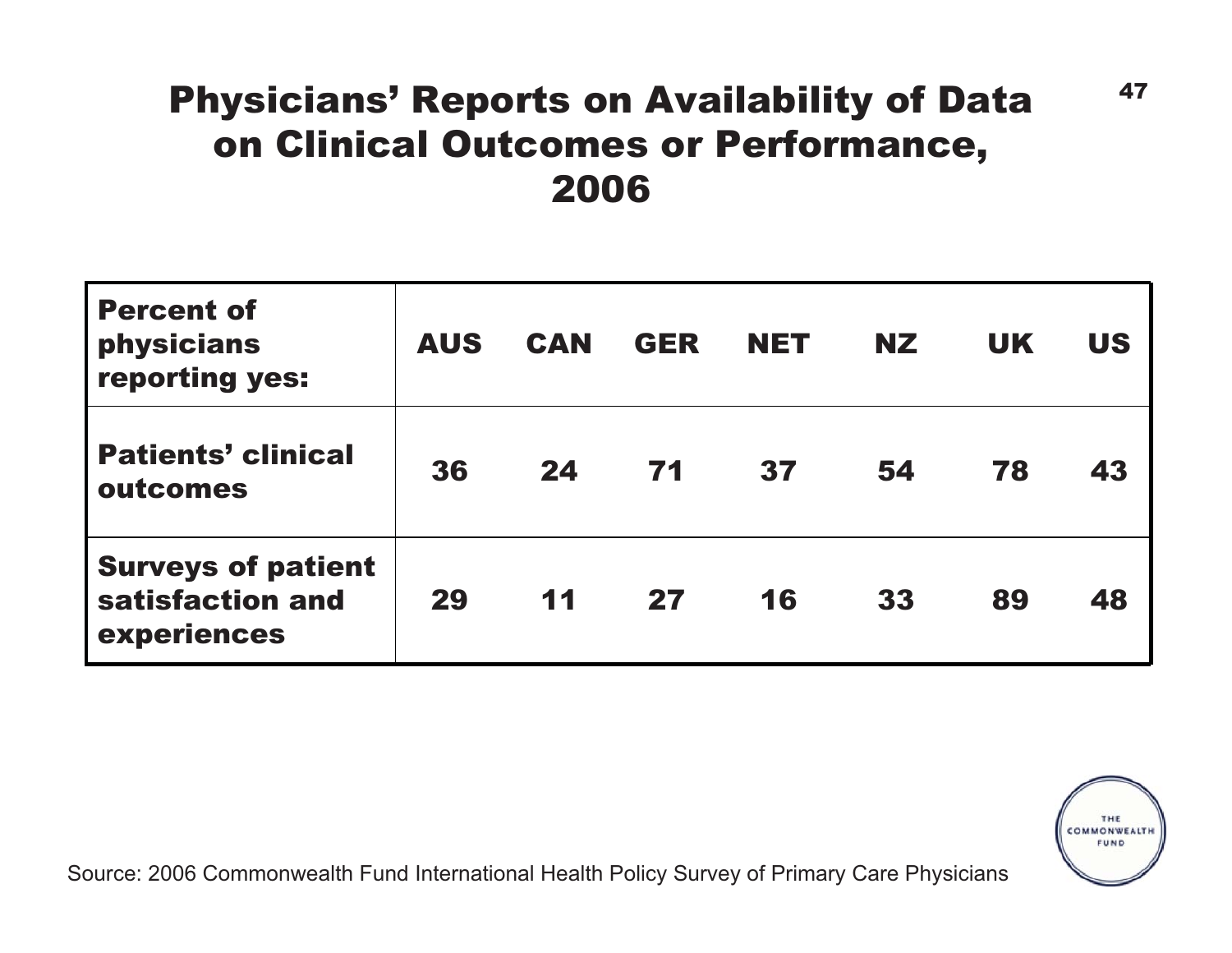## Primary Care Doctor's Practice Has Documented  $^{\rm 48}$ Process for Follow-Up/Analysis of Adverse Events, 2006

|                                                   | <b>AUS</b> | <b>CAN</b> | <b>GER</b> | <b>NET</b> | <b>NZ</b> | <b>UK</b> | <b>US</b> |
|---------------------------------------------------|------------|------------|------------|------------|-----------|-----------|-----------|
| <b>Yes, for all</b><br>adverse events             | 35         | 20         | 32         |            | 41        | 79        | 37        |
| <b>Yes, for adverse</b><br>drug reactions<br>only | 21         | 19         | 26         | 10         | 19        | 8         | 19        |
|                                                   |            |            |            |            |           |           |           |
| Do Not have a<br><b>process</b>                   | 44         | 58         | 42         | 82         | 40        | 13        | 41        |



Source: 2006 Commonwealth Fund International Health Policy Survey of Primary Care Physicians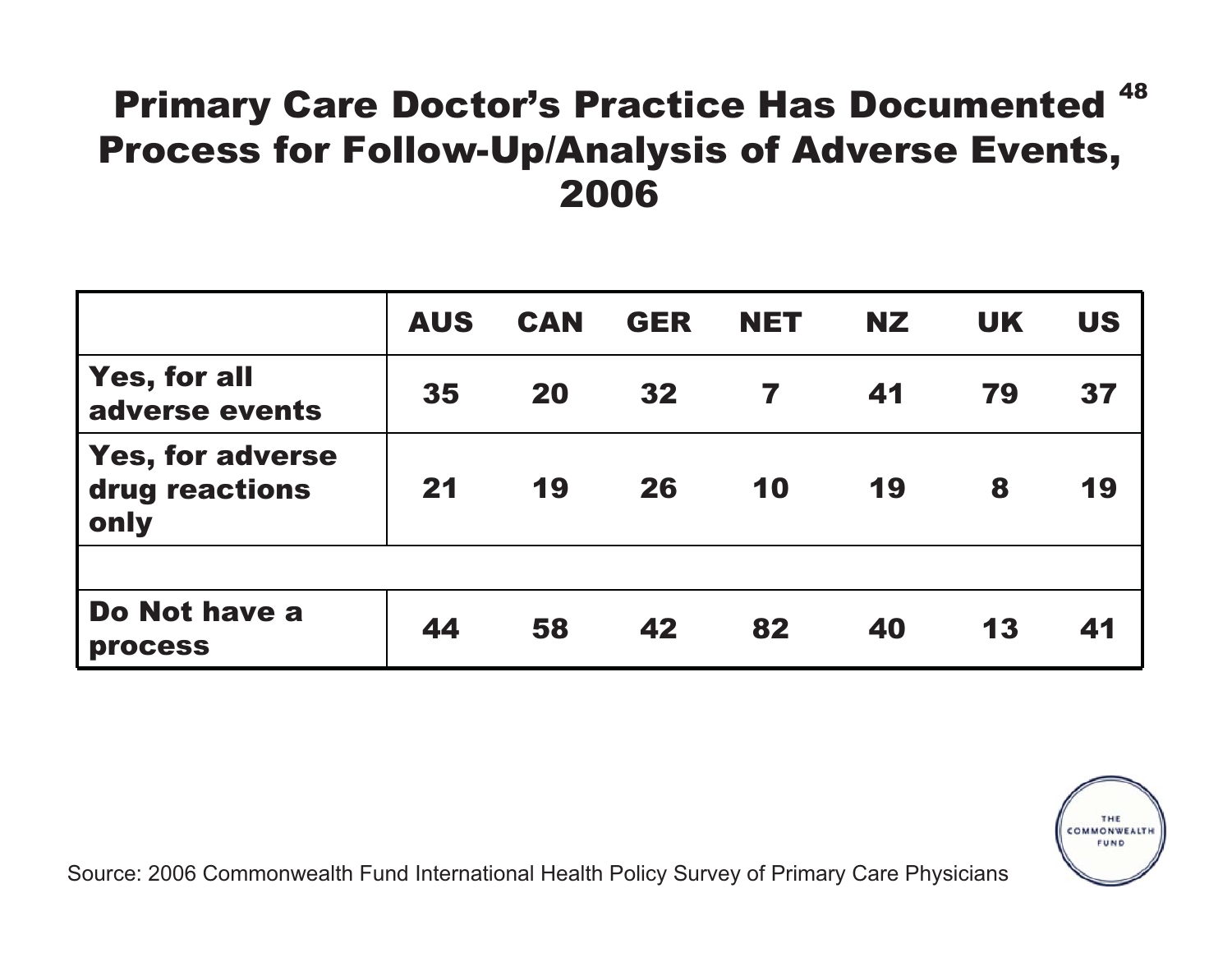## Primary Care Doctors' Reports of Financial 49 Incentives For Quality of Care Improvement, 2006

| <b>Percent of</b><br>physicians who<br>receive financial<br>incentive:* | <b>AUS</b> | <b>CAN</b> | <b>GER</b> | <b>NET</b> | <b>NZ</b>    | <b>UK</b> | <b>US</b> |
|-------------------------------------------------------------------------|------------|------------|------------|------------|--------------|-----------|-----------|
| <b>Achieving certain</b><br>clinical care targets                       | 33         | 10         | 9          | 6          | 43           | 92        | 23        |
| <b>High ratings for</b><br>patient satisfaction                         | 5          | ÷          | 5          | 1          | $\mathbf{2}$ | 52        | 20        |
| <b>Managing patients</b><br>with chronic<br>disease/complex<br>needs    | 62         | 37         | 24         | 47         | 68           | 79        | 8         |
| <b>Enhanced preventive</b><br>care activities                           | 53         | 13         | 28         | 18         | 42           | 72        | 12        |
| <b>Participating in</b><br>quality improvement<br><b>activities</b>     | 35         | 7          | 21         | 28         | 47           | 82        | 19        |
| *Receive or have the potential to receive                               |            |            |            |            |              |           | THE       |

**FUND**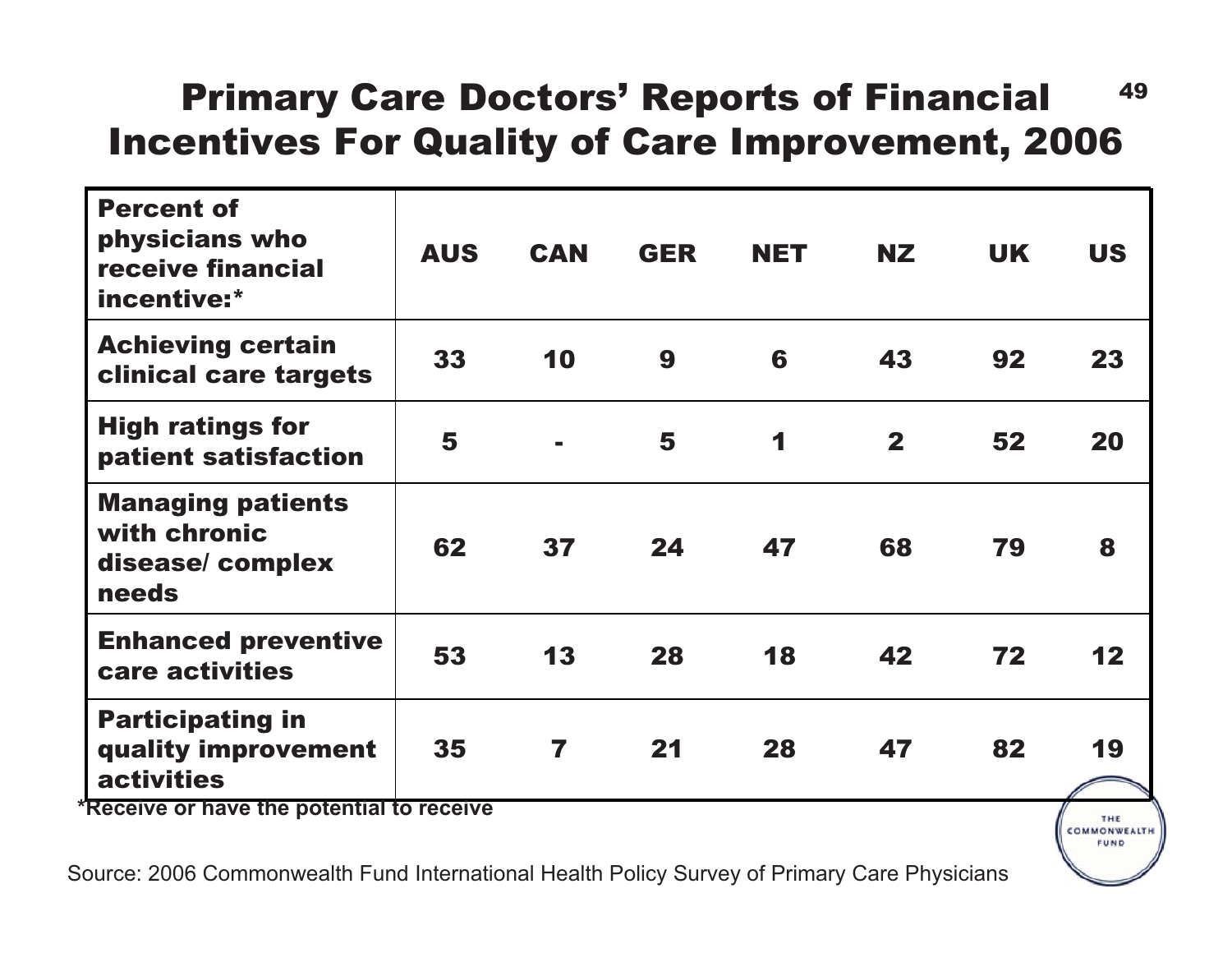#### 50 Primary Care Doctors' Reports of Any Financial Incentives for Quality of Care Improvement, 2006

Percent of physicians reporting any financial incentive\*



THE COMMONWEALTH FUND

**\*Receive of have potential to receive payment for: clinical care targets, high patient ratings, managing chronic disease/complex needs, preventive care, or QI activities**

Source: 2006 Commonwealth Fund International Health Policy Survey of Primary Care Physicians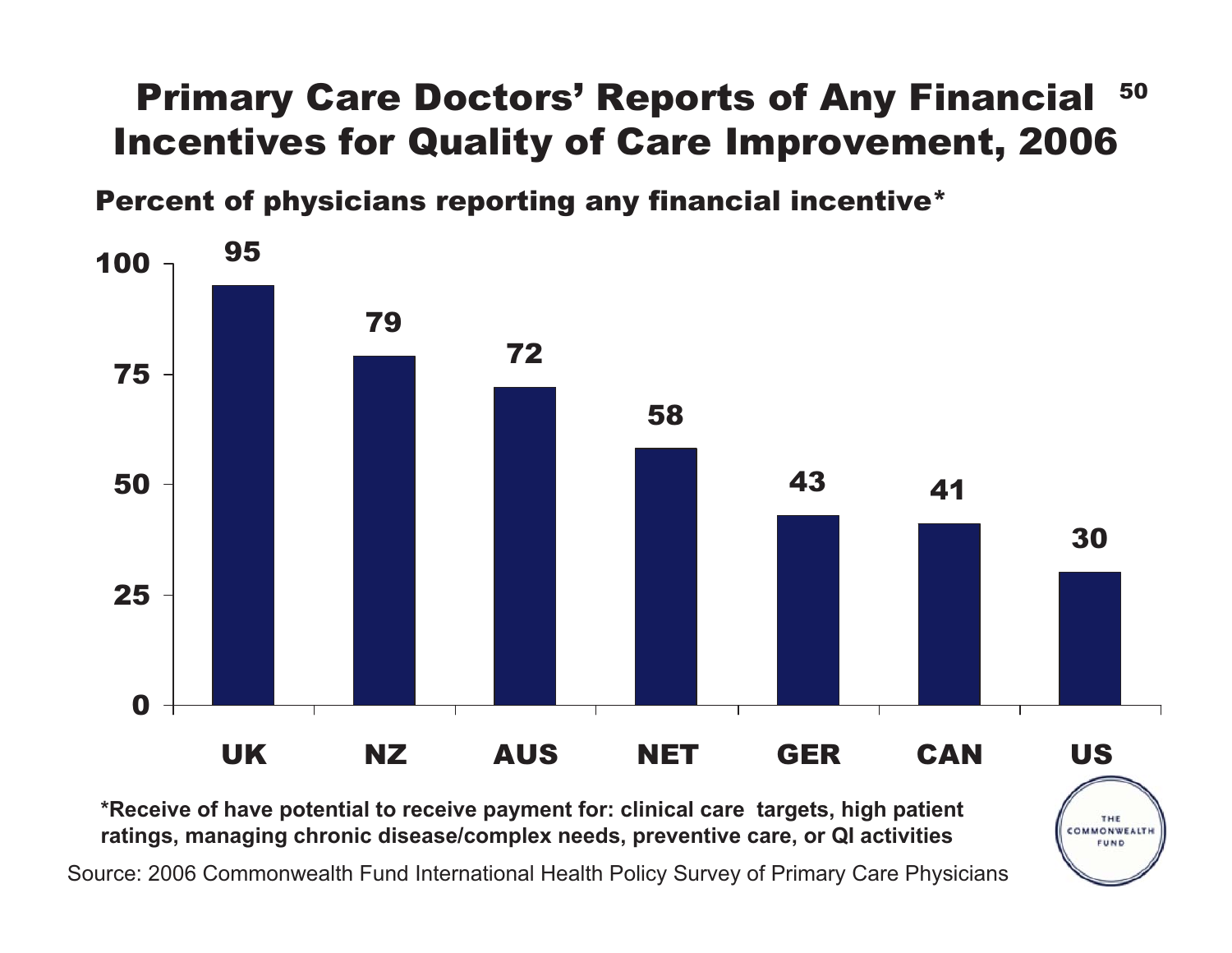# Access to Care

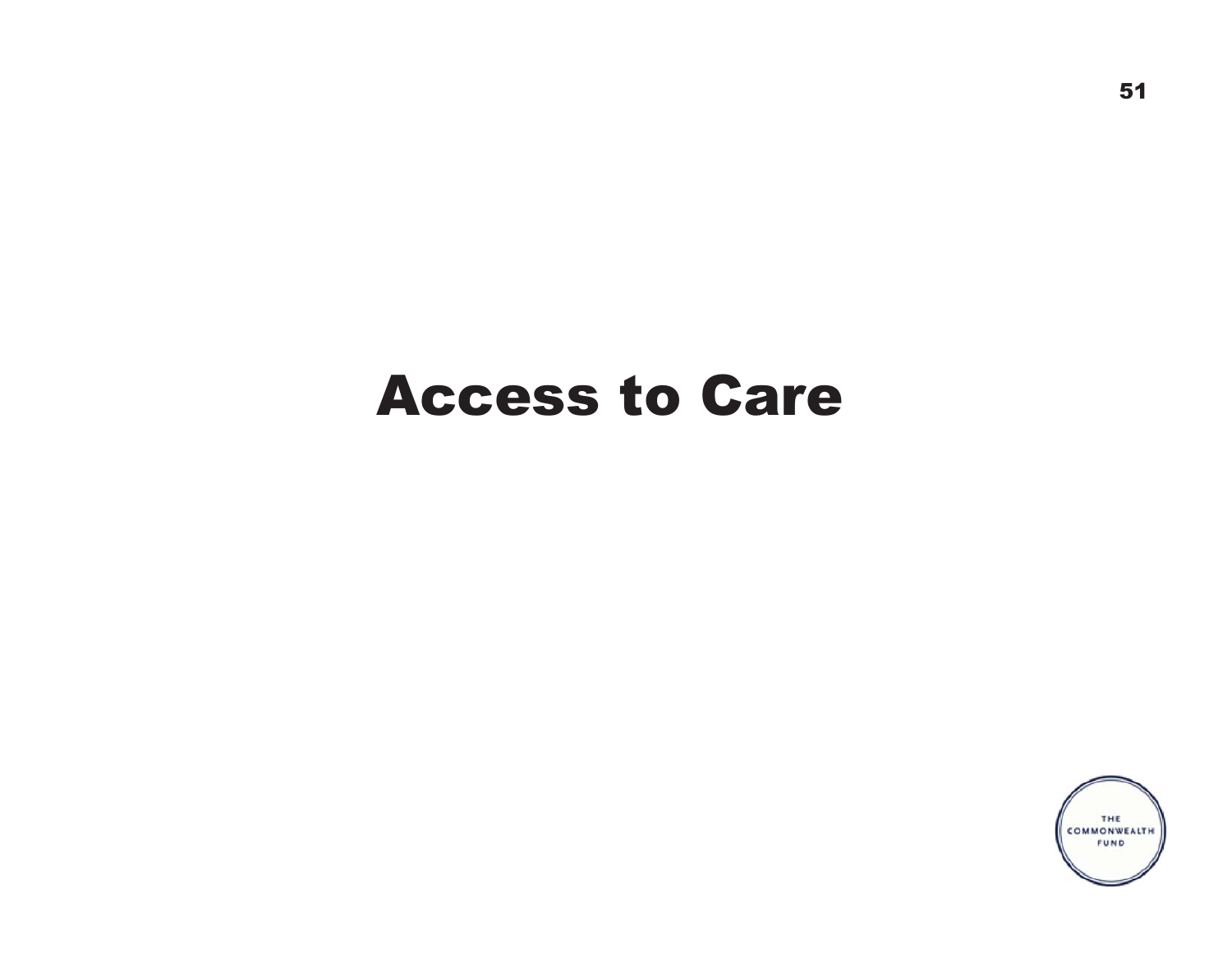| <b>Percent in past year</b><br>due to cost:                    | <b>AUS</b> | <b>CAN</b> | <b>GER</b> | NZ. | <b>UK</b> | <b>US</b> |
|----------------------------------------------------------------|------------|------------|------------|-----|-----------|-----------|
| <b>Did not fill</b><br>prescription or<br>skipped doses        | 22         | <b>20</b>  | 14         | 19  | 8         | 40        |
| <b>Had a medical</b><br>problem but did not<br>visit doctor    | 18         | 7          | 15         | 29  | 4         | 34        |
| <b>Skipped test,</b><br>treatment or follow-<br><b>up</b>      | 20         | 12         | 14         | 21  | 5         | 33        |
| <b>Percent who said</b><br>yes to at least<br>one of the above | 34         | 26         | 28         | 38  | 13        | 51        |

THE THE COMMONWEALTH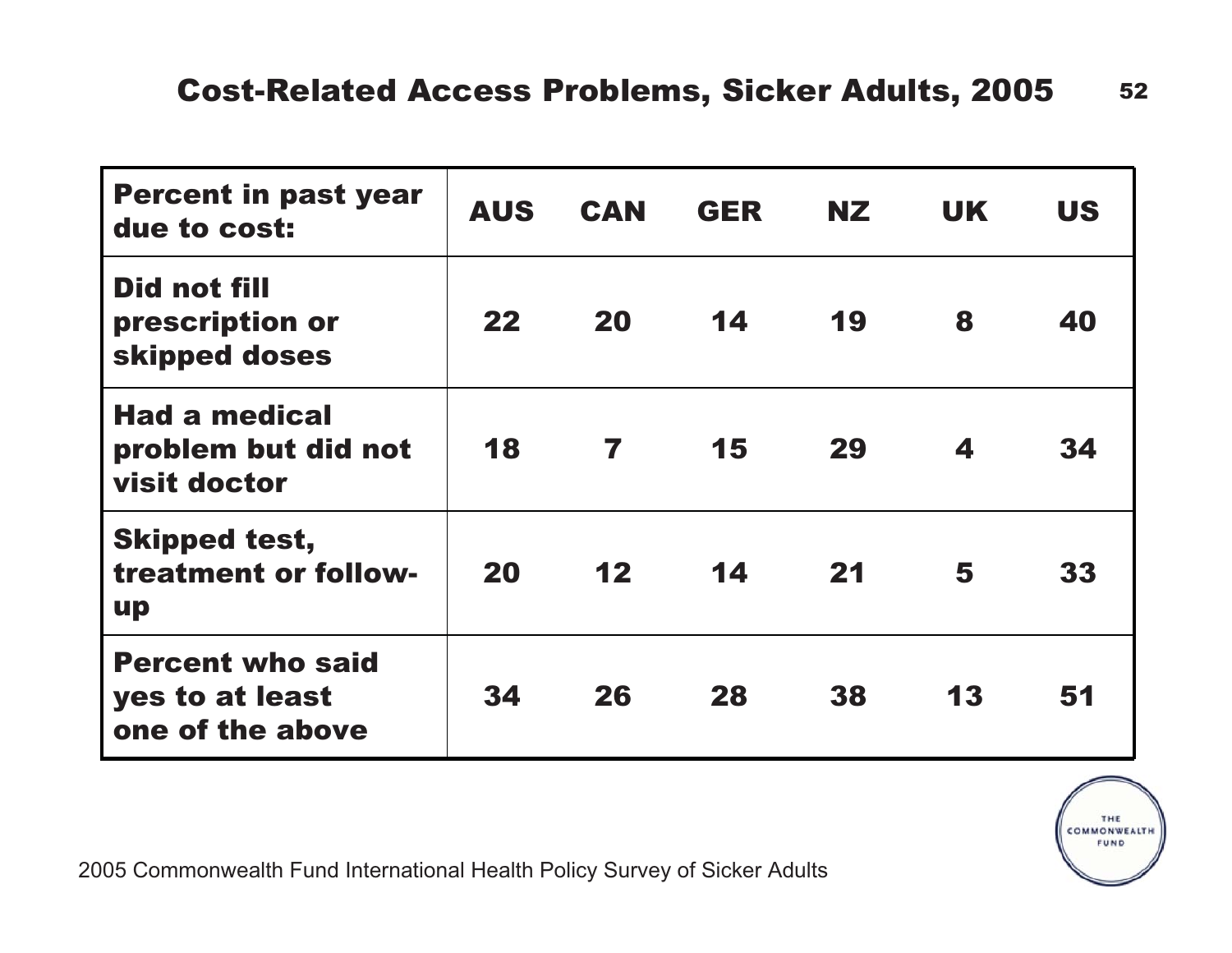#### Americans Spend More Out-of-Pocket 53 on Health Care Expenses, 2004

#### Total health care spending per capita

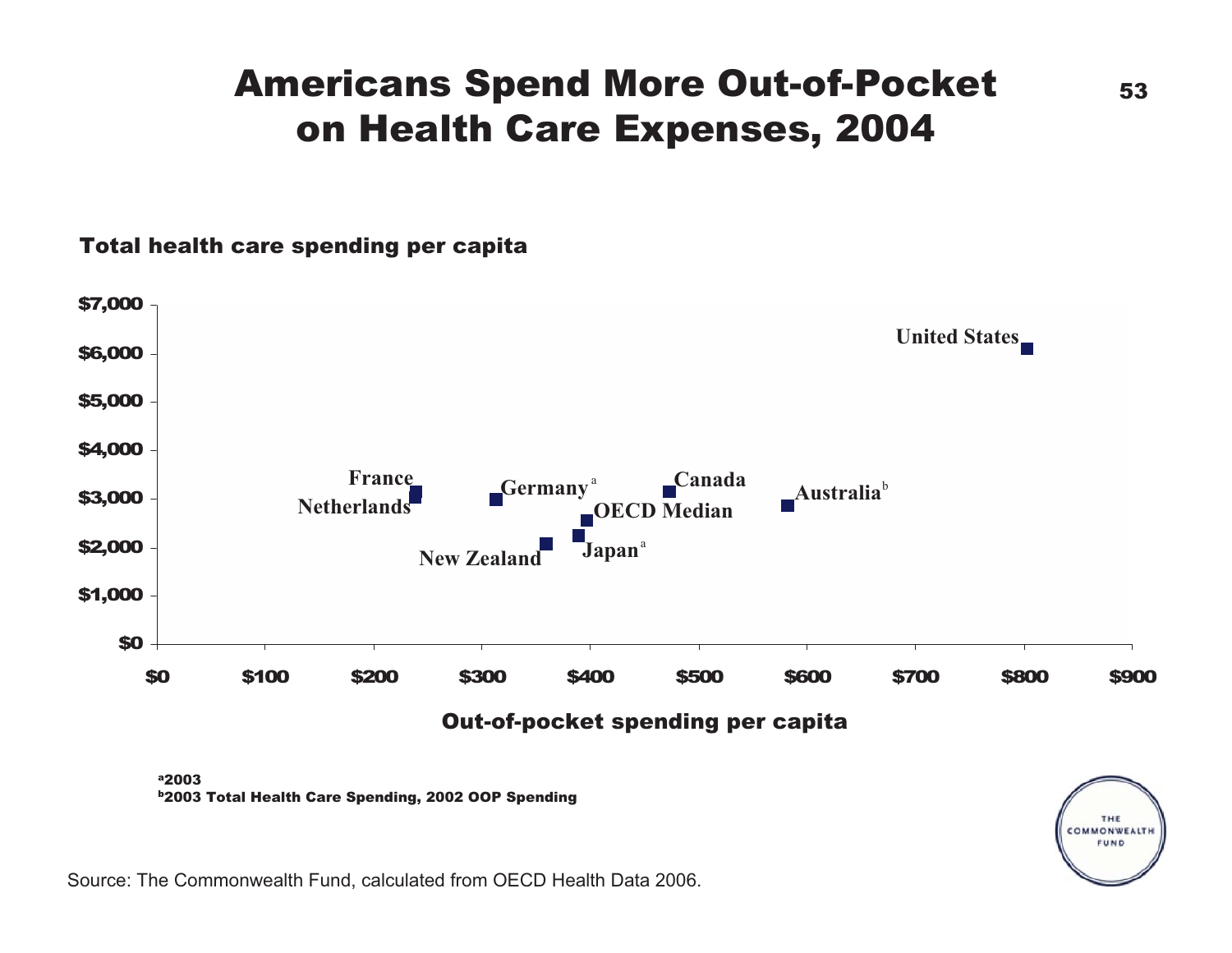### **Out-of-Pocket Medical Costs** 54 in the Past Year, Sicker Adults, 2005

Percent with out of pocket expenses for medical bills more than \$1000, US In the past year



2005 Commonwealth Fund International Health Policy Survey of Sicker Adults

THE COMMONWEALTH FUND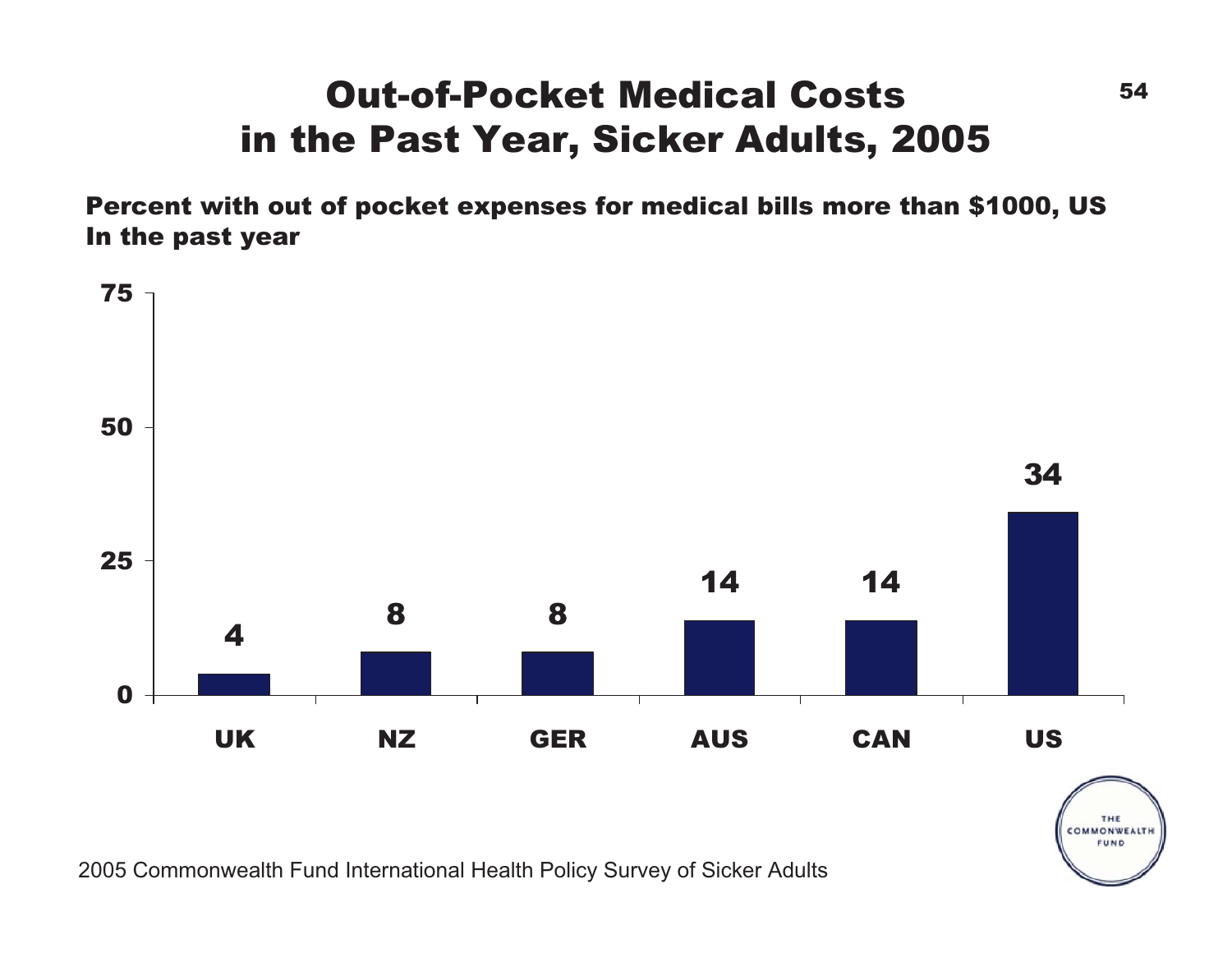#### Physicians' Perception of Patient Access: Patients Often Have Difficulty Paying for Medications, 2006



55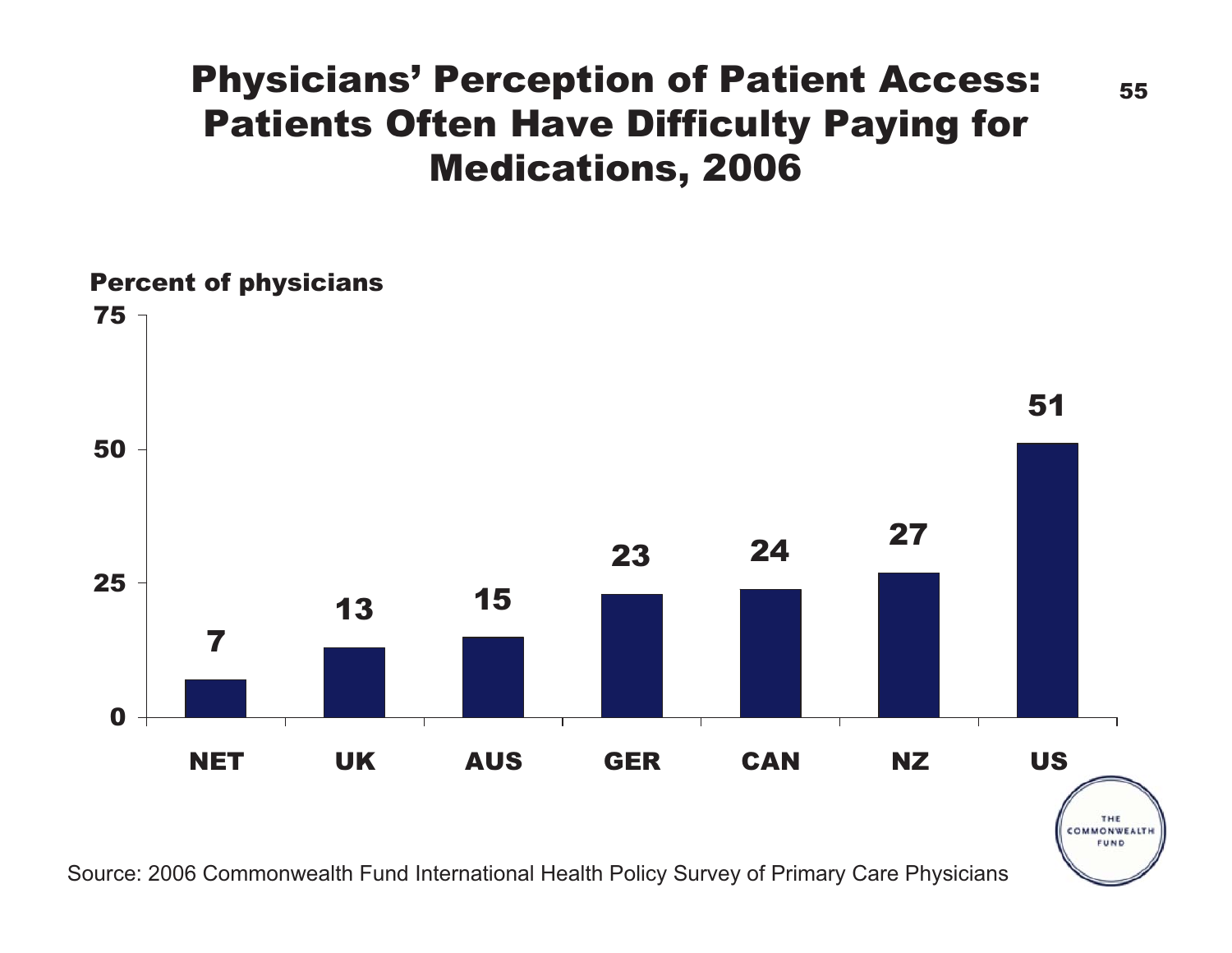#### Waiting Time to See Doctor When Sick or Need  $_{\bf 56}$ Medical Attention, Sicker Adults in Six Countries, 2005

Last time you were sick or needed medical attention, how quickly could you get an appointment to see a doctor?



Data: 2005 Commonwealth Fund International Health Policy Survey of Sicker Adults (Schoen et al. 2005a).

**Source: Commonwealth Fund National Scorecard on U.S. Health System Performance, 2006 56**

FUND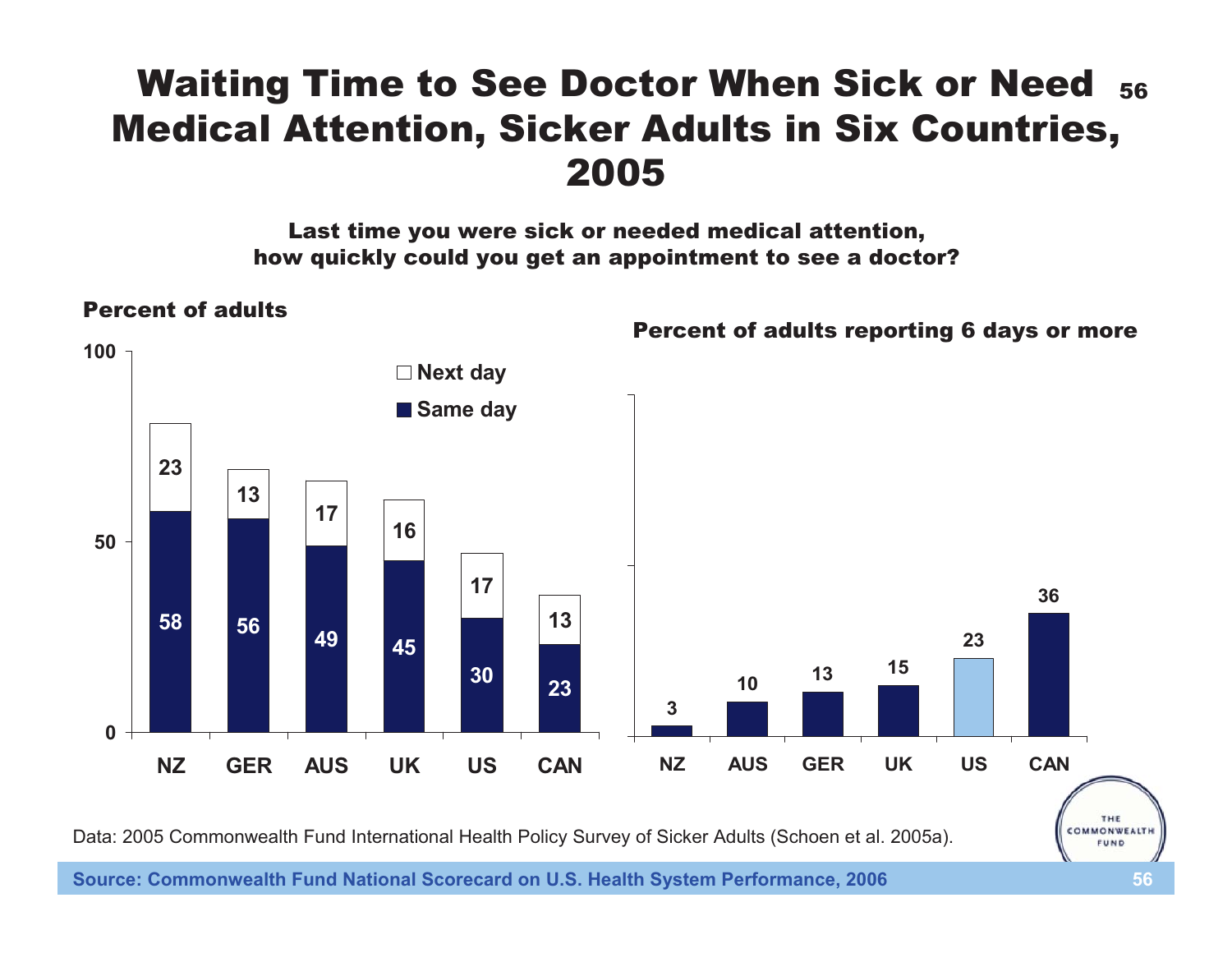#### 57 Difficulty Getting Care on Nights, Weekends, Holidays Without Going to the ER, Among Sicker Adults in Six Countries, 2005

**Percent of adults who sought care reporting "very" or "somewhat" difficult**

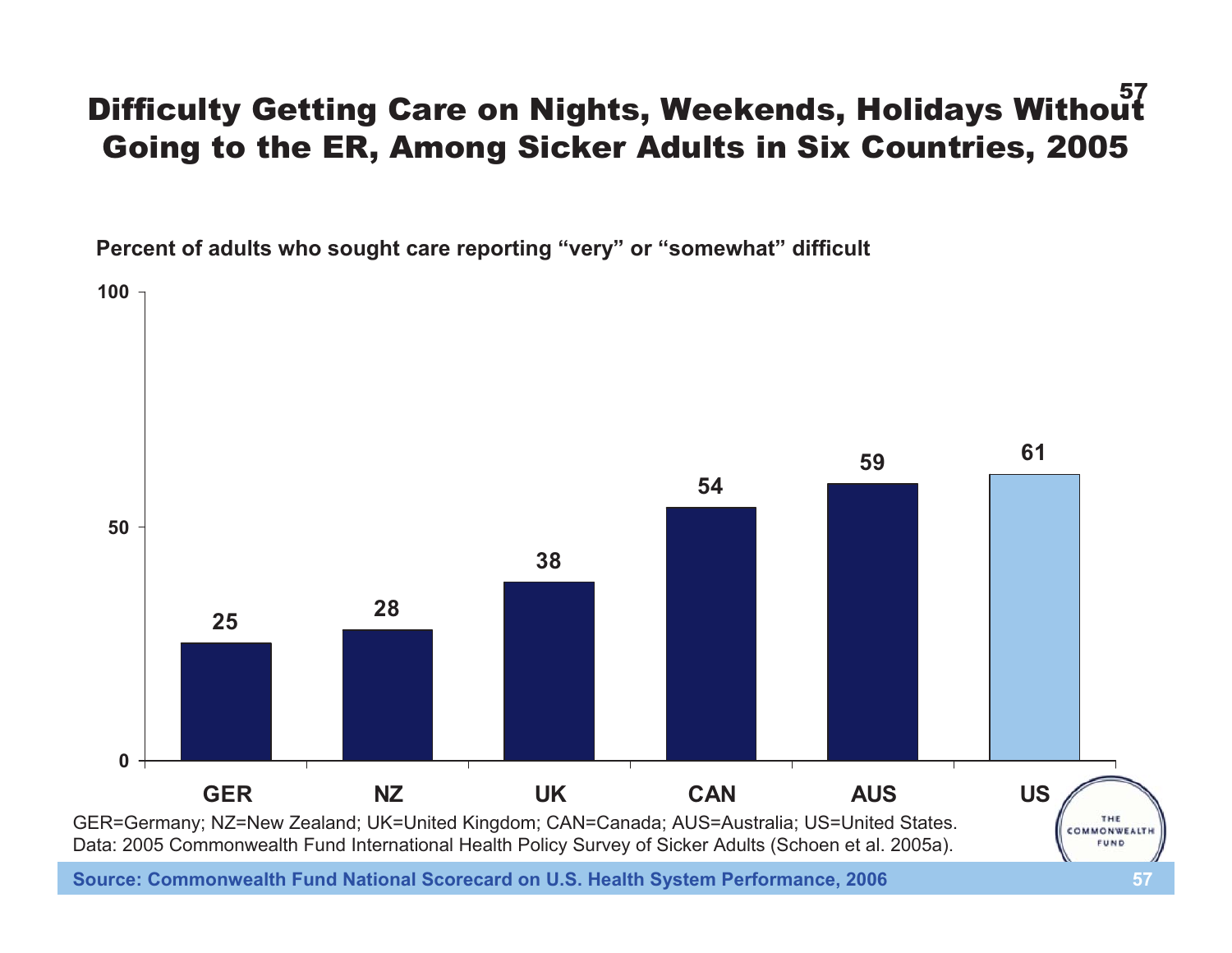### Doctor's Reports on Whether Practice Has  $_{58}$ Arrangement for Patients' After-Hours Care to See Nurse/Doctor, 2006

Percent of physicians reporting "yes"



Source: 2006 Commonwealth Fund International Health Policy Survey of Primary Care Physicians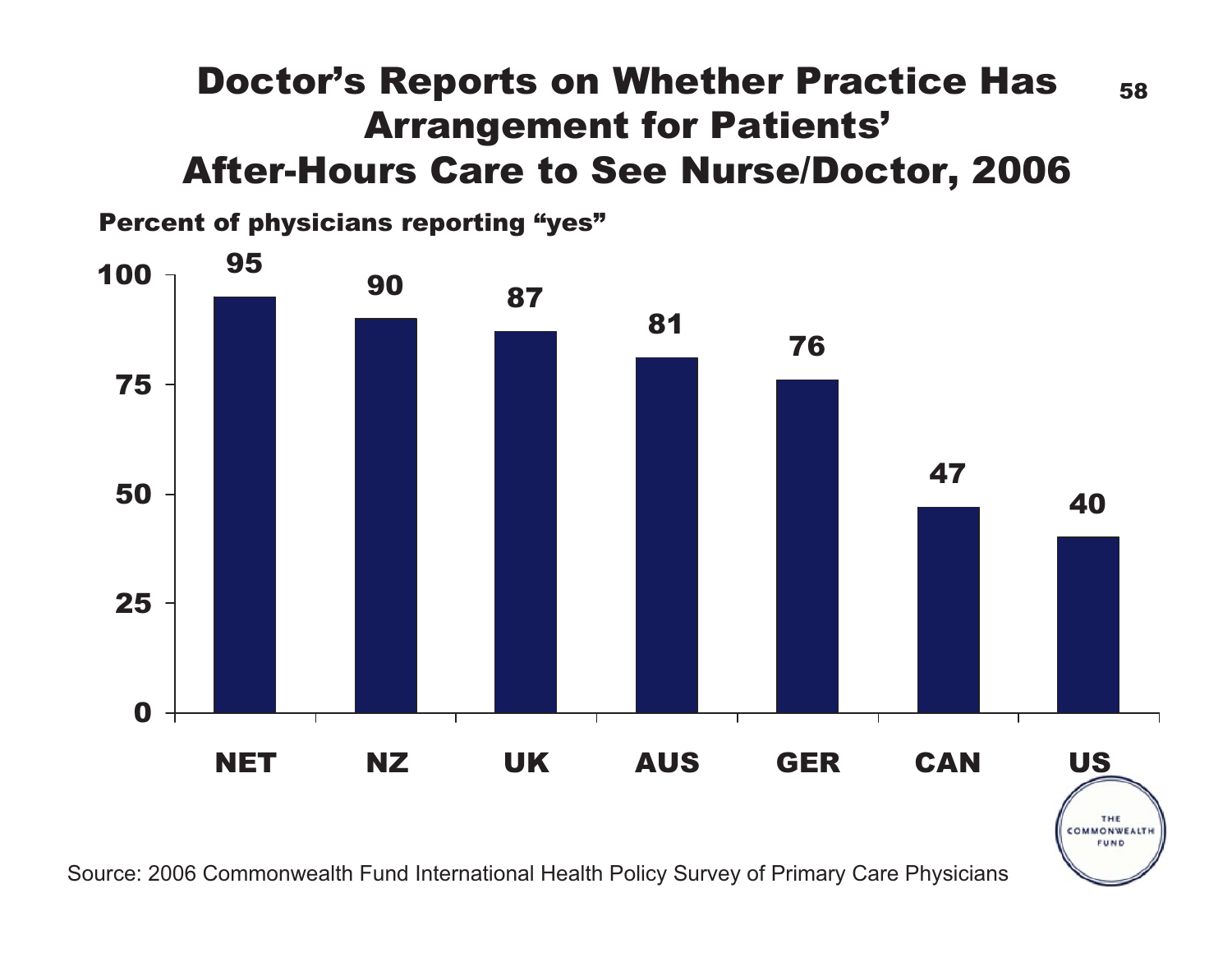#### Help Line Use, Sicker Adults, 2005

| <b>Percent who reported:</b>                                                  | <b>AUS</b> | <b>CAN</b> | <b>GER</b> | NZ. | <b>UK</b> | <b>US</b> |
|-------------------------------------------------------------------------------|------------|------------|------------|-----|-----------|-----------|
| <b>Called help line for</b><br>medical advice in the<br>past 2 years          | 10         | 28         | 5          | 10  | 32        | 13        |
| <b>Advice was definitely or</b><br>somewhat helpful (Base:<br>used help line) | 90         | 86         | 75         | 86  | 88        | 80        |

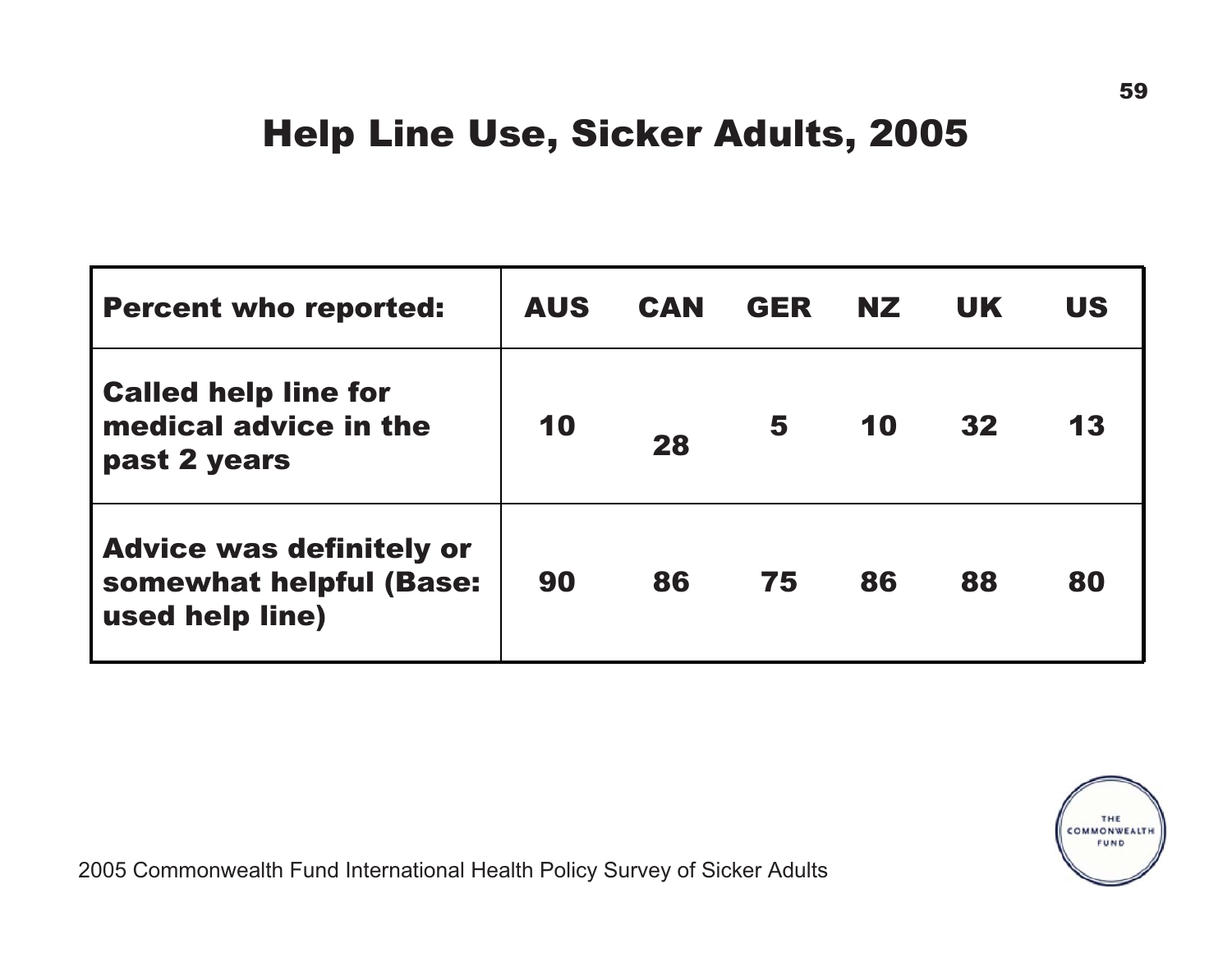### Waited More than Four Weeks  $60$ to See a Specialist Doctor, Sicker Adults, 2005

Base: Saw or needed to see a specialist

Percent



THE COMMONWEALTH FUND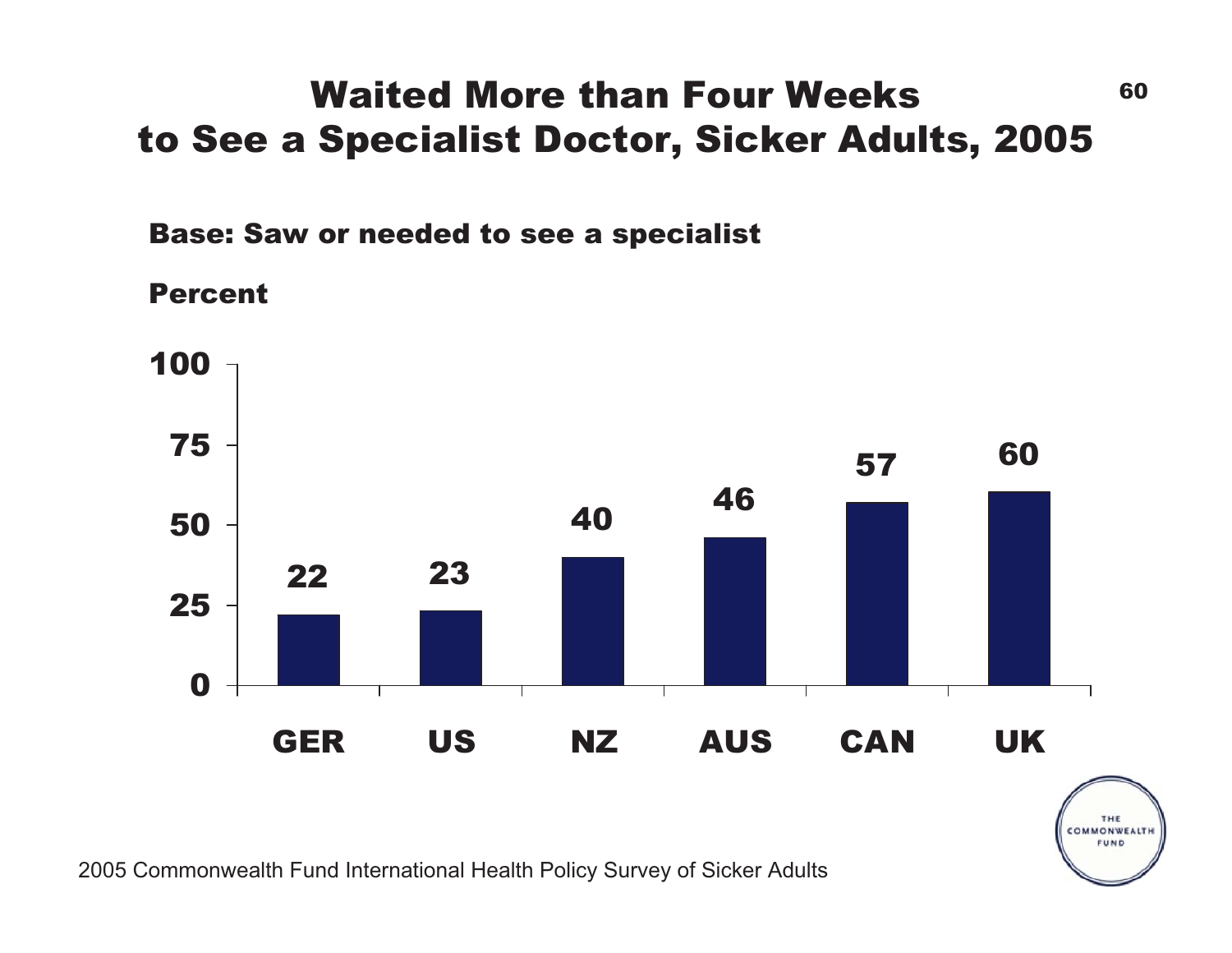# Patients Often Experience Long Waits for Diagnostic Tests, 2006 Physicians' Perception of Patient Access:

#### Percent of physicians



Source: 2006 Commonwealth Fund International Health Policy Survey of Primary Care Physicians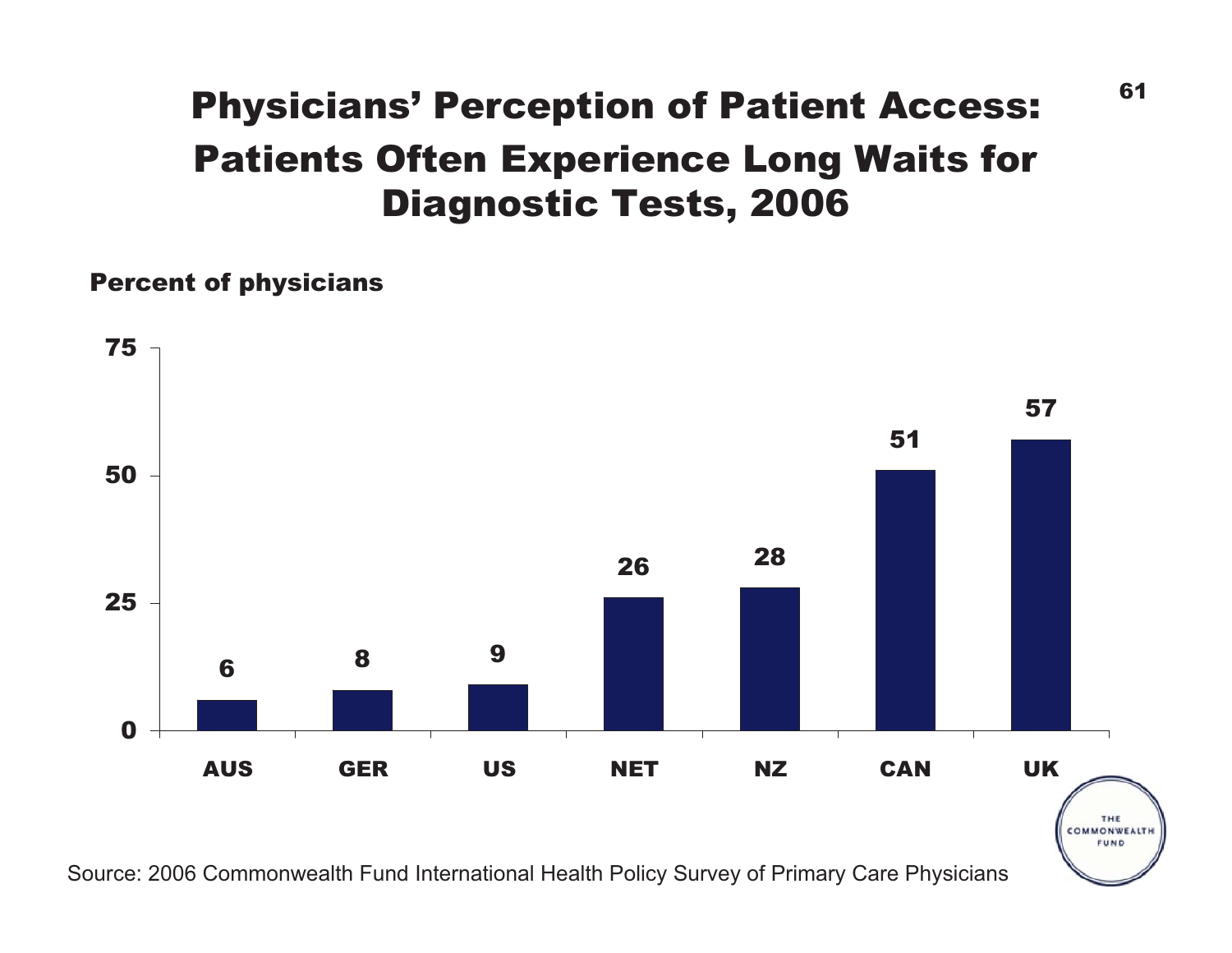### Waiting Time for Elective or 62 Non-Emergency Surgery, Sicker Adults, 2005

Base: Needed non-emergency or elective surgery

Percent experienced wait time of 4 month or more

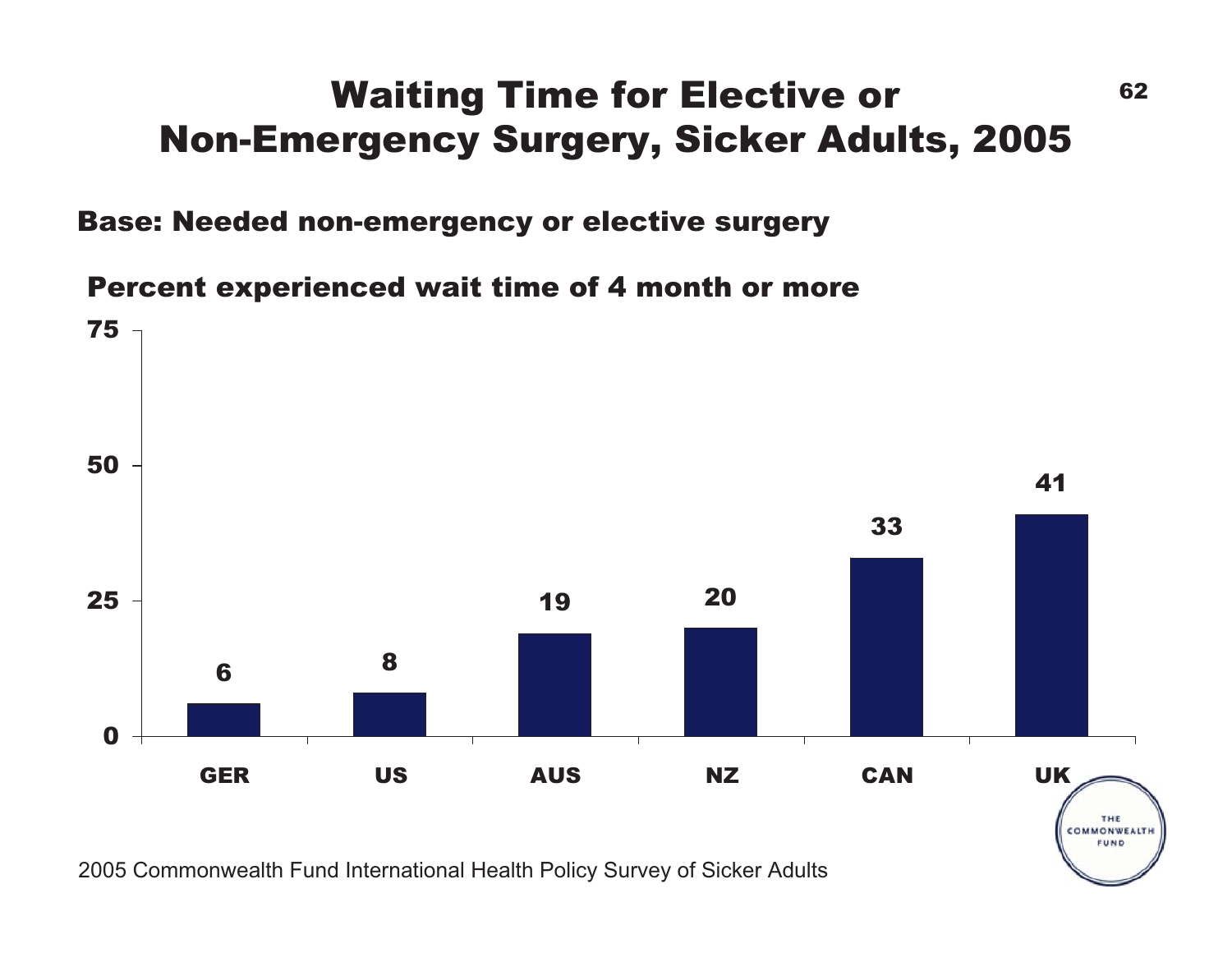# **Efficiency**

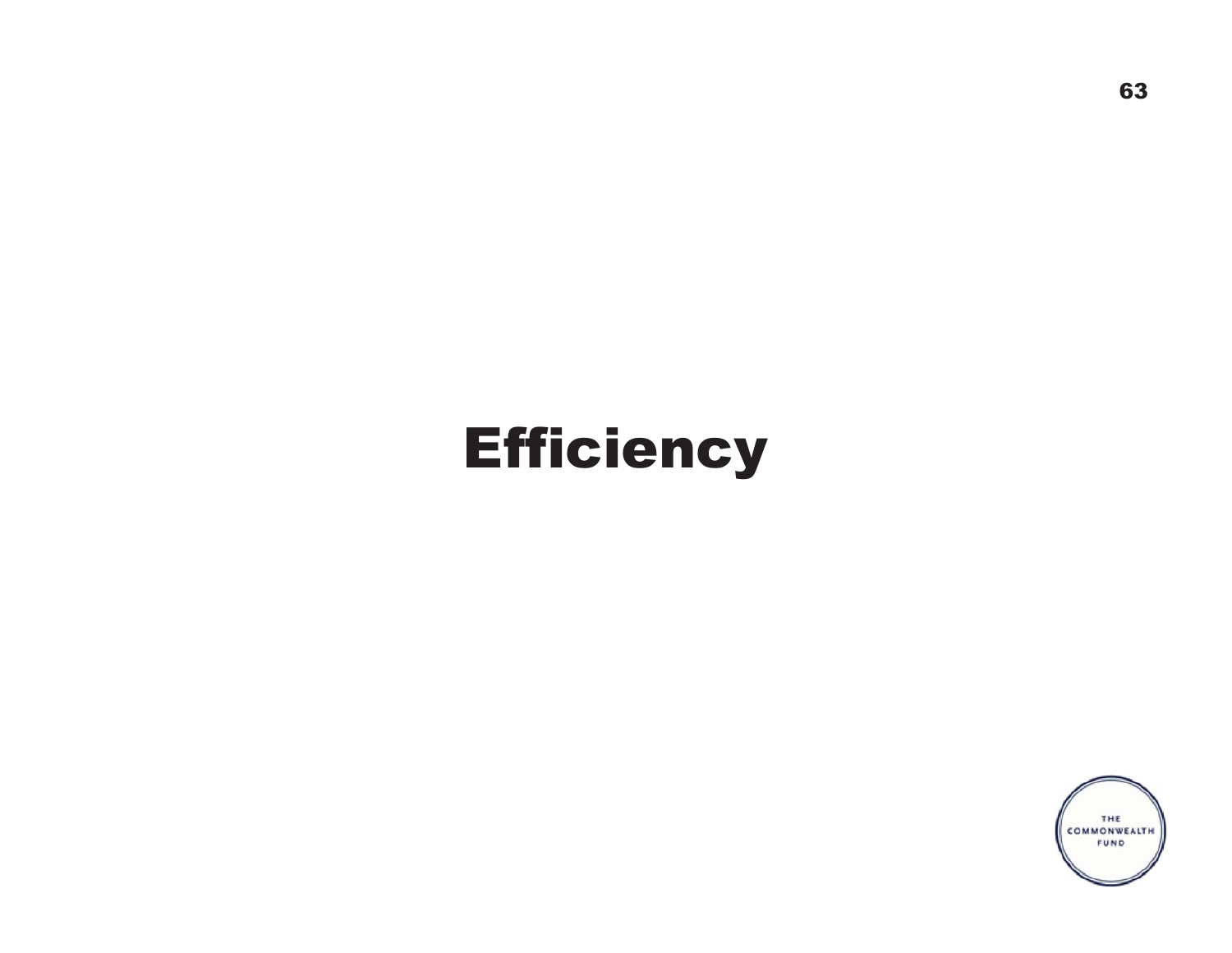#### Went to ER for Condition That Could Have Been Treatedby Regular Doctor, Among Sicker Adults, 2005

**Percent of adults who went to ER in past two years for condition that could have been treated by regular doctor if available**



**Source: Commonwealth Fund National Scorecard on U.S. Health System Performance, 2006 64**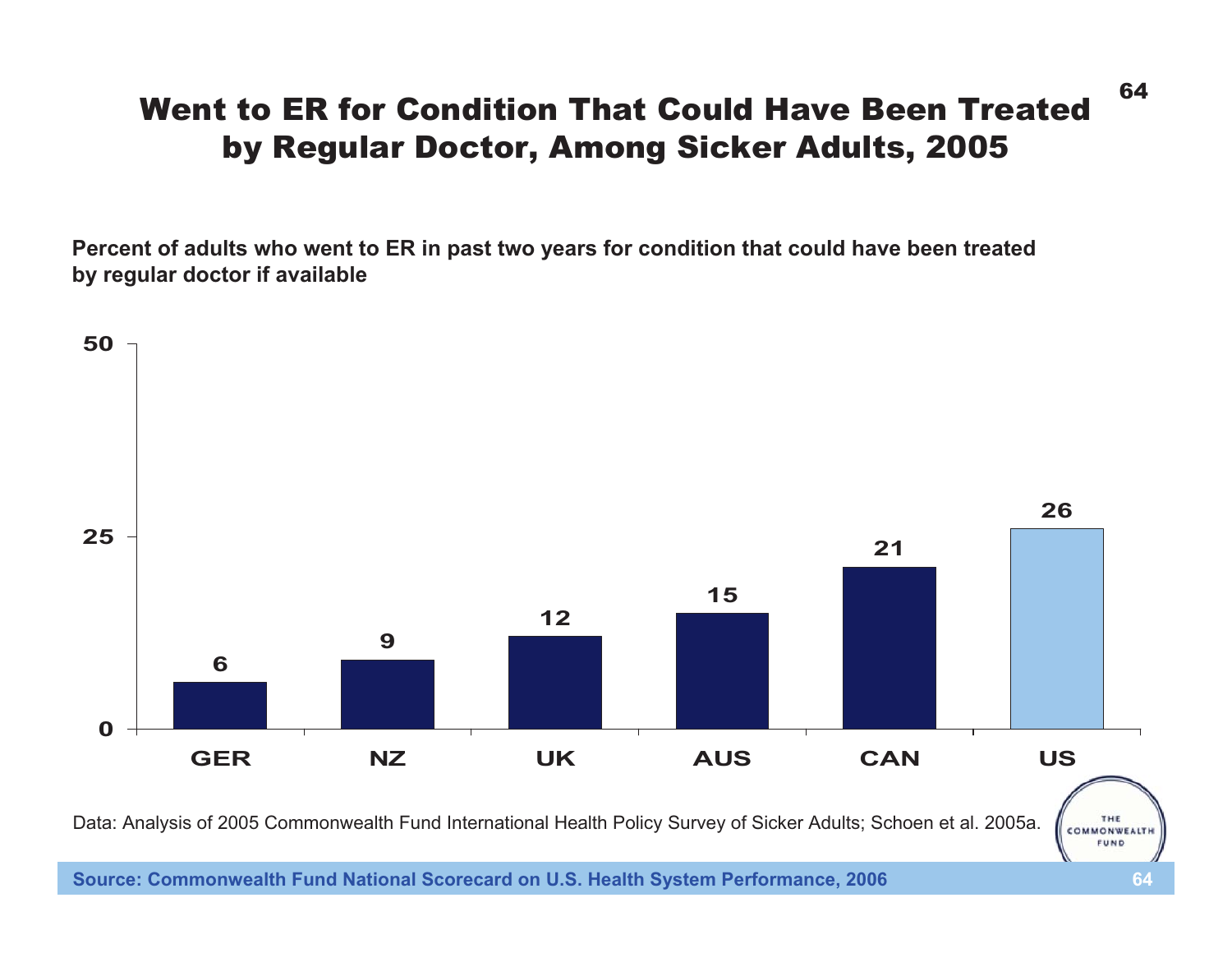#### Readmitted to a Hospital or Went to ER as 65 a Result of Complications After Discharge, Sicker Adults, 2005

Base: Hospitalized in past 2 years

Percent readmitted or ER visit due to complications



THE COMMONWEALTH FUND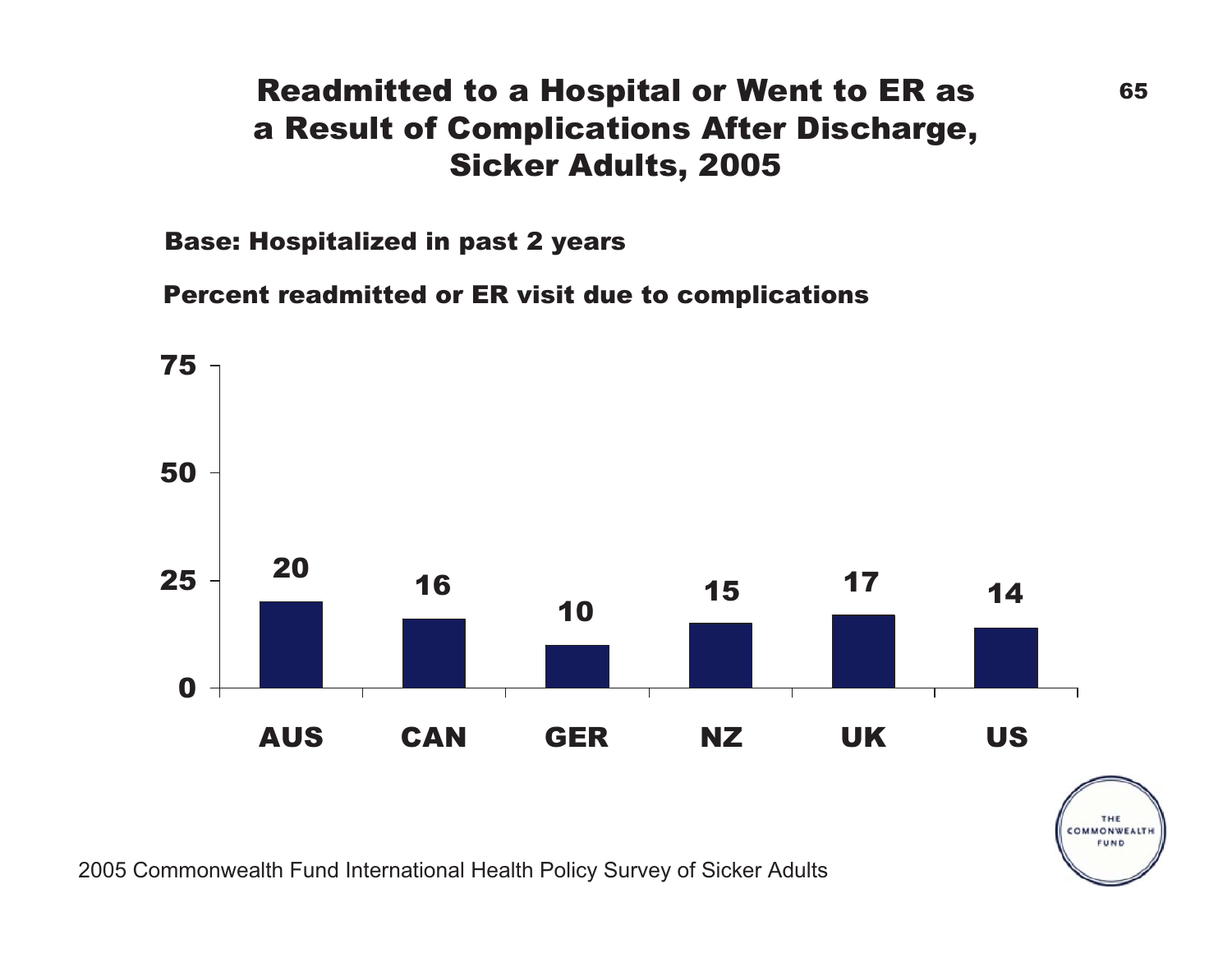### Duplicate Medical Tests, Sicker Adults, 2005

**Percent reporting that doctor ordered test that had already been done in past two years**



**Source: Commonwealth Fund National Scorecard on U.S. Health System Performance, 2006 66**

66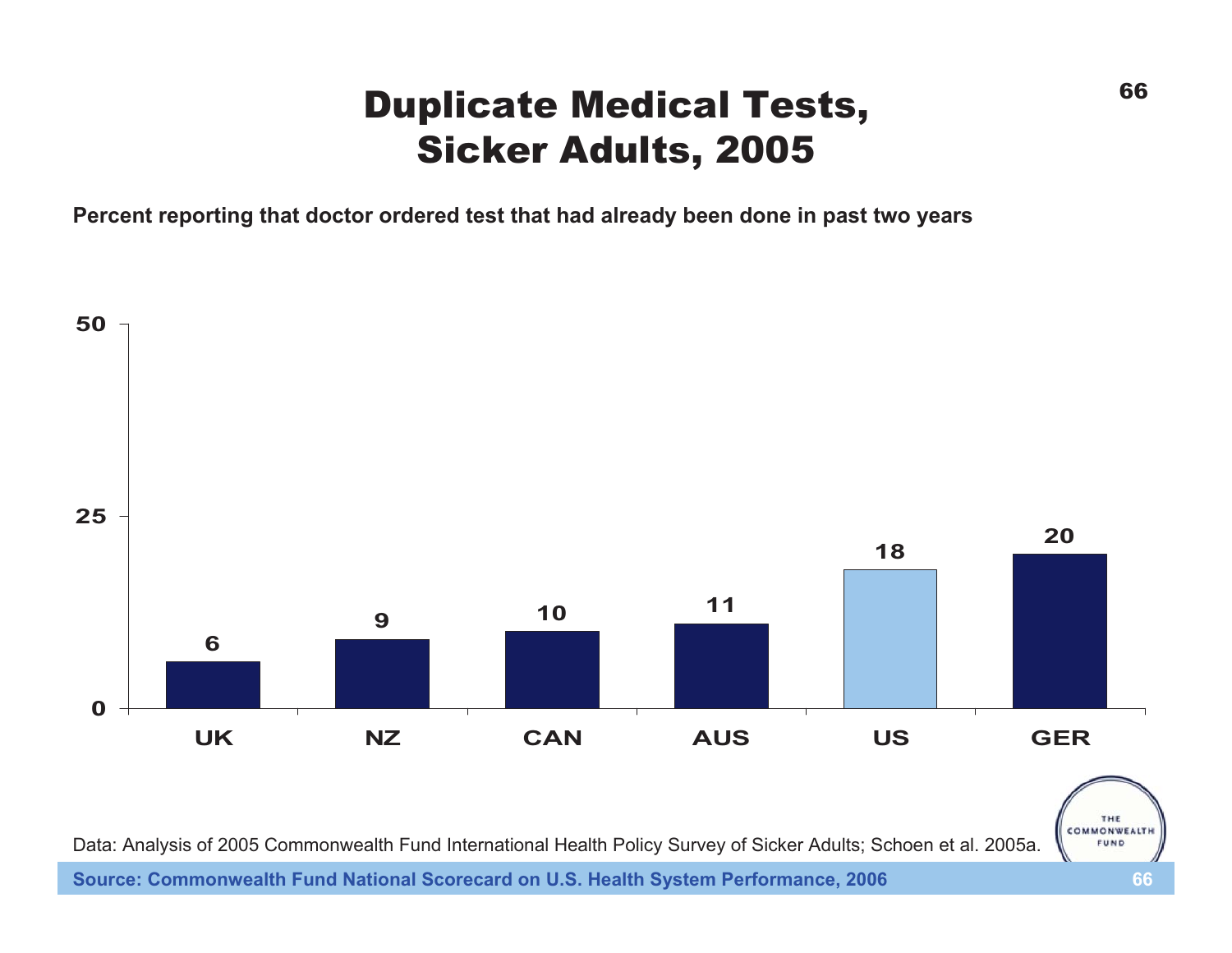#### Test Results or Medical Record Not Available atTime of Appointment, Among Sicker Adults, 2005

**Percent reporting test results/records not available at time of appointment in past two years**



Data: Analysis of 2005 Commonwealth Fund International Health Policy Survey of Sicker Adults; Schoen et al. 2005a.

67

THE COMMONWEALTH **FUND** 

**Source: Commonwealth Fund National Scorecard on U.S. Health System Performance, 2006 67**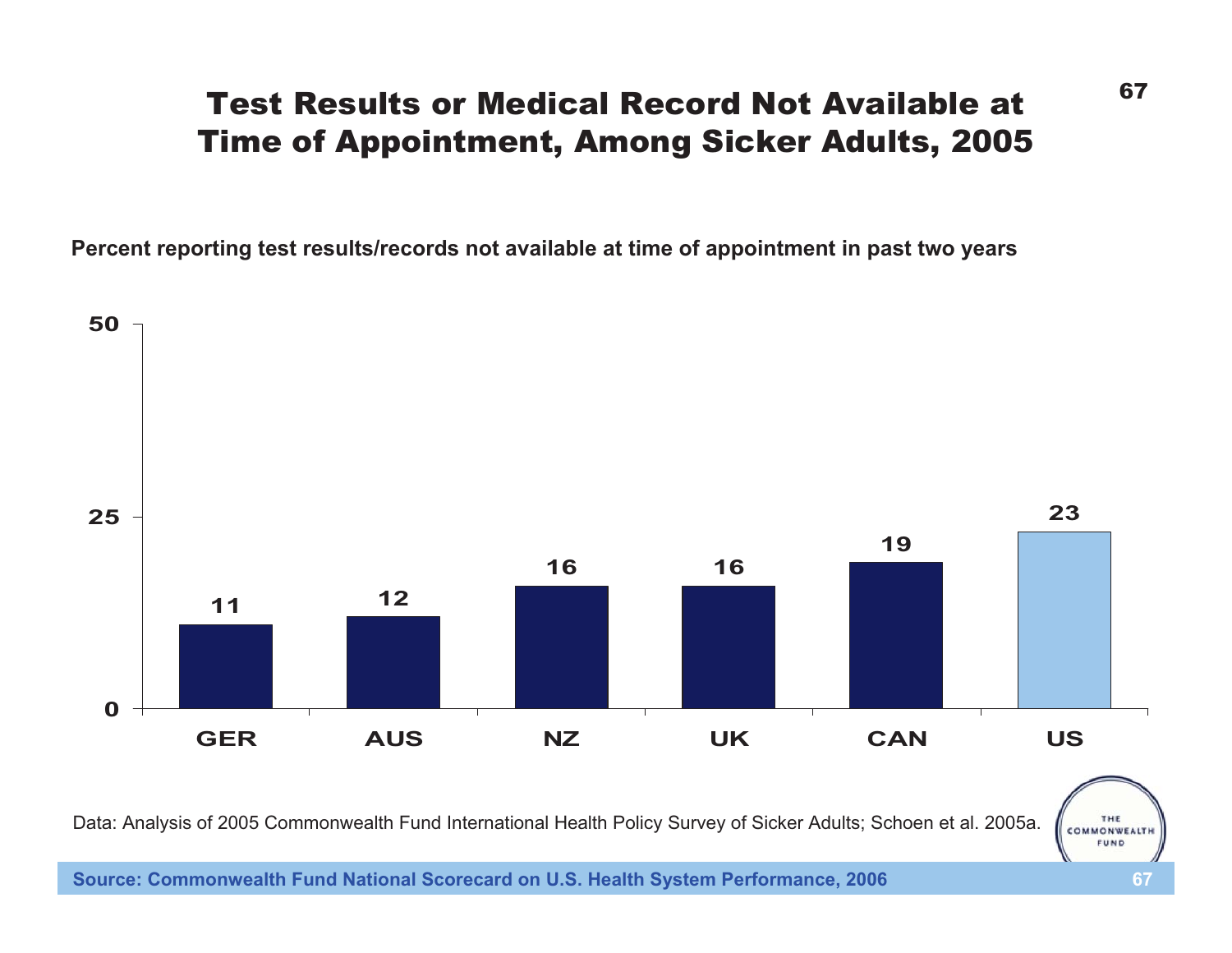## Primary Care Doctors Use of Electronic Patient  $^{\rm 68}$ Medical Records, 2006



Source: 2006 Commonwealth Fund International Health Policy Survey of Primary Care Physicians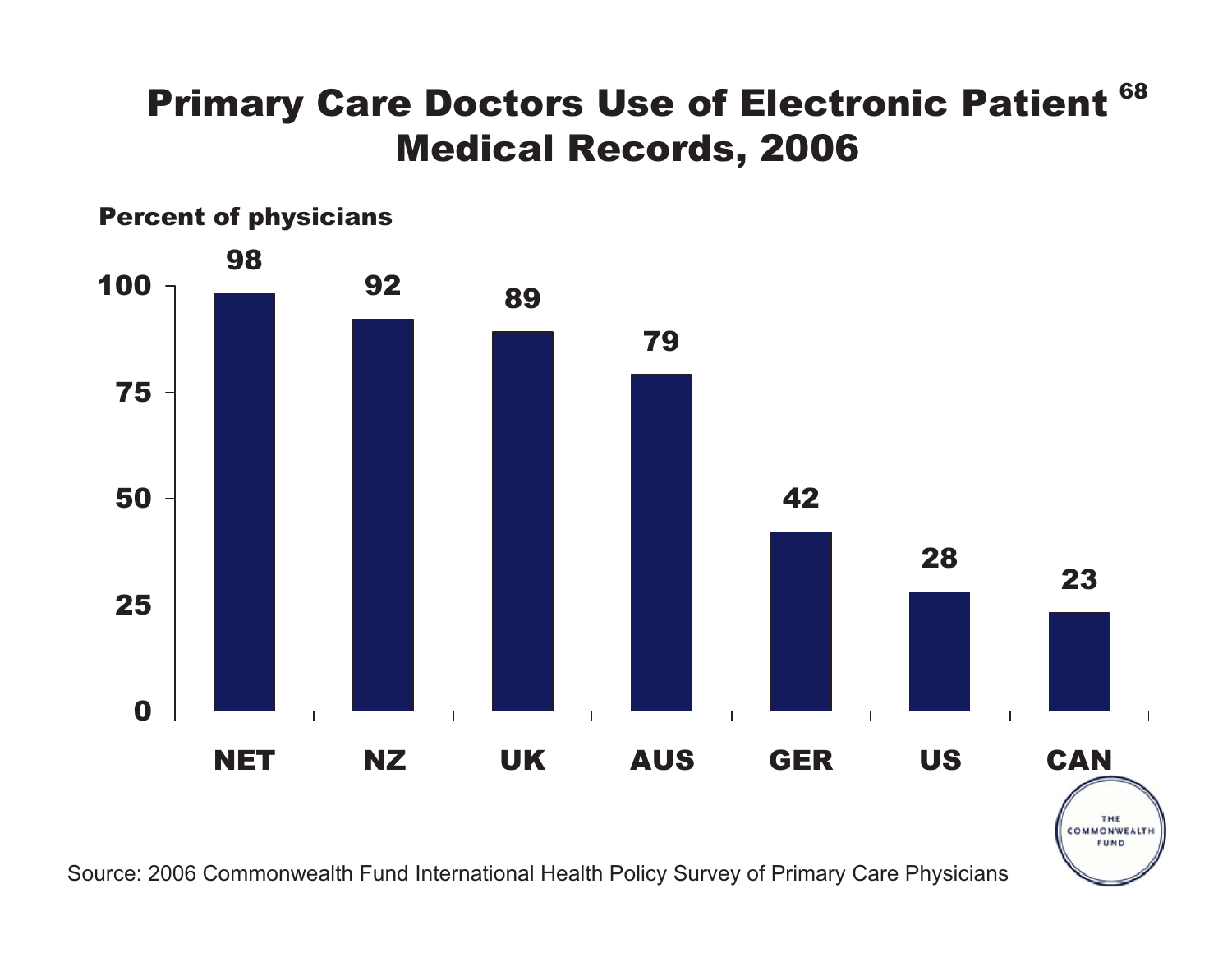### Primary Care Doctors' Access to Electronic 69 Medical Record System Access, 2006

| <b>Percent with</b><br>capability to:                                                     | <b>AUS</b> | <b>CAN</b> | <b>GER</b> | <b>NET</b> | <b>NZ</b> | <b>UK</b> | <b>US</b>     |
|-------------------------------------------------------------------------------------------|------------|------------|------------|------------|-----------|-----------|---------------|
| <b>Share records</b><br>electronically with<br>clinicians outside<br><b>your practice</b> | 10         | 6          | 9          | 45         | 17        | 15        | $\mathbf{12}$ |
| <b>Access records</b><br>from outside the<br><b>office</b>                                | 19         | 11         | 16         | 32         | 36        | 22        | 22            |
| <b>Provide patients</b><br>with easy access<br>to their records                           | 36         | 6          | 15         | 8          | 32        | 50        | 10            |

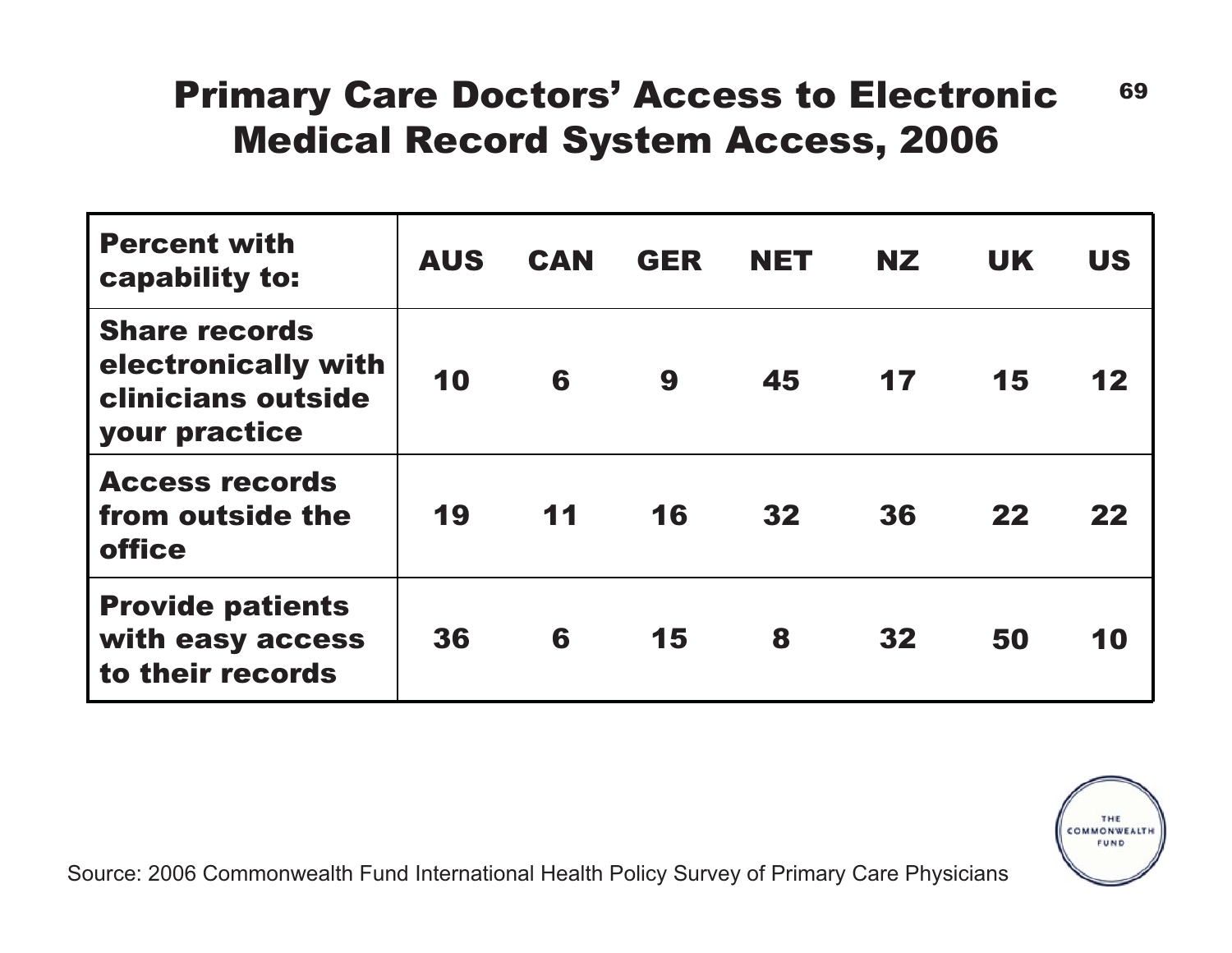### Practice Use of Electronic Technology, 2006

| <b>Percent reporting</b><br>routine use of:                  | <b>AUS</b> | <b>CAN</b> | <b>GER</b> | <b>NET</b> | NZ. | <b>UK</b> | <b>US</b> |
|--------------------------------------------------------------|------------|------------|------------|------------|-----|-----------|-----------|
| <b>Electronic</b><br>ordering of tests                       | 65         | 8          | 27         | 5          | 62  | 20        | 22        |
| <b>Electronic</b><br>prescribing of<br>medication            | 81         | 11         | 59         | 85         | 78  | 55        | 20        |
| <b>Electronic access</b><br>to patients' test<br>results     | 76         | 27         | 34         | 78         | 90  | 84        | 48        |
| <b>Electronic access</b><br>to patients'<br>hospital records | 12         | 15         | 7          | 11         | 44  | 19        | 40        |

Source: 2006 Commonwealth Fund International Health Policy Survey of Primary Care Physicians

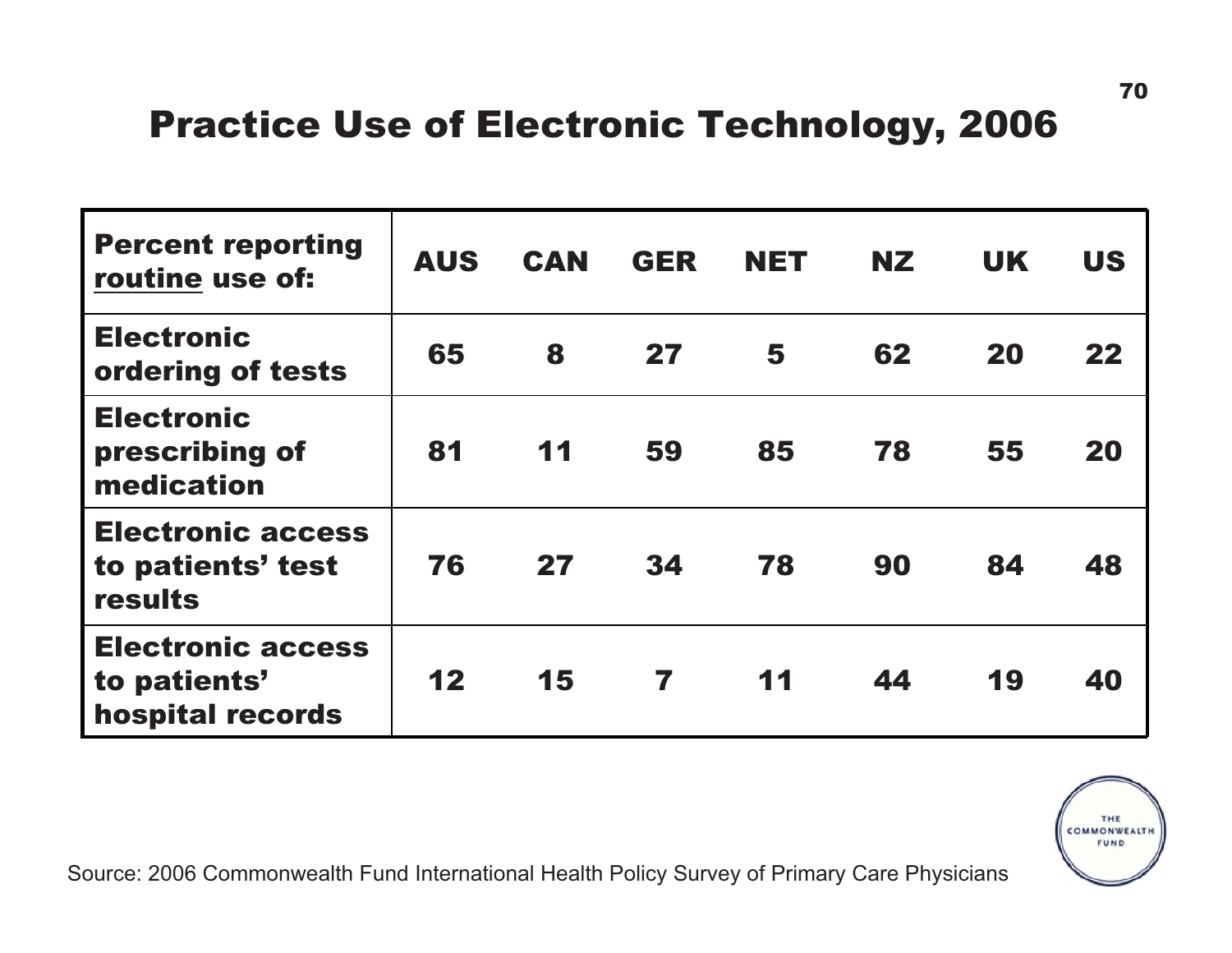## Primary Care Practices with Advanced Information Capacity, 2006

Percent reporting 7 or more out of 14 functions\*



\*Count of 14: EMR, EMR access other doctors, outside office, patient; routine use electronic ordering tests, prescriptions, access test results, access hospital records; computer for reminders, Rx alerts, prompt tests results; easy to list diagnosis, medications, patients due for care.

Source: 2006 Commonwealth Fund International Health Policy Survey of Primary Care Physicians

THE COMMONWEALTH FUND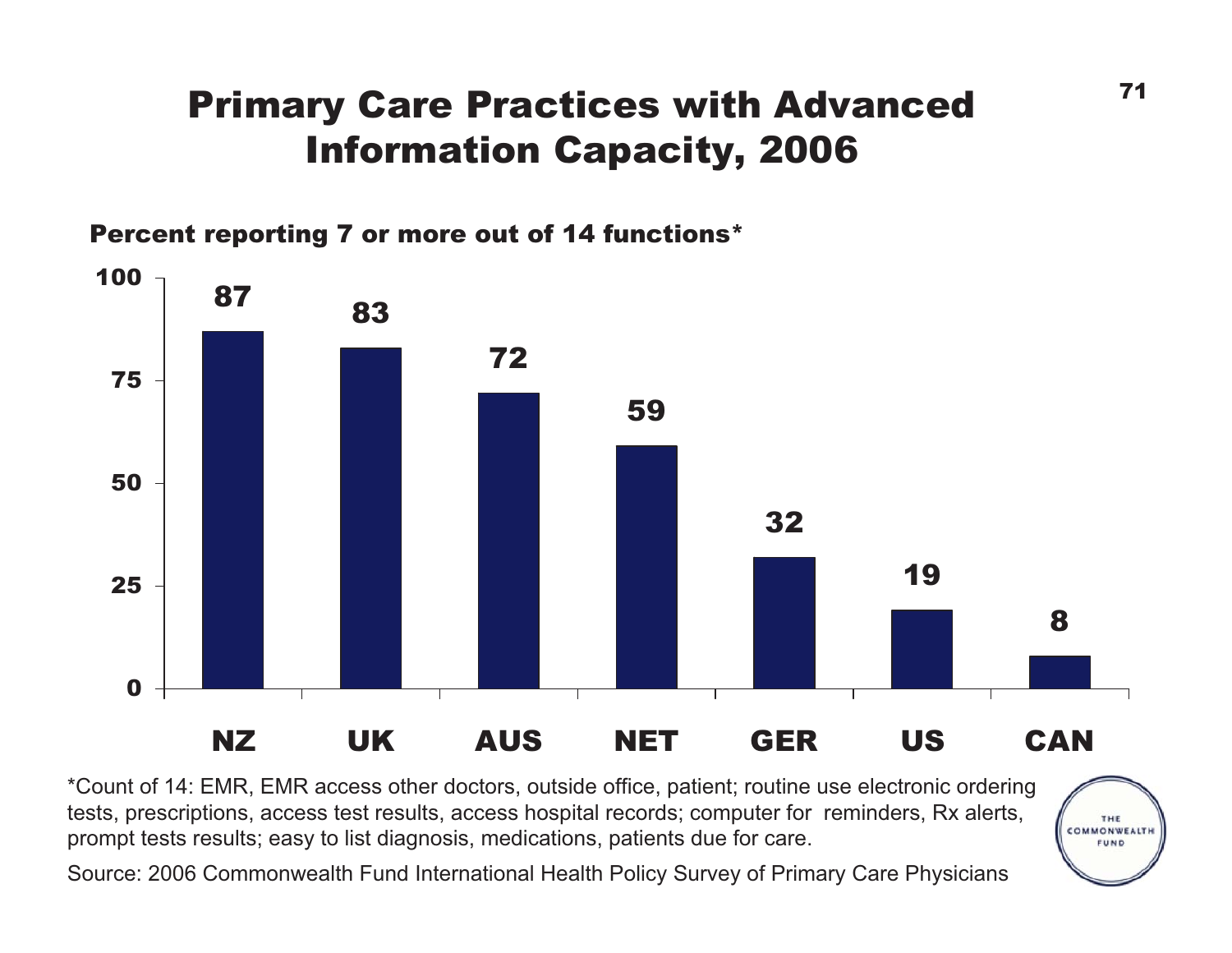### Public Investment per Capita in  $_{72}$ Health Information Technology (HIT) as of 2005



Source: The Commonwealth Fund, calculated from Anderson, G.F., Frogner, B., Johns, R.A., and Reinhardt, U. "Health Care Spending and Use of Information Technology in OECD Countries," *Health Affairs,* 2006.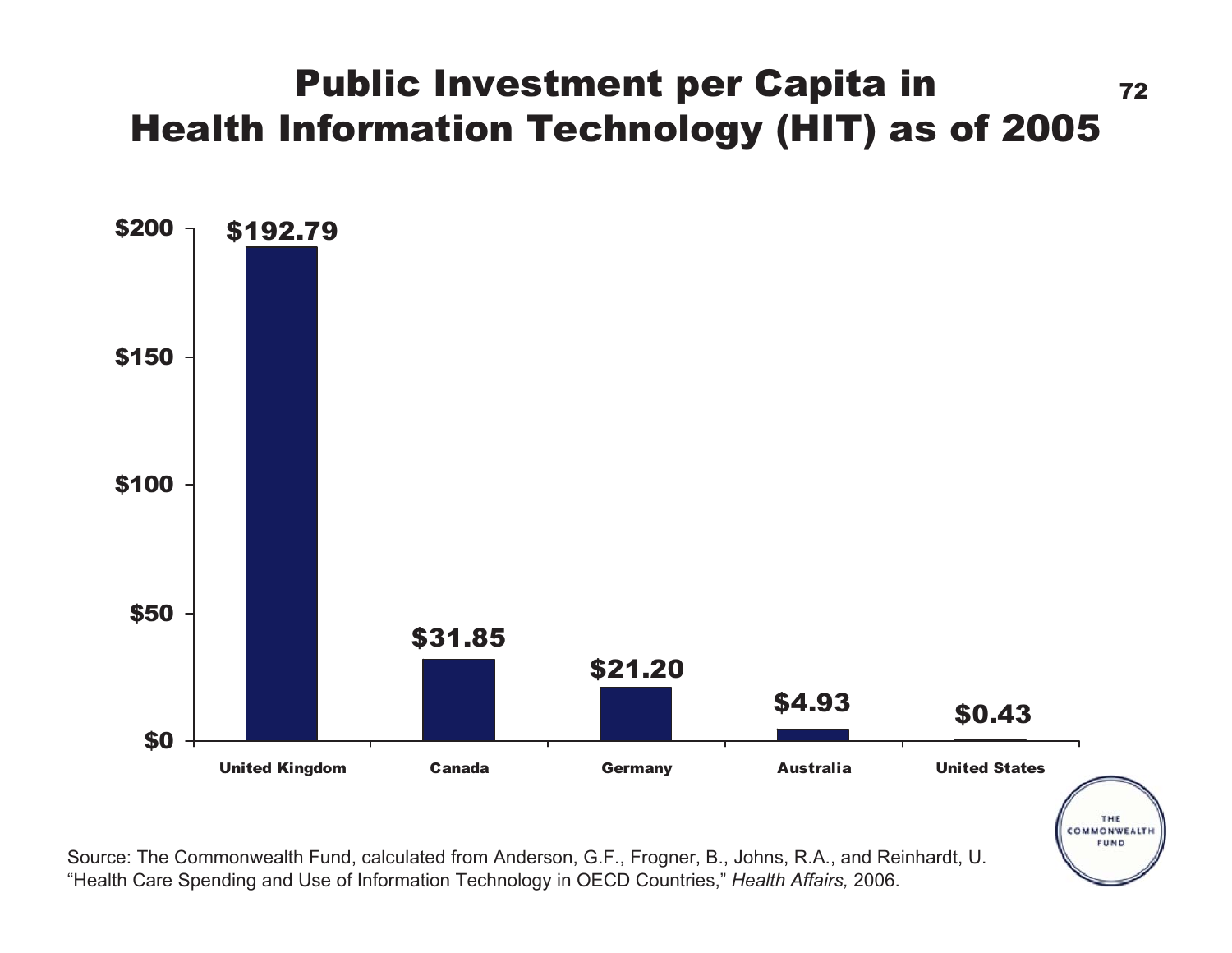#### International Comparison of Spending on Health, 1980–2004

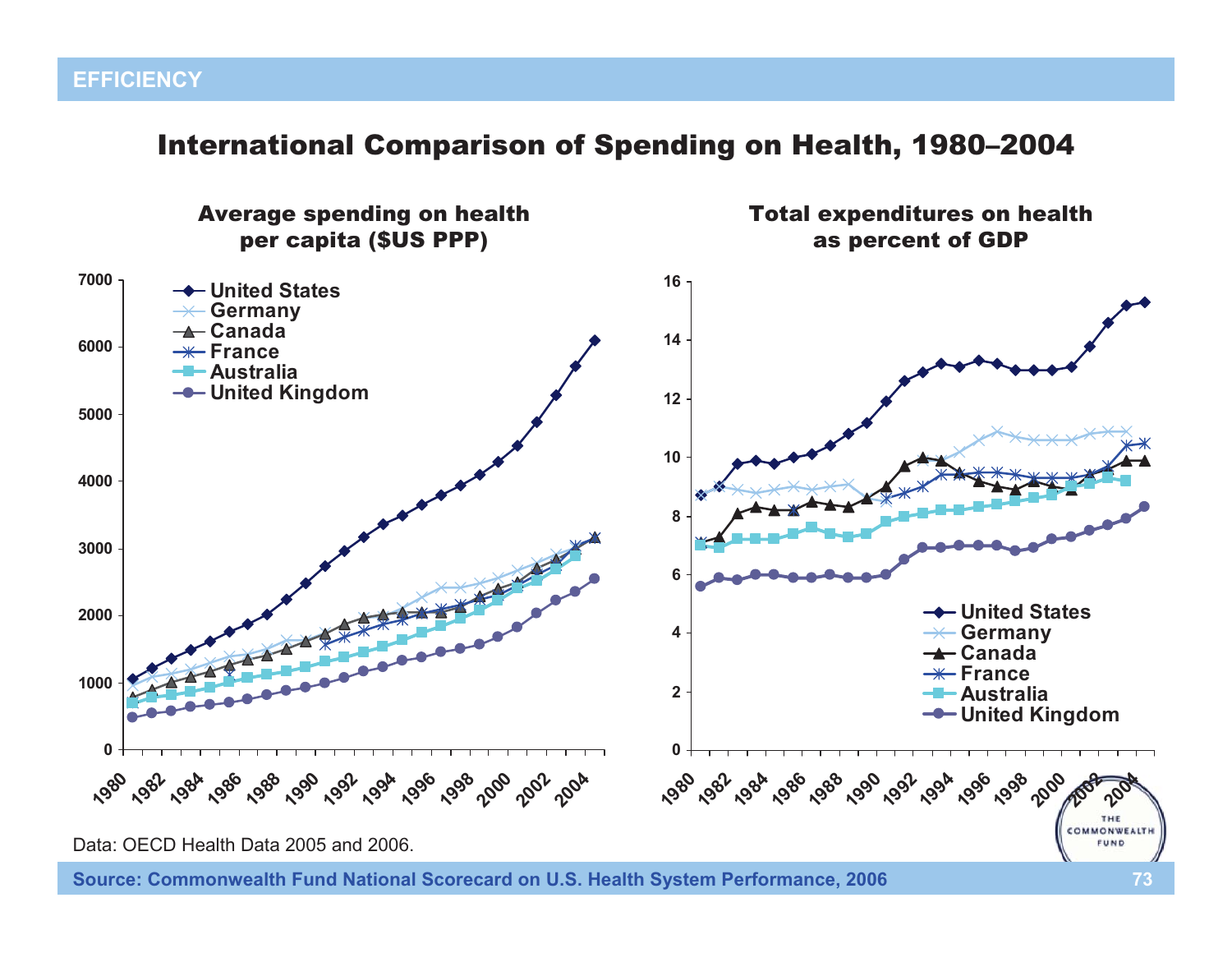#### Health Care Spending per Capita in 2004  $_{74}$ Adjusted for Differences in Cost of Living



Apr. 2007).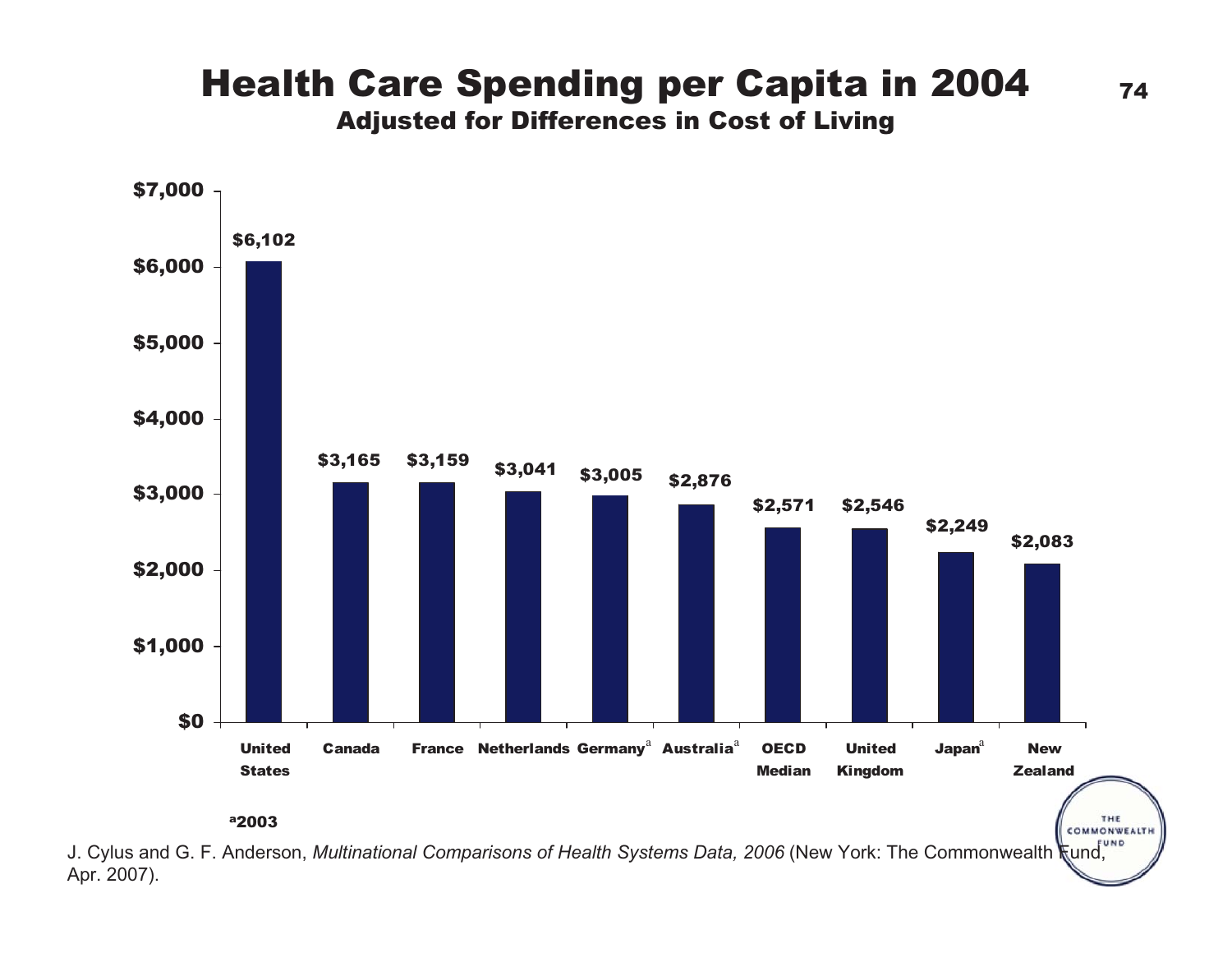### Average Annual Growth Rate of  $1/5$ Real Health Care Spending per Capita, 1994–2004



J. Cylus and G. F. Anderson, *Multinational Comparisons of Health Systems Data, 2006* (New York: The Commonwealth Fund, Apr. 2007).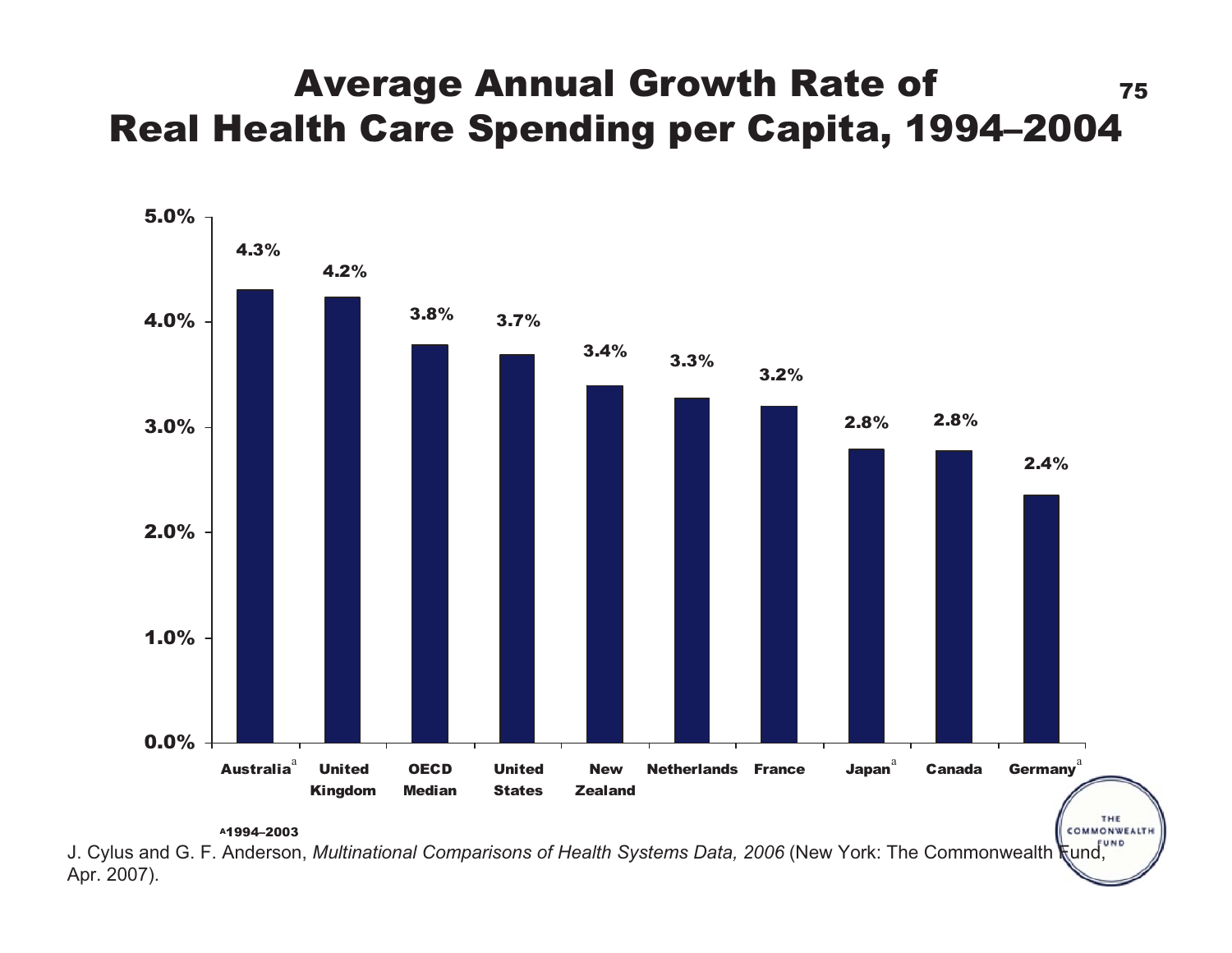### Percentage of Gross Domestic Product  $_{76}$ Spent on Health Care in 2004



J. Cylus and G. F. Anderson, *Multinational Comparisons of Health Systems Data, 2006* (New York: The Commonwealth Fund, Apr. 2007).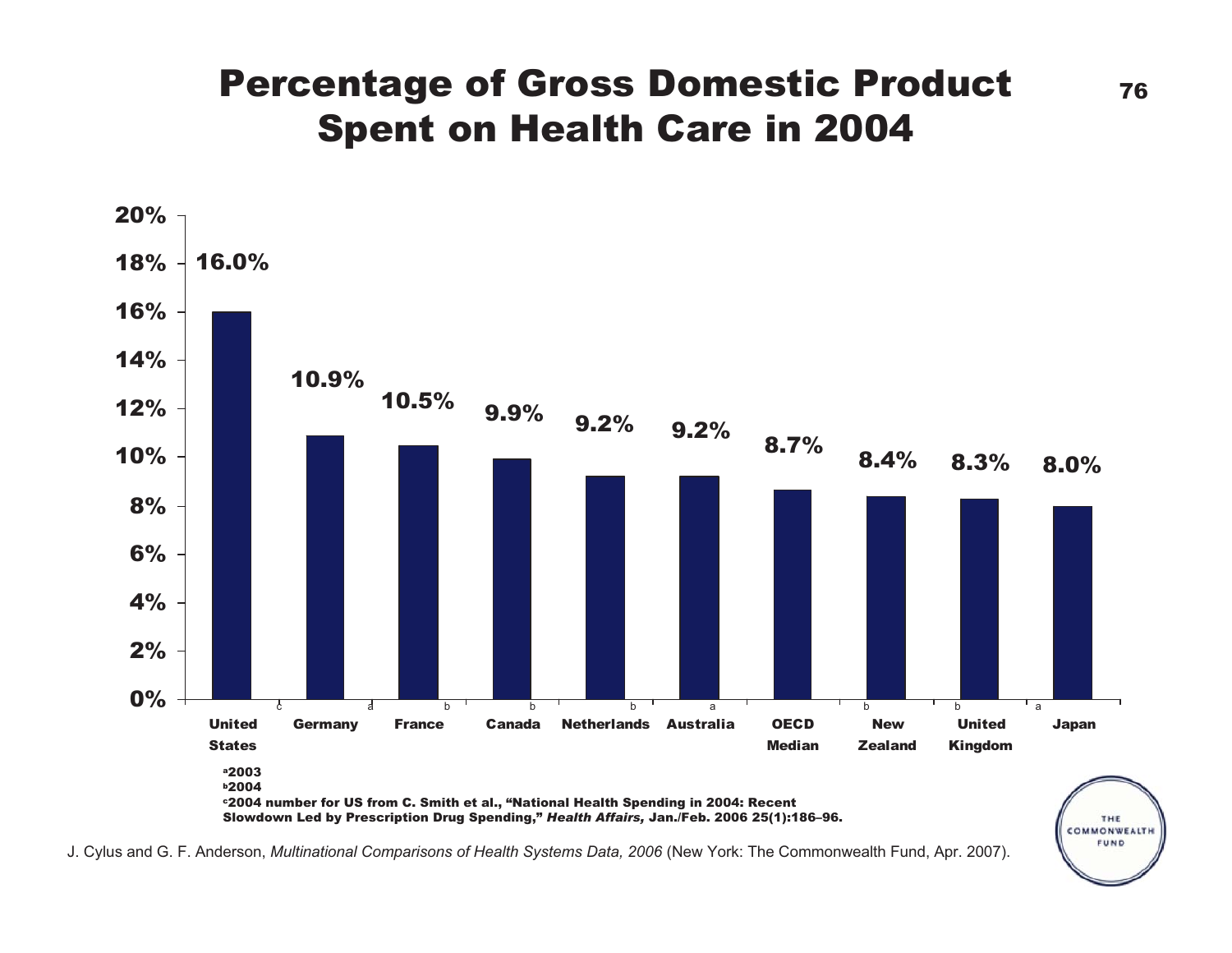# Health Care Expenditure per Capita  $\frac{77}{27}$ by Source of Funding in 2004





J. Cylus and G. F. Anderson, *Multinational Comparisons of Health Systems Data, 2006* (New York: The Commonwealth Fund, Apr. 2007).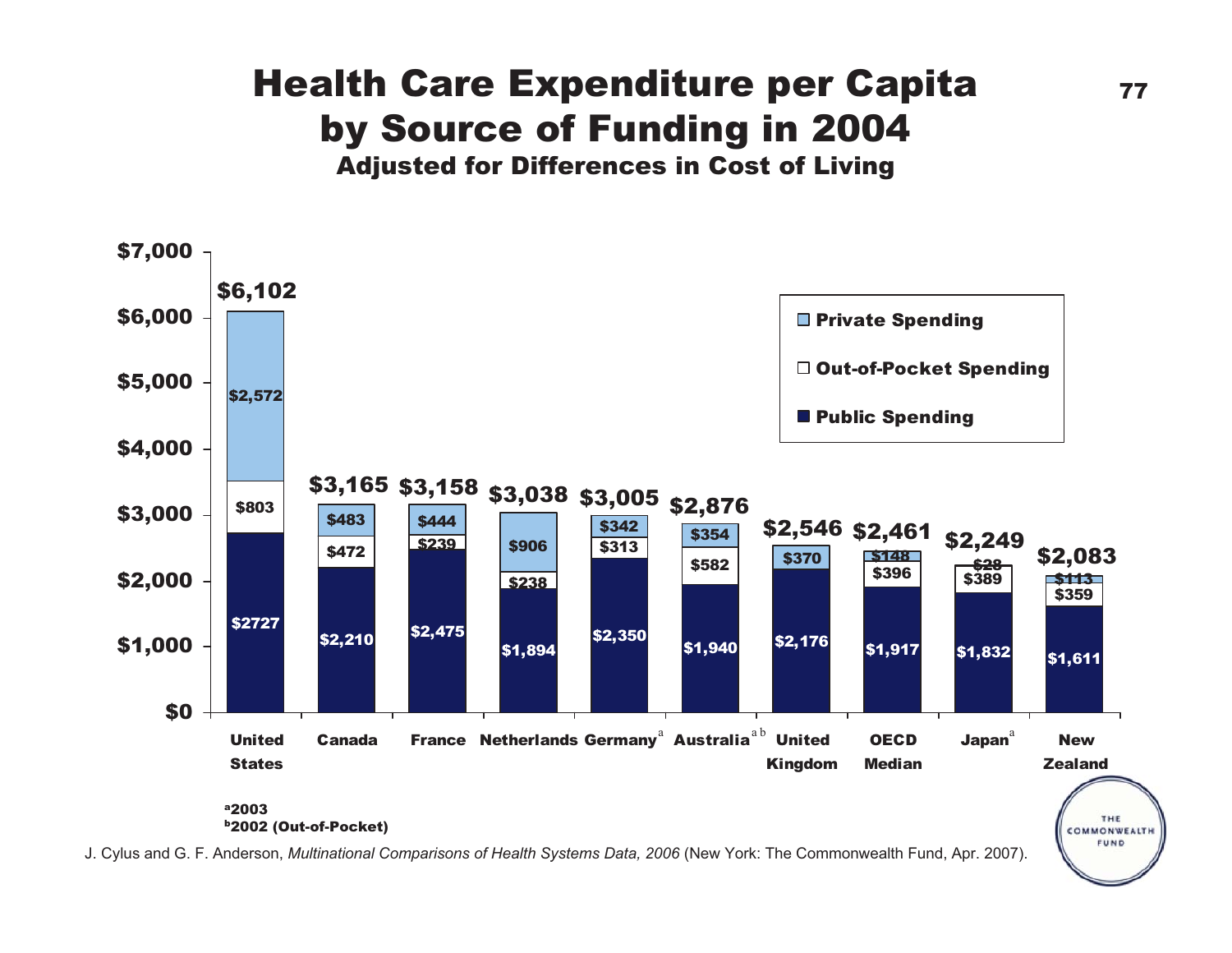#### **Inpatient Hospital Spending per Capita in 2004 78** Adjusted for Differences in Cost of Living



J. Cylus and G. F. Anderson, *Multinational Comparisons of Health Systems Data, 2006* (New York: The Commonwealth Fund, Apr. 2007).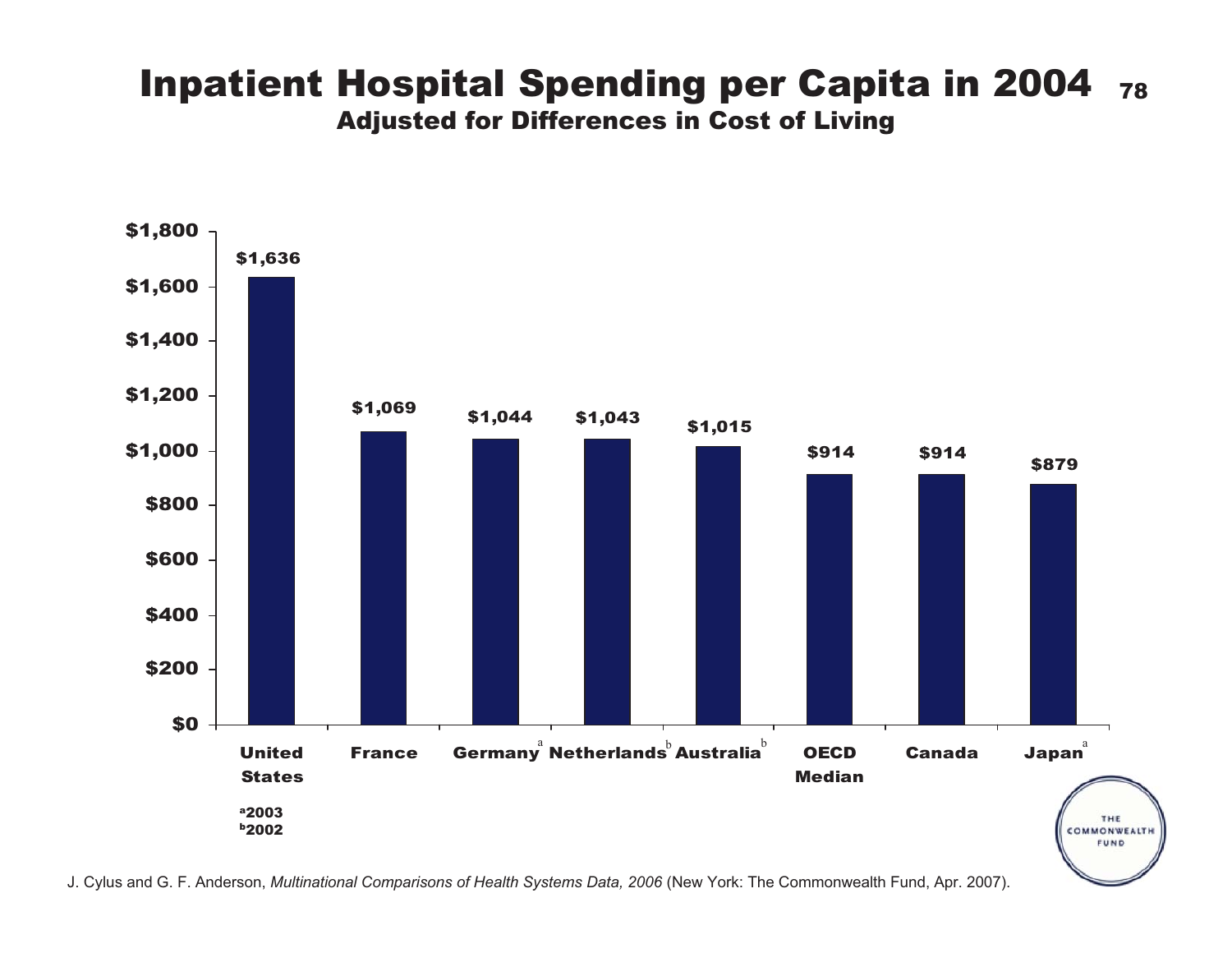#### Hospital Spending 79 per Inpatient Acute Care Day in 2004 Adjusted for Differences in Cost of Living



J. Cylus and G. F. Anderson, *Multinational Comparisons of Health Systems Data, 2006* (New York: The Commonwealth Fund, Apr. 2007).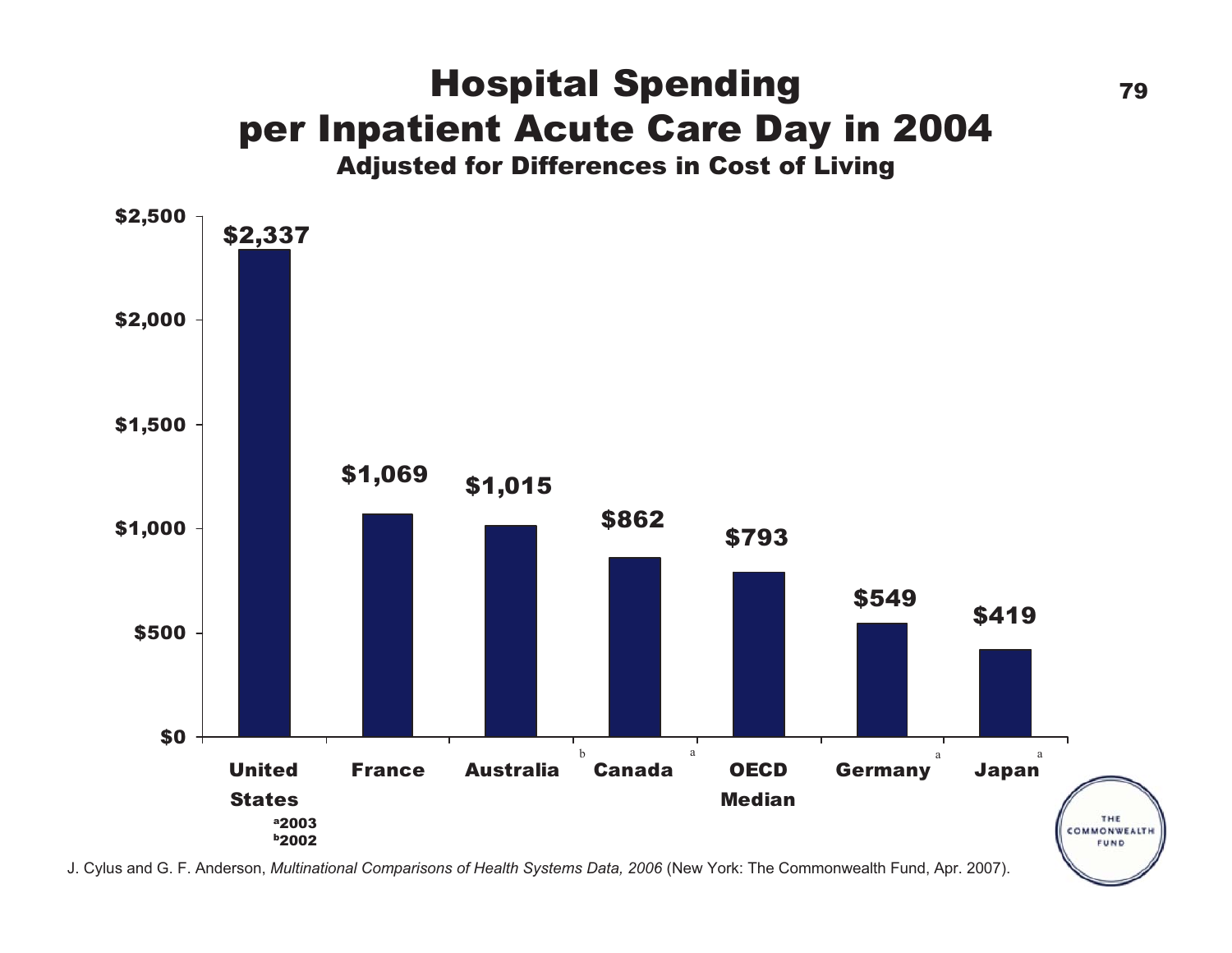#### Average Annual Hospital Inpatient 80 Acute Care Days per Capita in 2004



J. Cylus and G. F. Anderson, *Multinational Comparisons of Health Systems Data, 2006* (New York: The Commonwealth  $\frac{1}{k}$ und, Apr. 2007).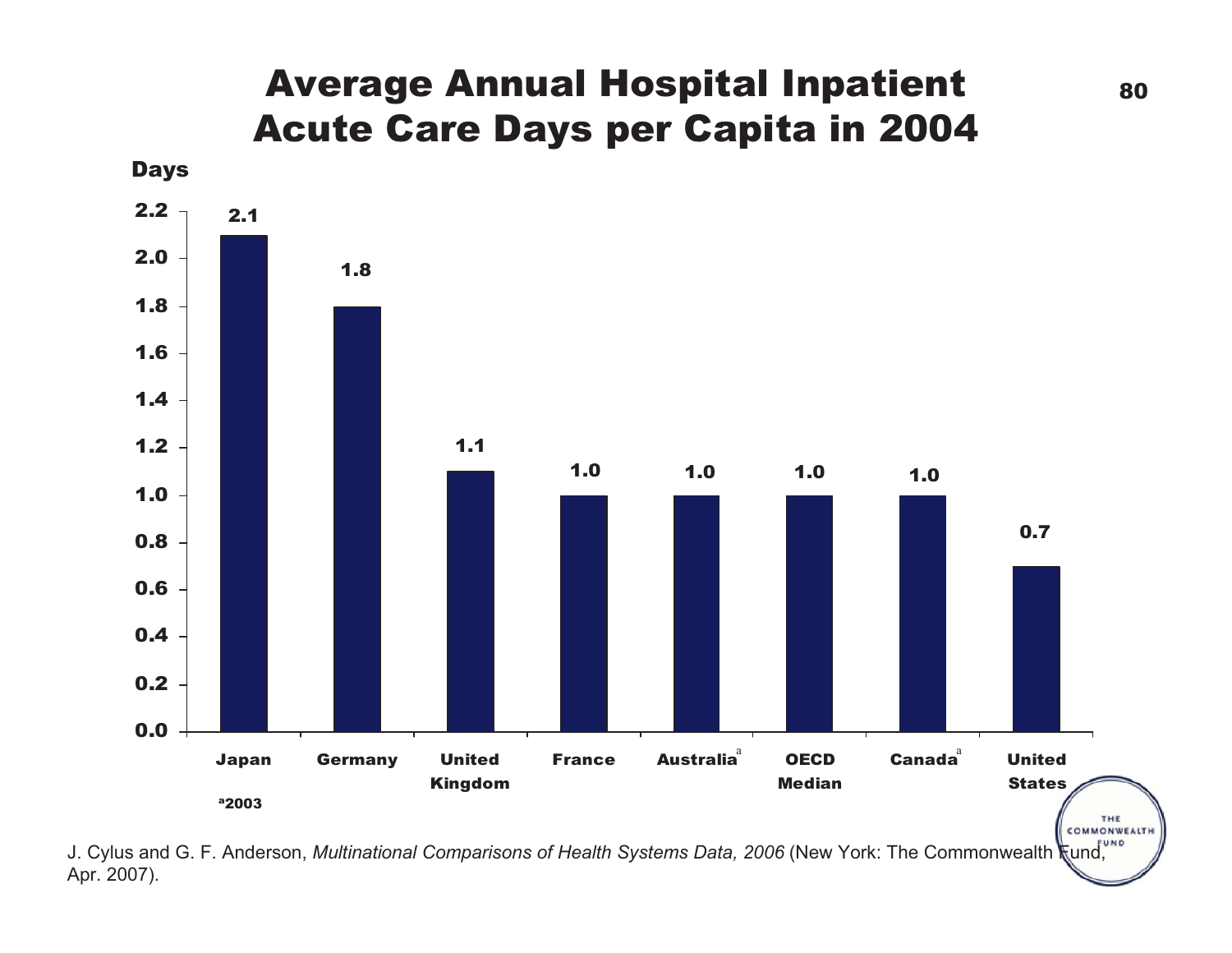# **Number of Acute Care Hospital Beds** 81 per 1,000 Population in 2004



J. Cylus and G. F. Anderson, *Multinational Comparisons of Health Systems Data, 2006* (New York: The Commonwealth Fund, No Apr. 2007).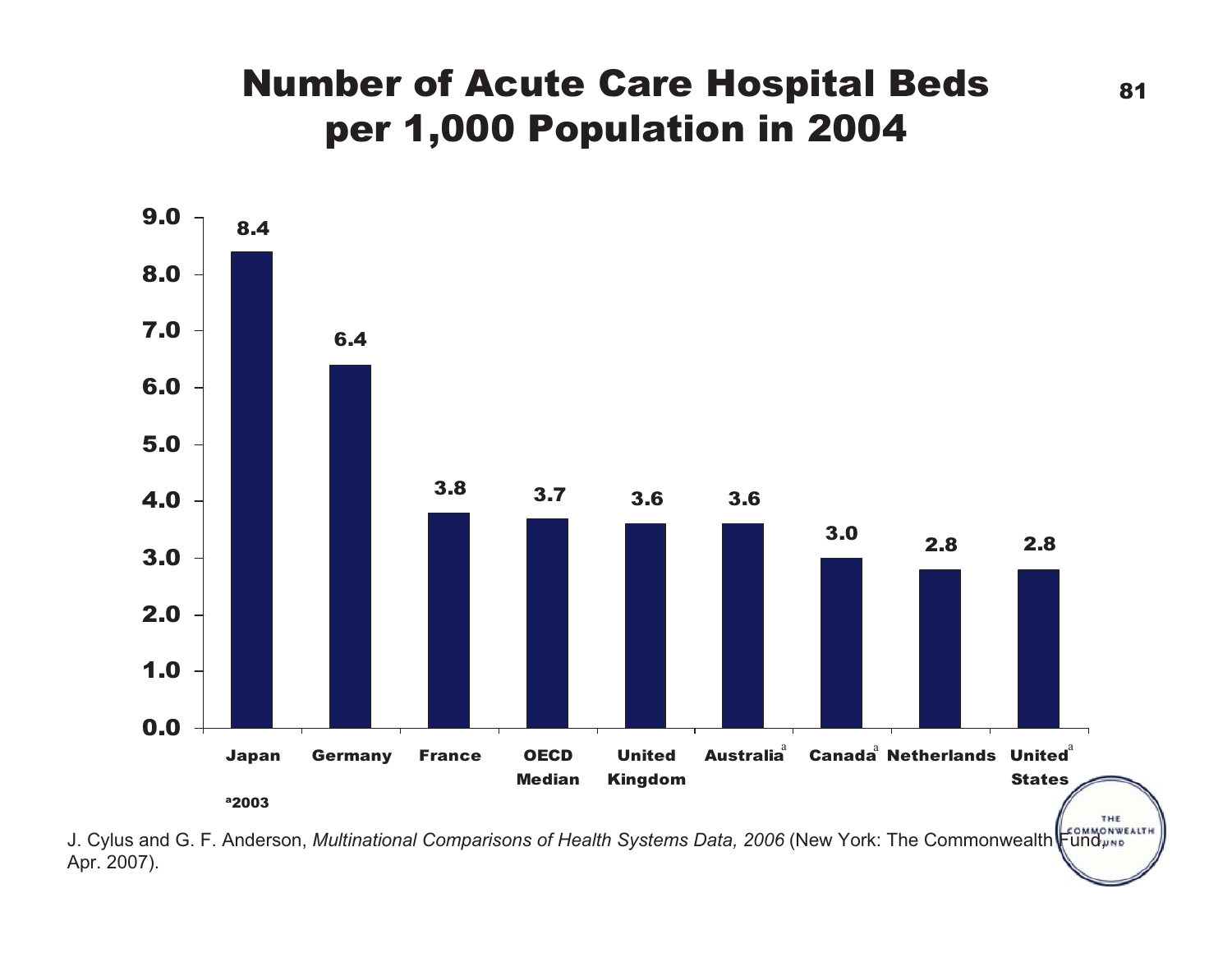#### Average Length of Stay for Acute Care in 2004 82



J. Cylus and G. F. Anderson, *Multinational Comparisons of Health Systems Data, 2006* (New York: The Commonwealth Fund,<sup>we</sup> Apr. 2007).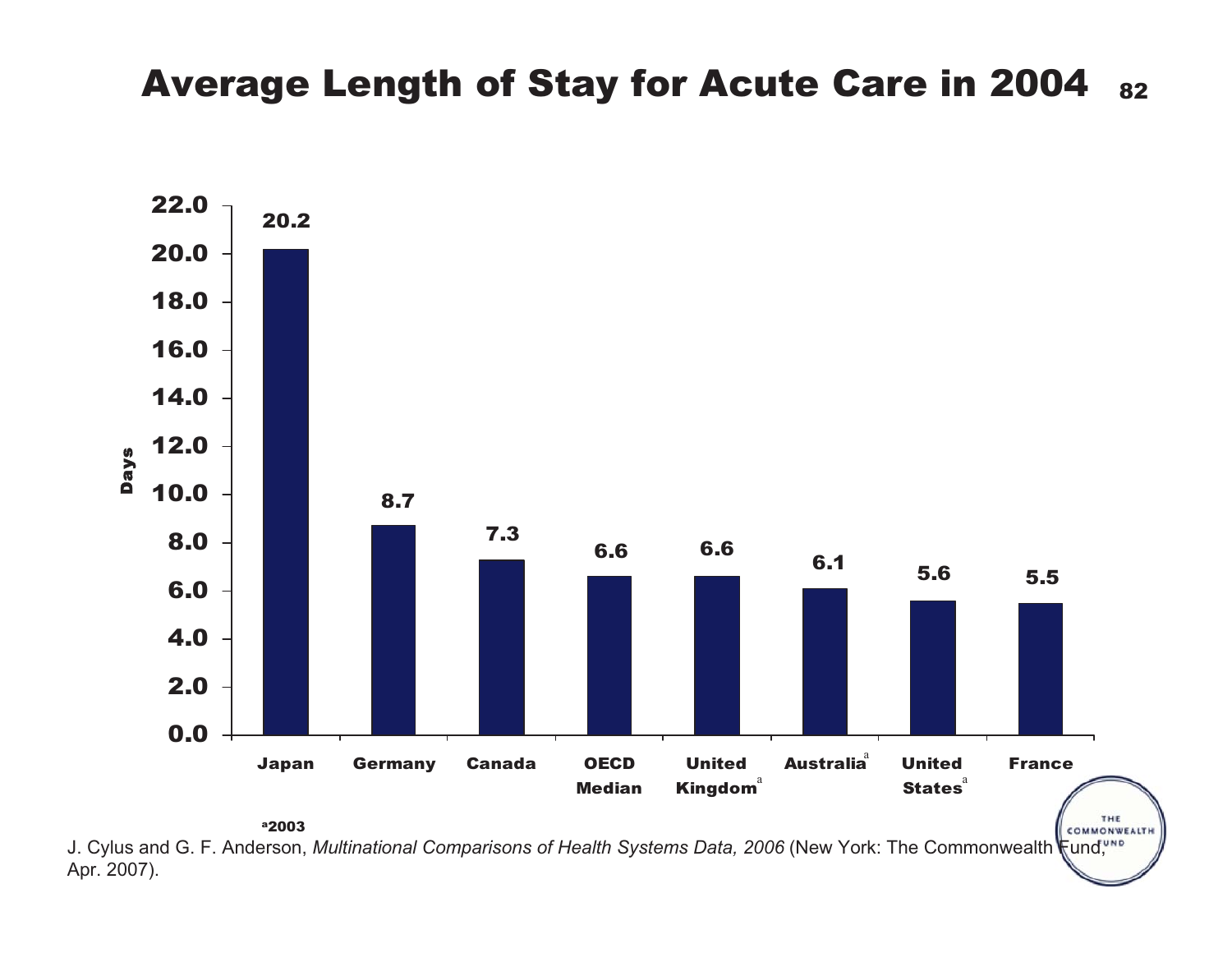#### Long-Term Institutional Care Spending per Capita in 2004 Adjusted for Differences in Cost of Living



J. Cylus and G. F. Anderson, *Multinational Comparisons of Health Systems Data, 2006* (New York: The Commonwealth Fund, Apr. 2007).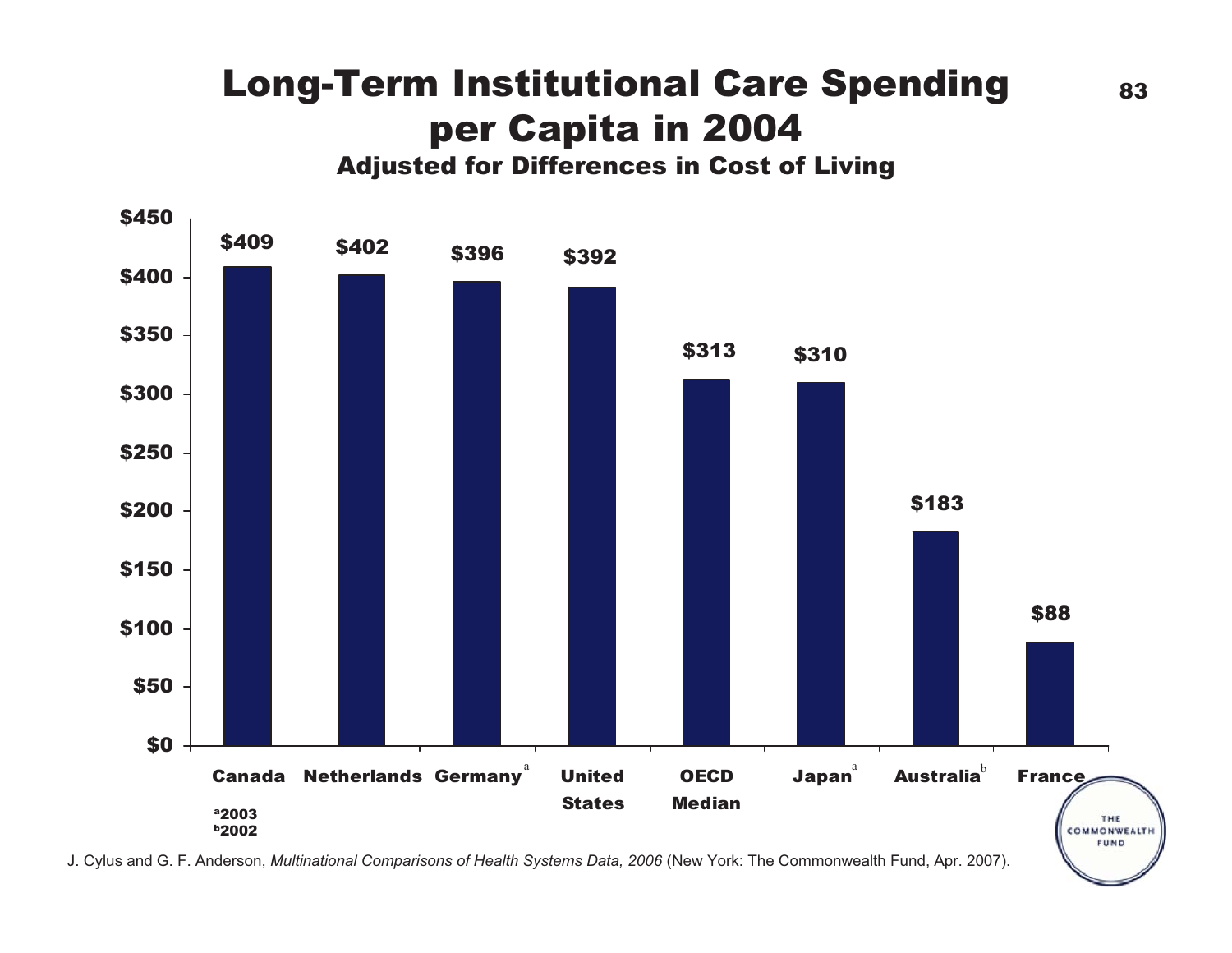# Number of Long-Term Care Beds 84 per 1,000 Population over Age 65 in 2004

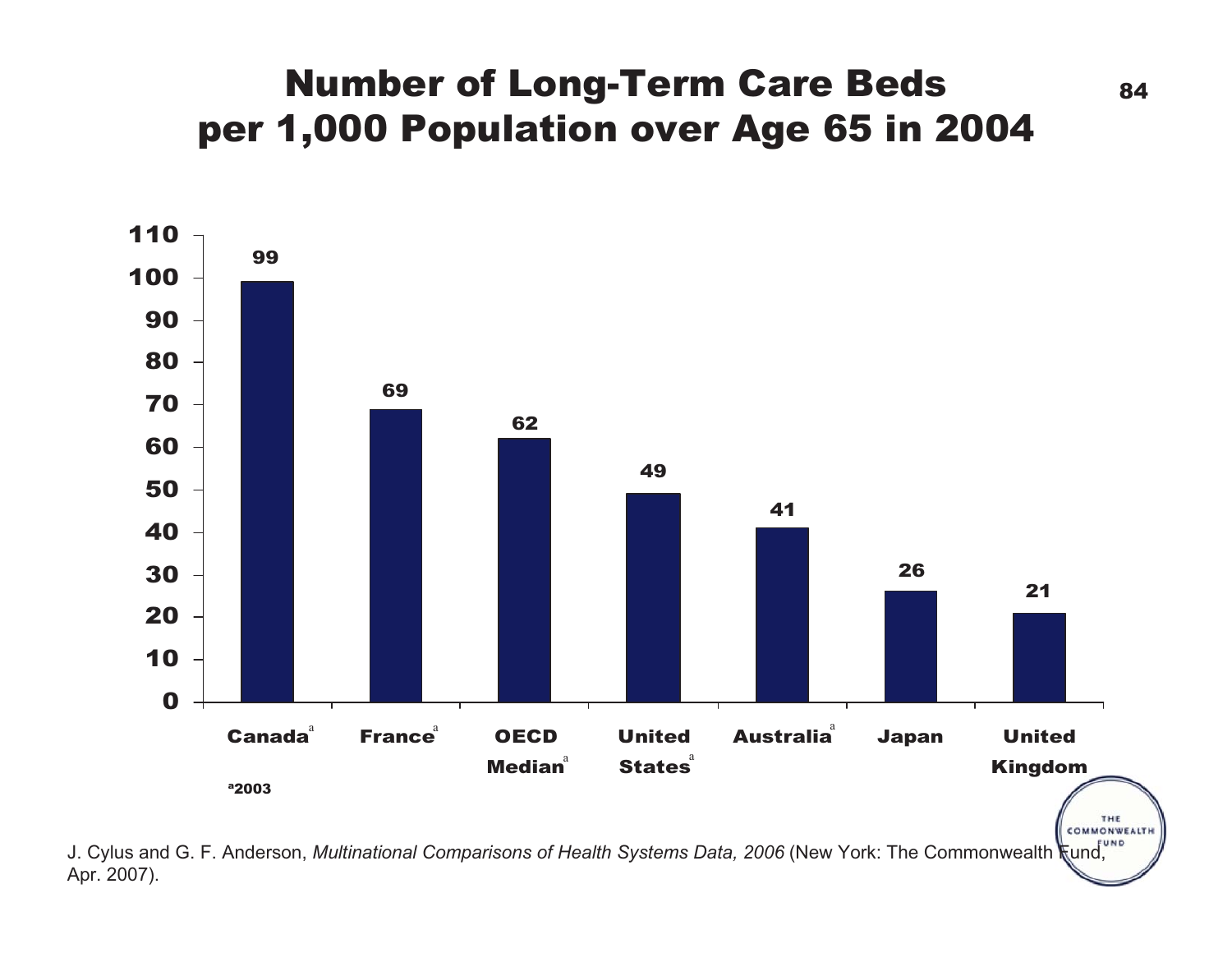#### Home Health Care Spending per Capita in 2004 85 Adjusted for Differences in Cost of Living

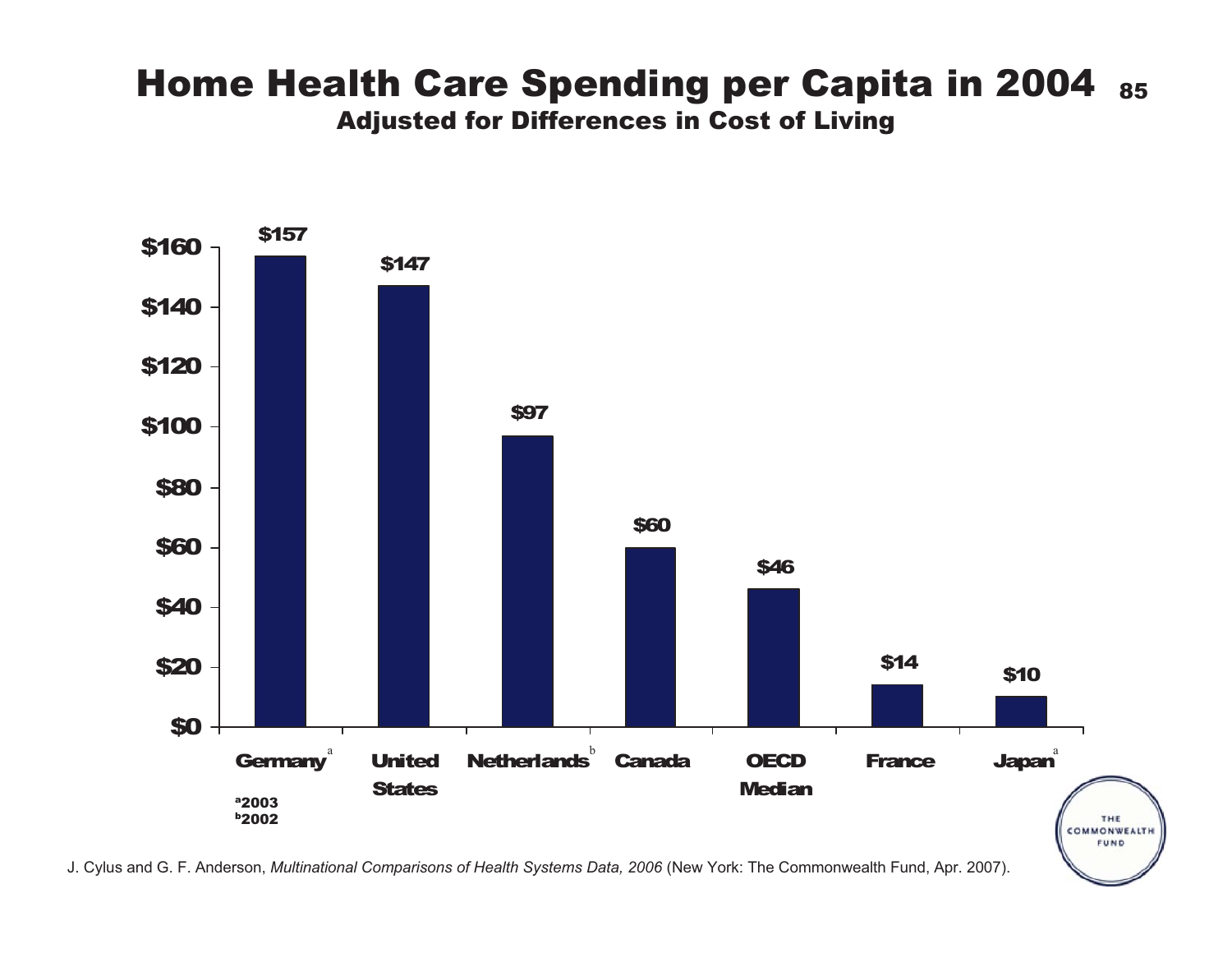### Average Annual Growth Rate of 86 Home Health Care Spending per Capita, 1994–2004

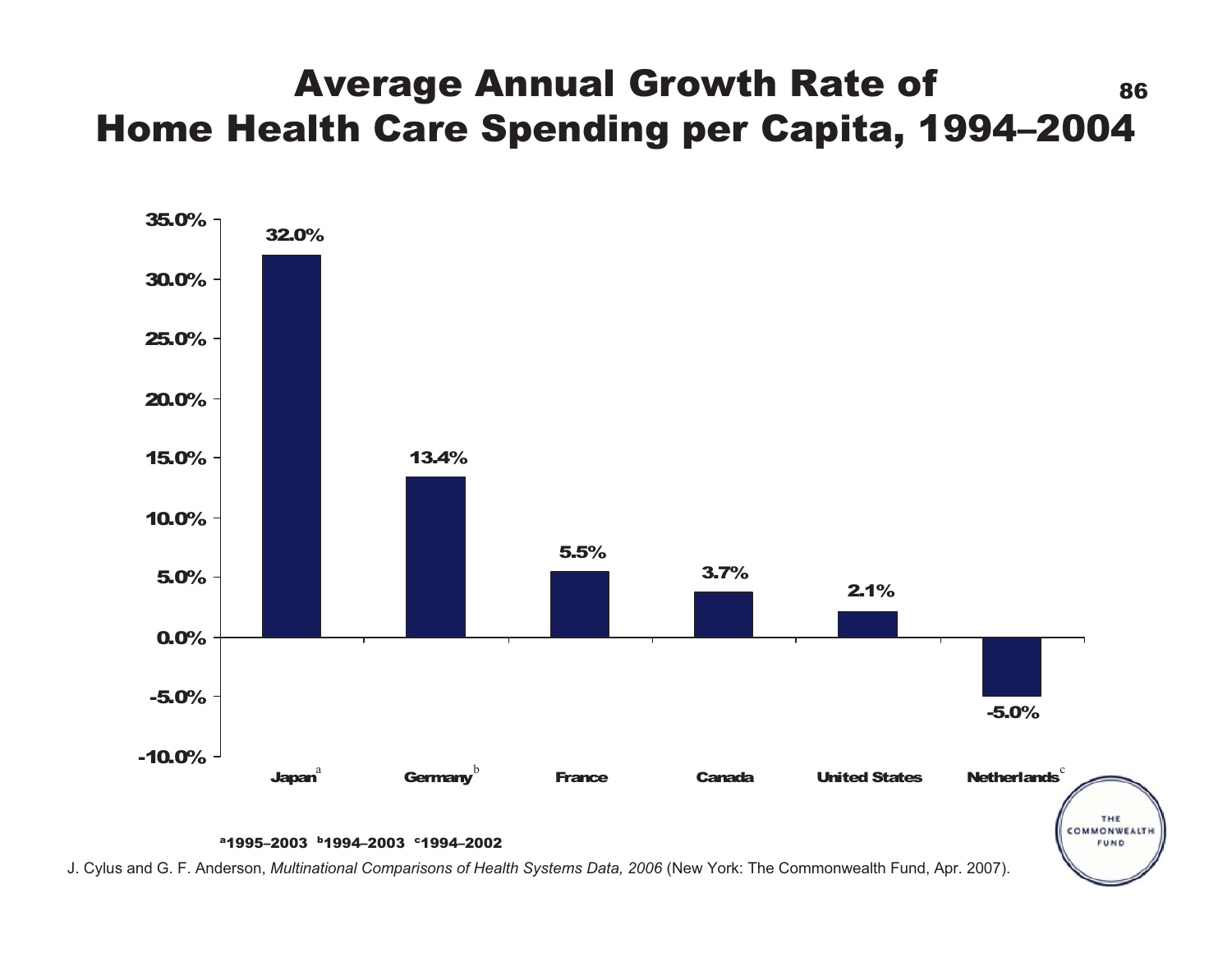#### Spending on Physician Services per Capita in 20047 Adjusted for Differences in Cost of Living

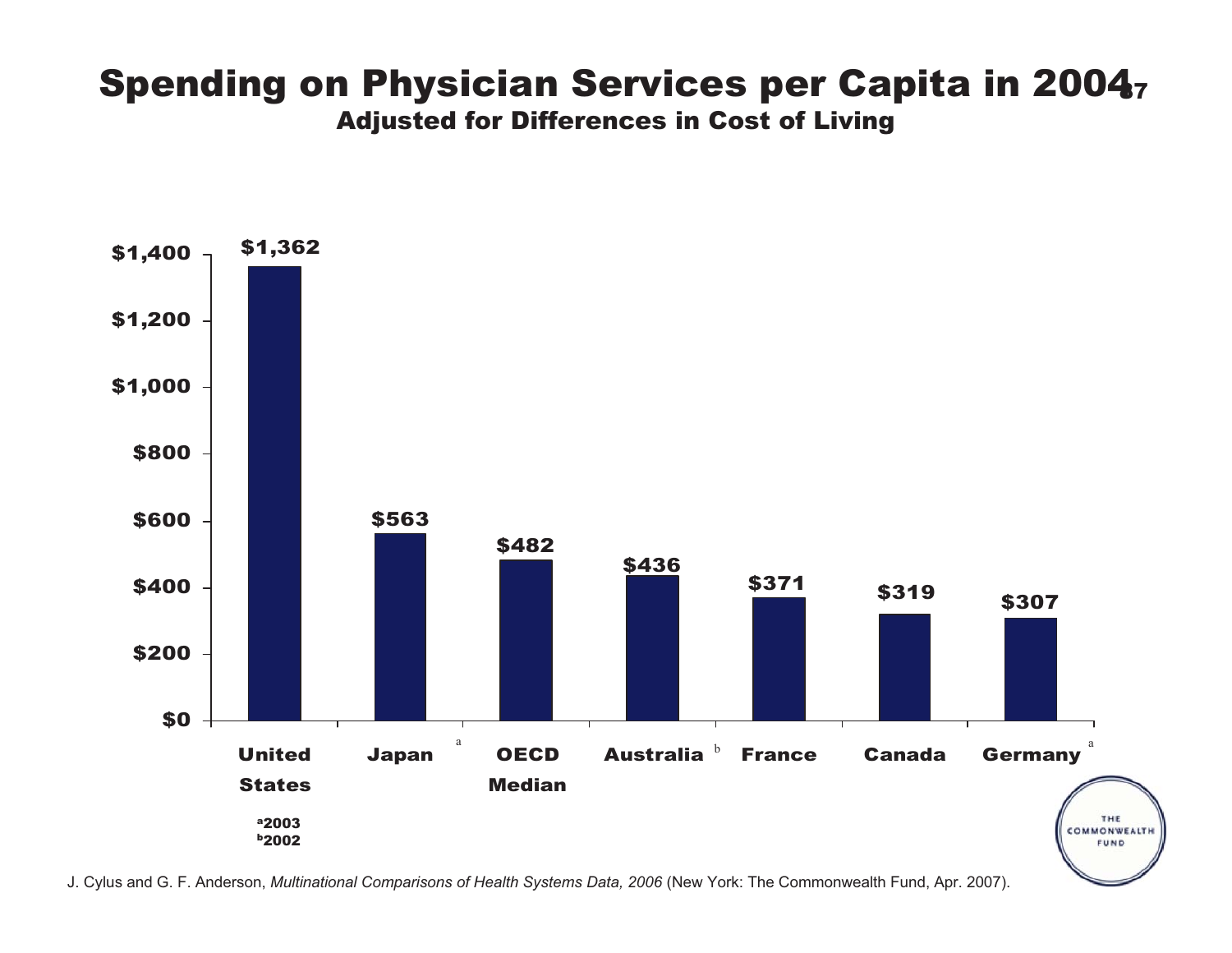## Average Annual Growth Rate of Practicing Physicians per 1,000 Population, 1994–2004



Apr. 2007).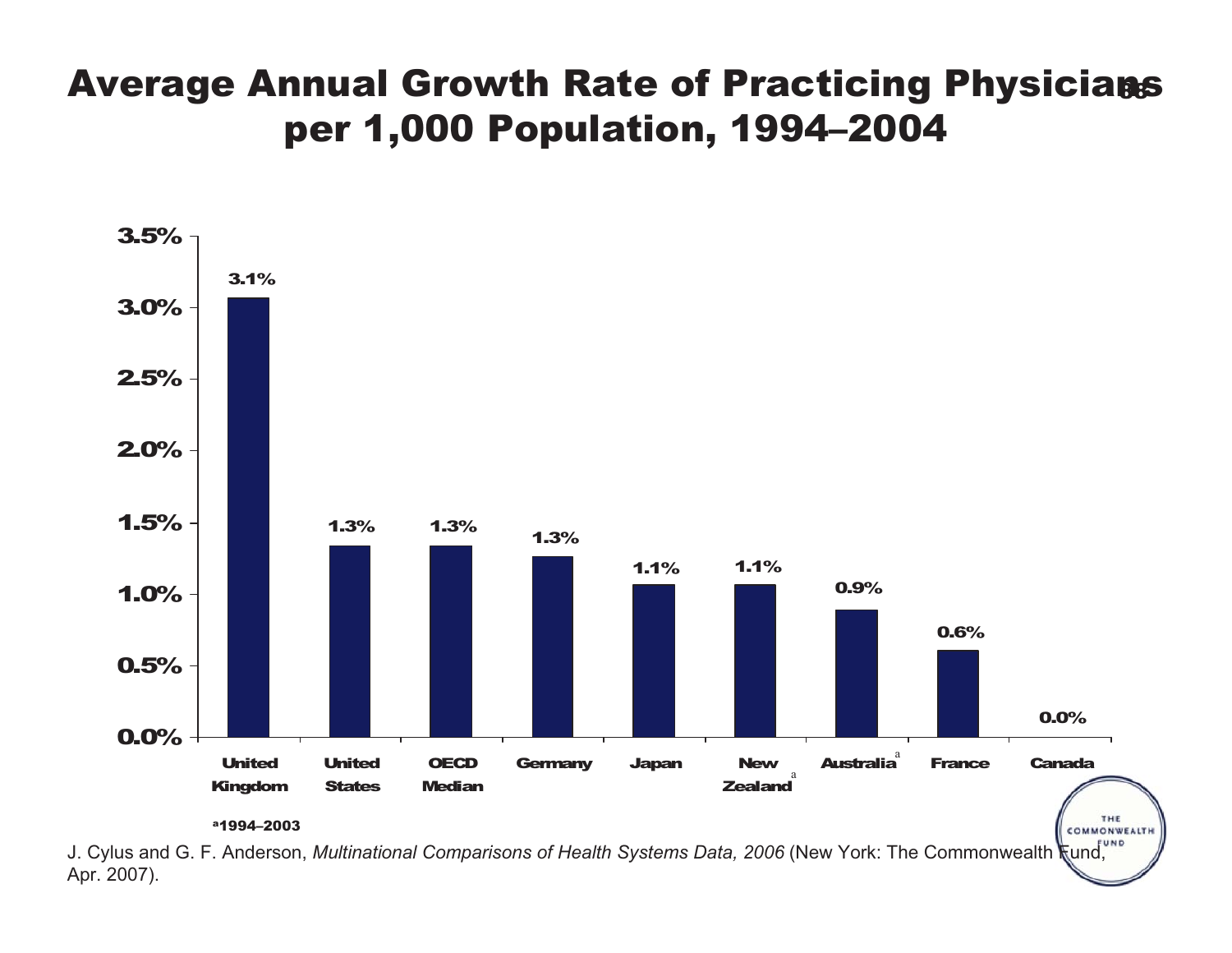## **Number of Practicing Physicians** 89 per 1,000 Population in 2004



J. Cylus and G. F. Anderson, *Multinational Comparisons of Health Systems Data, 2006* (New York: The Commonwealth Fund, Apr. 2007).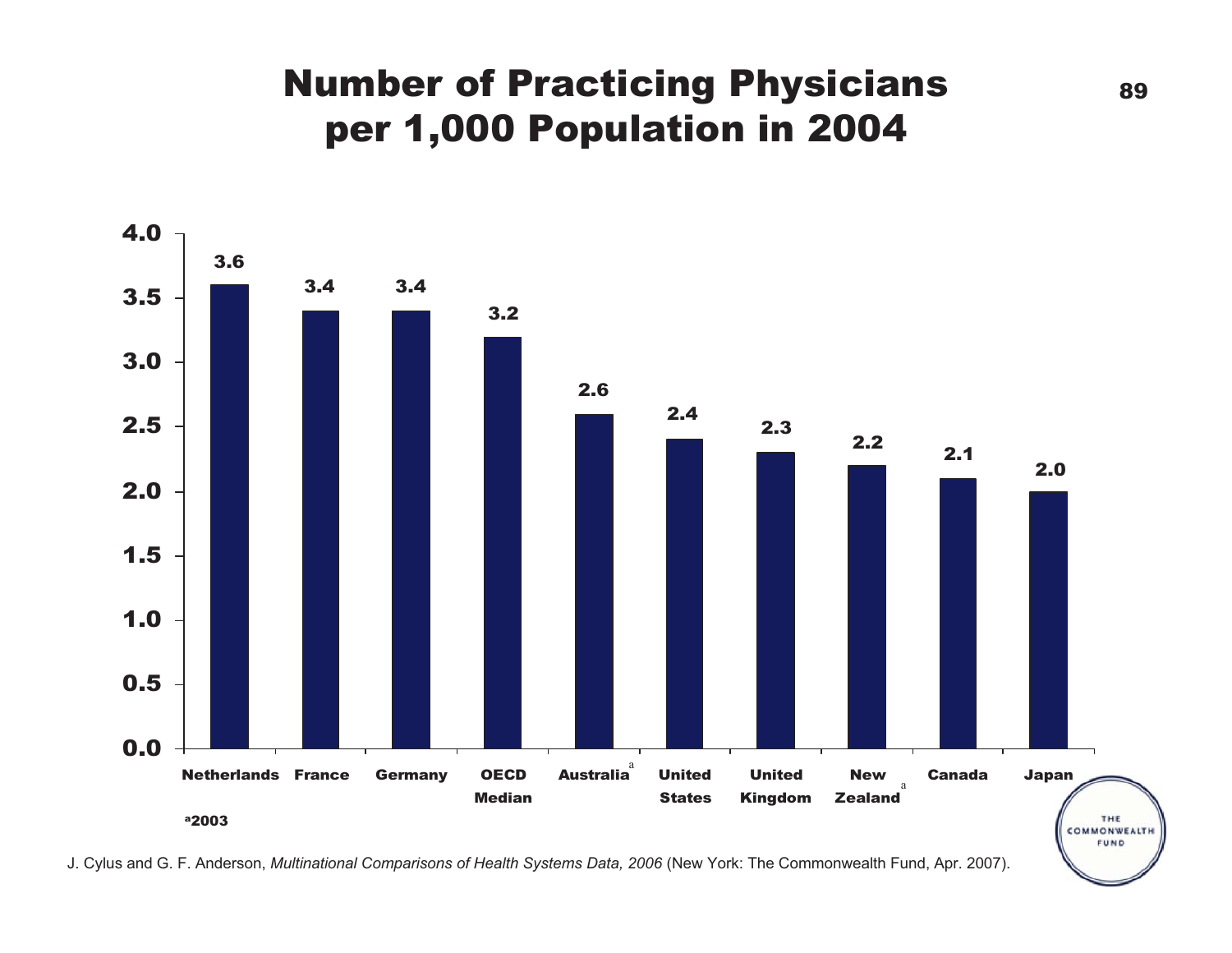#### Average Annual Number of Physician Visits 90 per Capita in 2004



J. Cylus and G. F. Anderson, *Multinational Comparisons of Health Systems Data, 2006* (New York: The Commonwealth Fund, we Apr. 2007).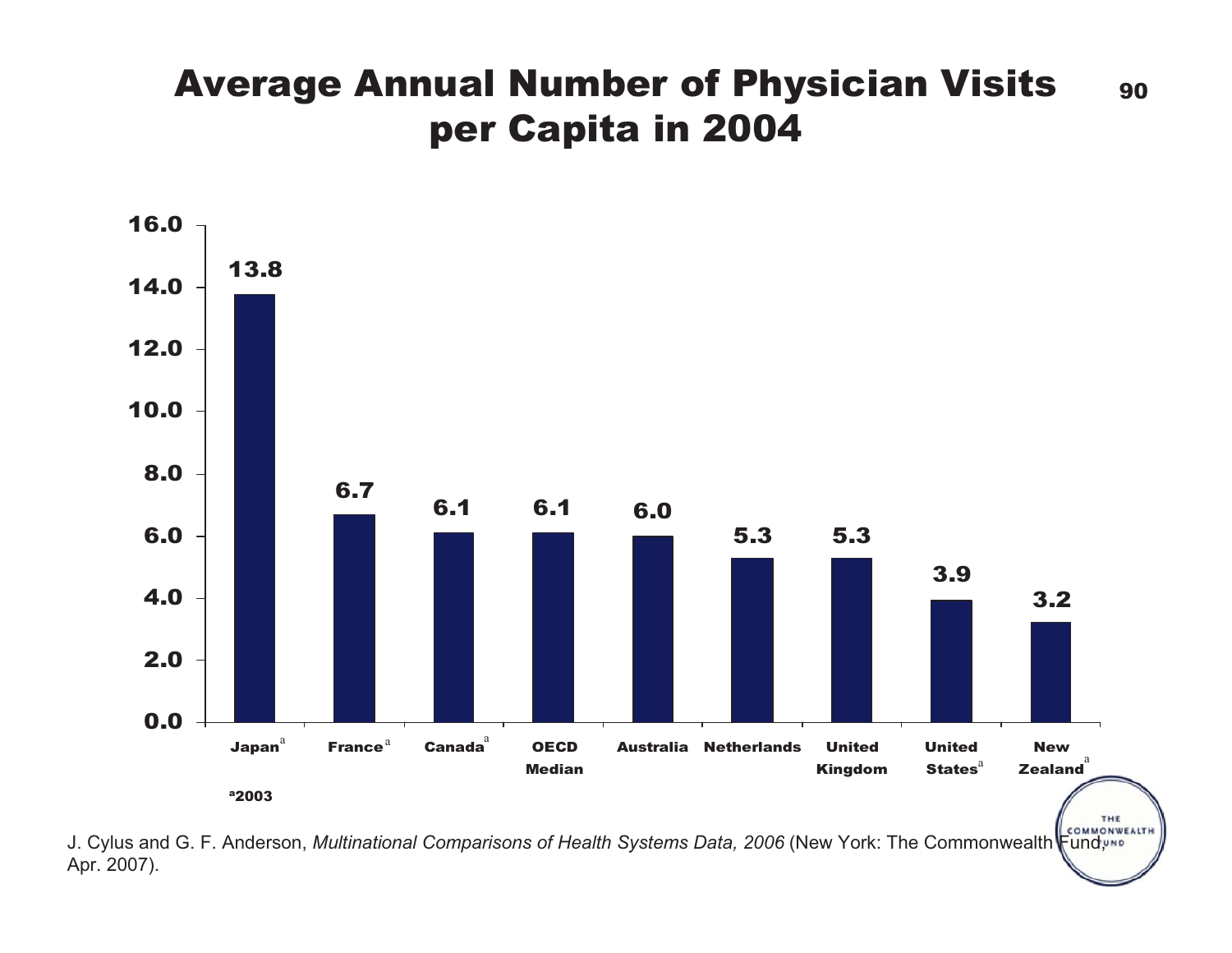#### Pharmaceutical Spending per Capita in 2004 91 Adjusted for Differences in Cost of Living



Apr. 2007).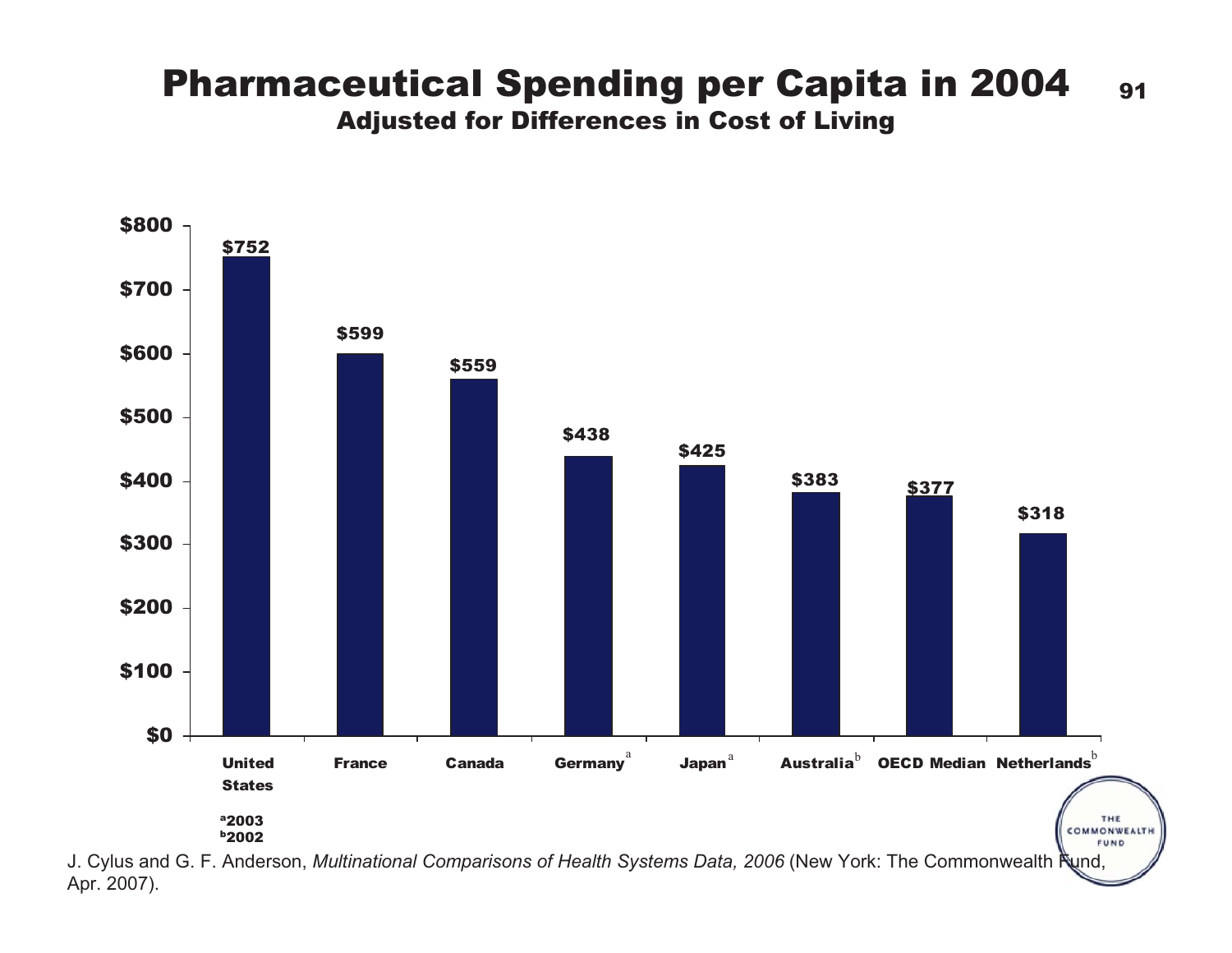#### Average Annual Growth Rate of Real Spending 92 per Capita on Pharmaceuticals, 1994–2004



Apr. 2007).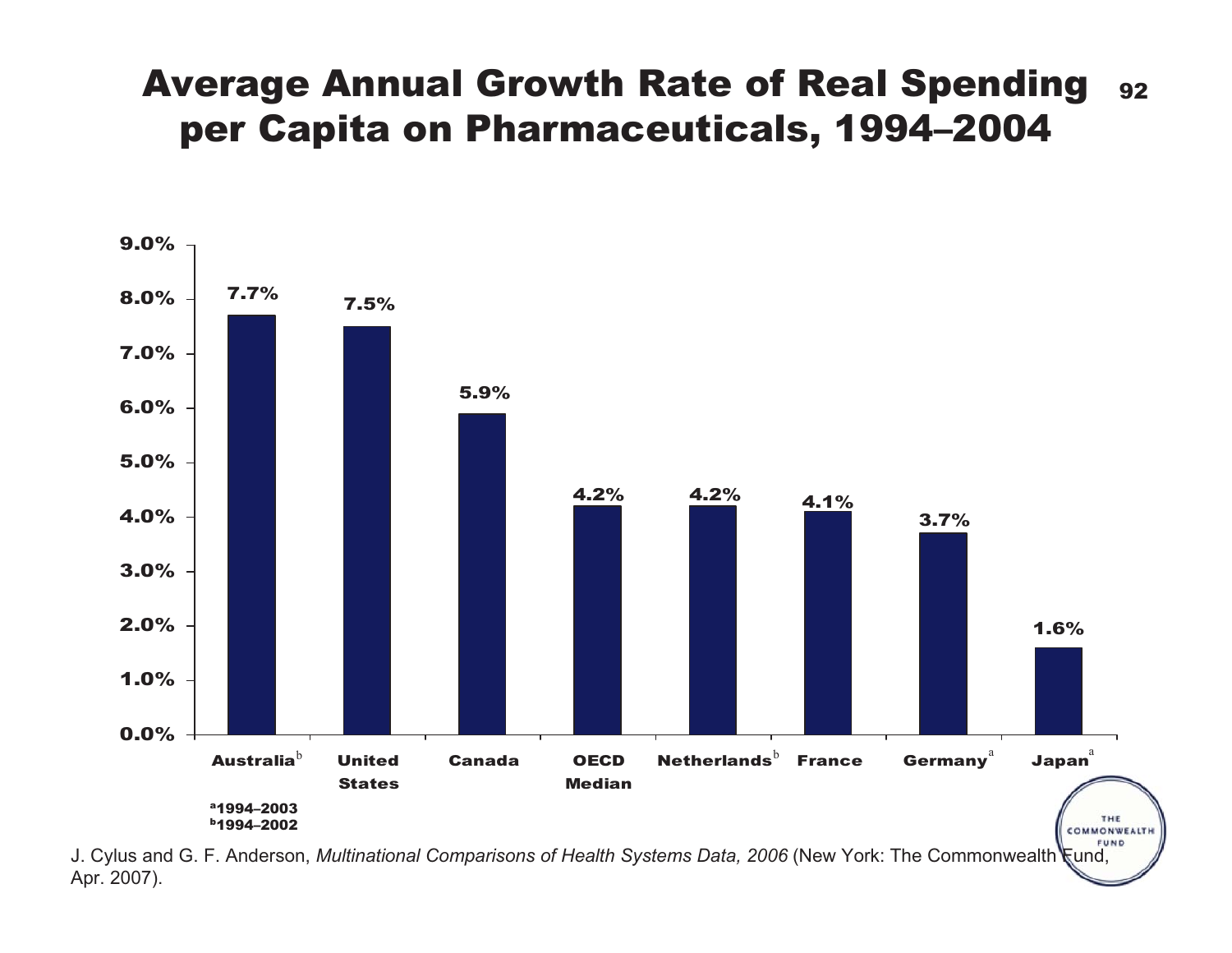#### Percentage of Total Health Care Spending 93 on Health Administration and Insurance in 2004



Apr. 2007).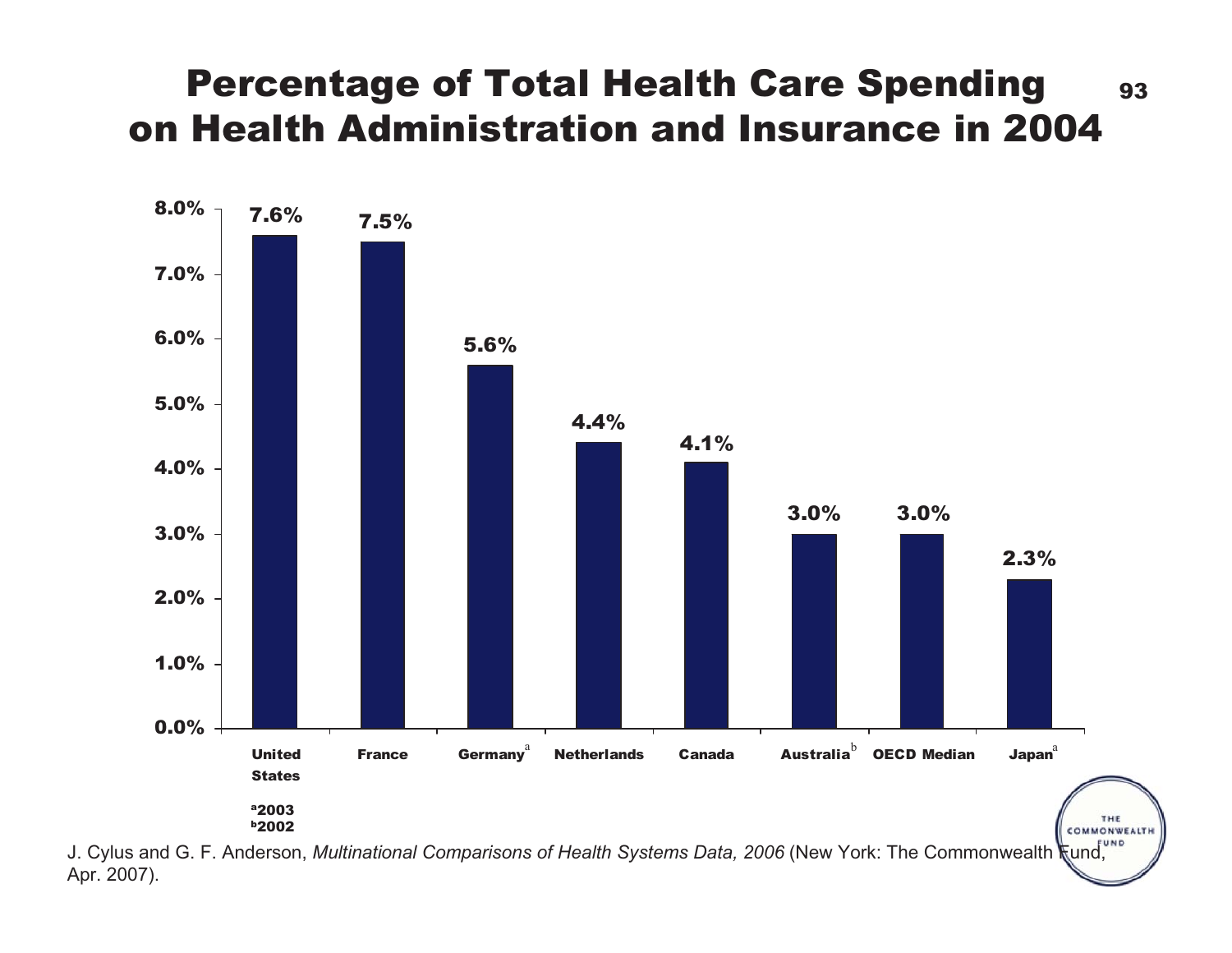# Equity

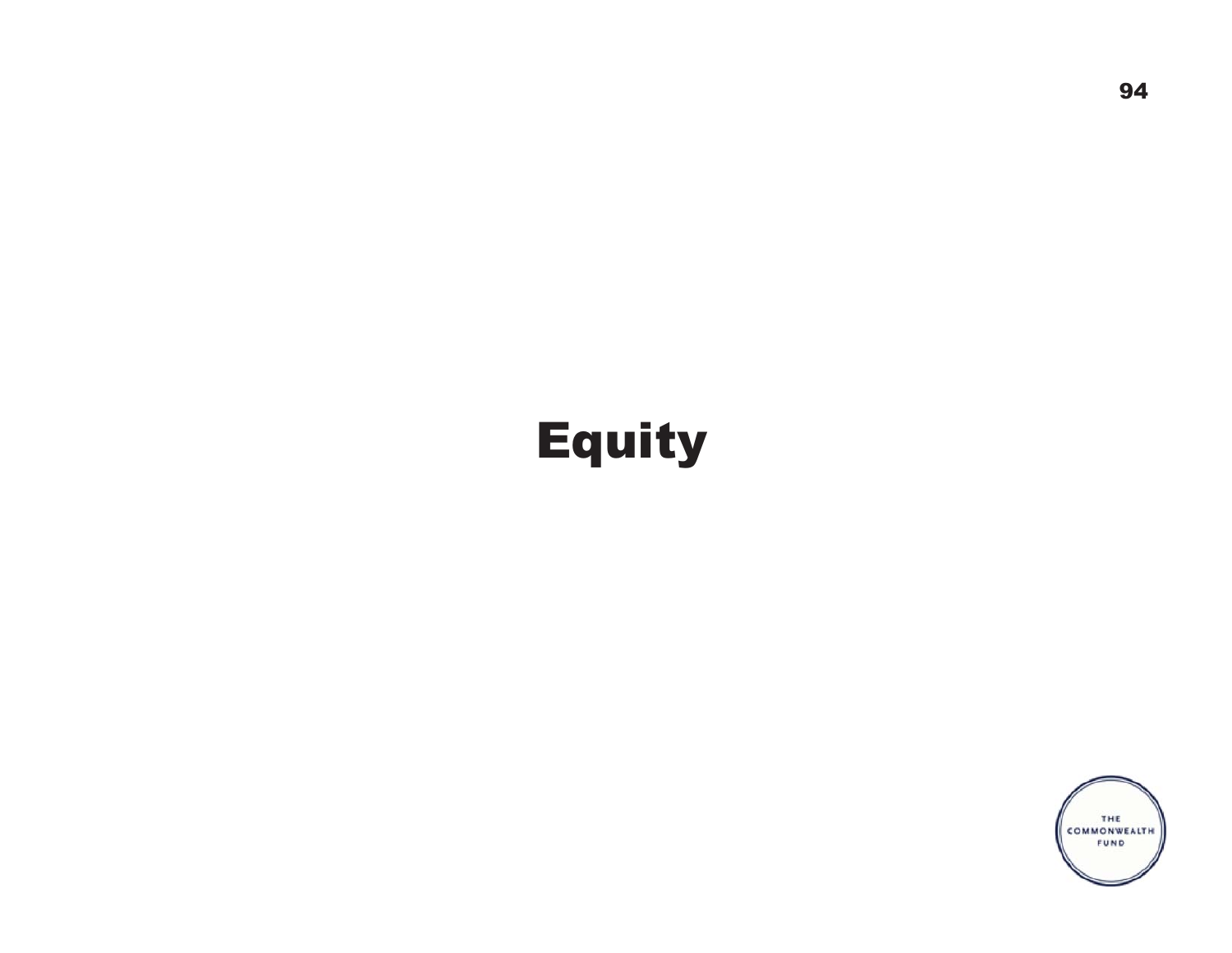# Health Status by Income, 2004 95

| <b>Percent:</b>              | <b>AUS</b> | <b>CAN</b>              | <b>NZ</b> | <b>UK</b> | <b>US</b> |  |  |  |
|------------------------------|------------|-------------------------|-----------|-----------|-----------|--|--|--|
| <b>Fair/Poor Health:</b>     |            |                         |           |           |           |  |  |  |
| <b>Below Average</b>         | $22*$      | $19*$                   | $22*$     | $24*$     | $30*$     |  |  |  |
| <b>Above Average</b>         | 7          | $\overline{\mathbf{r}}$ | 6         | 8         | 6         |  |  |  |
| Any of 6 Chronic Illnesses:^ |            |                         |           |           |           |  |  |  |
| <b>Below Average</b>         | $63*$      | $58*$                   | $62*$     | $64*$     | $62*$     |  |  |  |
| <b>Above Average</b>         | 41         | 42                      | 40        | 39        | 42        |  |  |  |

^ Chronic illnesses include: hypertension, heart disease, diabetes, arthritis, lung problems, and depression.

COMMONWEALTH \* Significant difference between below and above average income groups within country at p<.05. **FUND** Data: 2004 Commonwealth Fund International Health Policy Survey of Adults' Experiences with Primary Care (Schoen et al. 2004; Huynh et al. 2006).

THE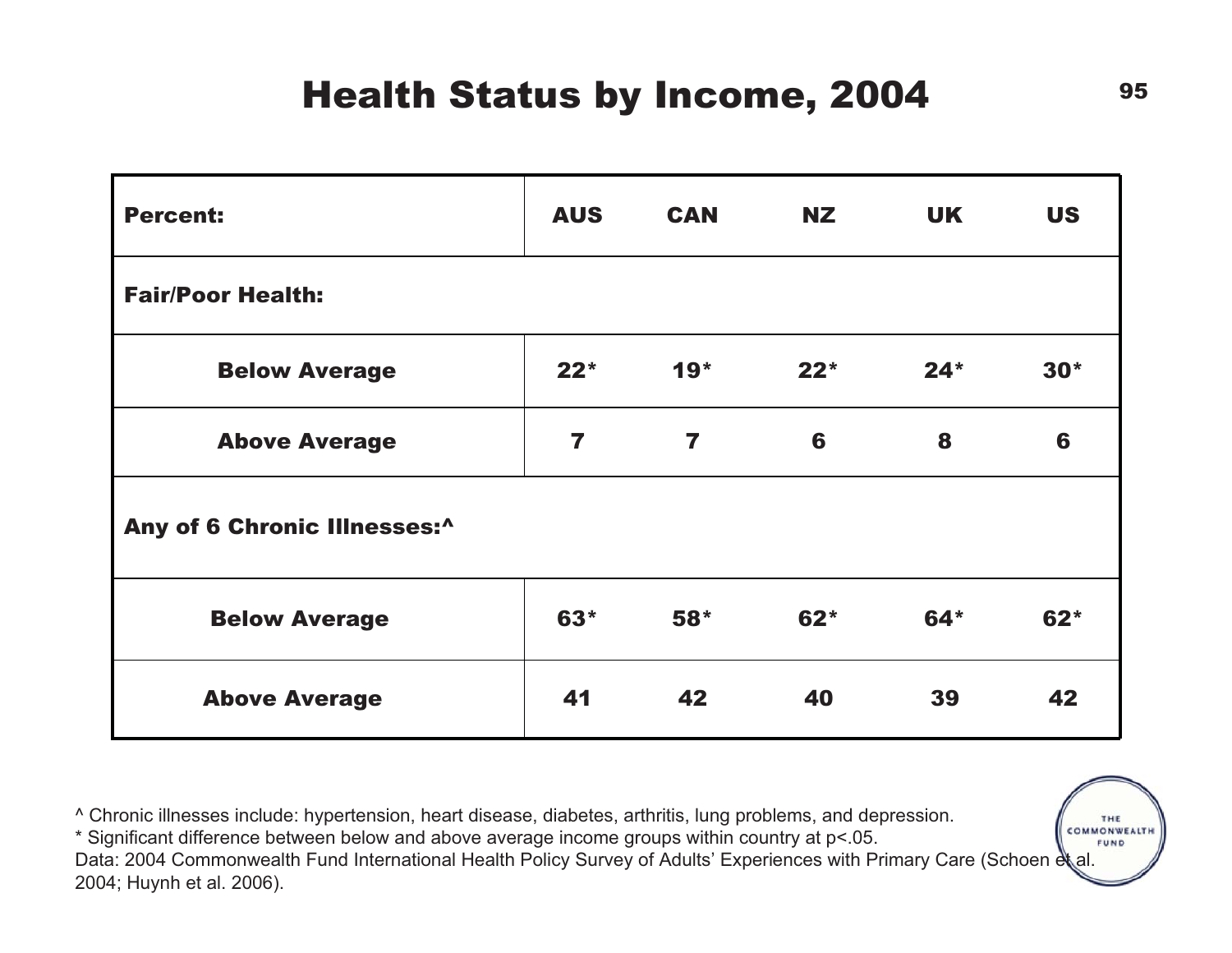#### 96 Insurance and Cost-Sharing Policies in Four Countries with Universal Public Coverage

|                                                            | <b>AUS</b>                                         | <b>CAN</b>                                                                                   | <b>NZ</b>                       | <b>UK</b>                                          |
|------------------------------------------------------------|----------------------------------------------------|----------------------------------------------------------------------------------------------|---------------------------------|----------------------------------------------------|
| <b>Private insurance</b><br>for services covered by public | Permitted only for hospital<br>services            | Prohibited for core services in<br>most provinces                                            | Permitted                       | Permitted                                          |
| Percent with private coverage                              | 49%                                                | 79.9%<br>(to cover benefits excluded<br>from 'free-of charge' public<br>plan)                | 33%                             | 12%                                                |
| <b>Public Plan Patient Cost-Sharing</b>                    | Variable depending on<br>service type and provider | None for core services                                                                       | Copayments for many<br>services | None for basic services<br>(except Rx and optical) |
| <b>Prescription Drugs</b>                                  | Covered                                            | Publicly covered for social<br>assistance beneficiaries and in<br>most provinces for seniors | Covered                         | Covered                                            |

Source: B. K. Frogner and G. F. Anderson, *Multinational Comparisons of Health Systems Data, 2005* (New York: The Commonwealth Fund, Apr. 2006).

THE COMMONWEALTH FUND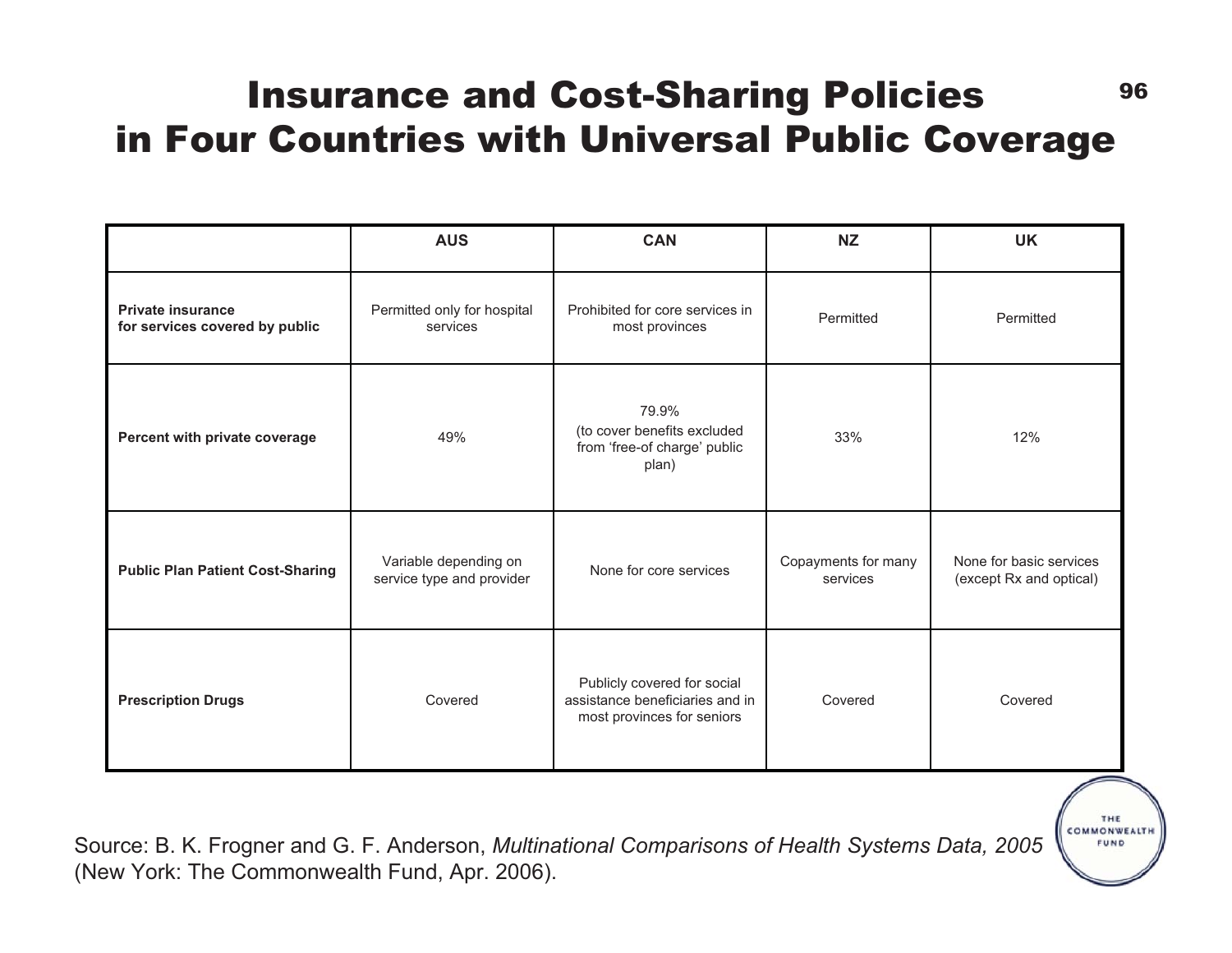### Private Insurance in Four Countries  $10^{97}$ with Universal Coverage, 2004

Percent who have private insurance in addition to public

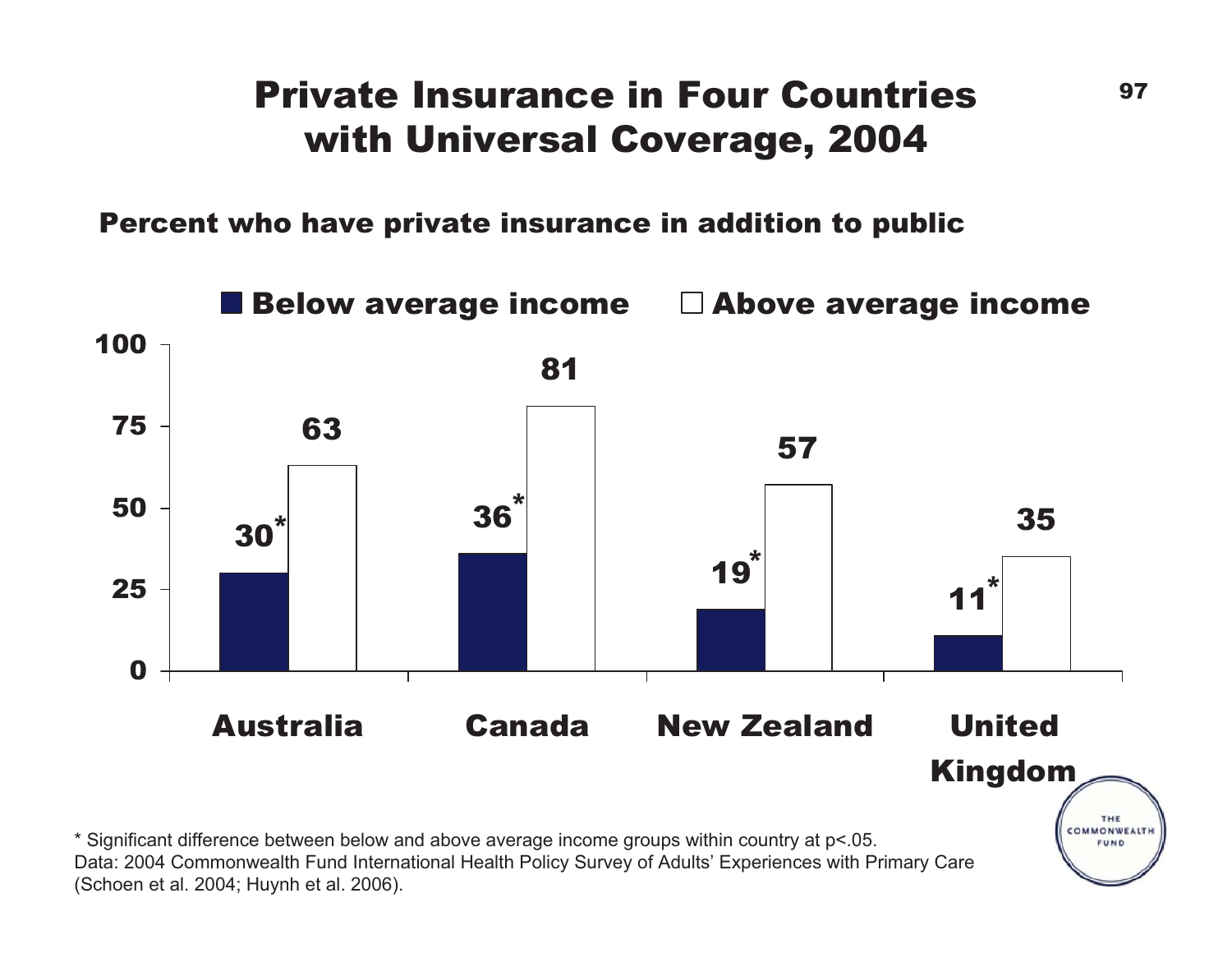# Spent More than US\$1,000 Out-of-Pocket 98 for Medical Care in Past Year, by Income, 2004

Percent



\* Significant difference between below and above average income groups within country at p<.05. Data: 2004 Commonwealth Fund International Health Policy Survey of Adults' Experiences with Primary Care (Schoen et al. 2004; Hu ynh et al. 2006).

FUND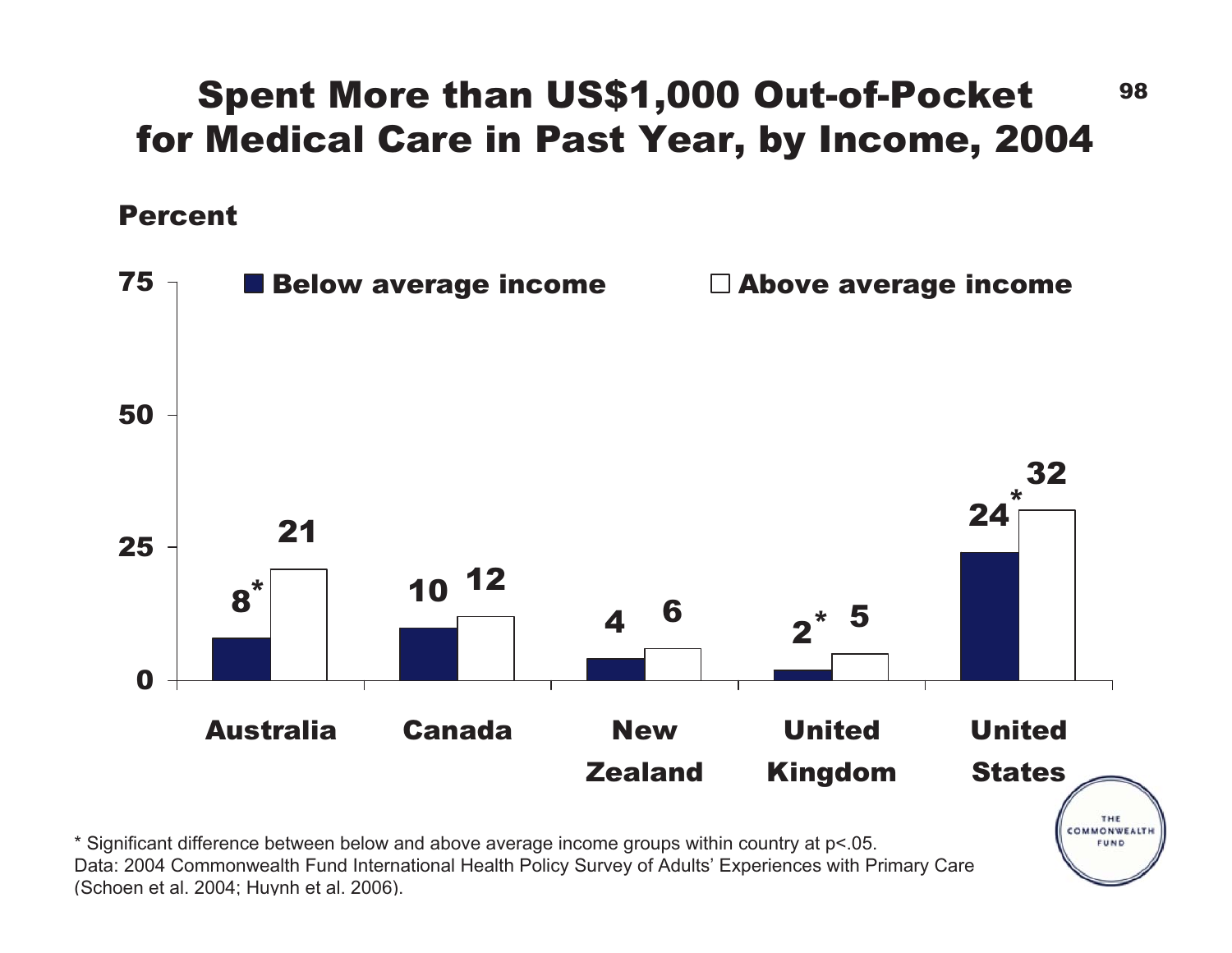#### 99 Cost-Related Access Problems, by Income, 2004



Percent reporting any of three access problems because of costs<sup>^</sup>

^ Access problems include: Had a medical problem but did not visit a doctor; skipped a medical test, treatment, or follow-up recommended by a doctor; or did not fill a prescription because of cost. COMMONWEALTH

THE

FUND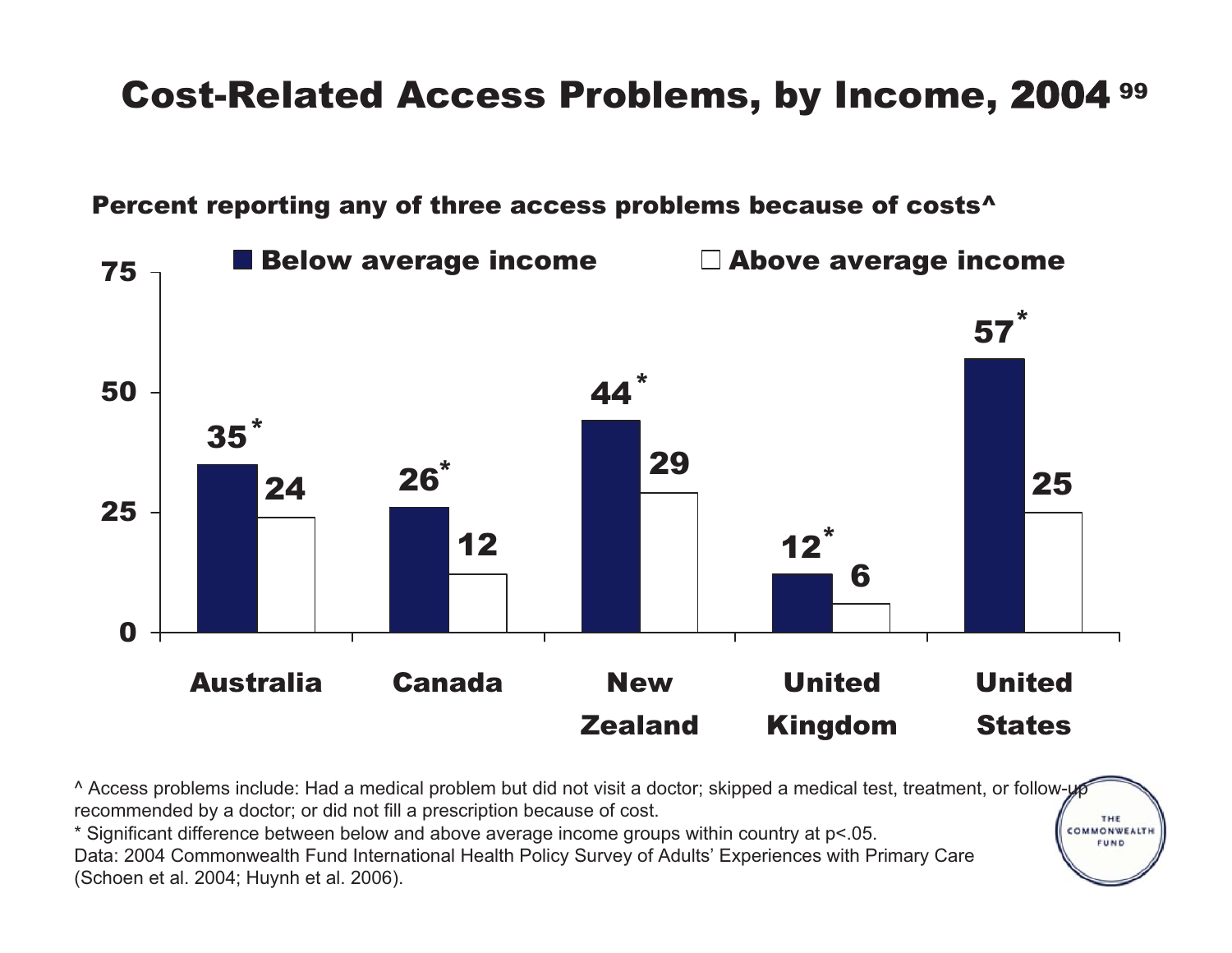# Access to Doctor When Sick orNeed Medical Attention, by Income, 2004

Percent waited six days or more for appointment when sick



\* Significant difference between below and above average income groups within country at p<.05. Data: 2004 Commonwealth Fund International Health Policy Survey of Adults' Experiences with Primary Care (Schoen et al. 2004; Huynh et al. 2006).

THE COMMONWEALTH **FUND**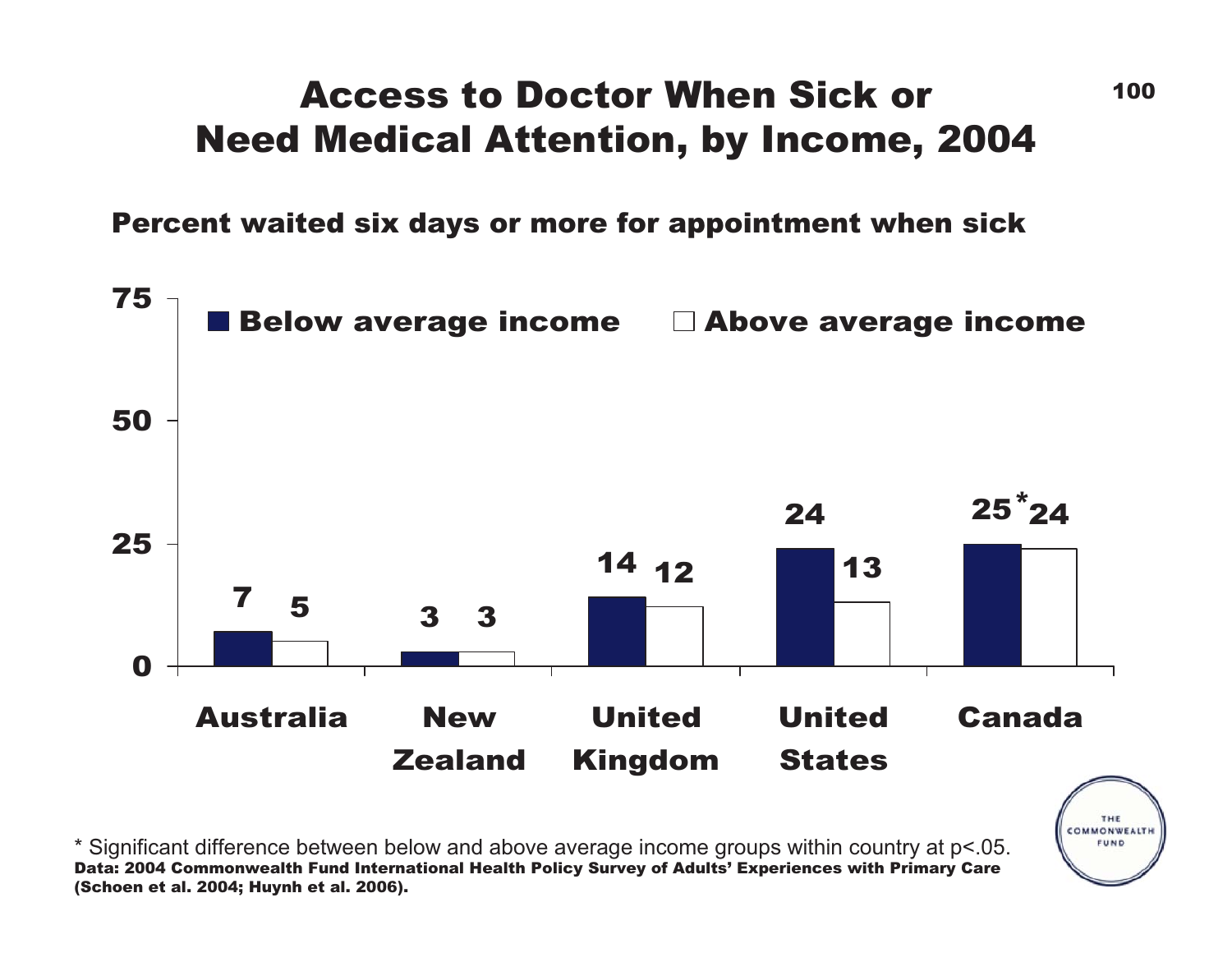#### 101ER Visit for Condition a Primary Care Doctor Could Have Treated if Available, by Income, 2004

Percent



COMMONWEALTH FUND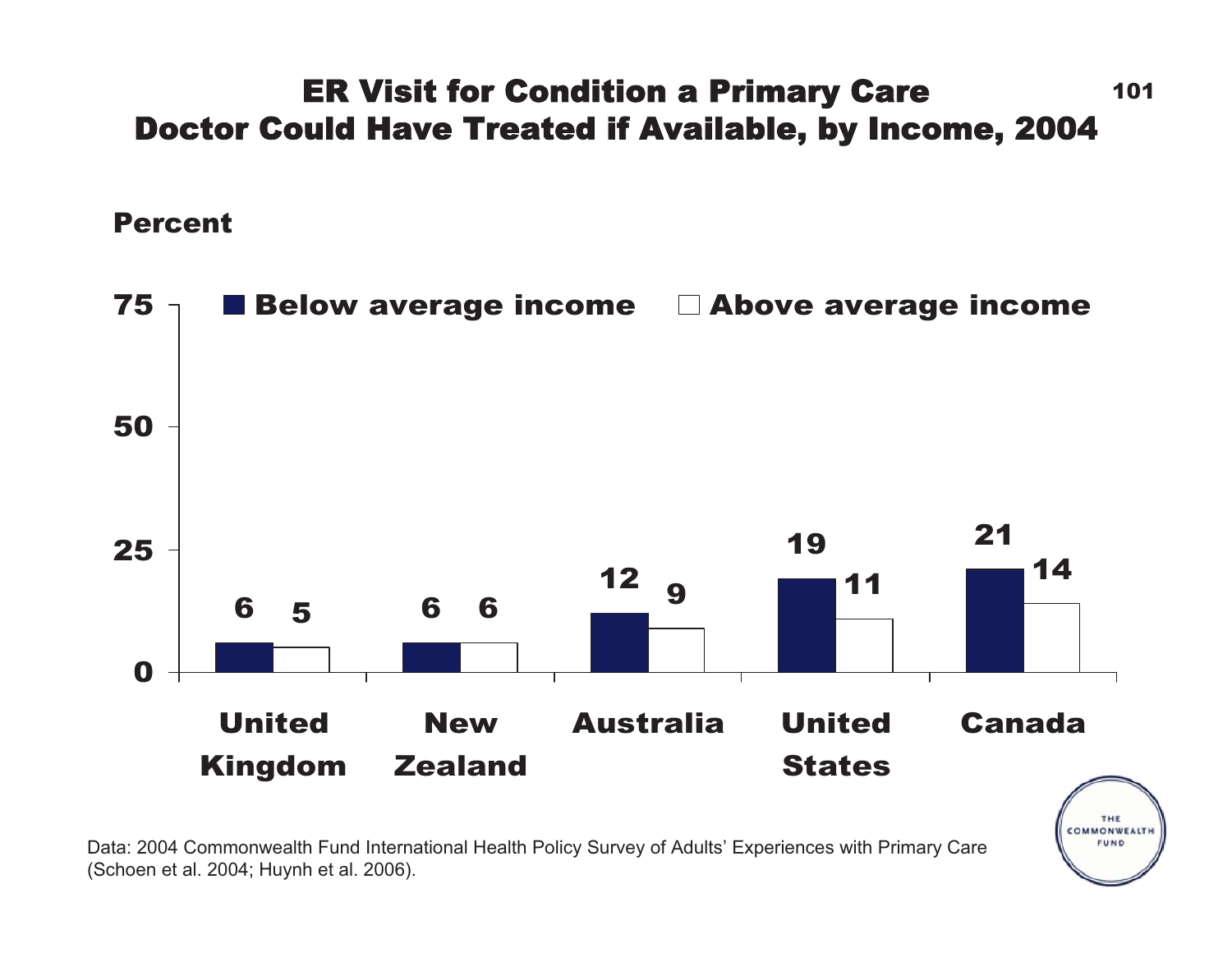# Difficulty Getting Care on Nights, Weekends, 102 Holidays Without Going to ER, 2 0 0 4

Percent saying "very" or "somewhat difficult"



Data: 2004 Commonwealth Fund International Health Policy Survey of Adults' Experiences with Primary Care (Schoen et al. 2004; Huynh et al. 2006).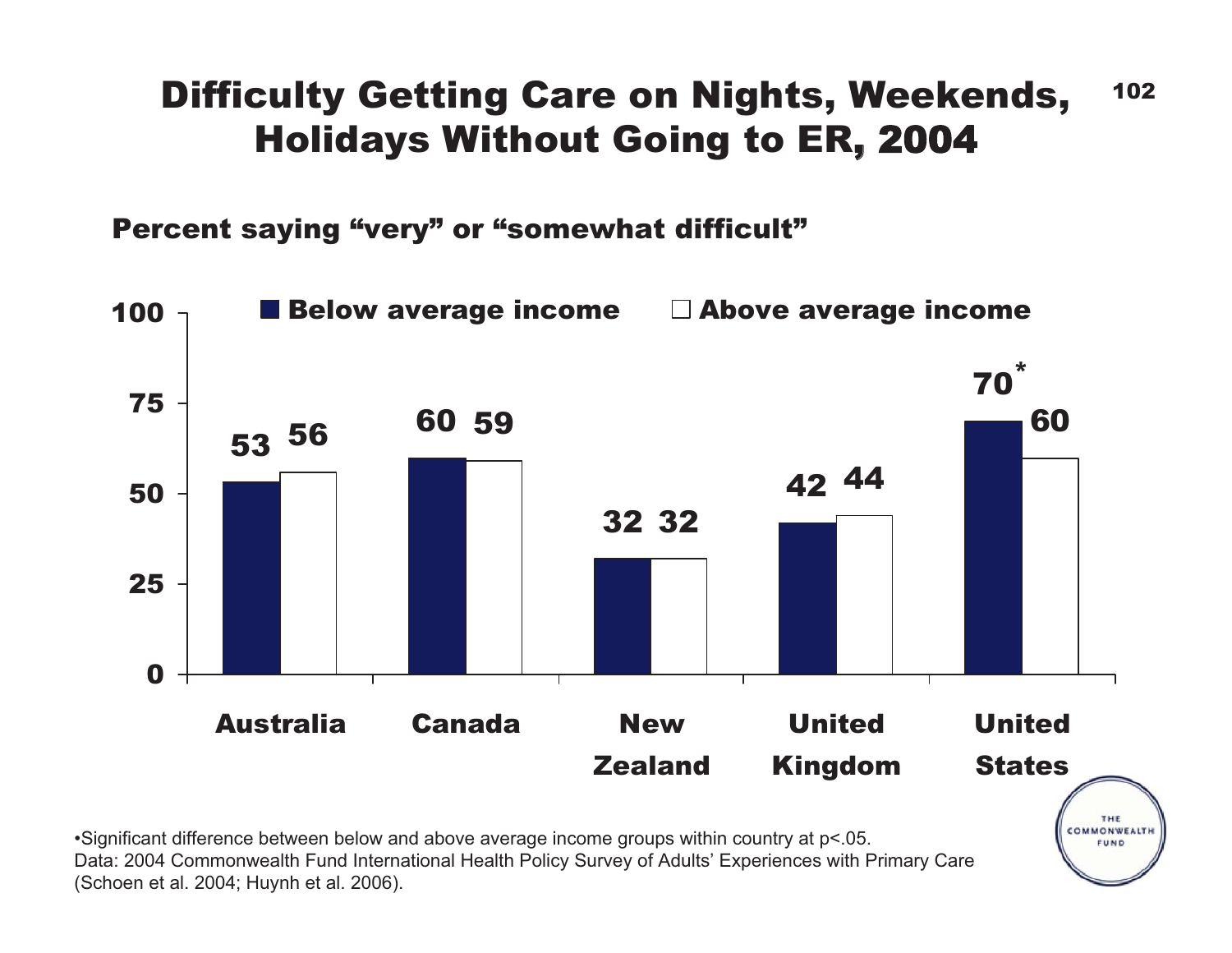# Care Coordination, by Income, 2004 103

Base: Have seen a doctor in past two years

Percent reporting any of three care coordination problems^



^ Coordination problems include: Test results or medical records not available at time of appointment, received conflicting information from different doctors, or doctor ordered duplicate medical test.

\* Significant difference between below and above average income groups within country at p<.05. Data: 2004 Commonwealth Fund International Health Policy Survey of Adults' Experiences with Primary Care (Schoen et al. 2004; Huynh et al. 2006).

THE COMMONWEALTH **FUND**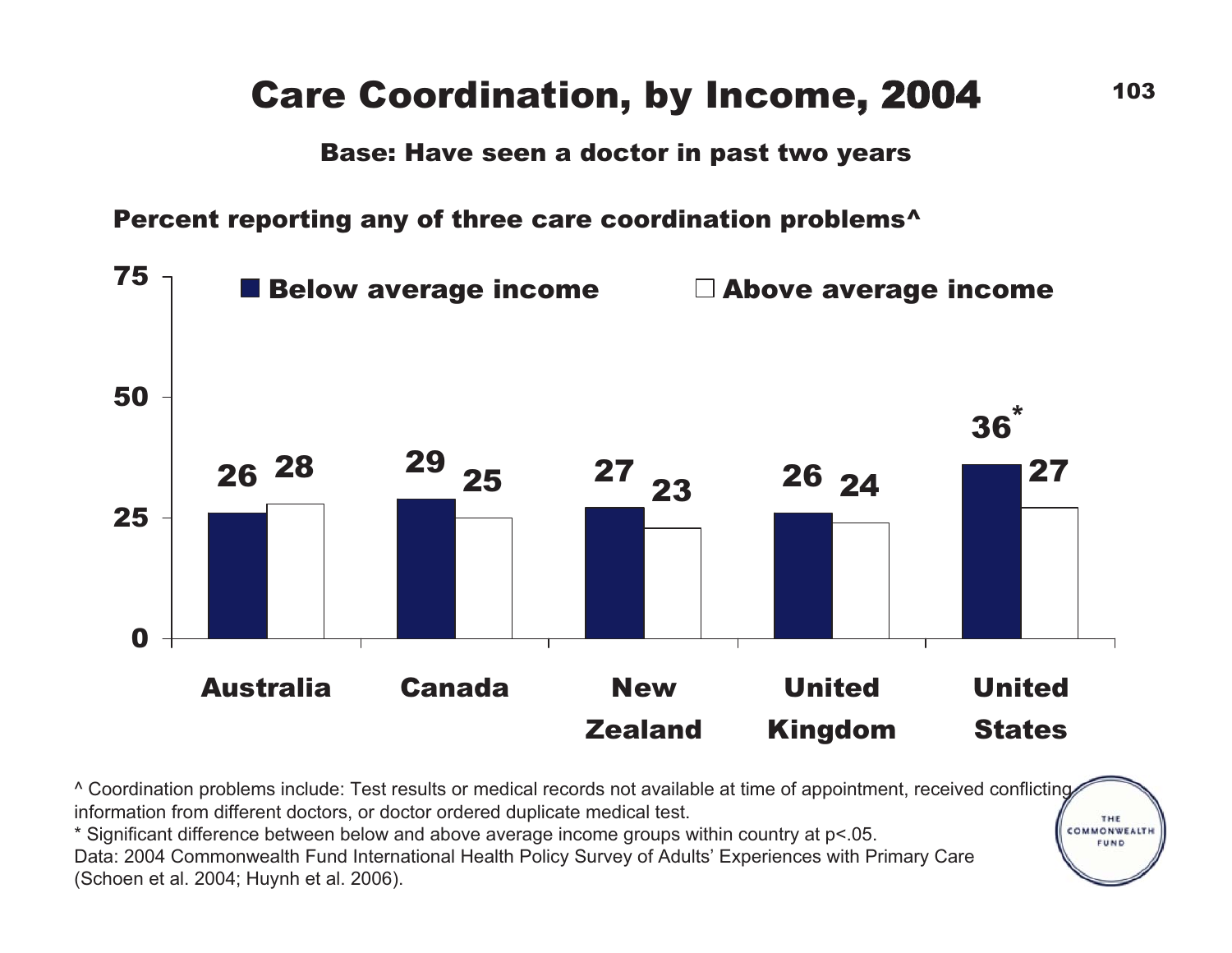#### 104Rated Doctor Fair or Poor, by Income, 2004

Percent of adults



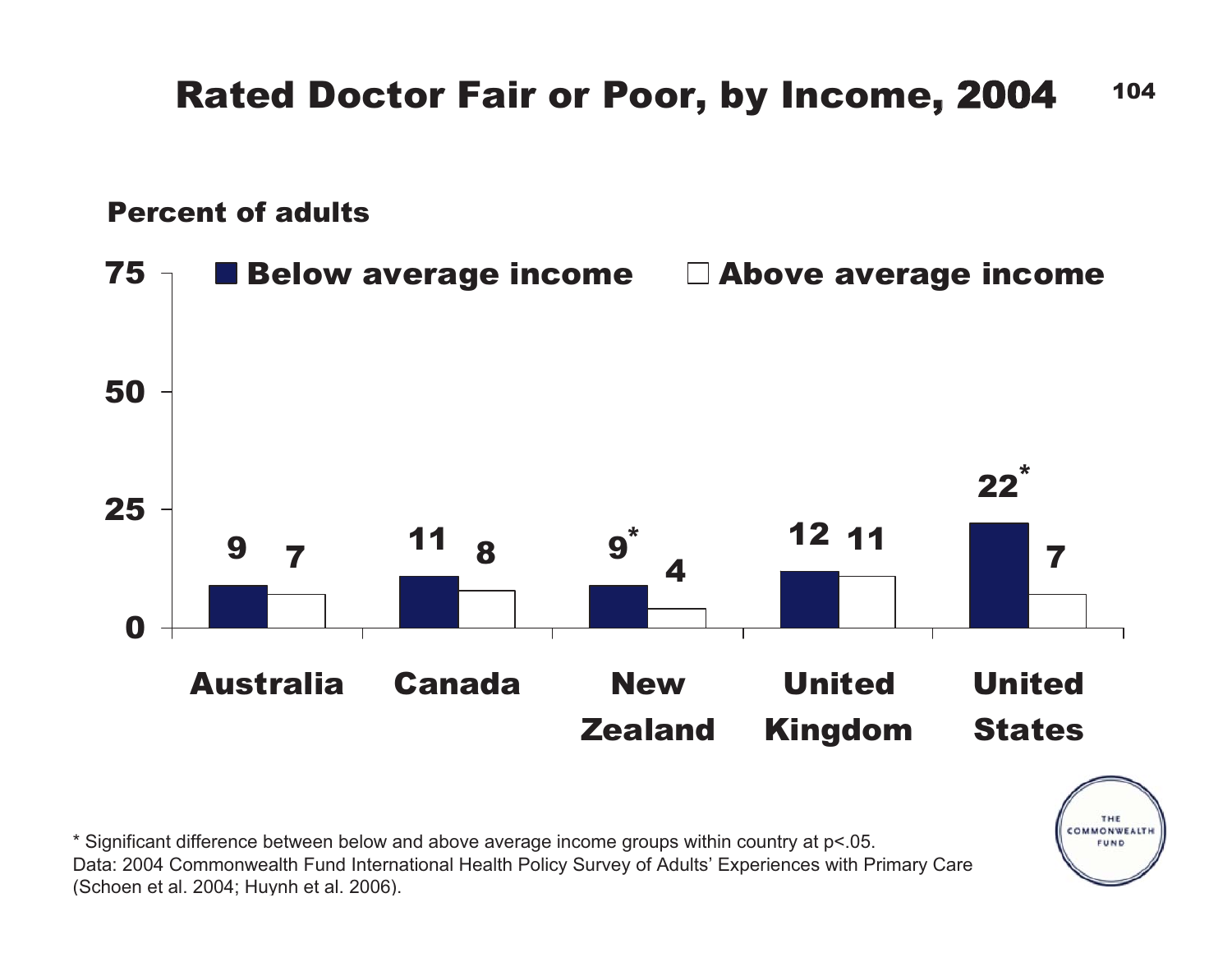# Had Blood Pressure Check in Past Year, 105 by Income, 2 0 0 4



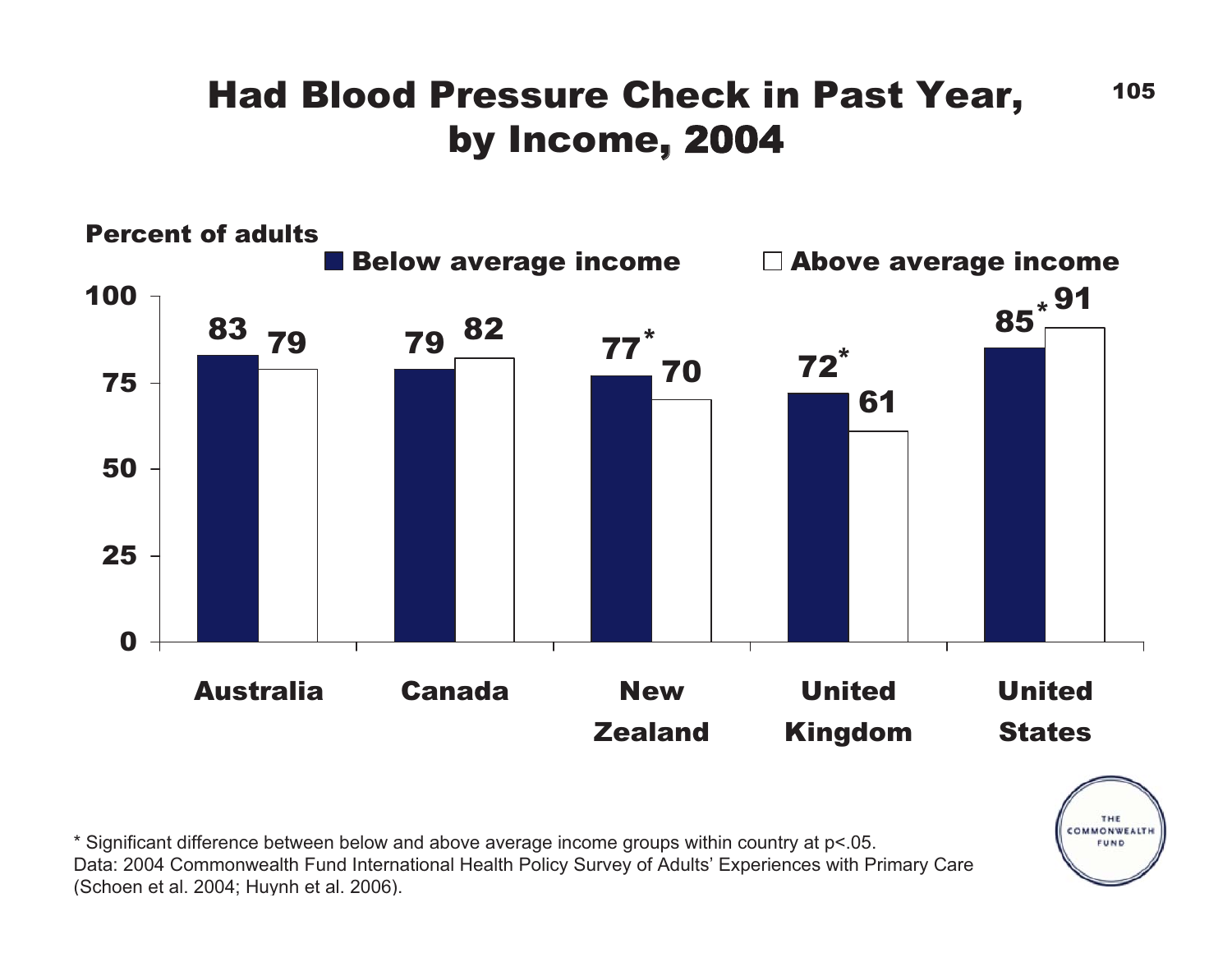# Had Pap Test in Past Three Years, 106 by Income, 2 0 0 4

Base: Women ages 25–64

Percent

 $\blacksquare$  Below average income  $\blacksquare$  Above average income

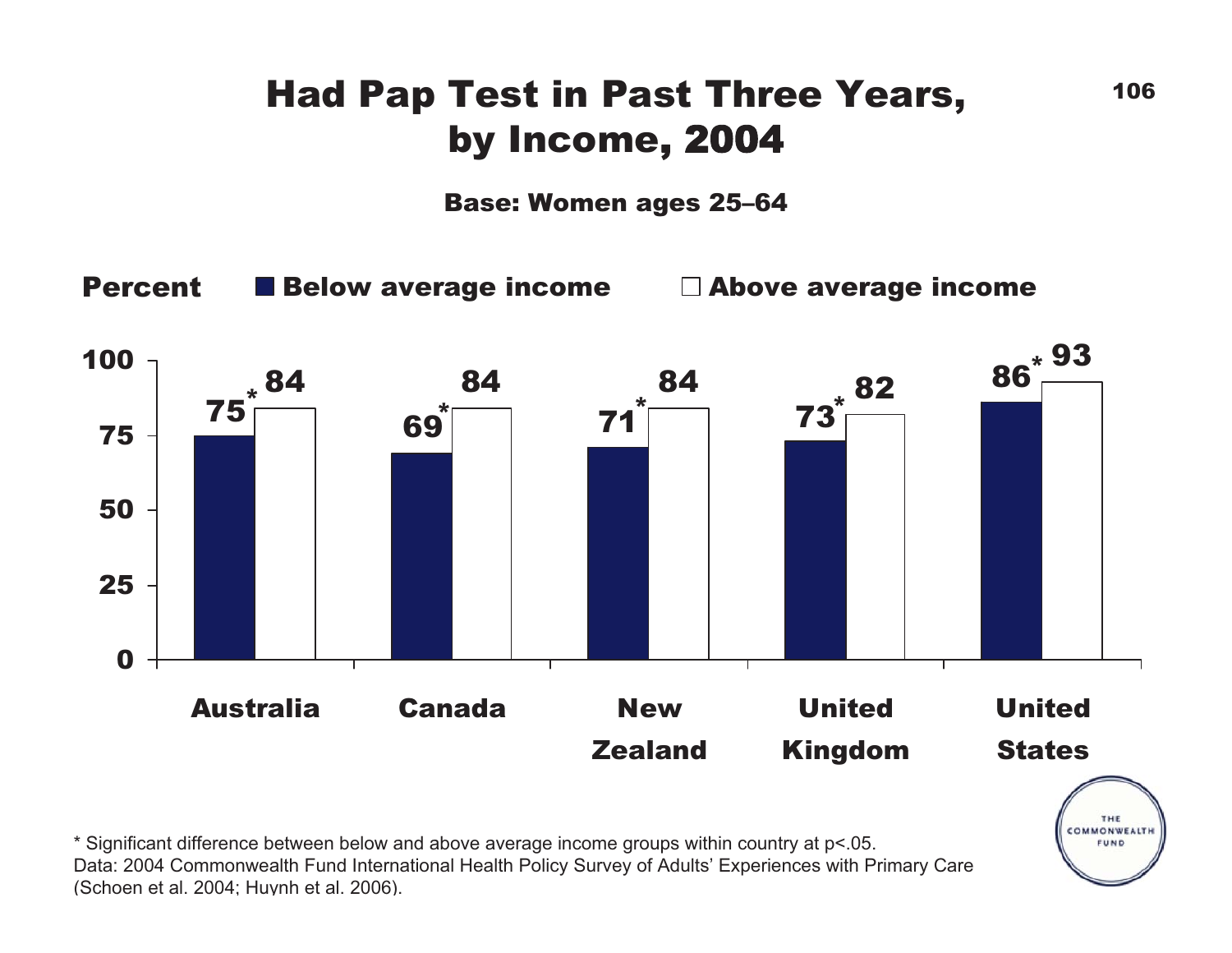#### Under 65: ER Use—— **107** Comparisons with U.S. Insured and Uninsured, 2004





United States

THE COMMONWEALTH FUND

\* Significantly different from U.S. insured at p<.05.

Uninsured = uninsured at time of survey or any time during the year.

Data: 2004 Commonwealth Fund International Health Policy Survey of Adults' Experiences with Primary Care (Schoen et al. 2004; Huynh et al. 2006).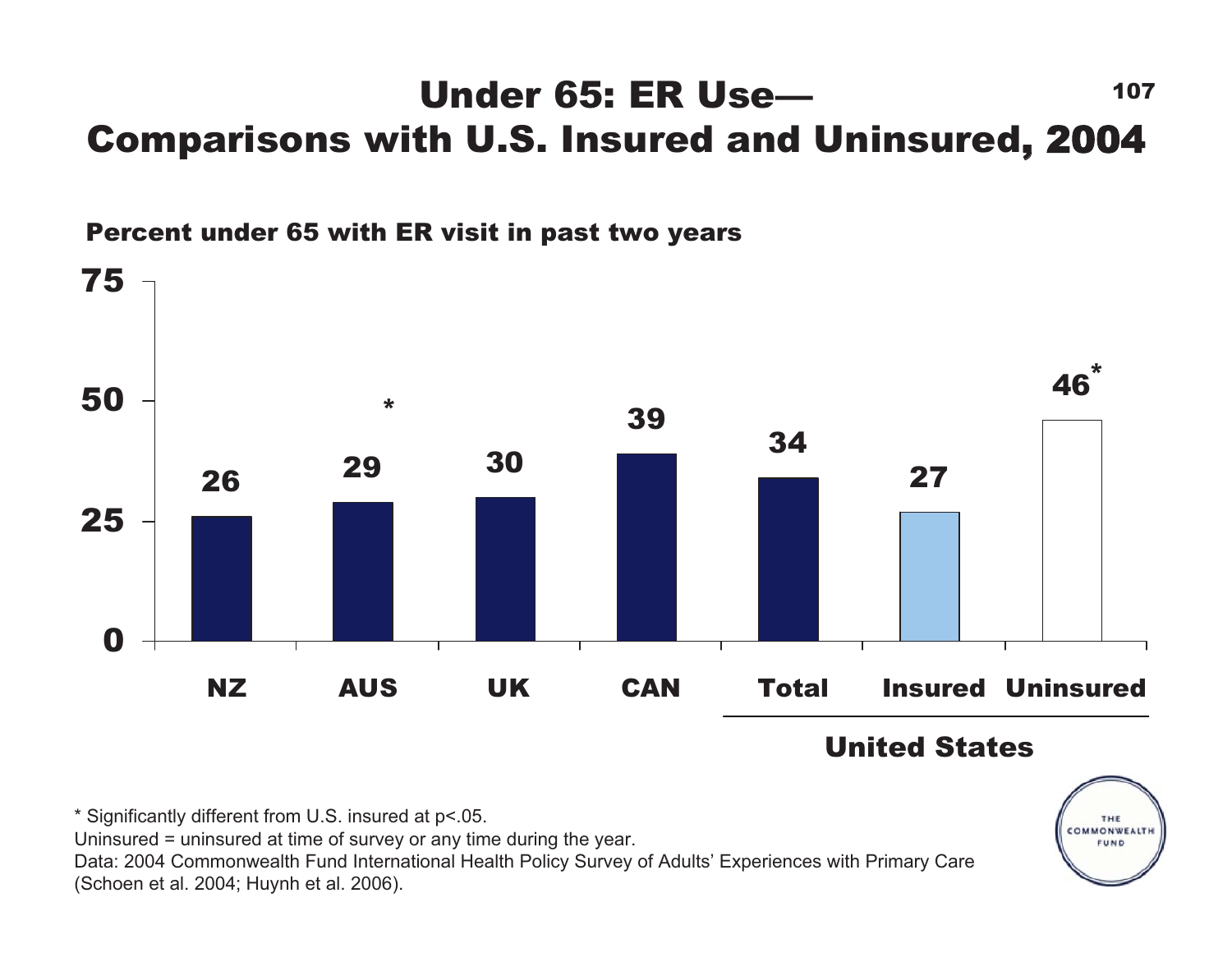# Under 65: Coordination Problem— Comparisons with U.S. Insured and Uninsured, 2 0 0 4

Percent under 65 with at least one of three coordination problems^



#### United States

THE COMMONWEALTH FUND

^ Coordination problems include: Test results or medical records not available at time of appointment, received conflicting information from different doctors, or doctor ordered duplicate medical test.

\* Significantly different from U.S. insured at p<.05.

Uninsured = uninsured at time of survey or any time during the year.

Data: 2004 Commonwealth Fund International Health Policy Survey of Adults' Experiences with Primary Care (Schoen et al. 2004; Huynh et al. 2006).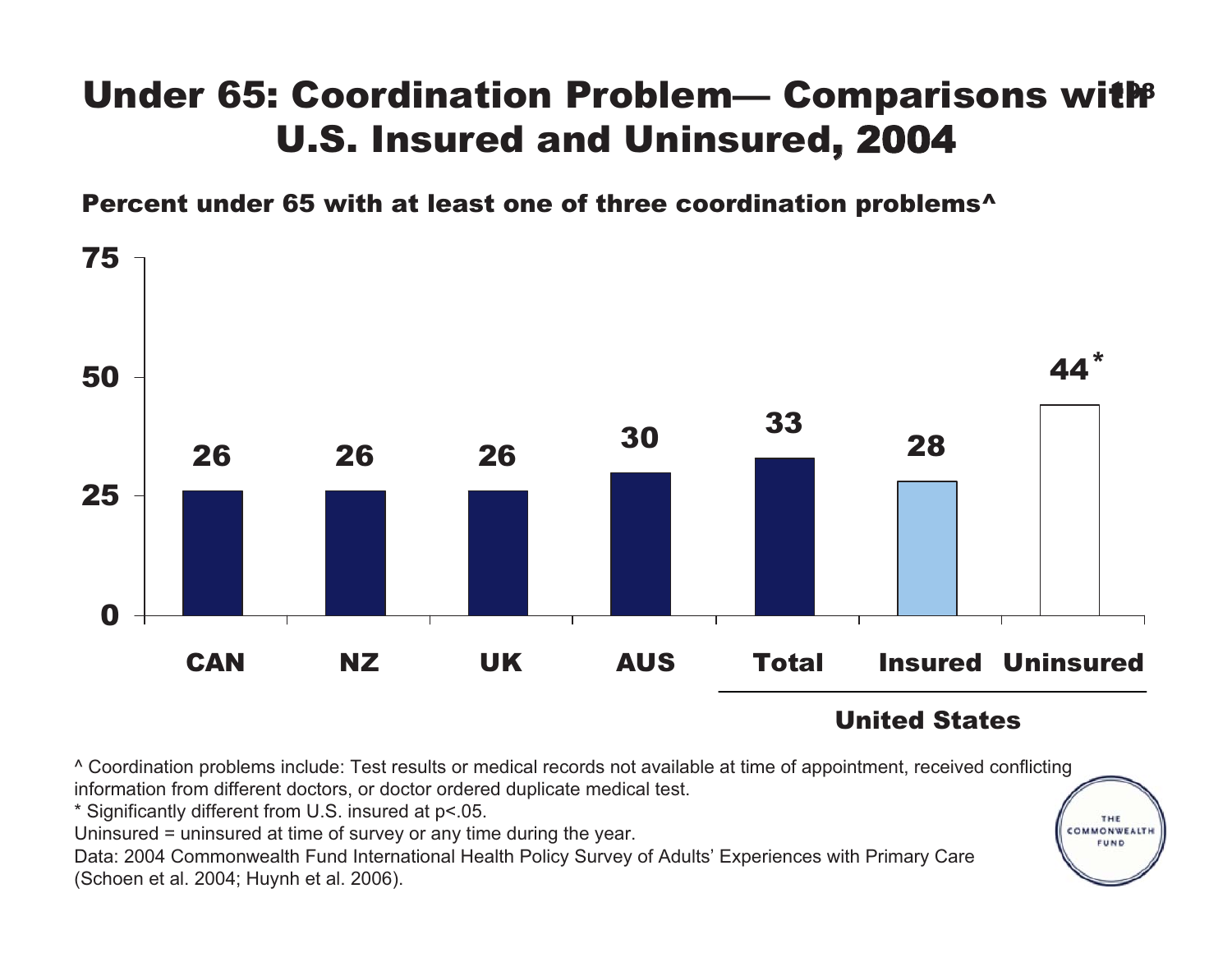# Under 65: Lab Test Errors— <sup>109</sup> Comparisons with U.S. Insured and Uninsured, 2 0 0 4

Base: Under 65 who have had lab tests in past two years

Percent given wrong result or delay in receiving abnormal test result



United States\* Significantly different from U.S. insured at p<.05. THE COMMONWEALTH Uninsured = uninsured at time of survey or any time during the year. FUND Data: 2004 Commonwealth Fund International Health Policy Survey of Adults' Experiences with Primary Care (Schoen et al. 2004; Huynh et al. 2006)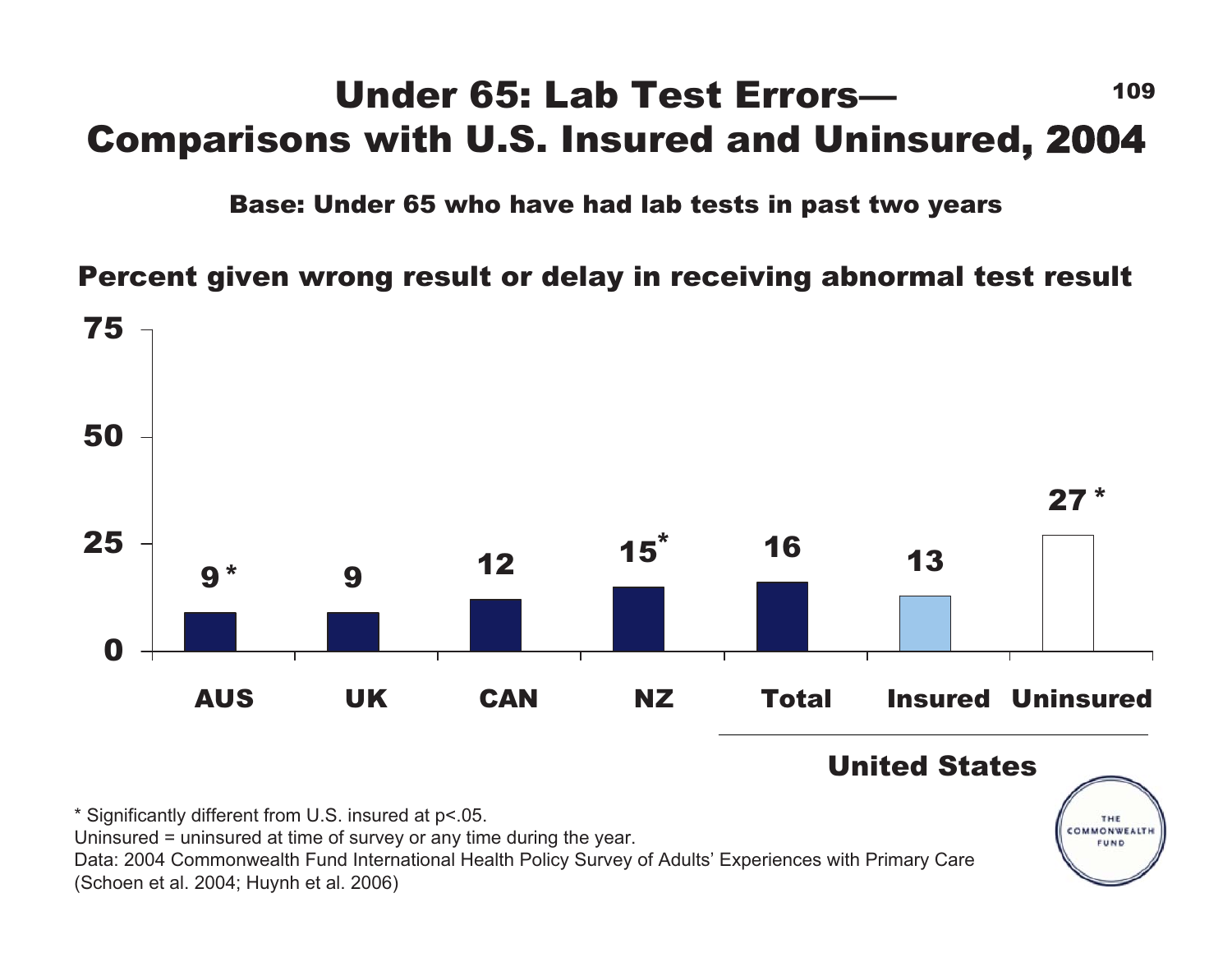# Long, Healthy, and Productive Lives

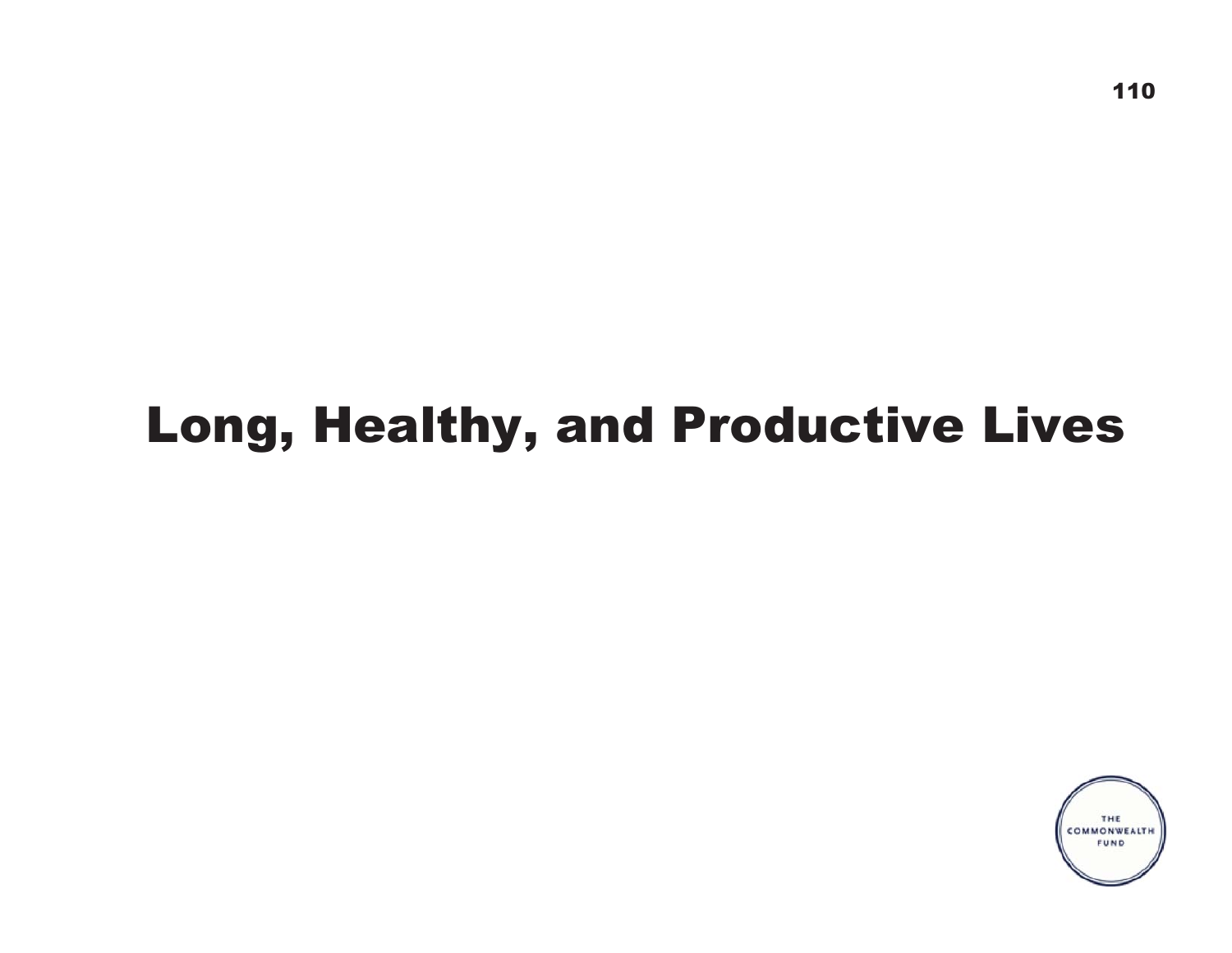#### Mortality Amenable to Health Care 111

**Mortality from causes considered amenable to health care is deaths before age 75 that are potentially preventable with timely and appropriate medical care**

#### **Deaths per 100,000 population\***



\* Countries' age-standardized death rates, ages 0–74; includes ischemic heart disease. See Technical Appendix for list of conditions considered amenable to health care in the analysis. Data: International estimates—World Health Organization, WHO mortality database (Nolte and McKee 2003); State estimates—K. Hempstead, Rutgers University using Nolte and McKee methodology. Source: Commonwealth Fund National Scorecard on U.S. Health System Performance, 2006



**103**

**ian**

**119**

**134**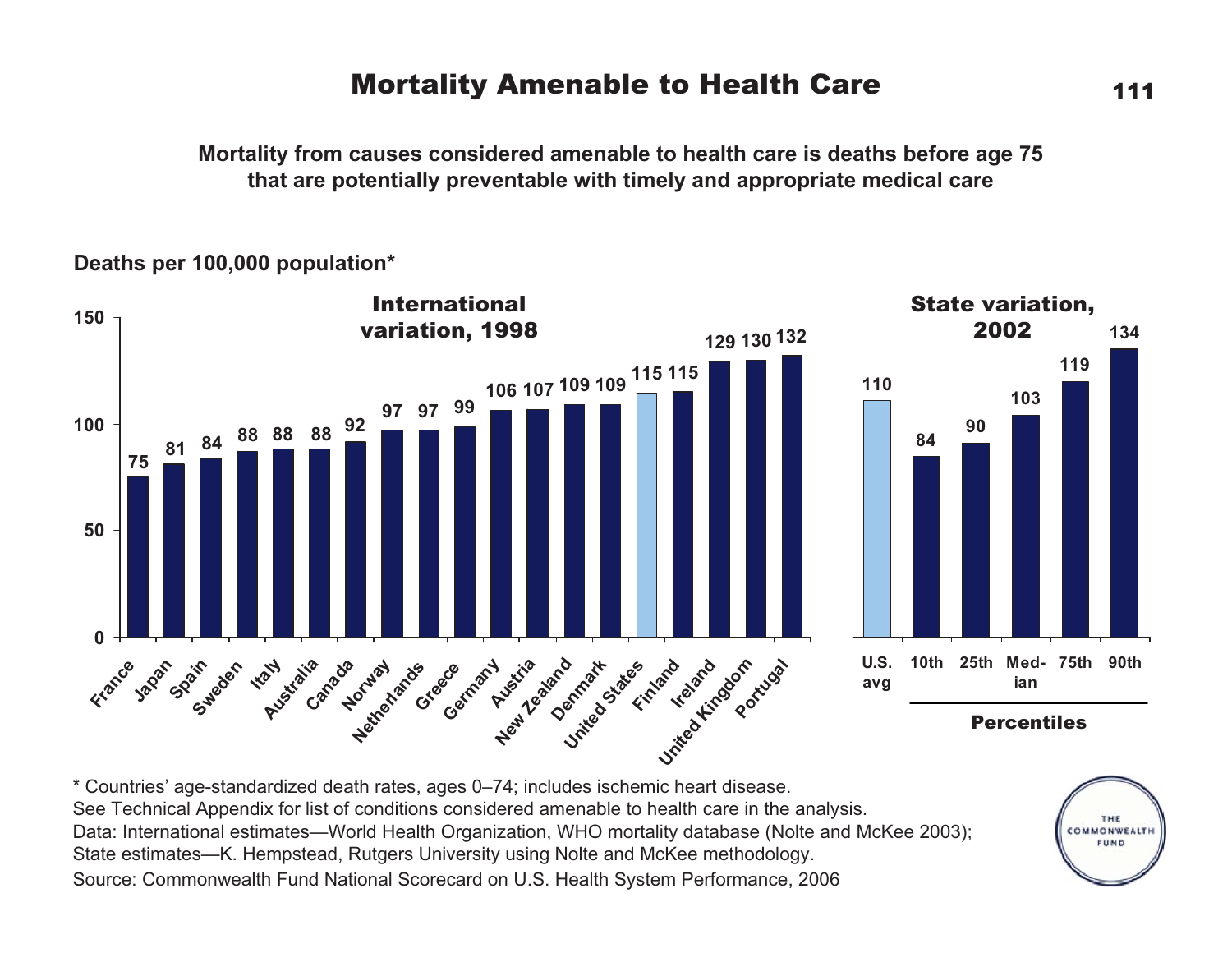Infant Mortality Rate, 2002

**Infant deaths per 1,000 live births**

**International variation** The State variation **109.18.17.17.07.06.0 5.0 5.0 5.0 5.0 5.1 5.2 5.4 5.6 5.3 54.1 4.1 4.1 4.2 4.2 4.4 4.4 4.5 4.5 3.0 3.0 3.3 3.5 2.20Iceland** Japan City and Sweden Brandon Clerk Registric sering of Joseph River Hall Asher and Develope Asher Grand Banks States **10th 25th Med- 75th 90th U.S. avg ian**Percentiles\* 2001.Data: International estimates—OECD Health Data 2005; THE COMMONWEALTH

State estimates—National Vital Statistics System, Linked Birth and Infant Death Data (AHRQ 2005a).

**Source: Commonwealth Fund National Scorecard on U.S. Health System Performance, 2006 112**

FUND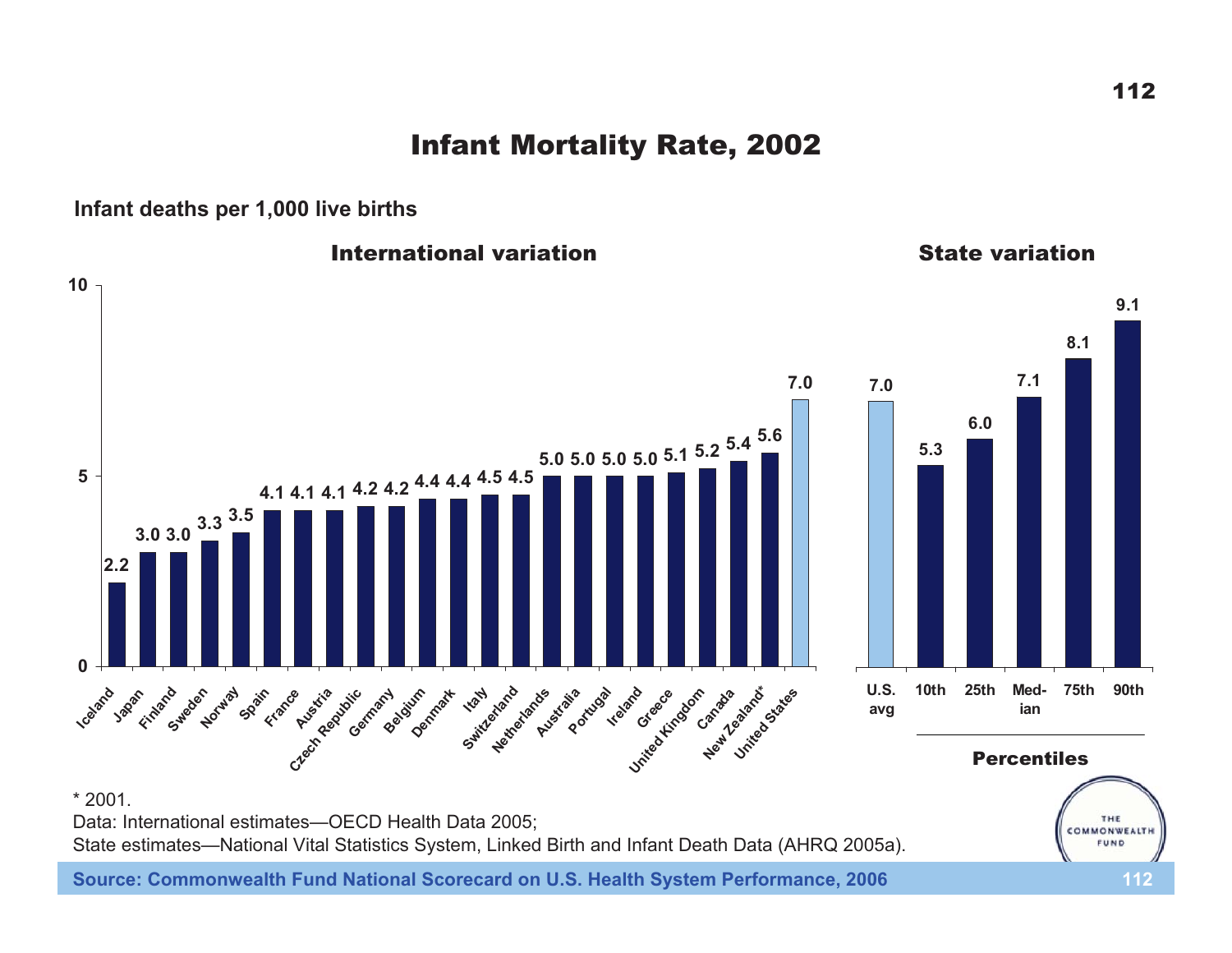#### Healthy Life Expectancy at Age 60, 2002 113

**Developed by the World Health Organization, healthy life expectancy is based on life expectancy adjusted for time spent in poor health due to disease and/or injury**

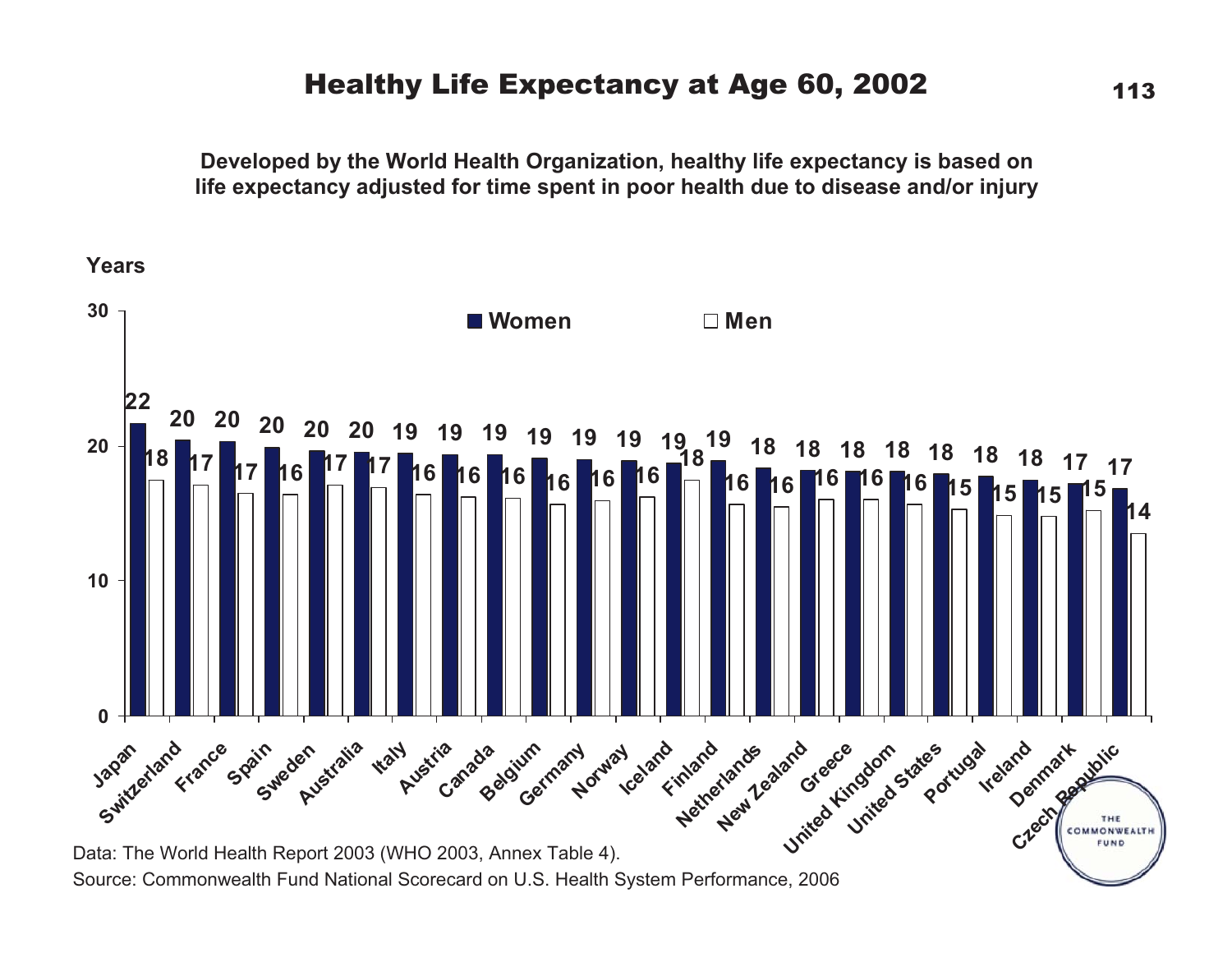# **Acute Myocardial Infarction Deaths** 114 per 100,000 Population



J. Cylus and G. F. Anderson, *Multinational Comparisons of Health Systems Data, 2006* (New York: The Commonwealth Fund, Apr. 2007).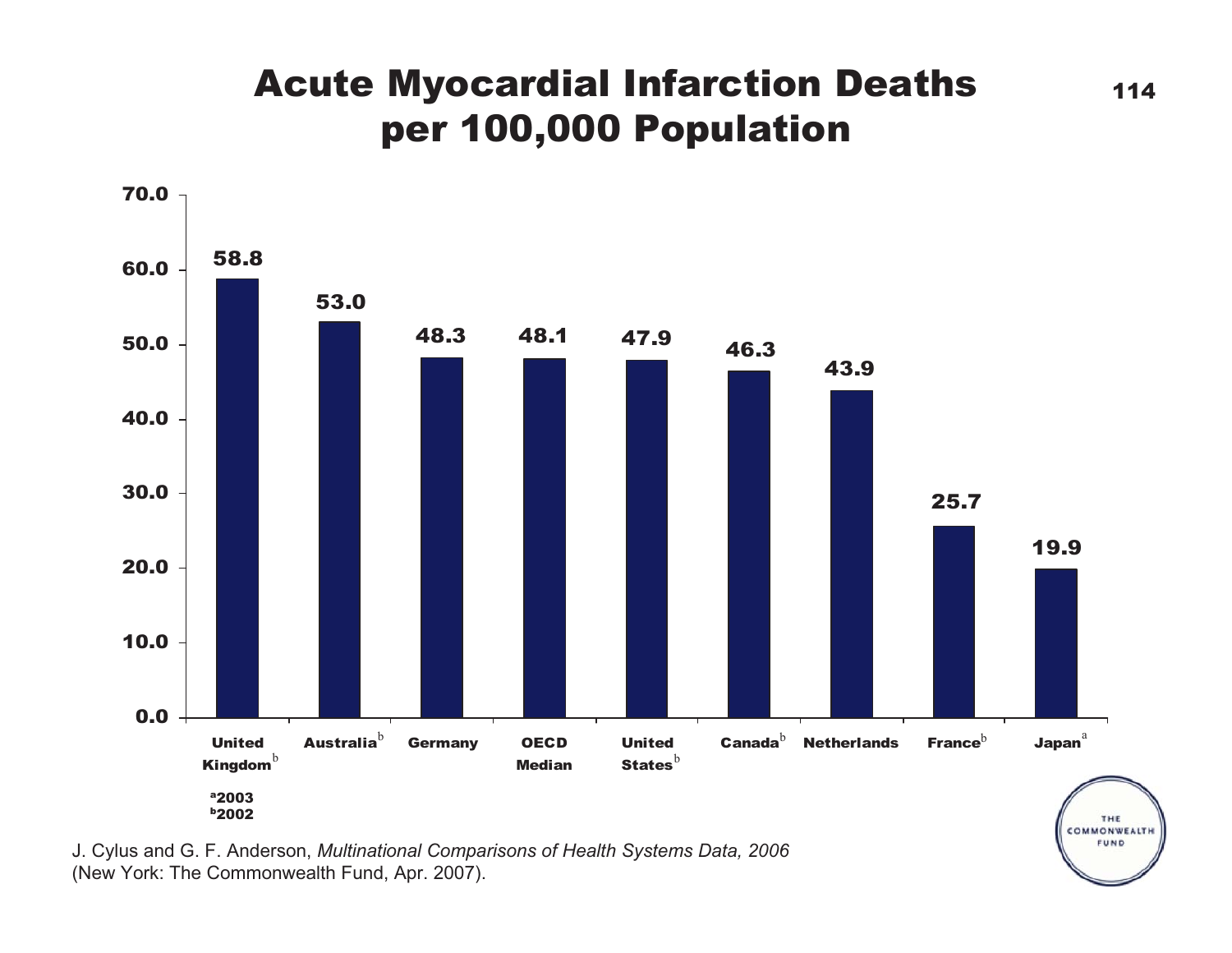# Bronchitis, Asthma, and Emphysema Deaths 115 per 100,000 Population



J. Cylus and G. F. Anderson, *Multinational Comparisons of Health Systems Data, 2006* (New York: The Commonwealth  $\frac{1}{k}$ und, Apr. 2007).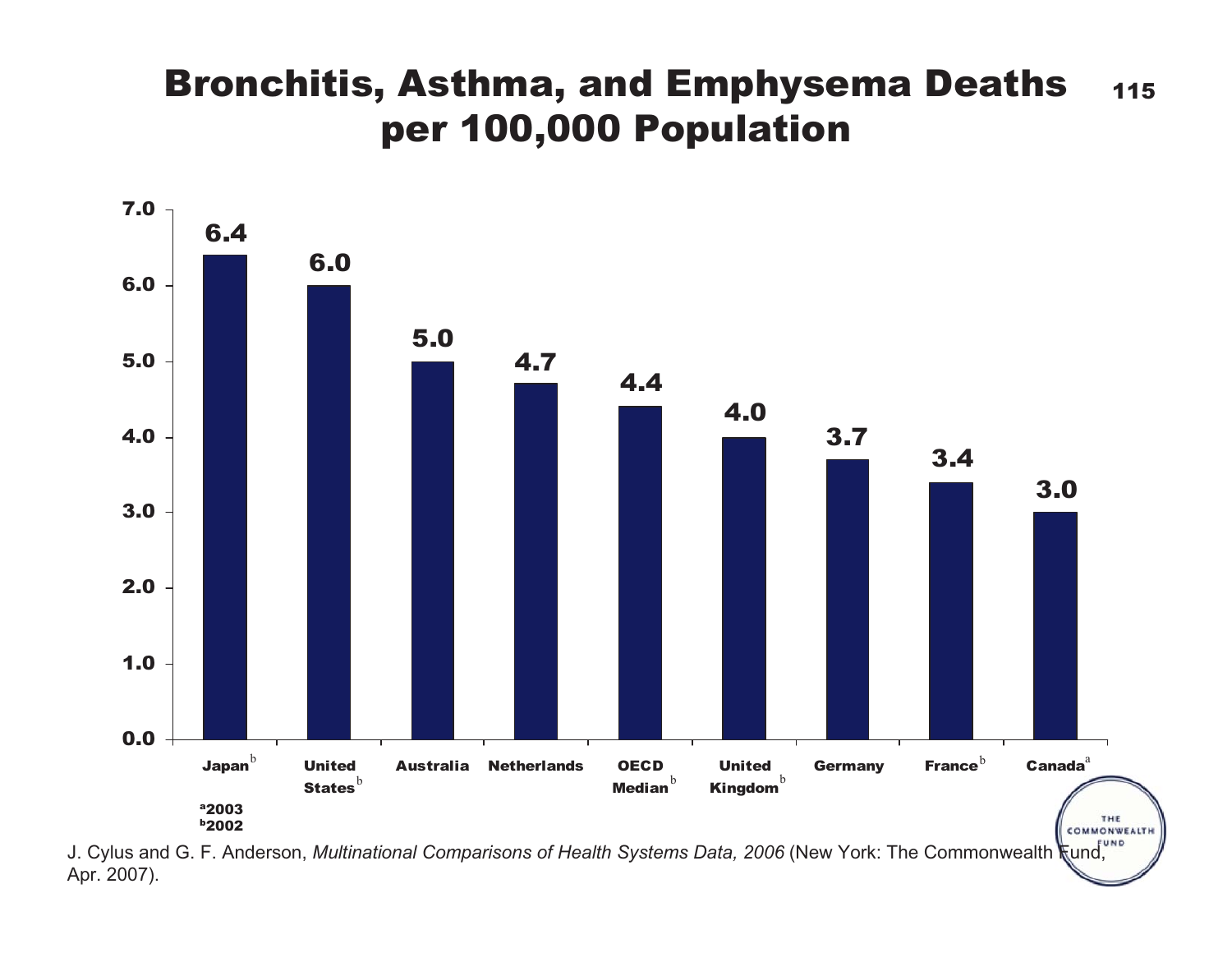### Potential Years of Life Lost Due to Malignant 116 Neoplasms per 100,000 Population in 2004



J. Cylus and G. F. Anderson, *Multinational Comparisons of Health Systems Data, 2006* (New York: The Commonwealth Kund, Apr. 2007).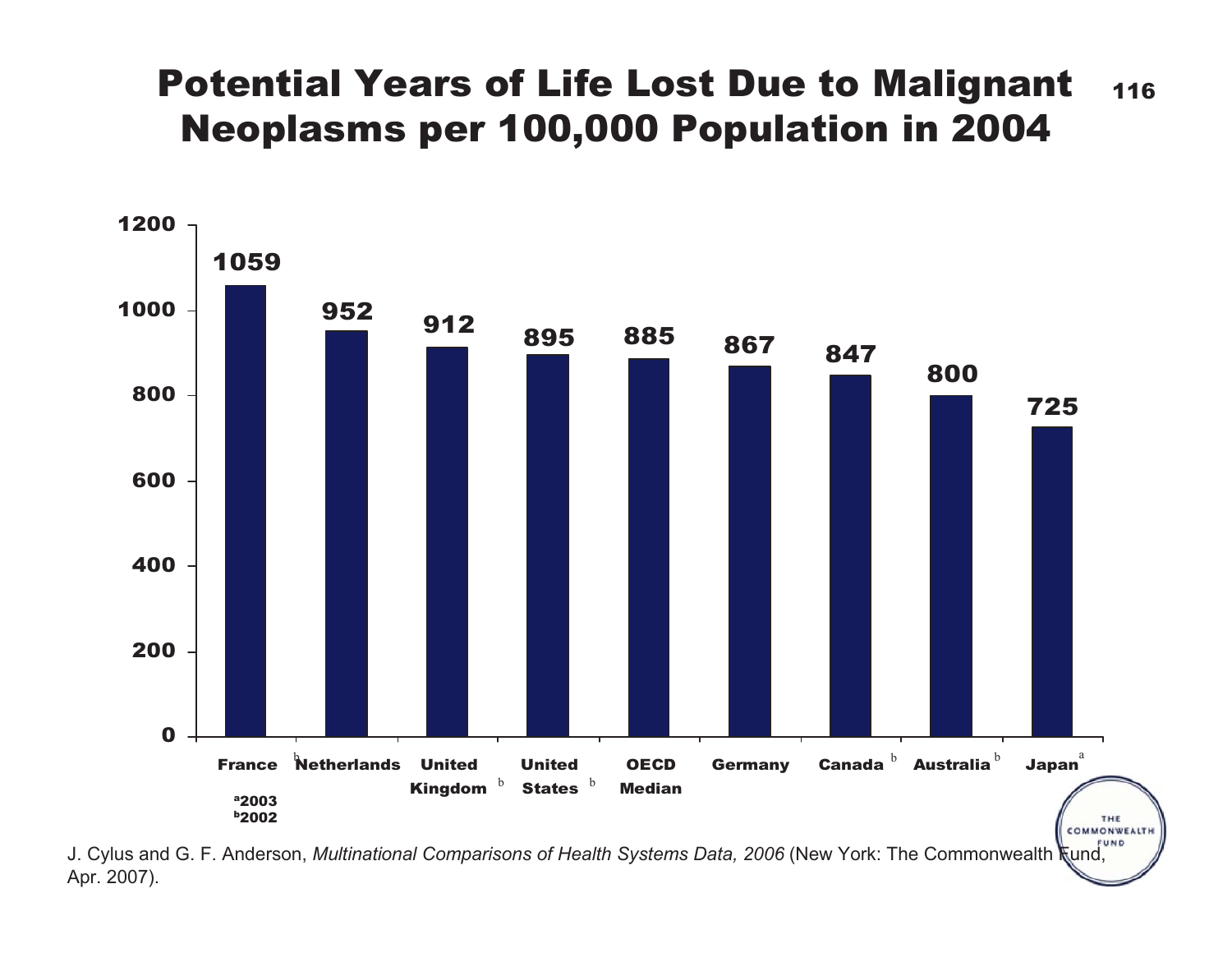# Potential Years of Life Lost Due to Diseases of the Circulatory System per 100,000 Population in 2004



J. Cylus and G. F. Anderson, *Multinational Comparisons of Health Systems Data, 2006* (New York: The Commonwealth Fund, Apr. 2007).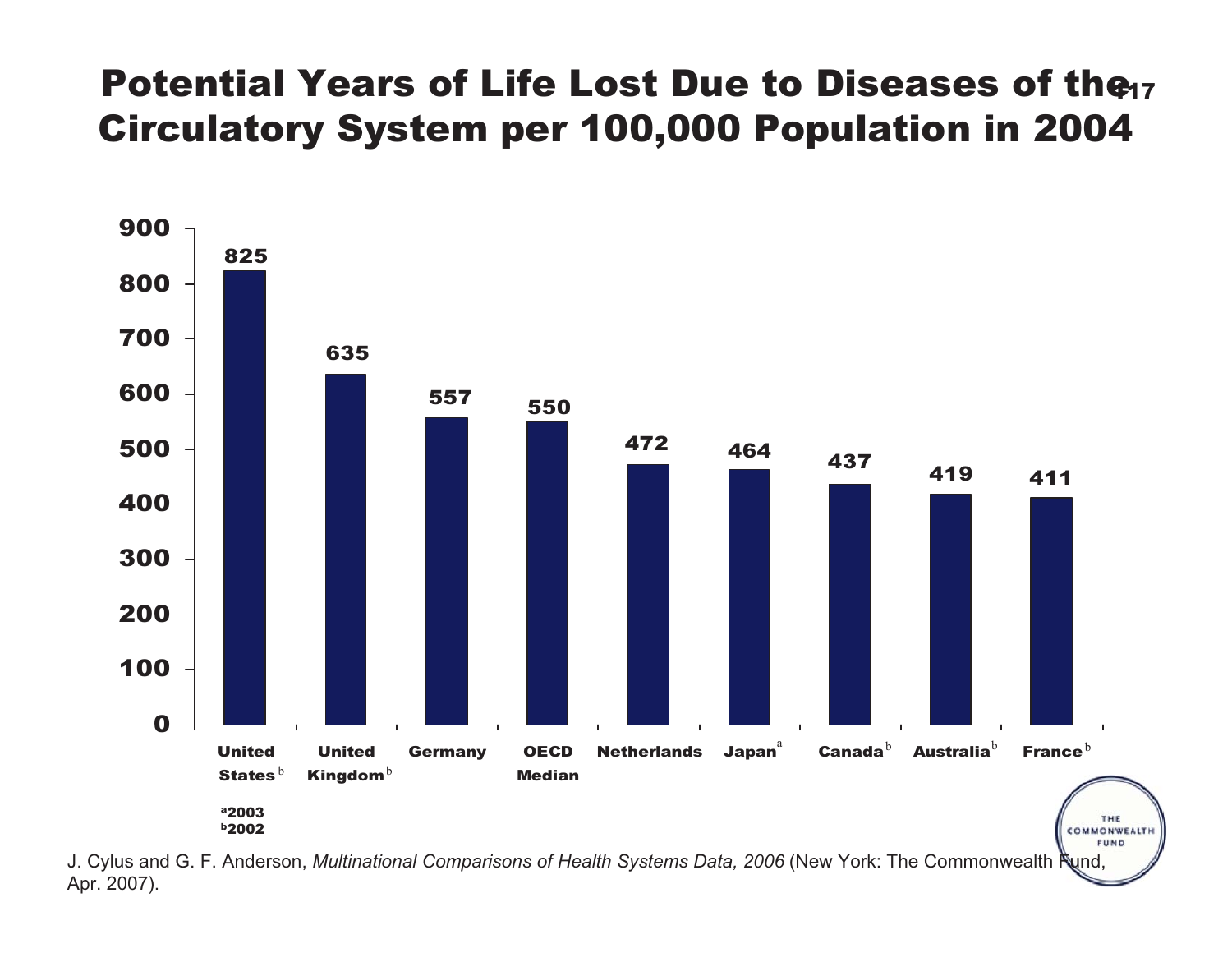### Potential Years of Life Lost Due to Diabetes 118 per 100,000 Population in 2004



Apr. 2007).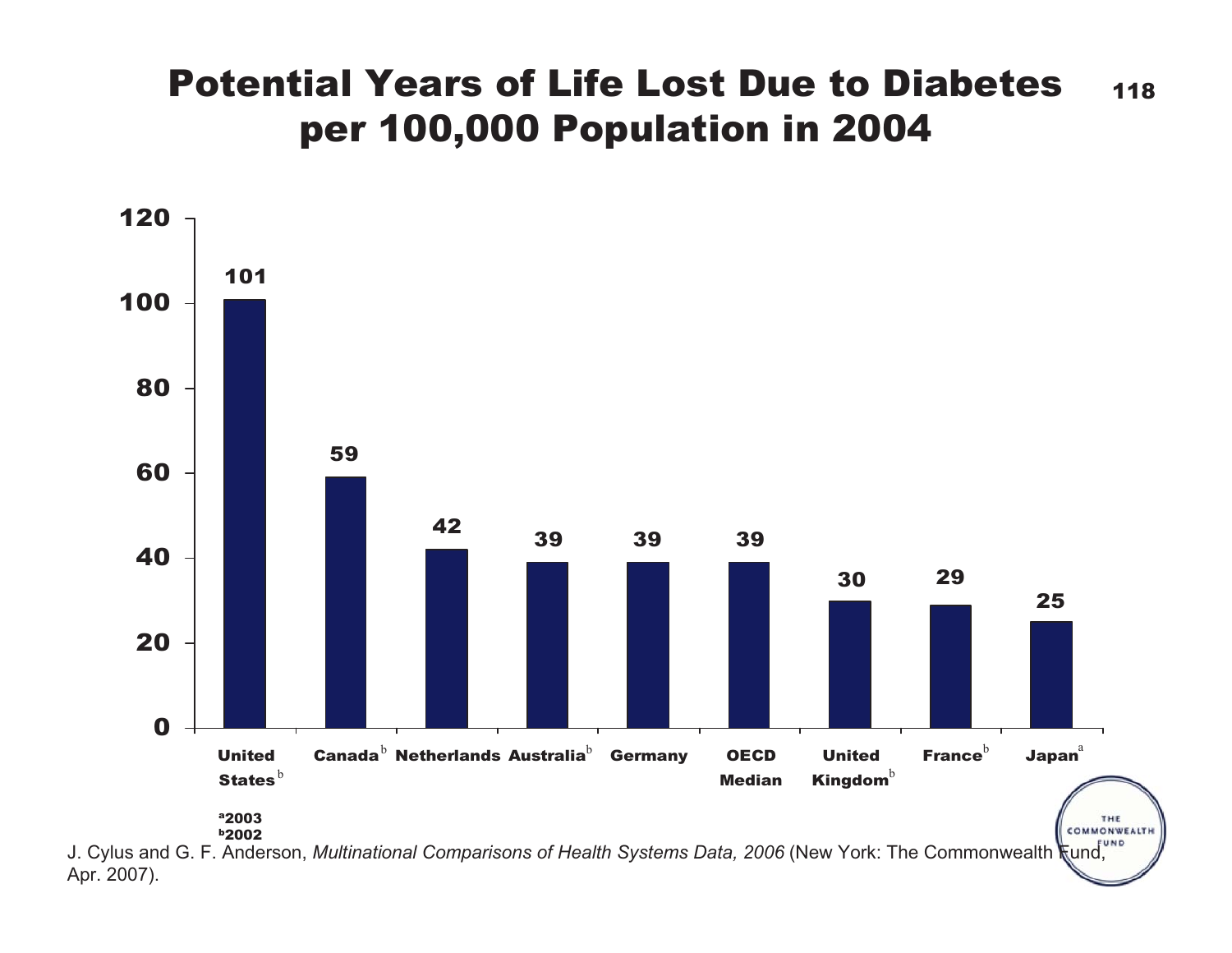### Potential Years of Life Lost Due to  $119$ Diseases of the Respiratory System in 2004



J. Cylus and G. F. Anderson, *Multinational Comparisons of Health Systems Data, 2006* (New York: The Commonwealth Fund, Apr. 2007).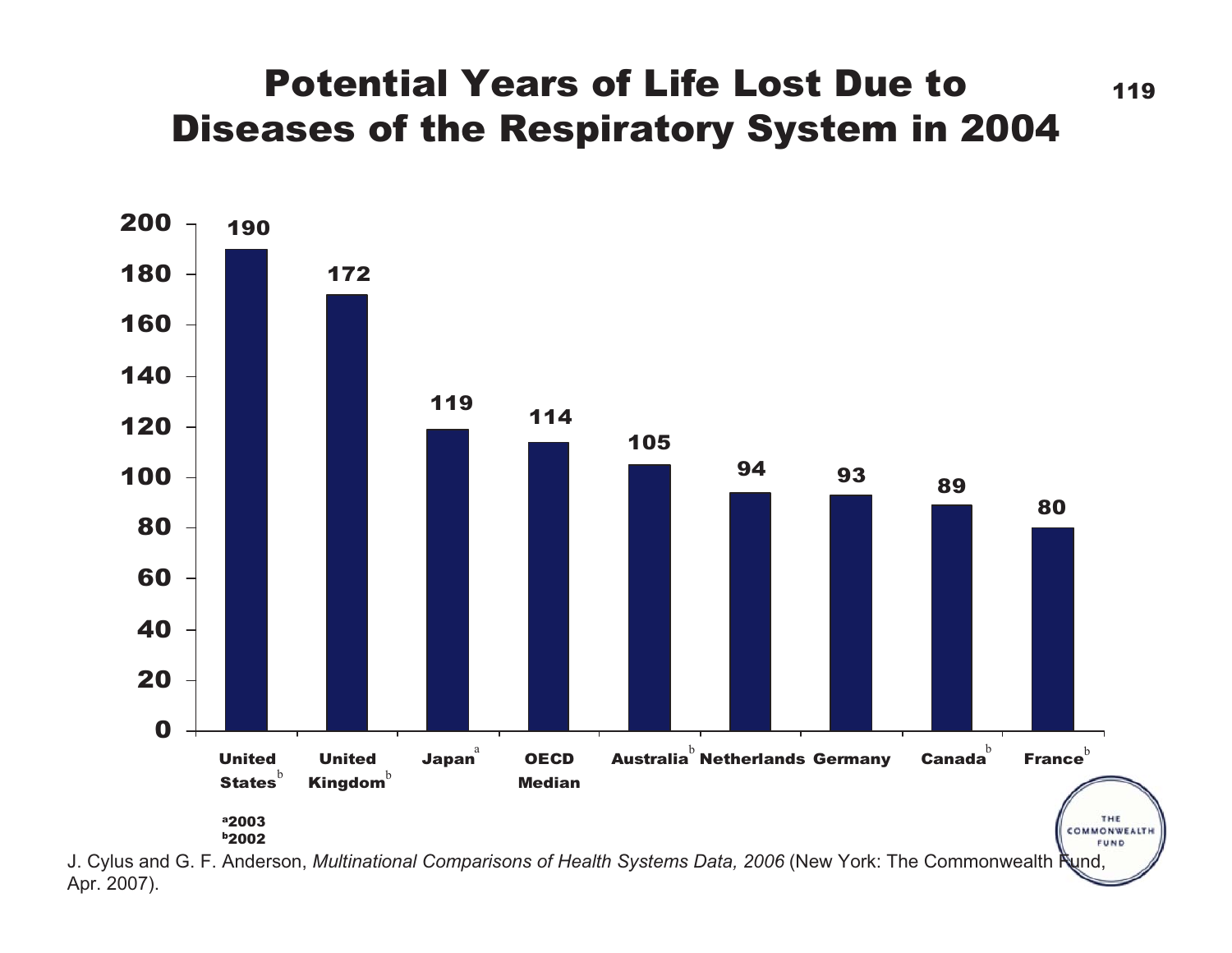# Percentage of Adults Who Reported 120 Being Daily Smokers in 2004



J. Cylus and G. F. Anderson, *Multinational Comparisons of Health Systems Data, 2006* (New York: The Commonwealth Fund, Apr. 2007).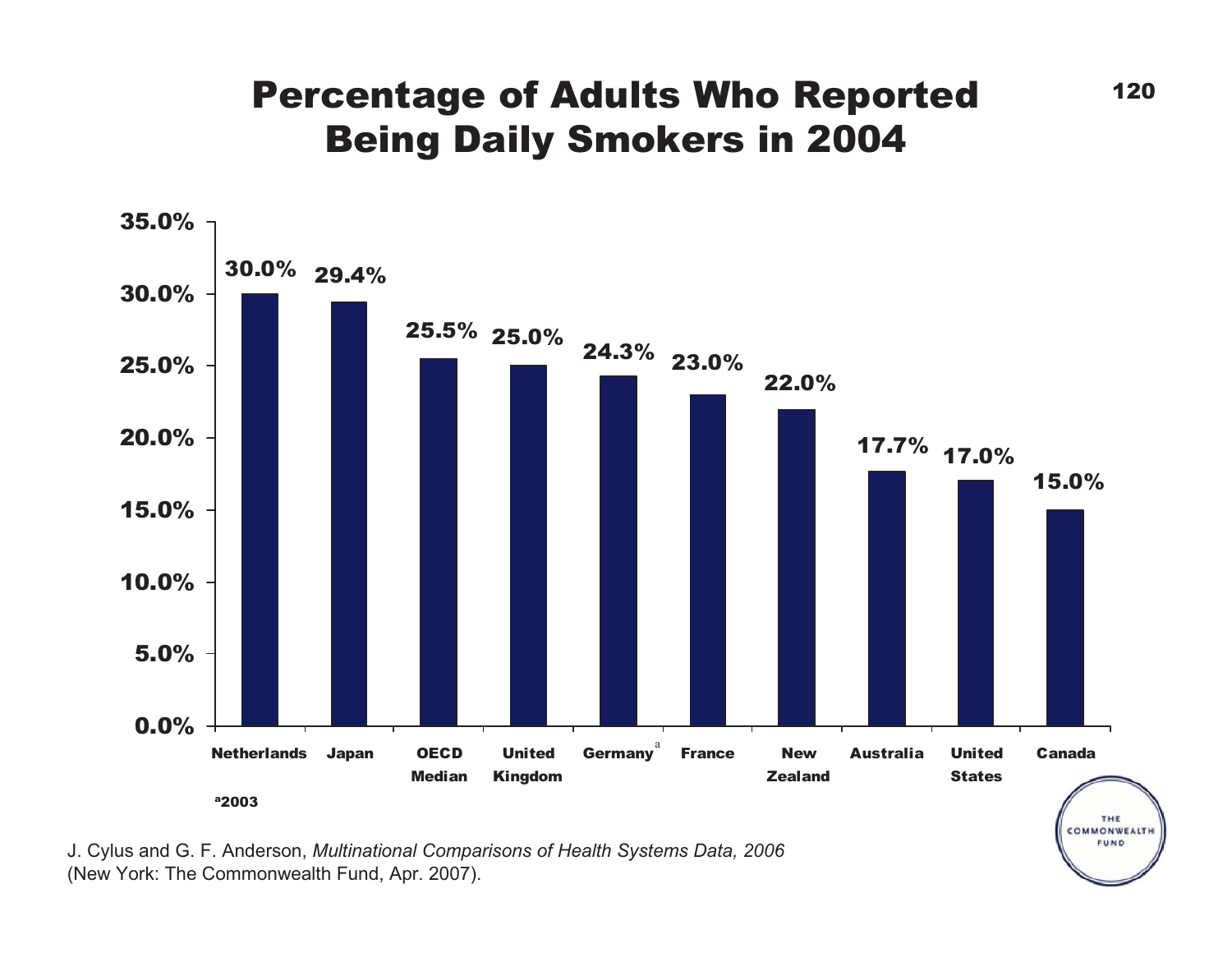#### Obesity (BMI>30) Prevalence in 2004 121



J. Cylus and G. F. Anderson, *Multinational Comparisons of Health Systems Data, 2006* (New York: The Commonwealth Fund, Apr. 2007).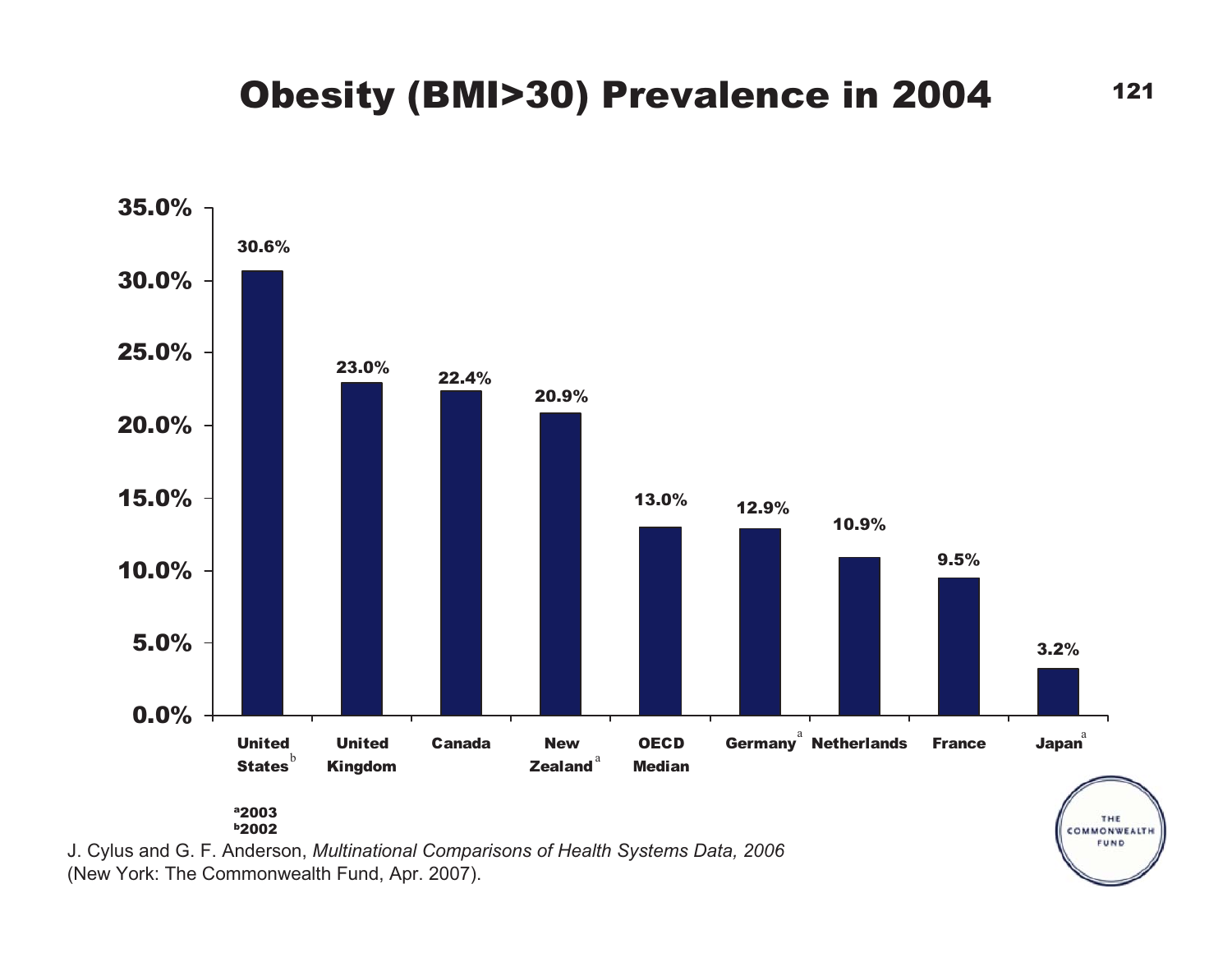# Health Care System Views

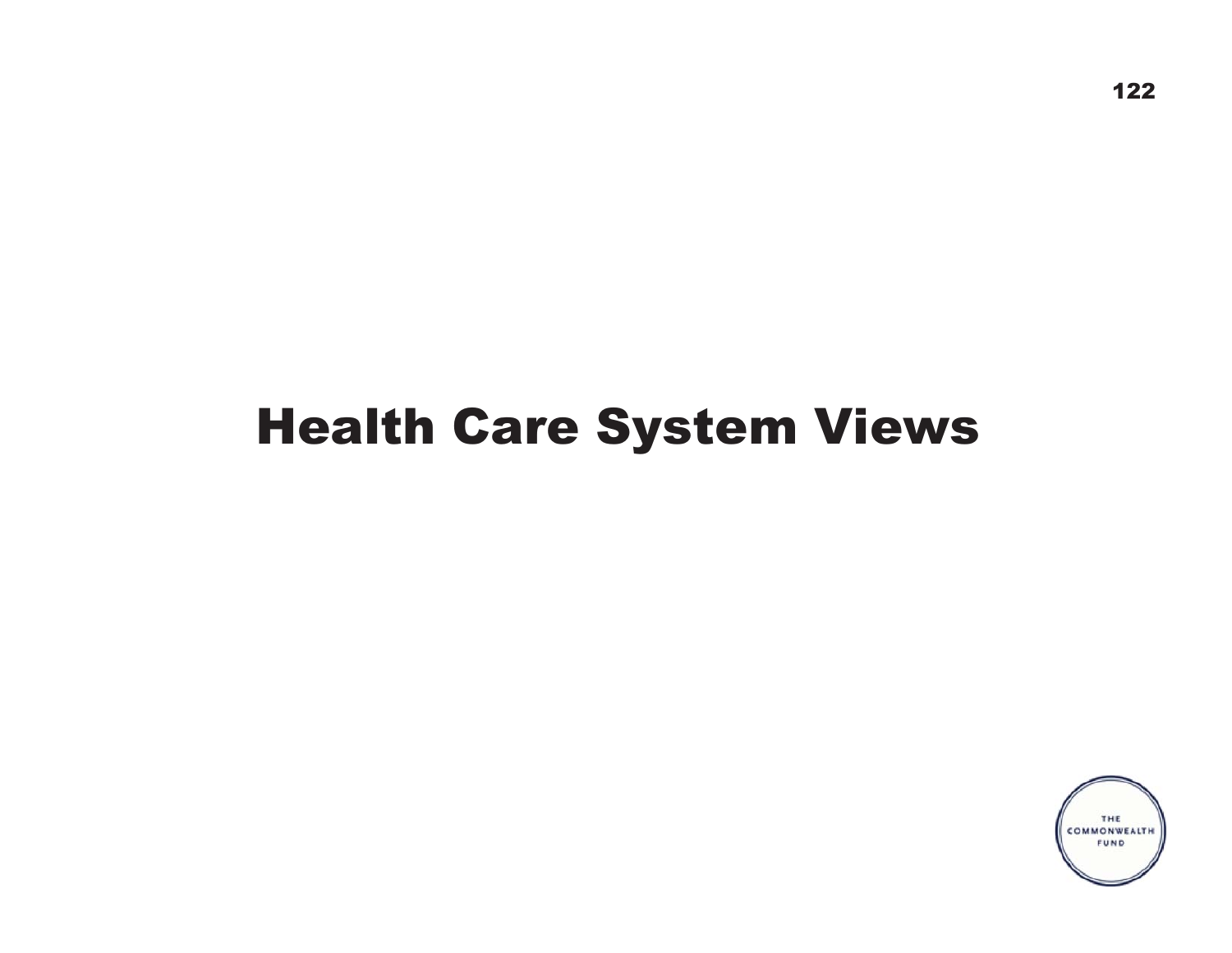### Views of the Health Care System in Five Nations, 1998 to 2004

| <b>Percent saying:</b>           | <b>AUS</b> | <b>CAN</b> | <b>NZ</b>        | <b>UK</b> | <b>US</b> |
|----------------------------------|------------|------------|------------------|-----------|-----------|
| <b>Only Minor Changes Needed</b> |            |            |                  |           |           |
| 2004                             | 21         | 21         | 19               | 26        | 16        |
| 2001                             | 25         | 21         | 18               | 21        | 18        |
| 1998                             | 19         | 20         | $\boldsymbol{9}$ | 25        | 17        |
| <b>Rebuild Completely</b>        |            |            |                  |           |           |
| 2004                             | 23         | 14         | 19               | 13        | 33        |
| 2001                             | 19         | 18         | 20               | 18        | 28        |
| 1998                             | 30         | 23         | 32               | 14        | 33        |



123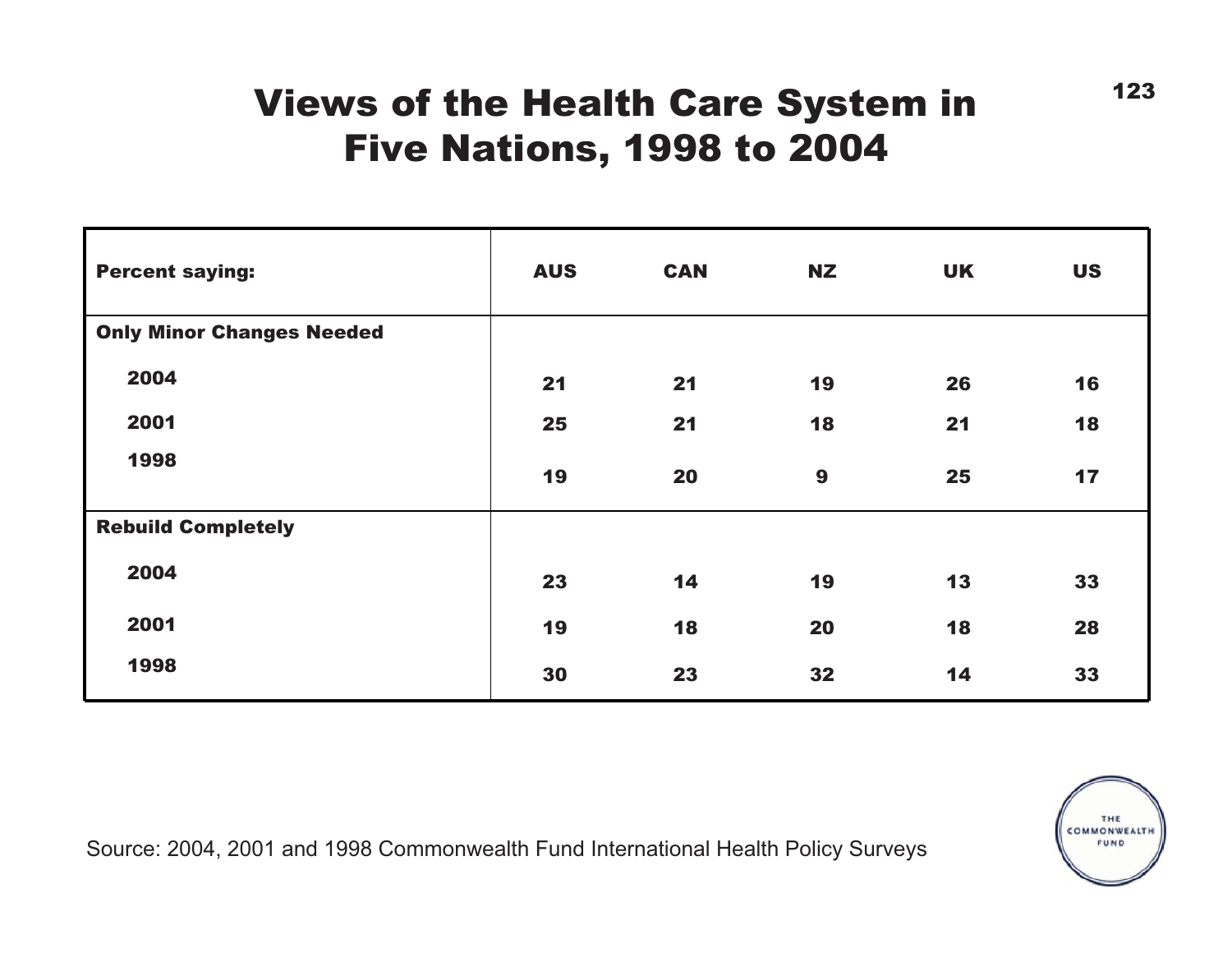# Sicker Adults Views of the Health Care System <sup>124</sup> in Six Nations, 2005

| <b>Percent saying:</b>               | <b>AUS</b> | <b>CAN</b> | <b>GER</b> | <b>NZ</b> | <b>UK</b> | <b>US</b> |
|--------------------------------------|------------|------------|------------|-----------|-----------|-----------|
| <b>Only minor changes</b><br>needed  | 23         | 21         | 16         | 27        | 30        | 23        |
| <b>Fundamental changes</b><br>needed | 48         | 61         | 54         | 52        | 52        | 44        |
| <b>Rebuild completely</b>            | 26         | 17         | 31         | 20        | 14        | 30        |



2005 Commonwealth Fund International Health Policy Survey of Sicker Adults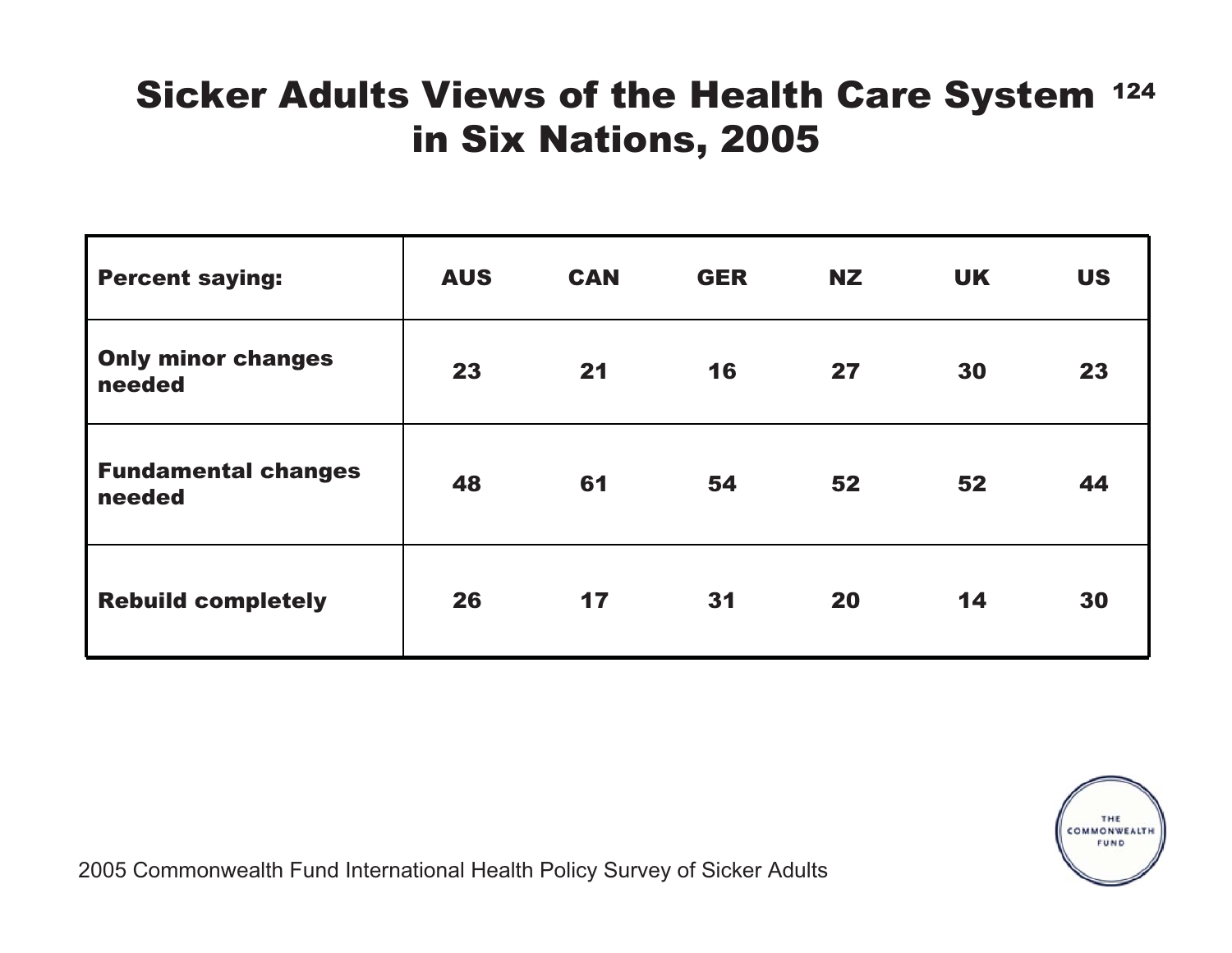# Care Experiences Reported by Adults 125 with Positive or Negative System Views, Sicker Adults, 2005

Percent





2005 Commonwealth Fund International Health Policy Survey of Sicker Adults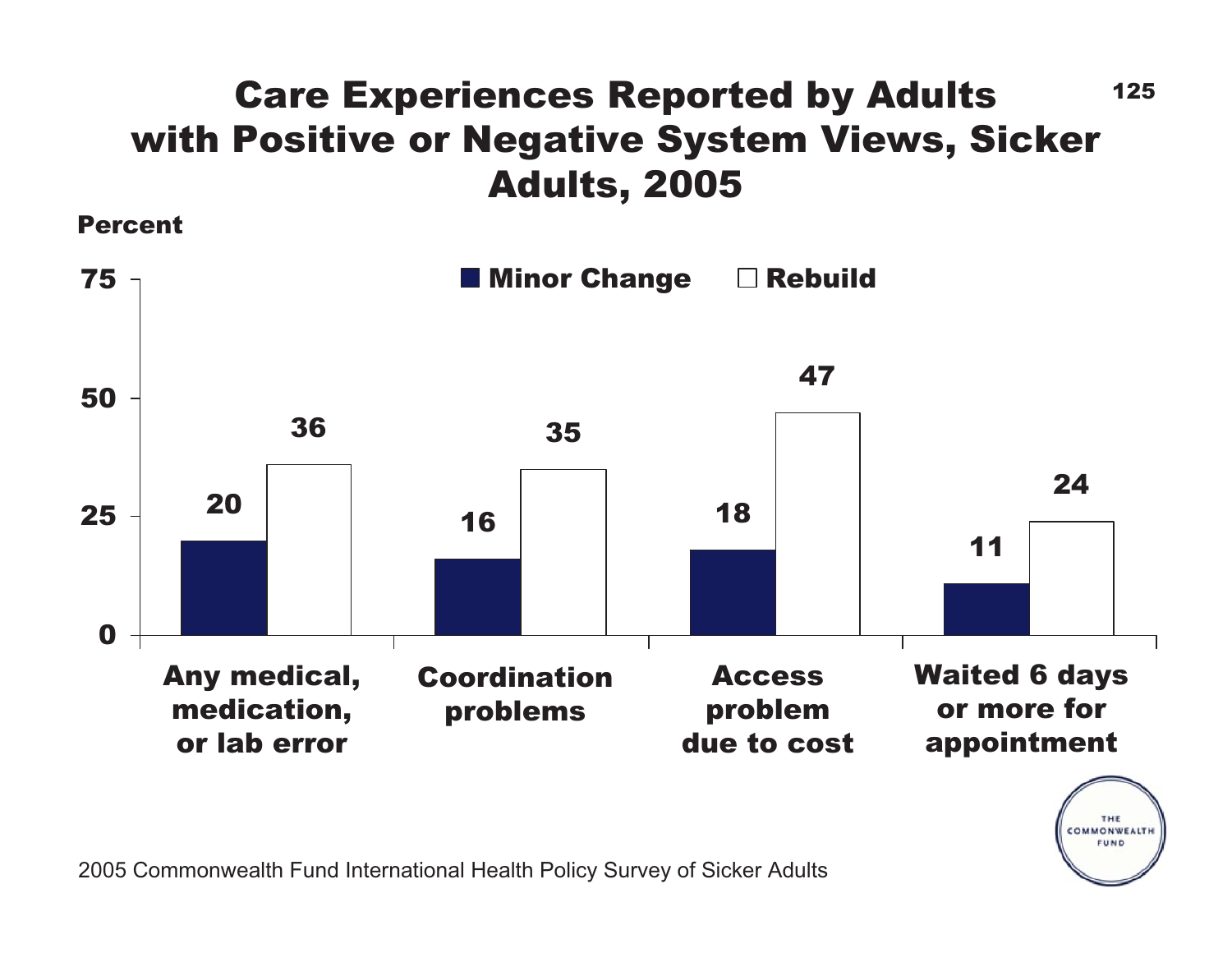# Physician Views of the Health System, 2006

| <b>Percent saying:</b>                                | <b>AUS</b> | <b>CAN</b> | <b>GER</b> | <b>NET</b> | <b>NZ</b> | <b>UK</b> | <b>US</b> |
|-------------------------------------------------------|------------|------------|------------|------------|-----------|-----------|-----------|
| <b>Only Minor</b><br><b>Changes</b><br><b>Needed</b>  | 38         | 23         | 4          | 52         | 34        | 23        | 13        |
| <b>Fundamental</b><br><b>Changes</b><br><b>Needed</b> | 56         | 71         | 54         | 42         | 62        | 68        | 69        |
| <b>Rebuild</b><br><b>Completely</b>                   | 5          | 3          | 42         | 3          | 4         | 9         | 16        |

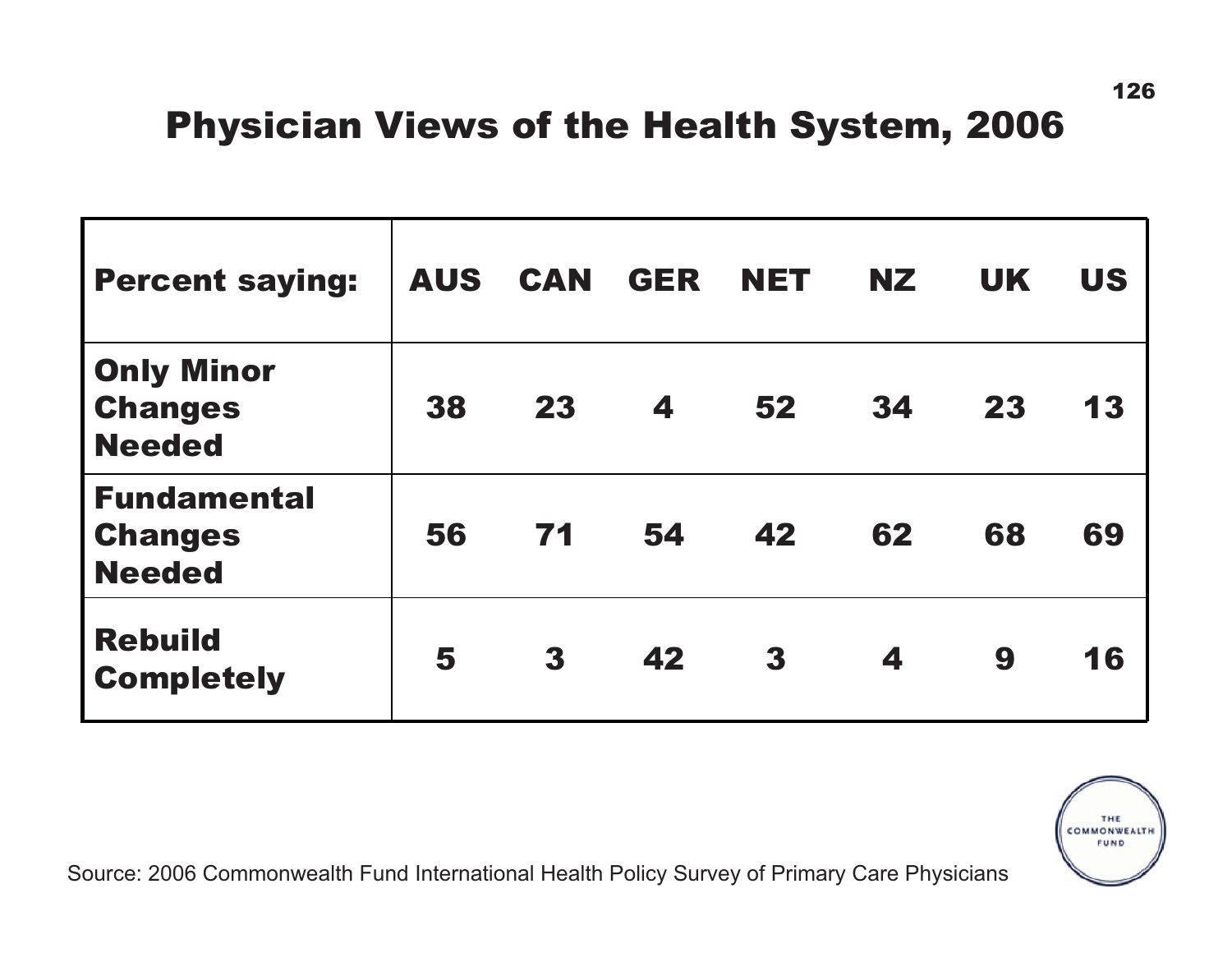# Physician Dissatisfaction with Medical Practice, 2006

| <b>Percent very or</b><br>somewhat<br>dissatisfied with: | <b>AUS</b> | <b>CAN</b> | GER | <b>NET</b> | <b>NZ</b> | <b>UK</b> | <b>US</b> |
|----------------------------------------------------------|------------|------------|-----|------------|-----------|-----------|-----------|
| <b>Freedom to make</b><br><b>clinical decisions</b>      | 8          | 12         | 74  | 10         | 26        | 24        | 31        |
| <b>Time to spend per</b><br>patient                      | 33         | 36         | 50  | 35         | 33        | 51        | 42        |
| <b>Income from</b><br>medical practice                   | 36         | 40         | 53  | 23         | 44        | 18        | 47        |
| <b>Overall</b><br>experience with<br>medical practice    | 14         | 16         | 19  | 9          | 23        | 14        | 23        |



127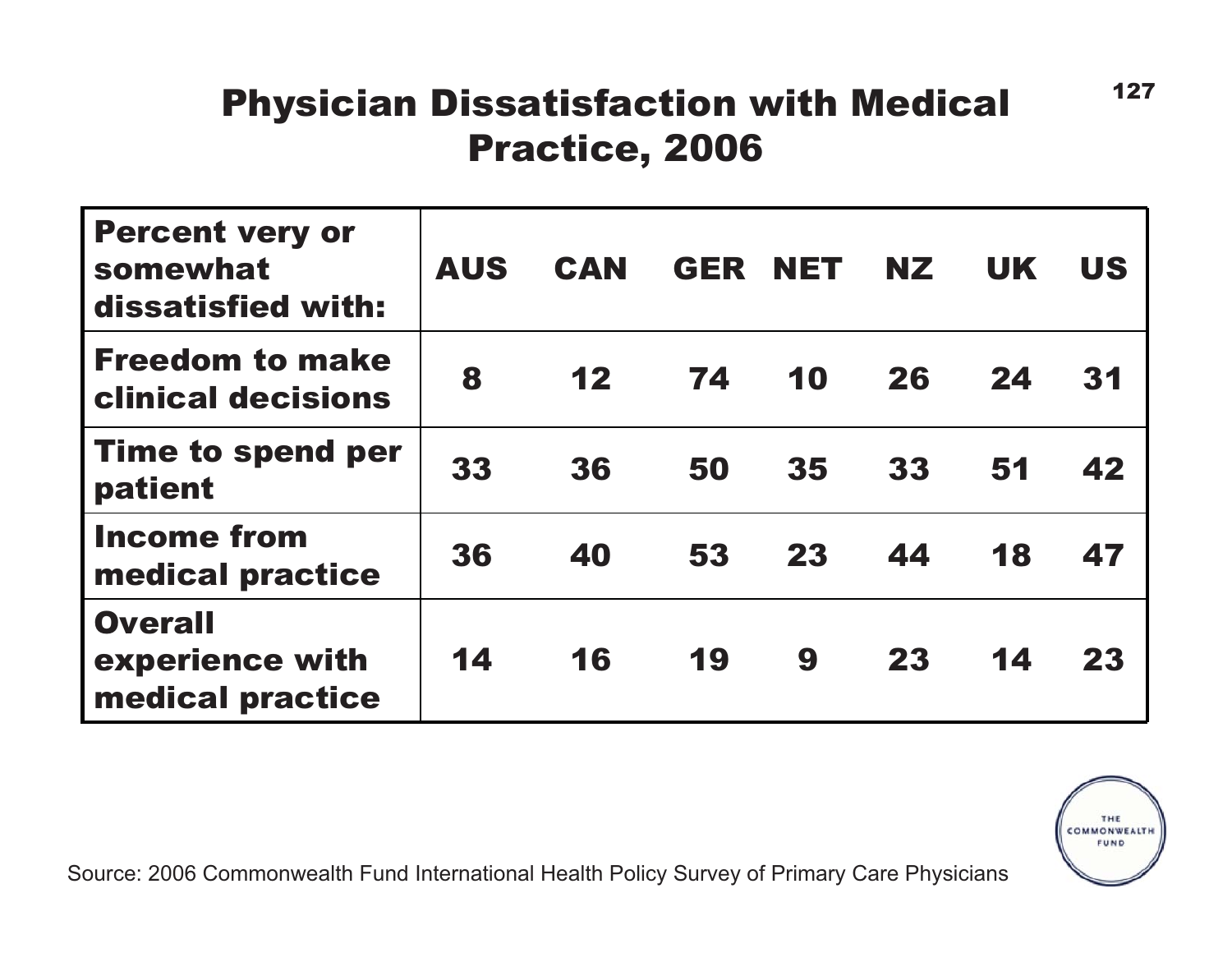# A Six Country Ranking of Healthcare Quality, Access, Efficiency, Equity and **Mortality**

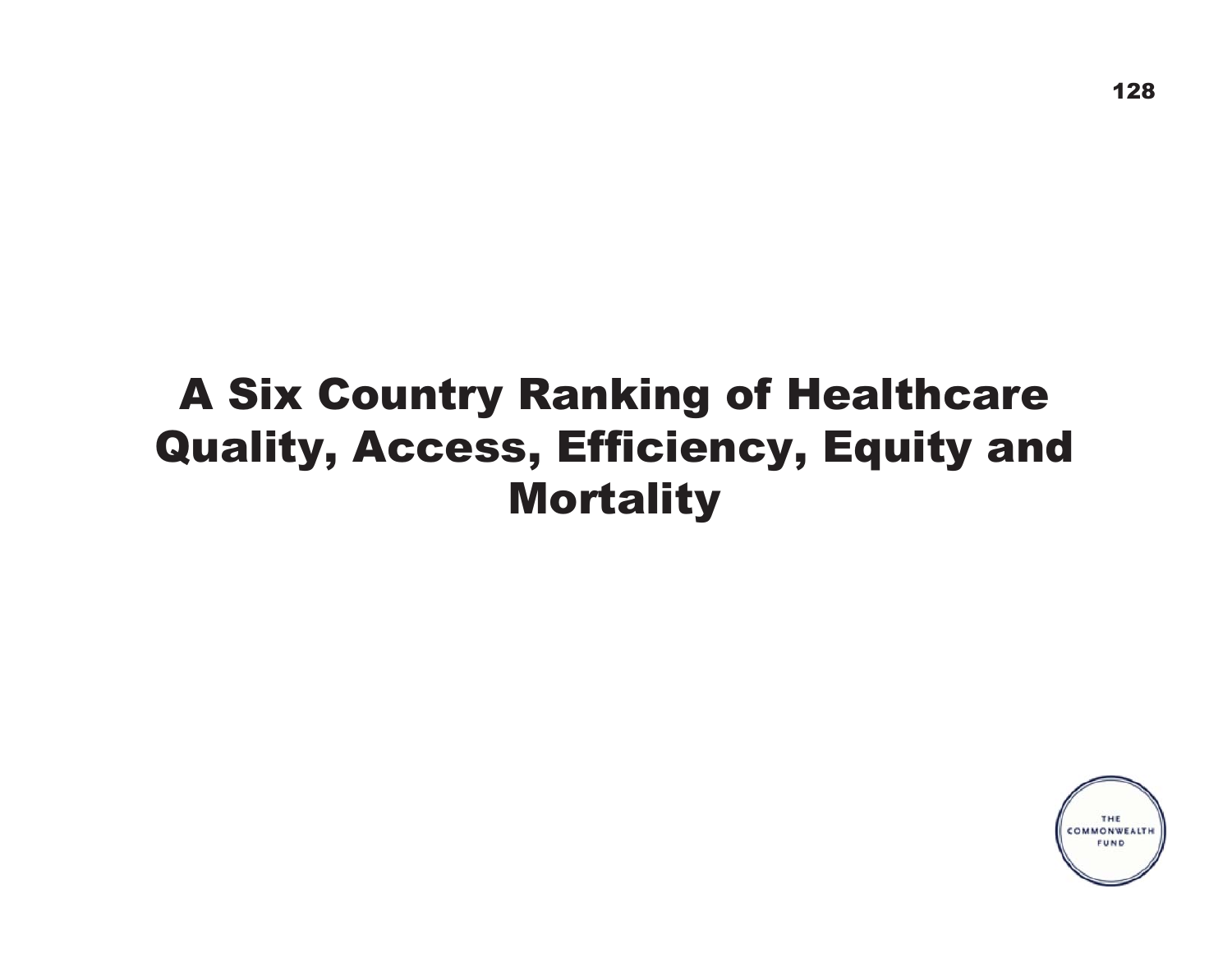# Overall Ranking

| <b>Country Rankings</b> |              |  |  |  |  |
|-------------------------|--------------|--|--|--|--|
|                         | $1.0 - 2.66$ |  |  |  |  |
|                         | 2.67-4.33    |  |  |  |  |
|                         | $4.34 - 6.0$ |  |  |  |  |

|                                      | <b>AUSTRALIA</b> | <b>CANADA</b>           | <b>GERMANY</b>          | <b>NEW</b><br><b>ZEALAND</b> | <b>UNITED</b><br><b>KINGDOM</b> | <b>UNITED</b><br><b>STATES</b> |
|--------------------------------------|------------------|-------------------------|-------------------------|------------------------------|---------------------------------|--------------------------------|
| <b>OVERALL RANKING (2007)</b>        | 3.5              | 5 <sub>5</sub>          | $\overline{2}$          | 3.5                          | 1                               | 6 <sup>1</sup>                 |
| <b>Quality Care</b>                  | $\overline{4}$   | $6\phantom{a}$          | 2.5                     | 2.5                          | 1                               | 5 <sub>5</sub>                 |
| <b>Right Care</b>                    | 5 <sub>5</sub>   | $6\phantom{a}$          | $\mathbf{3}$            | 4                            | $\overline{2}$                  | 1                              |
| <b>Safe Care</b>                     | $\overline{4}$   | 5 <sup>5</sup>          | 1                       | $\overline{3}$               | $\overline{2}$                  | $6\phantom{1}$                 |
| <b>Coordinated Care</b>              | 3                | $6\phantom{a}$          | $\overline{\mathbf{4}}$ | $\mathbf{2}$                 | 1                               | $5\phantom{.}$                 |
| <b>Patient-Centered Care</b>         | $\overline{3}$   | $6\phantom{a}$          | $\overline{2}$          |                              | $\overline{\mathbf{4}}$         | 5 <sup>5</sup>                 |
| <b>Access</b>                        | $\overline{3}$   | $5\phantom{.0}$         | 1                       | 2 <sup>2</sup>               | 4                               | 6                              |
| <b>Efficiency</b>                    | $\overline{4}$   | 5 <sub>5</sub>          | $\overline{\mathbf{3}}$ | $\overline{2}$               | 1                               | 6                              |
| <b>Equity</b>                        | $\overline{2}$   | 5 <sub>5</sub>          | $\overline{\mathbf{4}}$ | $\overline{\mathbf{3}}$      |                                 | 6                              |
| Long, Healthy, and Productive Lives  |                  | $\overline{\mathbf{3}}$ | $\overline{2}$          | 4.5                          | 4.5                             | 6                              |
| Health Expenditures per Capita, 2004 | \$2,876*         | \$3,165                 | \$3,005*                | \$2,083                      | \$2,546                         | \$6,102                        |

\* 2003 data

 Source: Calculated by Commonwealth Fund based on the Commonwealth Fund 2004 International Health Policy Survey, the Commonwealth Fund 2005 International Health Policy Survey of Sicker Adults, the 2006 Commonwealth Fund International Health Policy Survey of Primary Care Physicians, and the Commonwealth Fund Commission on a High Performance Health System National Scorecard.